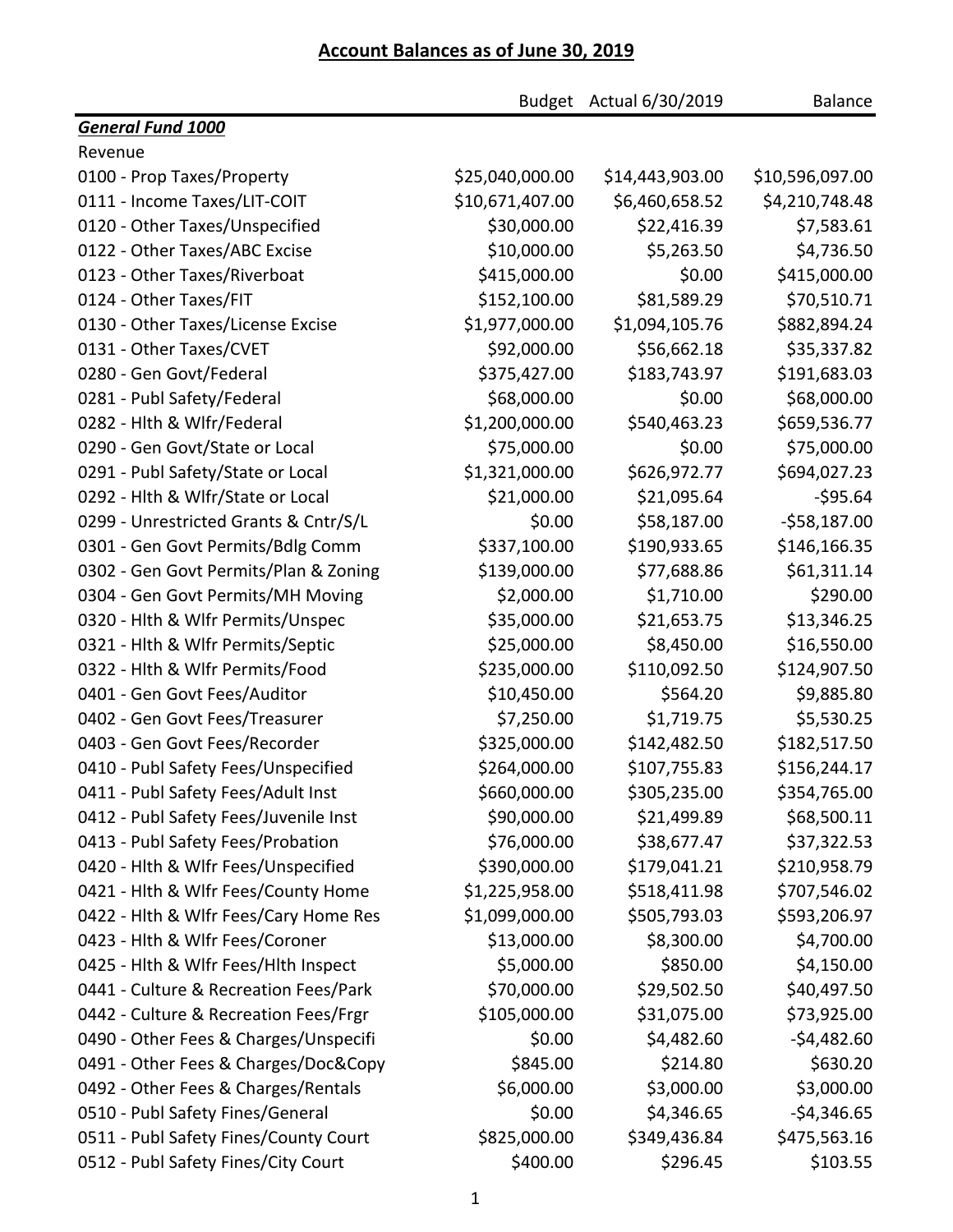|                                       | <b>Budget</b>   | Actual 6/30/2019 | <b>Balance</b>  |
|---------------------------------------|-----------------|------------------|-----------------|
| 0660 - Other Rcpts/Investment Earning | \$1,148,000.00  | \$742,340.30     | \$405,659.70    |
| 0670 - Other Rcpts/Misc Sources       | \$0.00          | \$13,698.36      | $-$13,698.36$   |
| 0730 - Refunds Reimb or Redeposits    | \$7,500.00      | \$24,747.59      | $-$17,247.59$   |
| 0731 - Refunds or Reimbursements/Tax  | \$0.00          | \$7,572.50       | $-57,572.50$    |
| 0740 - Other Srcs/Sale Surplus Assets | \$0.00          | \$17,907.30      | $-$17,907.30$   |
| 0761 - Interfund Trnsfers/Transfer In | \$5,000.00      | \$245,068.16     | $-$240,068.16$  |
| Revenue Total:                        | \$48,554,437.00 | \$27,309,609.92  | \$21,244,827.08 |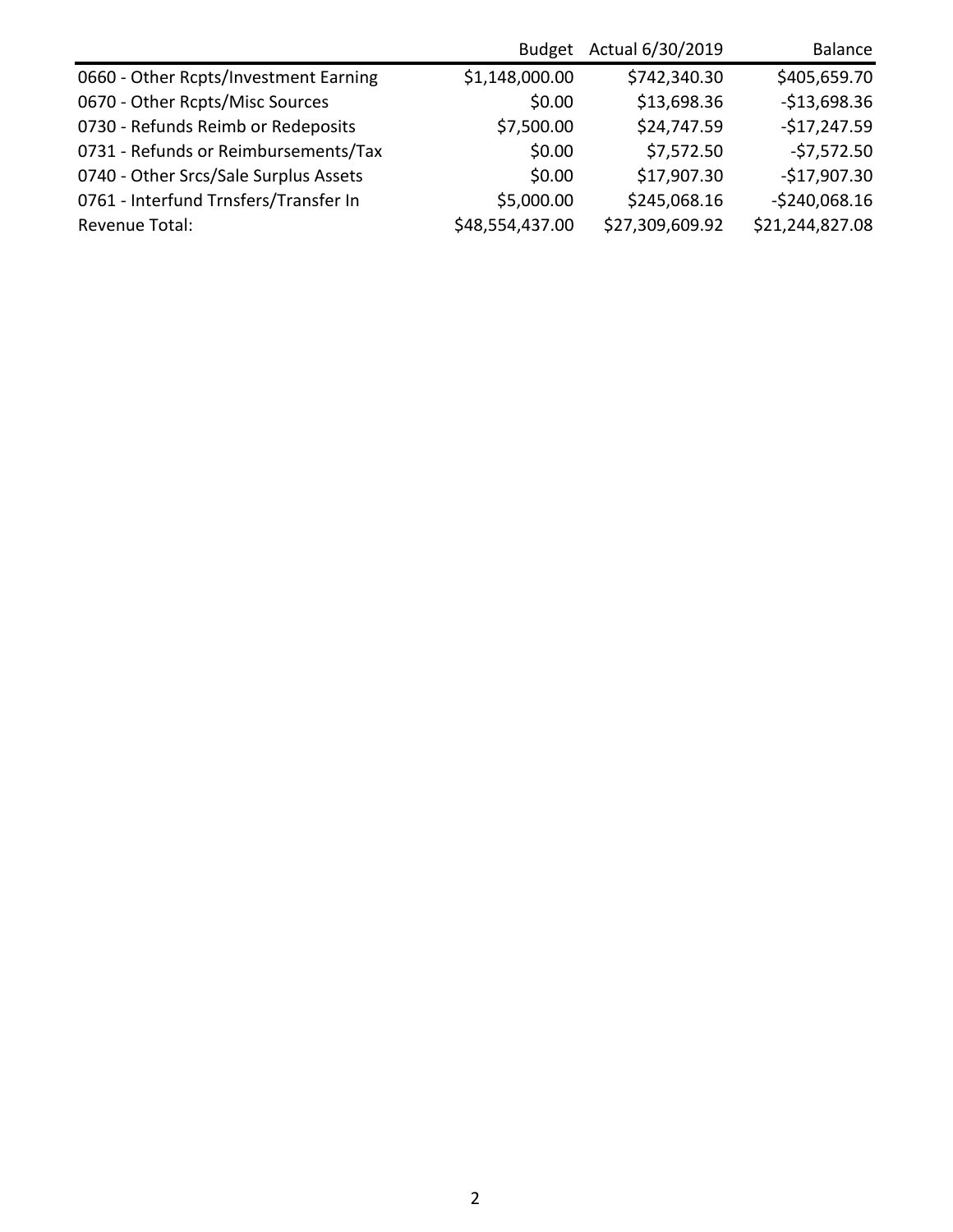|                                       |              | Budget Actual 6/30/2019 | <b>Balance</b> |
|---------------------------------------|--------------|-------------------------|----------------|
| <b>General Fund 1000-0110 Auditor</b> |              |                         |                |
| Expenditure                           |              |                         |                |
| 1110 - Sal & Wages/Full Time          | \$354,534.00 | \$168,812.59            | \$185,721.41   |
| 1111 - Sal & Wages/Elected Official   | \$69,745.00  | \$34,872.50             | \$34,872.50    |
| 1112 - Sal & Wages/Chief Dep & Appt   | \$52,841.00  | \$25,404.38             | \$27,436.62    |
| 1130 - Sal & Wages/Part Time          | \$16,000.00  | \$6,915.60              | \$9,084.40     |
| 1210 - EE Benefits/Social Security    | \$37,724.00  | \$17,331.83             | \$20,392.17    |
| 1220 - EE Benefits/PERF Retirement    | \$45,626.00  | \$21,752.04             | \$23,873.96    |
| <b>Expenditure Total:</b>             | \$576,470.00 | \$275,088.94            | \$301,381.06   |
|                                       |              |                         |                |
| General Fund 1000-0210 Treasurer      |              |                         |                |
| Expenditure                           |              |                         |                |
| 1110 - Sal & Wages/Full Time          | \$87,708.00  | \$43,852.90             | \$43,855.10    |
| 1111 - Sal & Wages/Elected Official   | \$69,745.00  | \$34,872.50             | \$34,872.50    |
| 1112 - Sal & Wages/Chief Dep & Appt   | \$52,841.00  | \$26,420.55             | \$26,420.45    |
| 1130 - Sal & Wages/Part Time          | \$23,500.00  | \$11,665.50             | \$11,834.50    |
| 1210 - EE Benefits/Social Security    | \$17,886.00  | \$8,438.54              | \$9,447.46     |
| 1220 - EE Benefits/PERF Retirement    | \$23,553.00  | \$11,776.18             | \$11,776.82    |
| 2110 - Office Supplies/General        | \$1,438.00   | \$866.82                | \$571.18       |
| 2120 - Office Supplies/Forms          | \$3,362.00   | \$2,718.80              | \$643.20       |
| 3210 - Comm & Transp/Travel/Training  | \$400.00     | \$280.00                | \$120.00       |
| 3910 - Other Disb/Dues & Subscription | \$738.00     | \$358.73                | \$379.27       |
| <b>Expenditure Total:</b>             | \$281,171.00 | \$141,250.52            | \$139,920.48   |
| General Fund 1000-0310 Recorder       |              |                         |                |
| Expenditure                           |              |                         |                |
| 1111 - Sal & Wages/Elected Official   | \$69,745.00  | \$34,872.50             | \$34,872.50    |
| 1210 - EE Benefits/Social Security    | \$5,336.00   | \$2,509.38              | \$2,826.62     |
| 1220 - EE Benefits/PERF Retirement    | \$7,812.00   | \$3,905.72              | \$3,906.28     |
| <b>Expenditure Total:</b>             | \$82,893.00  | \$41,287.60             | \$41,605.40    |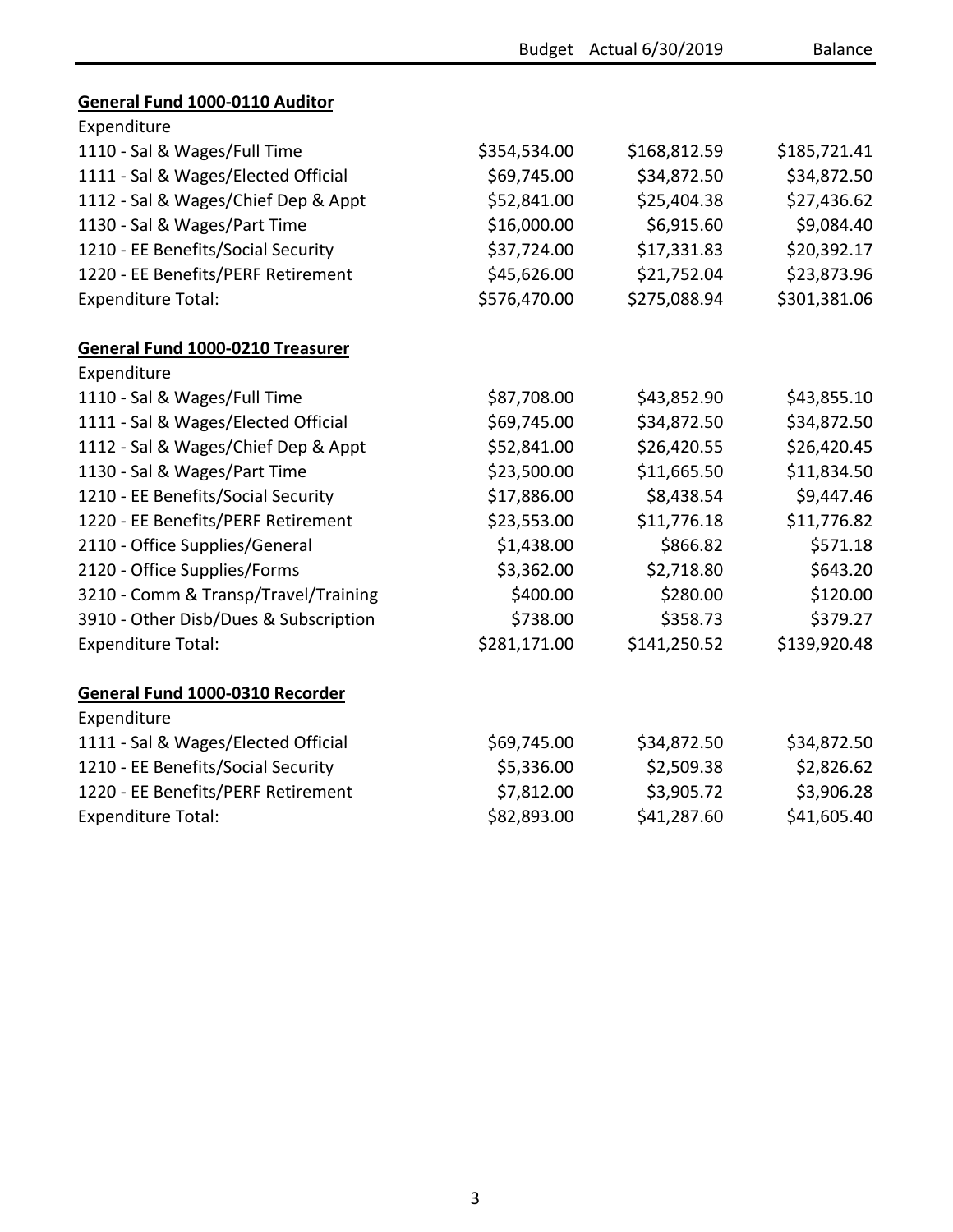|                                       |              | Budget Actual 6/30/2019 | Balance      |
|---------------------------------------|--------------|-------------------------|--------------|
| General Fund 1000-0410 Surveyor       |              |                         |              |
| Expenditure                           |              |                         |              |
| 1110 - Sal & Wages/Full Time          | \$37,484.00  | \$18,659.07             | \$18,824.93  |
| 1150 - Sal & Wages/Overtime           | \$1,000.00   | \$116.32                | \$883.68     |
| 1210 - EE Benefits/Social Security    | \$2,945.00   | \$1,394.16              | \$1,550.84   |
| 1220 - EE Benefits/PERF Retirement    | \$4,311.00   | \$2,120.80              | \$2,190.20   |
| 2110 - Office Supplies/General        | \$641.00     | \$641.00                | \$0.00       |
| 2210 - Oper Supplies/Gasoline & Oil   | \$4,895.00   | \$4,895.00              | \$0.00       |
| 2290 - Oper Supplies/Other            | \$1,259.00   | \$646.70                | \$612.30     |
| 2990 - Other Supplies/Non-specified   | \$500.00     | \$259.83                | \$240.17     |
| 3120 - Prof Svcs/Engineer & Architect | \$8,150.00   | \$0.00                  | \$8,150.00   |
| 3210 - Comm & Transp/Travel/Training  | \$500.00     | \$387.69                | \$112.31     |
| 3310 - Printing & Advertising/Legal   | \$300.00     | \$0.00                  | \$300.00     |
| 3320 - Printing & Advertising/Duplica | \$150.00     | \$0.00                  | \$150.00     |
| 3510 - Utility Service/Utilities      | \$800.00     | \$395.97                | \$404.03     |
| 3620 - Rep & Maint/Vehicle & Equip    | \$500.00     | \$0.00                  | \$500.00     |
| 3910 - Other Disb/Dues & Subscription | \$700.00     | \$160.00                | \$540.00     |
| <b>Expenditure Total:</b>             | \$64,135.00  | \$29,676.54             | \$34,458.46  |
| General Fund 1000-0430 Drainage Board |              |                         |              |
| Expenditure                           |              |                         |              |
| 1110 - Sal & Wages/Full Time          | \$52,789.00  | \$25,476.81             | \$27,312.19  |
| 1150 - Sal & Wages/Overtime           | \$1,000.00   | \$342.96                | \$657.04     |
| 1210 - EE Benefits/Social Security    | \$4,115.00   | \$1,927.80              | \$2,187.20   |
| 1220 - EE Benefits/PERF Retirement    | \$6,025.00   | \$2,900.76              | \$3,124.24   |
| 2110 - Office Supplies/General        | \$4,663.00   | \$4,230.93              | \$432.07     |
| 2210 - Oper Supplies/Gasoline & Oil   | \$1,500.00   | \$1,500.00              | \$0.00       |
| 3110 - Prof Svcs/Legal                | \$14,500.00  | \$7,454.00              | \$7,046.00   |
| 3120 - Prof Svcs/Engineer & Architect | \$12,000.00  | \$0.00                  | \$12,000.00  |
| 3150 - Prof Svcs/Training             | \$200.00     | \$0.00                  | \$200.00     |
| 3190 - Prof Svcs/Other                | \$2,500.00   | \$1,575.13              | \$924.87     |
| 3210 - Comm & Transp/Travel/Training  | \$300.00     | \$0.00                  | \$300.00     |
| 3310 - Printing & Advertising/Legal   | \$700.00     | \$60.16                 | \$639.84     |
| 3610 - Rep & Maint/Buildings & Proper | \$1,000.00   | \$0.00                  | \$1,000.00   |
| 3620 - Rep & Maint/Vehicle & Equip    | \$500.00     | \$61.49                 | \$438.51     |
| <b>Expenditure Total:</b>             | \$101,792.00 | \$45,530.04             | \$56,261.96  |
|                                       |              |                         |              |
| General Fund 1000-0510 Assessor       |              |                         |              |
| Expenditure                           |              |                         |              |
| 1110 - Sal & Wages/Full Time          | \$516,985.00 | \$242,111.93            | \$274,873.07 |
| 1111 - Sal & Wages/Elected Official   | \$69,745.00  | \$34,872.50             | \$34,872.50  |
| 1112 - Sal & Wages/Chief Dep & Appt   | \$52,840.00  | \$26,420.57             | \$26,419.43  |
| 1210 - EE Benefits/Social Security    | \$48,928.00  | \$21,550.49             | \$27,377.51  |
| 1220 - EE Benefits/PERF Retirement    | \$71,632.00  | \$33,981.10             | \$37,650.90  |
| <b>Expenditure Total:</b>             | \$760,130.00 | \$358,936.59            | \$401,193.41 |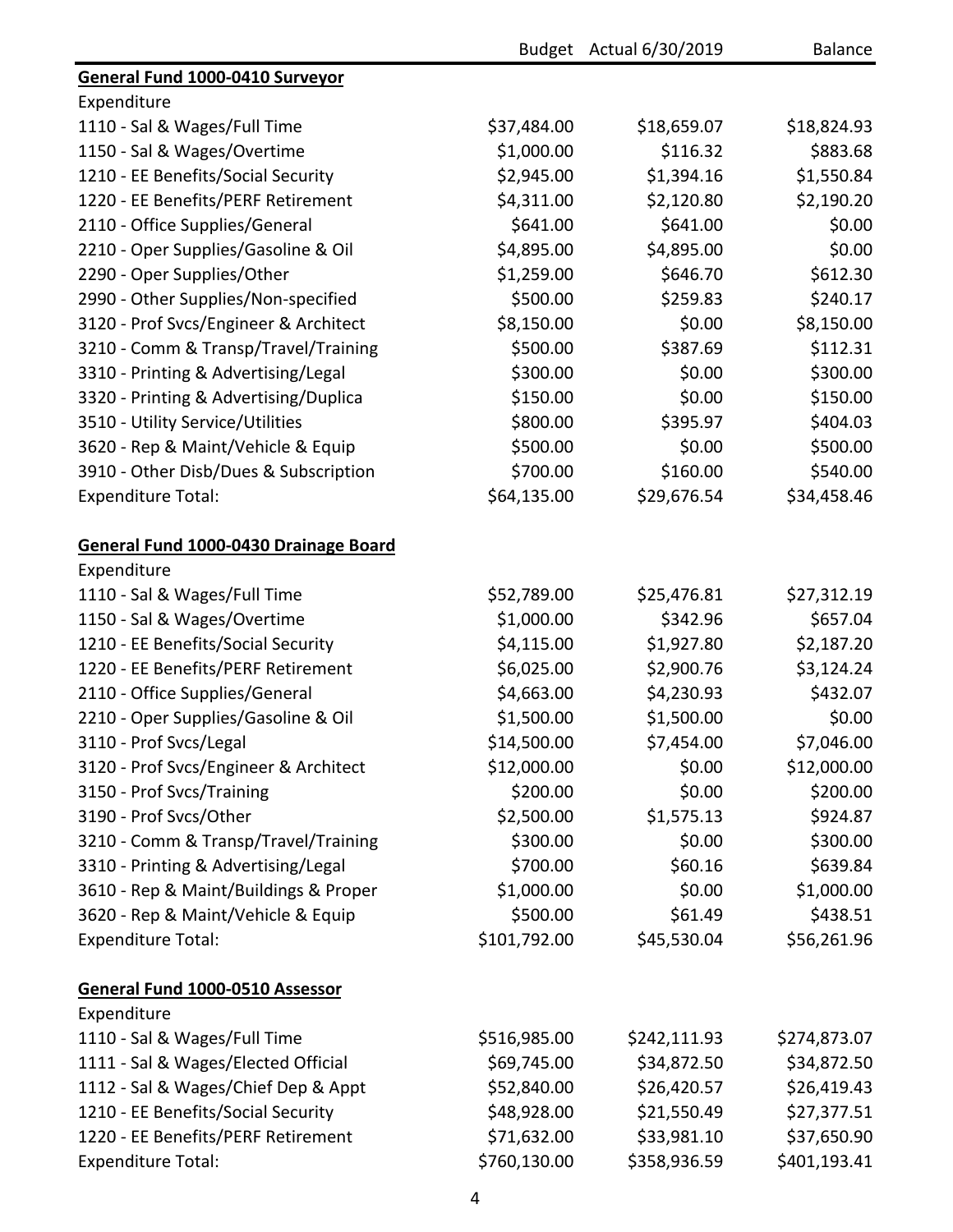|                                               |                | Budget Actual 6/30/2019 | <b>Balance</b> |
|-----------------------------------------------|----------------|-------------------------|----------------|
| <b>General Fund 1000-1010 County Council</b>  |                |                         |                |
| Expenditure                                   |                |                         |                |
| 1111 - Sal & Wages/Elected Official           | \$97,916.00    | \$48,958.00             | \$48,958.00    |
| 1210 - EE Benefits/Social Security            | \$7,491.00     | \$3,351.07              | \$4,139.93     |
| 3145 - Prof Svcs/Hlth & Med Prof              | \$0.00         | \$0.00                  | \$0.00         |
| 3210 - Comm & Transp/Travel/Training          | \$2,000.00     | \$0.00                  | \$2,000.00     |
| 3910 - Other Disb/Dues & Subscription         | \$140.00       | \$140.00                | \$0.00         |
| <b>Expenditure Total:</b>                     | \$107,547.00   | \$52,449.07             | \$55,097.93    |
| <b>General Fund 1000-1110 Commissioners</b>   |                |                         |                |
| Expenditure                                   |                |                         |                |
| 1110 - Sal & Wages/Full Time                  | \$79,259.00    | \$39,375.40             | \$39,883.60    |
| 1111 - Sal & Wages/Elected Official           | \$186,540.00   | \$93,270.06             | \$93,269.94    |
| 1112 - Sal & Wages/Chief Dep & Appt           | \$62,833.00    | \$31,416.45             | \$31,416.55    |
| 1130 - Sal & Wages/Part Time                  | \$2,500.00     | \$0.00                  | \$2,500.00     |
| 1210 - EE Benefits/Social Security            | \$25,332.00    | \$11,698.79             | \$13,633.21    |
| 1220 - EE Benefits/PERF Retirement            | \$36,807.00    | \$16,251.35             | \$20,555.65    |
| 2110 - Office Supplies/General                | \$32,200.00    | \$19,125.41             | \$13,074.59    |
| 2120- Printed Forms                           | \$1,500.00     | \$0.00                  | \$1,500.00     |
| 2990 - Other Supplies/Non-specified           | \$1,500.00     | \$250.00                | \$1,250.00     |
| 3145 - Prof Svcs/Hlth & Med Prof              | \$4,000.00     | \$846.59                | \$3,153.41     |
| 3230 - Comm & Transp/Postage & Frght          | \$235,380.00   | \$103,616.41            | \$131,763.59   |
| 3310 - Printing & Advertising/Legal           | \$9,000.00     | \$2,420.24              | \$6,579.76     |
| 3410 - Insur/Building & Property              | \$180,410.00   | \$0.00                  | \$180,410.00   |
| 3430 - Insur/Liability                        | \$13,090.00    | \$13,089.25             | \$0.75         |
| 3440 - Insur/Public Official Bonds            | \$6,925.00     | \$2,475.00              | \$4,450.00     |
| 3930 - Other Disb/Tax Levies                  | \$2,106,662.00 | \$1,011,715.00          | \$1,094,947.00 |
| <b>Expenditure Total:</b>                     | \$2,983,938.00 | \$1,345,549.95          | \$1,636,888.05 |
| <b>General Fund 1000-1120 Human Resources</b> |                |                         |                |
| Expenditure                                   |                |                         |                |
| 1110 - Sal & Wages/Full Time                  | \$46,369.00    | \$23,183.94             | \$23,185.06    |
| 1112 - Sal & Wages/Chief Dep & Appt           | \$70,531.00    | \$35,265.49             | \$35,265.51    |
| 1210 - EE Benefits/Social Security            | \$8,943.00     | \$4,191.25              | \$4,751.75     |
| 1220 - EE Benefits/PERF Retirement            | \$13,093.00    | \$6,546.41              | \$6,546.59     |
| <b>Expenditure Total:</b>                     | \$138,936.00   | \$69,187.09             | \$69,748.91    |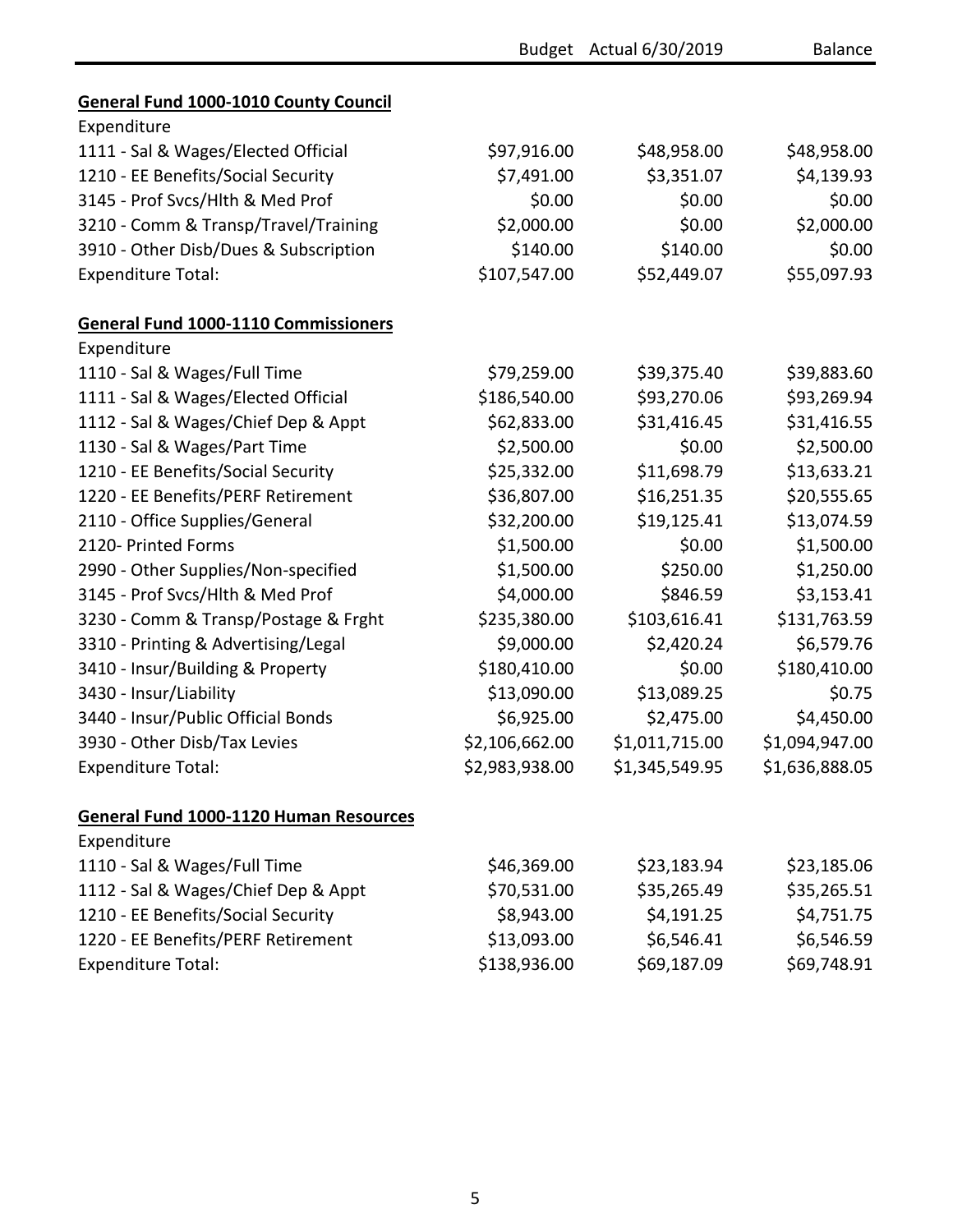|                                           |                | Budget Actual 6/30/2019 | <b>Balance</b> |
|-------------------------------------------|----------------|-------------------------|----------------|
| <b>General Fund 1000-1130 Maintenance</b> |                |                         |                |
| Expenditure                               |                |                         |                |
| 1110 - Sal & Wages/Full Time              | \$617,111.00   | \$301,736.94            | \$315,374.06   |
| 1112 - Sal & Wages/Chief Dep & Appt       | \$68,665.00    | \$34,332.48             | \$34,332.52    |
| 1150 - Sal & Wages/Overtime               | \$2,000.00     | \$1,149.61              | \$850.39       |
| 1210 - EE Benefits/Social Security        | \$52,615.00    | \$24,266.43             | \$28,348.57    |
| 1220 - EE Benefits/PERF Retirement        | \$77,031.00    | \$37,828.04             | \$39,202.96    |
| 2220 - Oper Supplies/Inst'l or Med        | \$2,500.00     | \$394.00                | \$2,106.00     |
| 3210 - Comm & Transp/Travel/Training      | \$1,200.00     | \$0.00                  | \$1,200.00     |
| 3510 - Utility Service/Utilities          | \$529,161.00   | \$257,632.26            | \$271,528.74   |
| <b>Expenditure Total:</b>                 | \$1,350,283.00 | \$657,339.76            | \$692,943.24   |
| General Fund 1000-1140 Soil and Water     |                |                         |                |
| Expenditure                               |                |                         |                |
| 1110 - Sal & Wages/Full Time              | \$99,345.00    | \$49,671.44             | \$49,673.56    |
| 1210 - EE Benefits/Social Security        | \$7,600.00     | \$3,638.67              | \$3,961.33     |
| 1220 - EE Benefits/PERF Retirement        | \$11,127.00    | \$5,563.22              | \$5,563.78     |
| 3920 - Other Disb/Grants & Cmnty Supp     | \$15,000.00    | \$0.00                  | \$15,000.00    |
| <b>Expenditure Total:</b>                 | \$133,072.00   | \$58,873.33             | \$74,198.67    |
| General Fund 1000-1410 DOIT (MITS)        |                |                         |                |
| Expenditure                               |                |                         |                |
| 1110 - Sal & Wages/Full Time              | \$244,547.00   | \$120,778.97            | \$123,768.03   |
| 1112 - Sal & Wages/Chief Dep & Appt       | \$38,750.00    | \$19,375.07             | \$19,374.93    |
| 1130 - Sal & Wages/Part Time              | \$19,500.00    | \$8,505.00              | \$10,995.00    |
| 1210 - EE Benefits/Social Security        | \$23,164.00    | \$10,916.89             | \$12,247.11    |
| 1220 - EE Benefits/PERF Retirement        | \$31,730.00    | \$15,749.09             | \$15,980.91    |
| 2110 - Office Supplies/General            | \$1,300.00     | \$519.52                | \$780.48       |
| 2130 - Office Supplies/Printing           | \$20,114.00    | \$6,696.59              | \$13,417.41    |
| 3150 - Prof Svcs/Training                 | \$4,400.00     | \$1,740.00              | \$2,660.00     |
| 3210 - Comm & Transp/Travel/Training      | \$3,300.00     | \$1,867.85              | \$1,432.15     |
| 3910 - Other Disb/Dues & Subscription     | \$985.00       | \$0.00                  | \$985.00       |
| <b>Expenditure Total:</b>                 | \$387,790.00   | \$186,148.98            | \$201,641.02   |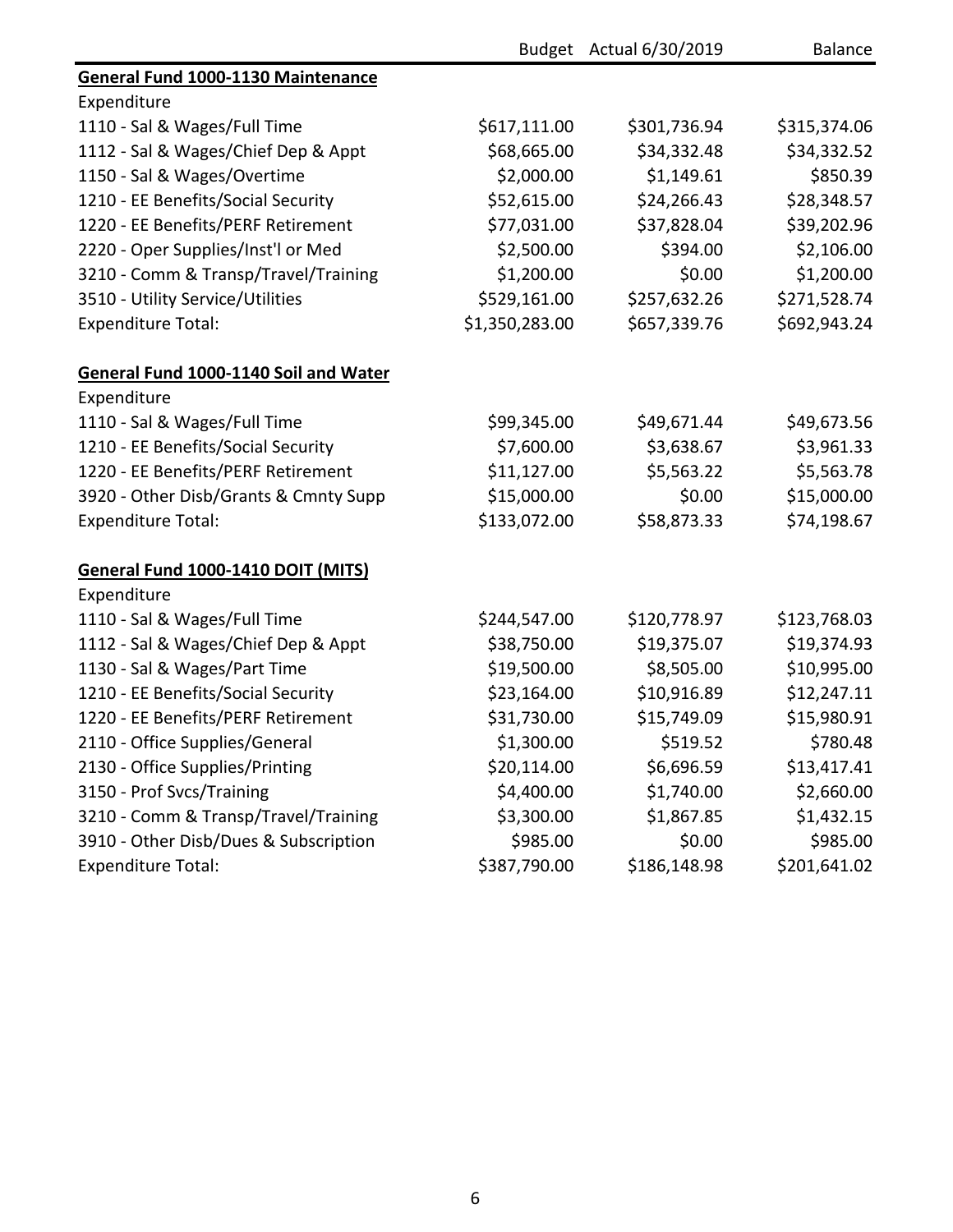|                                                            |                | Budget Actual 6/30/2019 | <b>Balance</b> |
|------------------------------------------------------------|----------------|-------------------------|----------------|
| <b>General Fund 1000-2010 Voter Registration/Elections</b> |                |                         |                |
| Expenditure                                                |                |                         |                |
| 1112 - Sal & Wages/Chief Dep & Appt                        | \$81,380.00    | \$40,690.00             | \$40,690.00    |
| 1130 - Sal & Wages/Part Time                               | \$7,036.00     | \$1,619.75              | \$5,416.25     |
| 1131 - Sal & Wages/Election Workers                        | \$7,464.00     | \$7,463.25              | \$0.75         |
| 1132 - Sal & Wages/Board Members                           | \$21,200.00    | \$10,600.00             | \$10,600.00    |
| 1150 - Sal & Wages/Overtime                                | \$3,000.00     | \$556.31                | \$2,443.69     |
| 1210 - EE Benefits/Social Security                         | \$9,187.00     | \$3,987.69              | \$5,199.31     |
| 1220 - EE Benefits/PERF Retirement                         | \$10,243.00    | \$4,910.78              | \$5,332.22     |
| 2110 - Office Supplies/General                             | \$1,500.00     | \$199.19                | \$1,300.81     |
| 2120 - Office Supplies/Forms                               | \$1,200.00     | \$92.25                 | \$1,107.75     |
| 2250 - Oper Supplies/Food                                  | \$1,050.00     | \$271.22                | \$778.78       |
| 2290 - Oper Supplies/Other                                 | \$2,300.00     | \$1,237.68              | \$1,062.32     |
| 3190 - Prof Svcs/Other                                     | \$45,000.00    | \$0.00                  | \$45,000.00    |
| 3210 - Comm & Transp/Travel/Training                       | \$1,900.00     | \$695.74                | \$1,204.26     |
| 3230 - Comm & Transp/Postage & Frght                       | \$2,000.00     | \$234.00                | \$1,766.00     |
| 3240 - Comm & Transp/Software                              | \$14,000.00    | \$0.00                  | \$14,000.00    |
| 3310 - Printing & Advertising/Legal                        | \$1,417.00     | \$29.05                 | \$1,387.95     |
| 3620 - Rep & Maint/Vehicle & Equip                         | \$15,000.00    | \$0.00                  | \$15,000.00    |
| 3730 - Rentals & Leases/Minor Equip                        | \$3,150.00     | \$707.87                | \$2,442.13     |
| 3955 - Other Disb/Poll Worker Expense                      | \$35,000.00    | \$4,586.25              | \$30,413.75    |
| <b>Expenditure Total:</b>                                  | \$263,027.00   | \$77,881.03             | \$185,145.97   |
| General Fund 1000-2510 Area Plan                           |                |                         |                |
| Expenditure                                                |                |                         |                |
| 1110 - Sal & Wages/Full Time                               | \$728,965.00   | \$324,019.87            | \$404,945.13   |
| 1112 - Sal & Wages/Chief Dep & Appt                        | \$85,151.00    | \$42,575.52             | \$42,575.48    |
| 1130 - Sal & Wages/Part Time                               | \$5,000.00     | \$1,018.50              | \$3,981.50     |
| 1210 - EE Benefits/Social Security                         | \$62,663.00    | \$26,719.30             | \$35,943.70    |
| 1220 - EE Benefits/PERF Retirement                         | \$91,181.00    | \$41,058.39             | \$50,122.61    |
| 2110 - Office Supplies/General                             | \$4,039.00     | \$227.50                | \$3,811.50     |
| 2130 - Office Supplies/Printing                            | \$2,000.00     | \$0.00                  | \$2,000.00     |
| 2140 - Office Supplies/Minor Equip                         | \$1,436.00     | \$1,376.74              | \$59.26        |
| 3110 - Prof Svcs/Legal                                     | \$28,756.00    | \$11,542.00             | \$17,214.00    |
| 3190 - Prof Svcs/Other                                     | \$500.00       | \$75.00                 | \$425.00       |
| 3210 - Comm & Transp/Travel/Training                       | \$8,000.00     | \$994.21                | \$7,005.79     |
| 3310 - Printing & Advertising/Legal                        | \$850.00       | \$330.38                | \$519.62       |
| 3620 - Rep & Maint/Vehicle & Equip                         | \$1,500.00     | \$0.00                  | \$1,500.00     |
| 3910 - Other Disb/Dues & Subscription                      | \$5,300.00     | \$2,003.00              | \$3,297.00     |
| <b>Expenditure Total:</b>                                  | \$1,025,341.00 | \$451,940.41            | \$573,400.59   |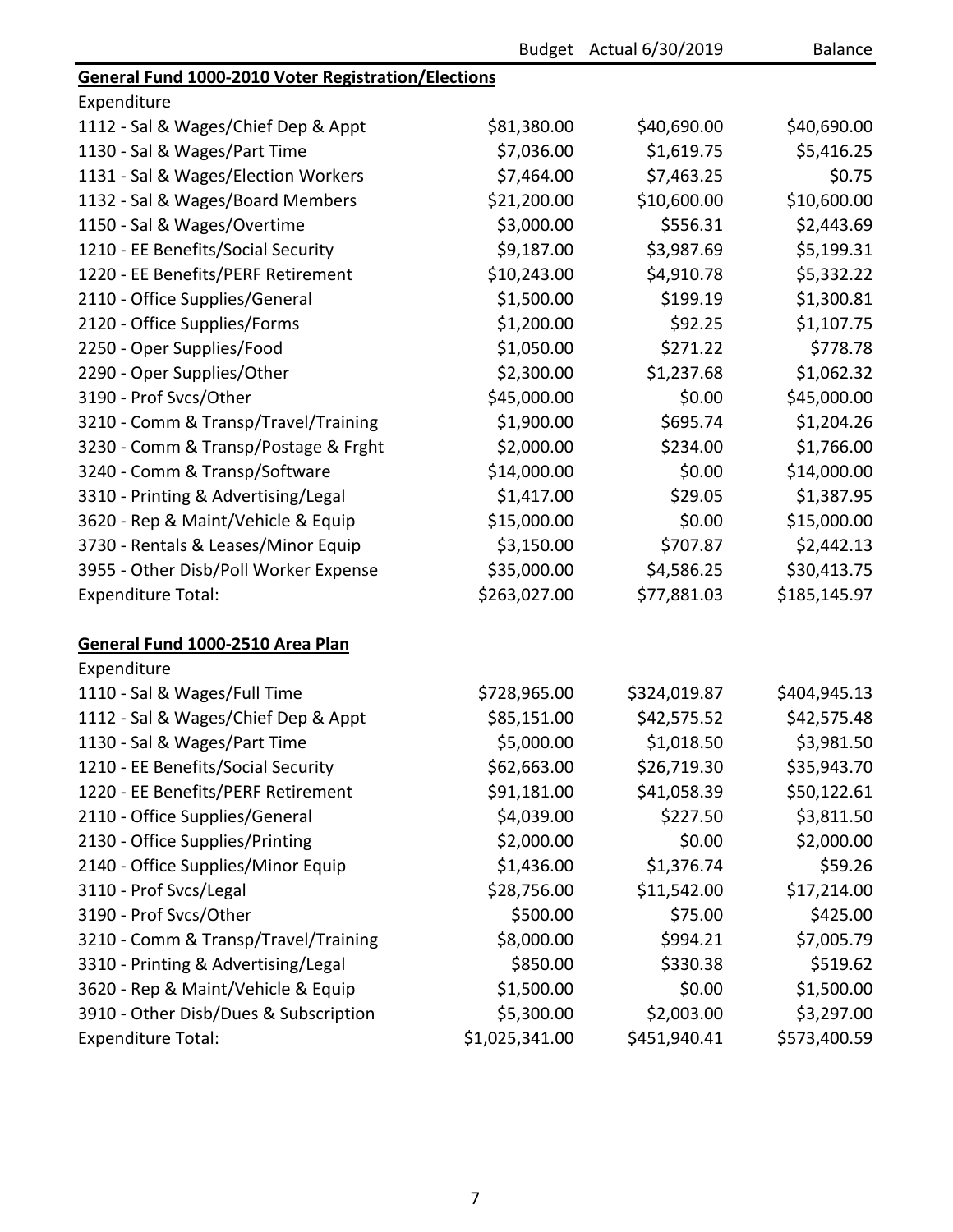|                                                    |              | Budget Actual 6/30/2019 | <b>Balance</b> |
|----------------------------------------------------|--------------|-------------------------|----------------|
| <b>General Fund 1000-2610 Building Commission</b>  |              |                         |                |
| Expenditure                                        |              |                         |                |
| 1110 - Sal & Wages/Full Time                       | \$231,057.00 | \$112,125.09            | \$118,931.91   |
| 1112 - Sal & Wages/Chief Dep & Appt                | \$62,833.00  | \$31,416.45             | \$31,416.55    |
| 1210 - EE Benefits/Social Security                 | \$22,483.00  | \$9,946.08              | \$12,536.92    |
| 1220 - EE Benefits/PERF Retirement                 | \$32,916.00  | \$16,076.51             | \$16,839.49    |
| 2110 - Office Supplies/General                     | \$4,500.00   | \$1,111.85              | \$3,388.15     |
| 2210 - Oper Supplies/Gasoline & Oil                | \$7,500.00   | \$0.00                  | \$7,500.00     |
| 3210 - Comm & Transp/Travel/Training               | \$2,500.00   | \$0.00                  | \$2,500.00     |
| 3510 - Utility Service/Utilities                   | \$1,500.00   | \$625.50                | \$874.50       |
| 3620 - Rep & Maint/Vehicle & Equip                 | \$4,500.00   | \$317.83                | \$4,182.17     |
| 3910 - Other Disb/Dues & Subscription              | \$1,700.00   | \$0.00                  | \$1,700.00     |
| <b>Expenditure Total:</b>                          | \$371,489.00 | \$171,619.31            | \$199,869.69   |
| General Fund 1000-2810 Veteran Service             |              |                         |                |
| Expenditure                                        |              |                         |                |
| 1110 - Sal & Wages/Full Time                       | \$41,079.00  | \$20,538.96             | \$20,540.04    |
| 1112 - Sal & Wages/Chief Dep & Appt                | \$47,470.00  | \$23,734.49             | \$23,735.51    |
| 1210 - EE Benefits/Social Security                 | \$6,774.00   | \$3,131.94              | \$3,642.06     |
| 1220 - EE Benefits/PERF Retirement                 | \$9,918.00   | \$4,958.59              | \$4,959.41     |
| 2110 - Office Supplies/General                     | \$3,000.00   | \$2,510.74              | \$489.26       |
| 3190 - Prof Svcs/Other                             | \$12,500.00  | \$3,700.00              | \$8,800.00     |
| 3210 - Comm & Transp/Travel/Training               | \$800.00     | \$50.00                 | \$750.00       |
| 3925 - Other Disb/Burial Allowance                 | \$20,000.00  | \$7,585.00              | \$12,415.00    |
| <b>Expenditure Total:</b>                          | \$141,541.00 | \$66,209.72             | \$75,331.28    |
| <b>General Fund 1000-2910 Weights and Measures</b> |              |                         |                |
| Expenditure                                        |              |                         |                |
| 1112 - Sal & Wages/Chief Dep & Appt                | \$50,407.00  | \$25,202.97             | \$25,204.03    |
| 1210 - EE Benefits/Social Security                 | \$3,857.00   | \$1,882.12              | \$1,974.88     |
| 1220 - EE Benefits/PERF Retirement                 | \$5,646.00   | \$2,822.69              | \$2,823.31     |
| 2110 - Office Supplies/General                     | \$700.00     | \$59.66                 | \$640.34       |
| 2210 - Oper Supplies/Gasoline & Oil                | \$722.00     | \$0.00                  | \$722.00       |
| 3210 - Comm & Transp/Travel/Training               | \$750.00     | \$337.05                | \$412.95       |
| 3620 - Rep & Maint/Vehicle & Equip                 | \$842.00     | \$841.50                | \$0.50         |
| 3910 - Other Disb/Dues & Subscription              | \$136.00     | \$0.00                  | \$136.00       |
| <b>Expenditure Total:</b>                          | \$63,060.00  | \$31,145.99             | \$31,914.01    |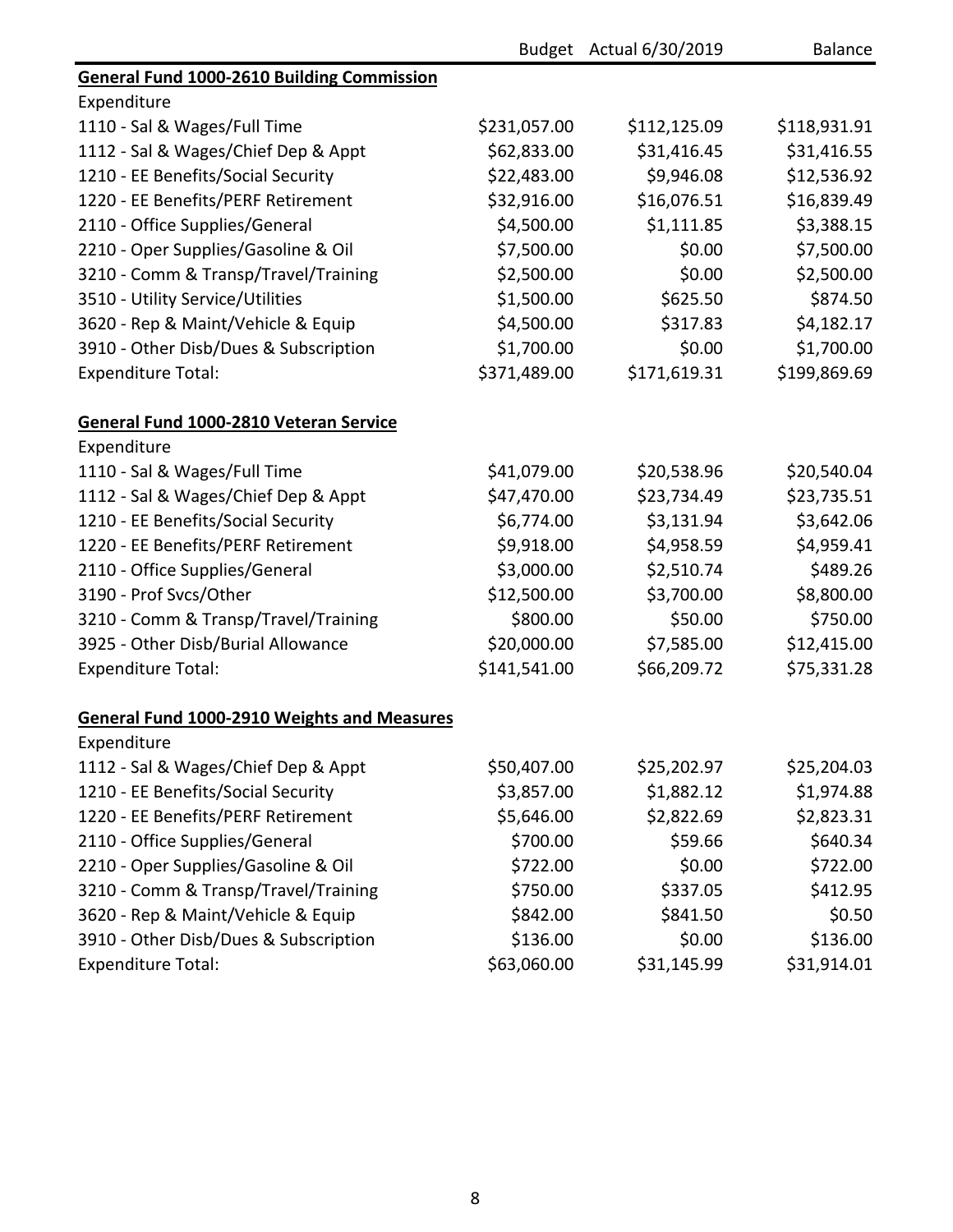|                                               |                | Budget Actual 6/30/2019 | <b>Balance</b> |
|-----------------------------------------------|----------------|-------------------------|----------------|
| General Fund 1000-3510 Tippecanoe Villa       |                |                         |                |
| Expenditure                                   |                |                         |                |
| 1110 - Sal & Wages/Full Time                  | \$806,896.00   | \$398,059.25            | \$408,836.75   |
| 1112 - Sal & Wages/Chief Dep & Appt           | \$70,531.00    | \$35,265.49             | \$35,265.51    |
| 1130 - Sal & Wages/Part Time                  | \$35,000.00    | \$9,415.50              | \$25,584.50    |
| 1150 - Sal & Wages/Overtime                   | \$10,000.00    | \$7,407.13              | \$2,592.87     |
| 1210 - EE Benefits/Social Security            | \$70,566.00    | \$32,142.32             | \$38,423.68    |
| 1220 - EE Benefits/PERF Retirement            | \$99,392.00    | \$49,362.04             | \$50,029.96    |
| 2110 - Office Supplies/General                | \$800.00       | \$371.30                | \$428.70       |
| 2220 - Oper Supplies/Inst'l or Med            | \$20,000.00    | \$9,998.33              | \$10,001.67    |
| 2250 - Oper Supplies/Food                     | \$118,767.00   | \$51,517.38             | \$67,249.62    |
| 2990 - Other Supplies/Non-specified           | \$69,923.00    | \$33,372.93             | \$36,550.07    |
| 3145 - Prof Svcs/Hlth & Med Prof              | \$19,500.00    | \$7,173.35              | \$12,326.65    |
| 3150 - Prof Svcs/Training                     | \$700.00       | \$0.00                  | \$700.00       |
| 3210 - Comm & Transp/Travel/Training          | \$800.00       | \$0.00                  | \$800.00       |
| 3510 - Utility Service/Utilities              | \$109,180.00   | \$49,036.54             | \$60,143.46    |
| 3610 - Rep & Maint/Buildings & Proper         | \$10,152.00    | \$648.00                | \$9,504.00     |
| 3620 - Rep & Maint/Vehicle & Equip            | \$6,763.00     | \$2,372.48              | \$4,390.52     |
| 3730 - Rentals & Leases/Minor Equip           | \$1,129.00     | \$568.73                | \$560.27       |
| <b>Expenditure Total:</b>                     | \$1,450,099.00 | \$686,710.77            | \$763,388.23   |
|                                               |                |                         |                |
| General Fund 1000-3610 Cary Home for Children |                |                         |                |
| Expenditure                                   |                |                         |                |
| 1110 - Sal & Wages/Full Time                  | \$1,059,658.00 | \$512,135.14            | \$547,522.86   |
| 1112 - Sal & Wages/Chief Dep & Appt           | \$89,928.00    | \$44,964.01             | \$44,963.99    |
| 1113 - Sal & Wages/Benefit Elig PT            | \$23,936.00    | \$7,528.67              | \$16,407.33    |
| 1130 - Sal & Wages/Part Time                  | \$110,000.00   | \$50,533.41             | \$59,466.59    |
| 1150 - Sal & Wages/Overtime                   | \$50,000.00    | \$29,439.90             | \$20,560.10    |
| 1210 - EE Benefits/Social Security            | \$102,015.00   | \$46,171.02             | \$55,843.98    |
| 1220 - EE Benefits/PERF Retirement            | \$134,354.00   | \$65,642.82             | \$68,711.18    |
| 2110 - Office Supplies/General                | \$6,547.00     | \$2,427.17              | \$4,119.83     |
| 2220 - Oper Supplies/Inst'l or Med            | \$8,126.00     | \$3,357.72              | \$4,768.28     |
| 2230 - Oper Supplies/Cleaning                 | \$5,500.00     | \$1,561.38              | \$3,938.62     |
| 2245 - Oper Supplies/Grounds                  | \$22,509.00    | \$7,807.19              | \$14,701.81    |
| 2250 - Oper Supplies/Food                     | \$45,326.00    | \$18,226.71             | \$27,099.29    |
| 2270 - Oper Supplies/Educational Mtls         | \$1,025.00     | \$0.00                  | \$1,025.00     |
| 2340 - Rep & Maint/Minor Equipment            | \$12,891.00    | \$3,426.13              | \$9,464.87     |
| 3140 - Prof Svcs/Counselng Consults           | \$124,528.00   | \$58,143.70             | \$66,384.30    |
| 3150 - Prof Svcs/Training                     | \$2,000.00     | \$1,887.00              | \$113.00       |
| 3210 - Comm & Transp/Travel/Training          | \$7,000.00     | \$0.00                  | \$7,000.00     |
| 3510 - Utility Service/Utilities              | \$40,000.00    | \$20,845.51             | \$19,154.49    |
| 3610 - Rep & Maint/Buildings & Proper         | \$100,284.00   | \$53,835.20             | \$46,448.80    |
| 3620 - Rep & Maint/Vehicle & Equip            | \$7,776.00     | \$1,304.35              | \$6,471.65     |
| 3910 - Other Disb/Dues & Subscription         | \$4,724.00     | \$4,724.00              | \$0.00         |
| <b>Expenditure Total:</b>                     | \$1,958,127.00 | \$933,961.03            | \$1,024,165.97 |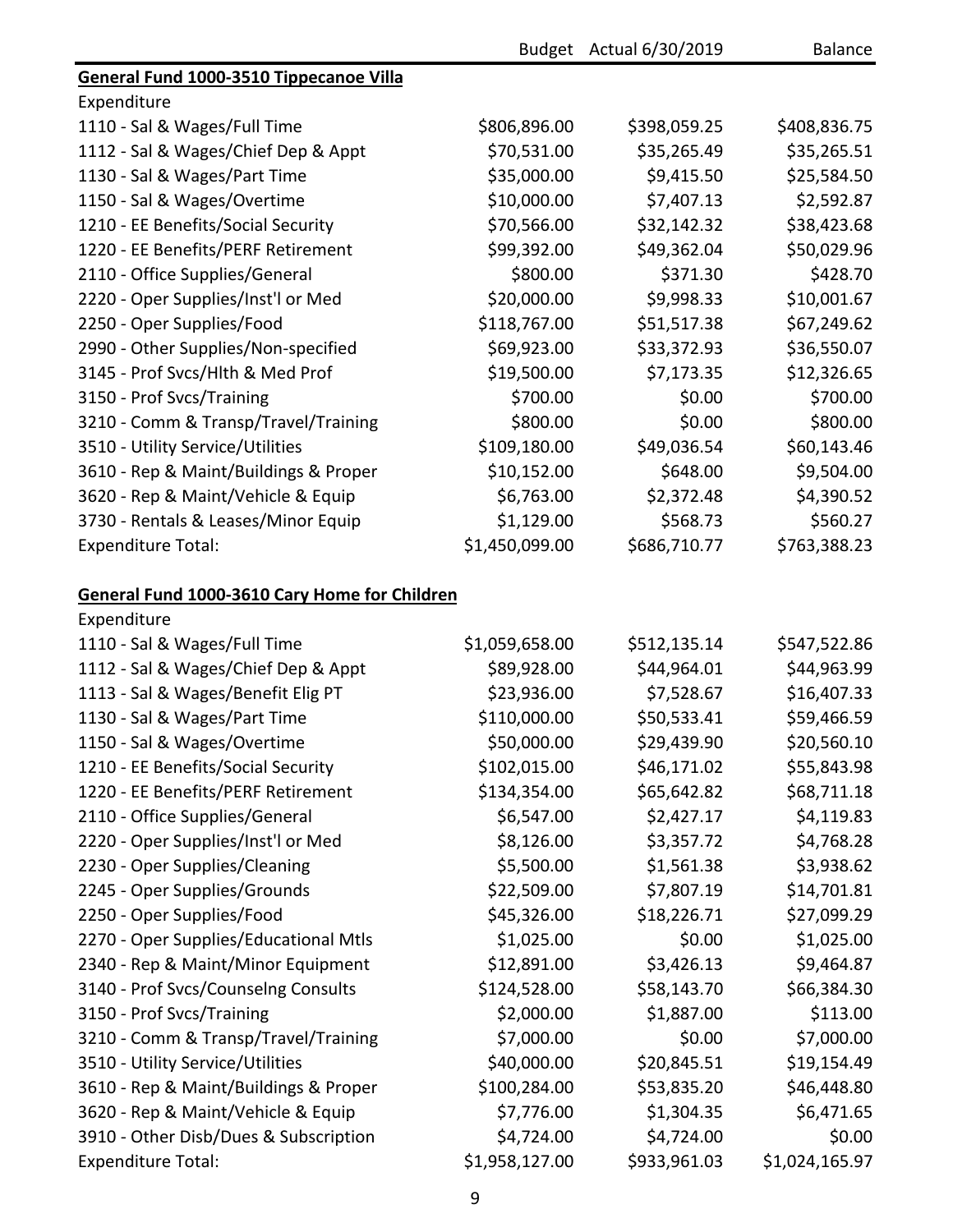|                                                     |                | Budget Actual 6/30/2019 | Balance      |
|-----------------------------------------------------|----------------|-------------------------|--------------|
|                                                     |                |                         |              |
| <b>General Fund 1000-3710 Juvenile Alternatives</b> |                |                         |              |
| Expenditure                                         |                |                         |              |
| 1110 - Sal & Wages/Full Time                        | \$90,196.00    | \$34,673.60             | \$55,522.40  |
| 1113 - Sal & Wages/Benefit Elig PT                  | \$31,057.00    | \$13,139.06             | \$17,917.94  |
| 1130 - Sal & Wages/Part Time                        | \$15,000.00    | \$8,824.00              | \$6,176.00   |
| 1210 - EE Benefits/Social Security                  | \$10,424.00    | \$4,086.43              | \$6,337.57   |
| 1220 - EE Benefits/PERF Retirement                  | \$10,102.00    | \$3,883.47              | \$6,218.53   |
| 2110 - Office Supplies/General                      | \$903.00       | \$157.42                | \$745.58     |
| 3210 - Comm & Transp/Travel/Training                | \$500.00       | \$0.00                  | \$500.00     |
| <b>Expenditure Total:</b>                           | \$158,182.00   | \$64,763.98             | \$93,418.02  |
| <b>General Fund 1000-3410 Parks and Recreation</b>  |                |                         |              |
| Expenditure                                         |                |                         |              |
| 1110 - Sal & Wages/Full Time                        | \$514,195.00   | \$252,493.38            | \$261,701.62 |
| 1112 - Sal & Wages/Chief Dep & Appt                 | \$70,531.00    | \$35,265.49             | \$35,265.51  |
| 1130 - Sal & Wages/Part Time                        | \$45,000.00    | \$13,089.25             | \$31,910.75  |
| 1210 - EE Benefits/Social Security                  | \$48,175.00    | \$21,454.20             | \$26,720.80  |
| 1220 - EE Benefits/PERF Retirement                  | \$65,490.00    | \$32,478.69             | \$33,011.31  |
| 1910 - Other Personal Services/WC                   | \$17,500.00    | \$0.00                  | \$17,500.00  |
| 2110 - Office Supplies/General                      | \$3,500.00     | \$748.84                | \$2,751.16   |
| 2210 - Oper Supplies/Gasoline & Oil                 | \$29,457.00    | \$6,363.85              | \$23,093.15  |
| 2215 - Oper Supplies/Garage & Fleet                 | \$7,200.00     | \$3,050.07              | \$4,149.93   |
| 2220 - Oper Supplies/Inst'l or Med                  | \$450.00       | \$35.96                 | \$414.04     |
| 2245 - Oper Supplies/Grounds                        | \$9,800.00     | \$8,683.08              | \$1,116.92   |
| 2310 - Rep & Maint/Building Mtls                    | \$40,000.00    | \$8,318.26              | \$31,681.74  |
| 2320 - Rep & Maint/Street Mtls                      | \$5,000.00     | \$2,429.27              | \$2,570.73   |
| 2340 - Rep & Maint/Minor Equipment                  | \$3,000.00     | \$0.00                  | \$3,000.00   |
| 3110 - Prof Svcs/Legal                              | \$6,500.00     | \$1,128.50              | \$5,371.50   |
| 3190 - Prof Svcs/Other                              | \$5,000.00     | \$560.00                | \$4,440.00   |
| 3210 - Comm & Transp/Travel/Training                | \$1,250.00     | \$380.00                | \$870.00     |
| 3230 - Comm & Transp/Postage & Frght                | \$200.00       | \$20.30                 | \$179.70     |
| 3410 - Insur/Building & Property                    | \$32,000.00    | \$125.00                | \$31,875.00  |
| 3510 - Utility Service/Utilities                    | \$115,500.00   | \$71,790.38             | \$43,709.62  |
| 3610 - Rep & Maint/Buildings & Proper               | \$123,673.00   | \$47,983.78             | \$75,689.22  |
| 3620 - Rep & Maint/Vehicle & Equip                  | \$8,000.00     | \$5,316.16              | \$2,683.84   |
| 3910 - Other Disb/Dues & Subscription               | \$800.00       | \$0.00                  | \$800.00     |
| 3970 - Other Disb/Costs of Business                 | \$250.00       | \$0.00                  | \$250.00     |
| 4590 - Machinery & Equipment/Other                  | \$4,186.00     | \$4,186.00              | \$0.00       |
| <b>Expenditure Total:</b>                           | \$1,156,657.00 | \$515,900.46            | \$640,756.54 |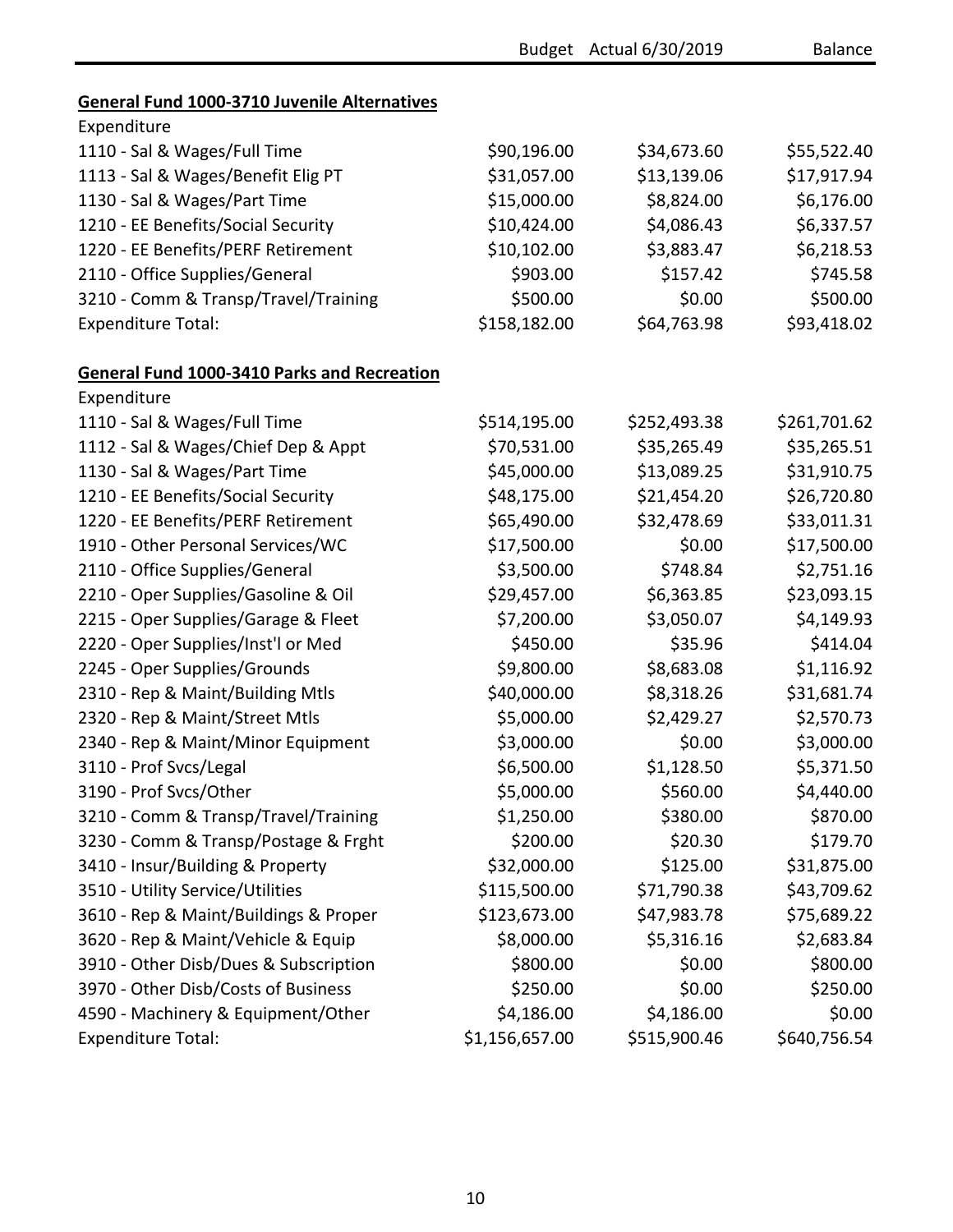|                                                |              | Budget Actual 6/30/2019 | Balance      |
|------------------------------------------------|--------------|-------------------------|--------------|
| <b>General Fund 1000-4410 County Extension</b> |              |                         |              |
| Expenditure                                    |              |                         |              |
| 1110 - Sal & Wages/Full Time                   | \$115,004.00 | \$57,374.06             | \$57,629.94  |
| 1130 - Sal & Wages/Part Time                   | \$14,400.00  | \$4,854.75              | \$9,545.25   |
| 1150 - Sal & Wages/Overtime                    | \$8,000.00   | \$2,546.48              | \$5,453.52   |
| 1210 - EE Benefits/Social Security             | \$10,512.00  | \$4,779.84              | \$5,732.16   |
| 1220 - EE Benefits/PERF Retirement             | \$13,777.00  | \$6,711.07              | \$7,065.93   |
| 2110 - Office Supplies/General                 | \$11,000.00  | \$4,986.71              | \$6,013.29   |
| 2230 - Oper Supplies/Cleaning                  | \$1,500.00   | \$681.04                | \$818.96     |
| 2330 - Rep & Maint/Small Tools                 | \$400.00     | \$0.00                  | \$400.00     |
| 3150 - Prof Svcs/Training                      | \$5,000.00   | \$1,168.47              | \$3,831.53   |
| 3190 - Prof Svcs/Other                         | \$212,245.00 | \$210,989.80            | \$1,255.20   |
| 3210 - Comm & Transp/Travel/Training           | \$8,000.00   | \$2,193.10              | \$5,806.90   |
| 3230 - Comm & Transp/Postage & Frght           | \$8,000.00   | \$1,890.73              | \$6,109.27   |
| 3510 - Utility Service/Utilities               | \$17,200.00  | \$7,129.10              | \$10,070.90  |
| 3610 - Rep & Maint/Buildings & Proper          | \$4,000.00   | \$362.73                | \$3,637.27   |
| 3730 - Rentals & Leases/Minor Equip            | \$6,800.00   | \$5,132.98              | \$1,667.02   |
| 3910 - Other Disb/Dues & Subscription          | \$1,000.00   | \$200.00                | \$800.00     |
| <b>Expenditure Total:</b>                      | \$436,838.00 | \$311,000.86            | \$125,837.14 |
| General Fund 1000-4510 Fairgrounds             |              |                         |              |
| Expenditure                                    |              |                         |              |
| 1110 - Sal & Wages/Full Time                   | \$33,524.00  | \$16,591.40             | \$16,932.60  |
| 1112 - Sal & Wages/Chief Dep & Appt            | \$53,309.00  | \$26,654.03             | \$26,654.97  |
| 1150 - Sal & Wages/Overtime                    | \$3,500.00   | \$0.00                  | \$3,500.00   |
| 1210 - EE Benefits/Social Security             | \$6,911.00   | \$2,949.47              | \$3,961.53   |
| 1220 - EE Benefits/PERF Retirement             | \$10,118.00  | \$4,843.43              | \$5,274.57   |
| 2110 - Office Supplies/General                 | \$1,500.00   | \$160.53                | \$1,339.47   |
| 2210 - Oper Supplies/Gasoline & Oil            | \$5,000.00   | \$2,598.20              | \$2,401.80   |
| 2215 - Oper Supplies/Garage & Fleet            | \$6,000.00   | \$2,765.50              | \$3,234.50   |
| 2230 - Oper Supplies/Cleaning                  | \$7,000.00   | \$288.35                | \$6,711.65   |
| 2240 - Oper Supplies/Snow Removal              | \$1,500.00   | \$431.74                | \$1,068.26   |
| 2330 - Rep & Maint/Small Tools                 | \$1,500.00   | \$1,013.21              | \$486.79     |
| 2340 - Rep & Maint/Minor Equipment             | \$1,000.00   | \$704.84                | \$295.16     |
| 2990 - Other Supplies/Non-specified            | \$2,000.00   | \$1,241.07              | \$758.93     |
| 3210 - Comm & Transp/Travel/Training           | \$450.00     | \$72.96                 | \$377.04     |
| 3510 - Utility Service/Utilities               | \$70,000.00  | \$36,042.72             | \$33,957.28  |
| 3610 - Rep & Maint/Buildings & Proper          | \$27,100.00  | \$2,110.70              | \$24,989.30  |
| 3620 - Rep & Maint/Vehicle & Equip             | \$5,950.00   | \$1,784.75              | \$4,165.25   |
| <b>Expenditure Total:</b>                      | \$236,362.00 | \$100,252.90            | \$136,109.10 |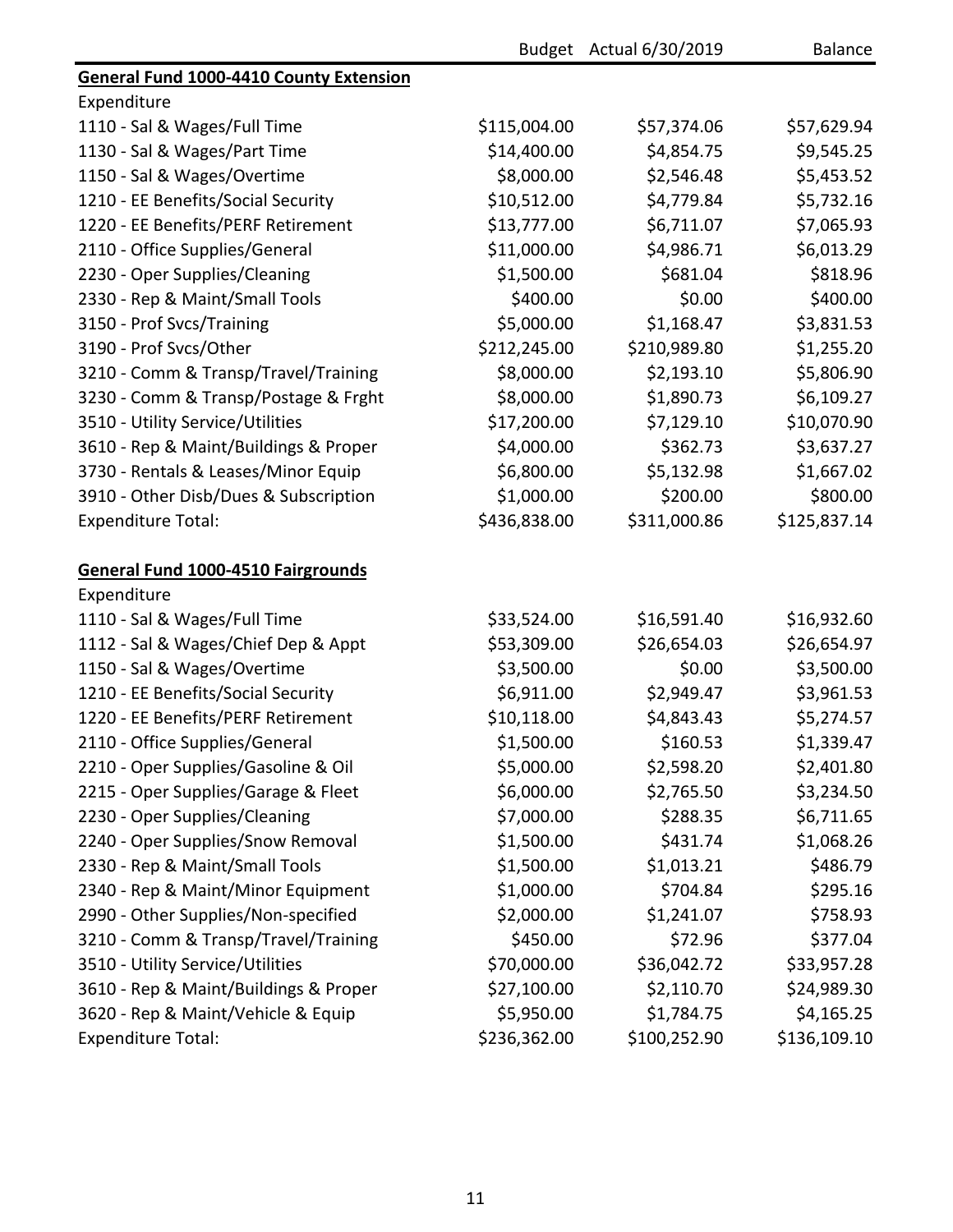|                                                    |              | Budget Actual 6/30/2019 | <b>Balance</b> |
|----------------------------------------------------|--------------|-------------------------|----------------|
| General Fund 1000-5010 Coroner                     |              |                         |                |
| Expenditure                                        |              |                         |                |
| 1110 - Sal & Wages/Full Time                       | \$41,079.00  | \$20,538.96             | \$20,540.04    |
| 1111 - Sal & Wages/Elected Official                | \$30,578.00  | \$15,289.04             | \$15,288.96    |
| 1130 - Sal & Wages/Part Time                       | \$40,000.00  | \$14,625.00             | \$25,375.00    |
| 1190 - Sal & Wages/Other Wages                     | \$35,000.00  | \$21,245.13             | \$13,754.87    |
| 1210 - EE Benefits/Social Security                 | \$11,220.00  | \$5,438.99              | \$5,781.01     |
| 1220 - EE Benefits/PERF Retirement                 | \$8,026.00   | \$4,108.87              | \$3,917.13     |
| 2110 - Office Supplies/General                     | \$5,285.00   | \$817.07                | \$4,467.93     |
| 2220 - Oper Supplies/Inst'l or Med                 | \$26,052.00  | \$20,337.60             | \$5,714.40     |
| 3145 - Prof Svcs/Hlth & Med Prof                   | \$54,046.00  | \$23,992.00             | \$30,054.00    |
| 3146 - Prof Svcs/Autopsies                         | \$191,875.00 | \$112,325.00            | \$79,550.00    |
| 3147 - Prof Svcs/Body Transfer                     | \$54,200.00  | \$24,300.00             | \$29,900.00    |
| 3210 - Comm & Transp/Travel/Training               | \$20,800.00  | \$5,350.77              | \$15,449.23    |
| 3910 - Other Disb/Dues & Subscription              | \$2,000.00   | \$415.74                | \$1,584.26     |
| <b>Expenditure Total:</b>                          | \$520,161.00 | \$268,784.17            | \$251,376.83   |
| <b>General Fund 1000-5210 Emergency Management</b> |              |                         |                |
| Expenditure                                        |              |                         |                |
| 1110 - Sal & Wages/Full Time                       | \$135,886.00 | \$67,917.18             | \$67,968.82    |
| 1112 - Sal & Wages/Chief Dep & Appt                | \$62,833.00  | \$31,416.45             | \$31,416.55    |
| 1150 - Sal & Wages/Overtime                        | \$2,000.00   | \$0.00                  | \$2,000.00     |
| 1210 - EE Benefits/Social Security                 | \$15,356.00  | \$7,231.58              | \$8,124.42     |
| 1220 - EE Benefits/PERF Retirement                 | \$22,481.00  | \$11,125.28             | \$11,355.72    |
| 2110 - Office Supplies/General                     | \$1,108.00   | \$383.66                | \$724.34       |
| 2210 - Oper Supplies/Gasoline & Oil                | \$10,088.00  | \$9,128.87              | \$959.13       |
| 2220 - Oper Supplies/Inst'l or Med                 | \$1,460.00   | \$660.01                | \$799.99       |
| 2340 - Rep & Maint/Minor Equipment                 | \$15,975.00  | \$5,477.17              | \$10,497.83    |
| 3145 - Prof Svcs/Hlth & Med Prof                   | \$1,500.00   | \$0.00                  | \$1,500.00     |
| 3210 - Comm & Transp/Travel/Training               | \$1,200.00   | \$0.00                  | \$1,200.00     |
| 3510 - Utility Service/Utilities                   | \$10,340.00  | \$4,854.79              | \$5,485.21     |
| 3620 - Rep & Maint/Vehicle & Equip                 | \$14,844.00  | \$11,125.38             | \$3,718.62     |
| 3910 - Other Disb/Dues & Subscription              | \$5,700.00   | \$200.00                | \$5,500.00     |
| <b>Expenditure Total:</b>                          | \$300,771.00 | \$149,520.37            | \$151,250.63   |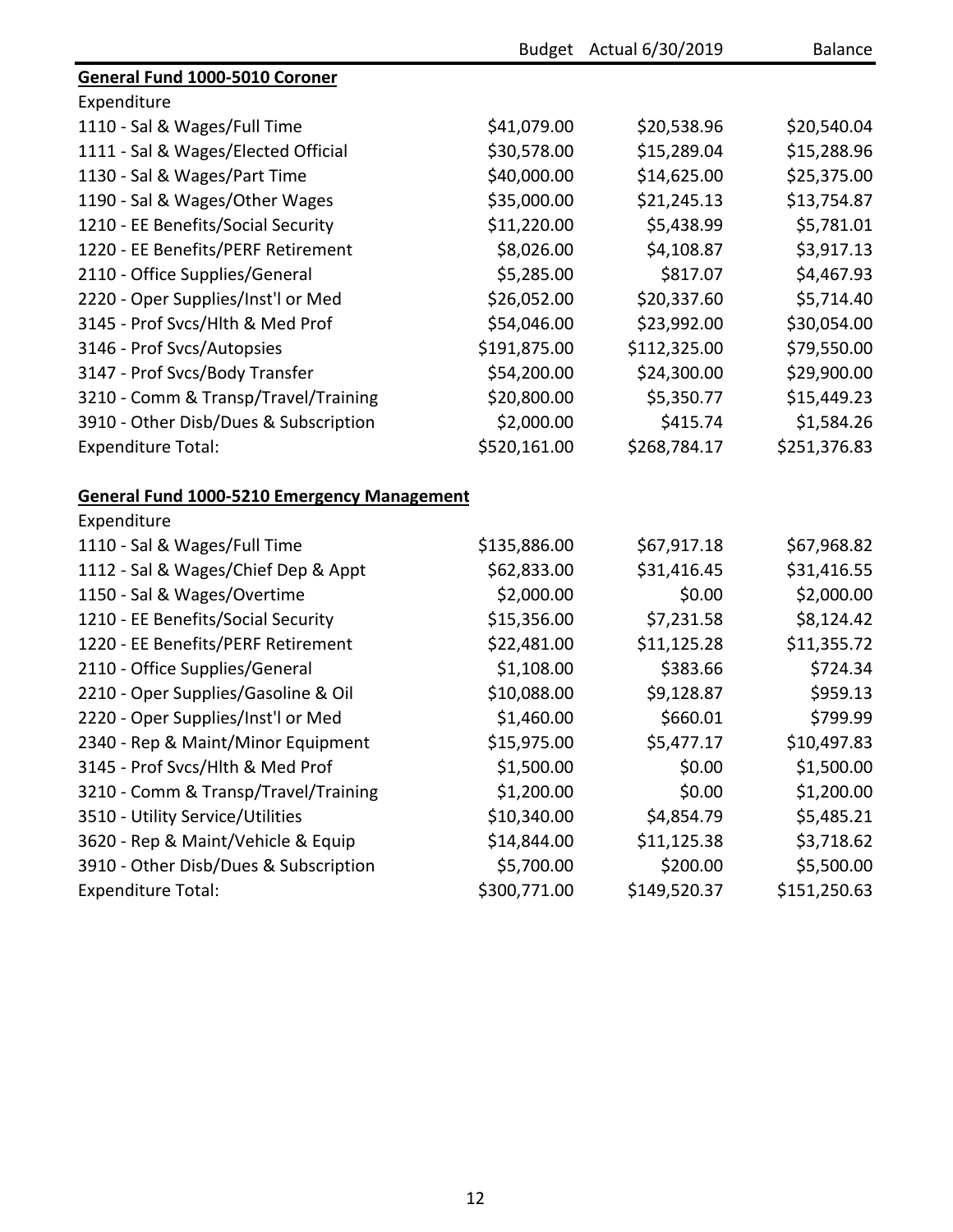|                                       |                 | Budget Actual 6/30/2019 | <b>Balance</b> |
|---------------------------------------|-----------------|-------------------------|----------------|
| General Fund 1000-5410 Sheriff        |                 |                         |                |
| Expenditure                           |                 |                         |                |
| 1110 - Sal & Wages/Full Time          | \$4,473,762.00  | \$2,147,604.31          | \$2,326,157.69 |
| 1111 - Sal & Wages/Elected Official   | \$118,937.00    | \$59,468.41             | \$59,468.59    |
| 1112 - Sal & Wages/Chief Dep & Appt   | \$76,500.00     | \$38,250.03             | \$38,249.97    |
| 1115 - Sal & Wages/Merit Deputies     | \$3,440,277.00  | \$1,590,391.62          | \$1,849,885.38 |
| 1130 - Sal & Wages/Part Time          | \$60,000.00     | \$16,181.82             | \$43,818.18    |
| 1132 - Sal & Wages/Board Members      | \$3,000.00      | \$950.00                | \$2,050.00     |
| 1150 - Sal & Wages/Overtime           | \$200,000.00    | \$185,485.95            | \$14,514.05    |
| 1160 - Sal & Wages/Additional Pay     | \$40,000.00     | \$0.00                  | \$40,000.00    |
| 1210 - EE Benefits/Social Security    | \$643,555.00    | \$290,313.22            | \$353,241.78   |
| 1220 - EE Benefits/PERF Retirement    | \$512,262.00    | \$252,003.50            | \$260,258.50   |
| 1221 - EE Benefits/Sheriff Retirement | \$900,555.00    | \$0.00                  | \$900,555.00   |
| 2110 - Office Supplies/General        | \$29,912.00     | \$22,515.62             | \$7,396.38     |
| 2215 - Oper Supplies/Garage & Fleet   | \$340,000.00    | \$134,706.30            | \$205,293.70   |
| 2220 - Oper Supplies/Inst'l or Med    | \$125,000.00    | \$43,316.99             | \$81,683.01    |
| 2230 - Oper Supplies/Cleaning         | \$5,340.00      | \$1,861.71              | \$3,478.29     |
| 2250 - Oper Supplies/Food             | \$557,152.00    | \$333,544.89            | \$223,607.11   |
| 2990 - Other Supplies/Non-specified   | \$40,219.00     | \$11,318.87             | \$28,900.13    |
| 3145 - Prof Svcs/Hlth & Med Prof      | \$70,221.00     | \$33,670.01             | \$36,550.99    |
| 3150 - Prof Svcs/Training             | \$25,140.00     | \$11,853.00             | \$13,287.00    |
| 3190 - Prof Svcs/Other                | \$850,900.00    | \$496,956.31            | \$353,943.69   |
| 3210 - Comm & Transp/Travel/Training  | \$13,000.00     | \$0.00                  | \$13,000.00    |
| 3230 - Comm & Transp/Postage & Frght  | \$2,314.00      | \$375.19                | \$1,938.81     |
| 3510 - Utility Service/Utilities      | \$36,031.00     | \$9,899.96              | \$26,131.04    |
| 3610 - Rep & Maint/Buildings & Proper | \$177,943.00    | \$79,633.30             | \$98,309.70    |
| 3620 - Rep & Maint/Vehicle & Equip    | \$25,104.00     | \$6,974.97              | \$18,129.03    |
| <b>Expenditure Total:</b>             | \$12,767,124.00 | \$5,767,275.98          | \$6,999,848.02 |
| General Fund 1000-5420 Jail           |                 |                         |                |
| Expenditure                           |                 |                         |                |
| 2110 - Office Supplies/General        | \$150,000.00    | \$98,225.32             | \$51,774.68    |
| 2220 - Oper Supplies/Inst'l or Med    | \$10,000.00     | \$9,781.28              | \$218.72       |
| 3510 - Utility Service/Utilities      | \$400,000.00    | \$239,274.31            | \$160,725.69   |
| <b>Expenditure Total:</b>             | \$560,000.00    | \$347,280.91            | \$212,719.09   |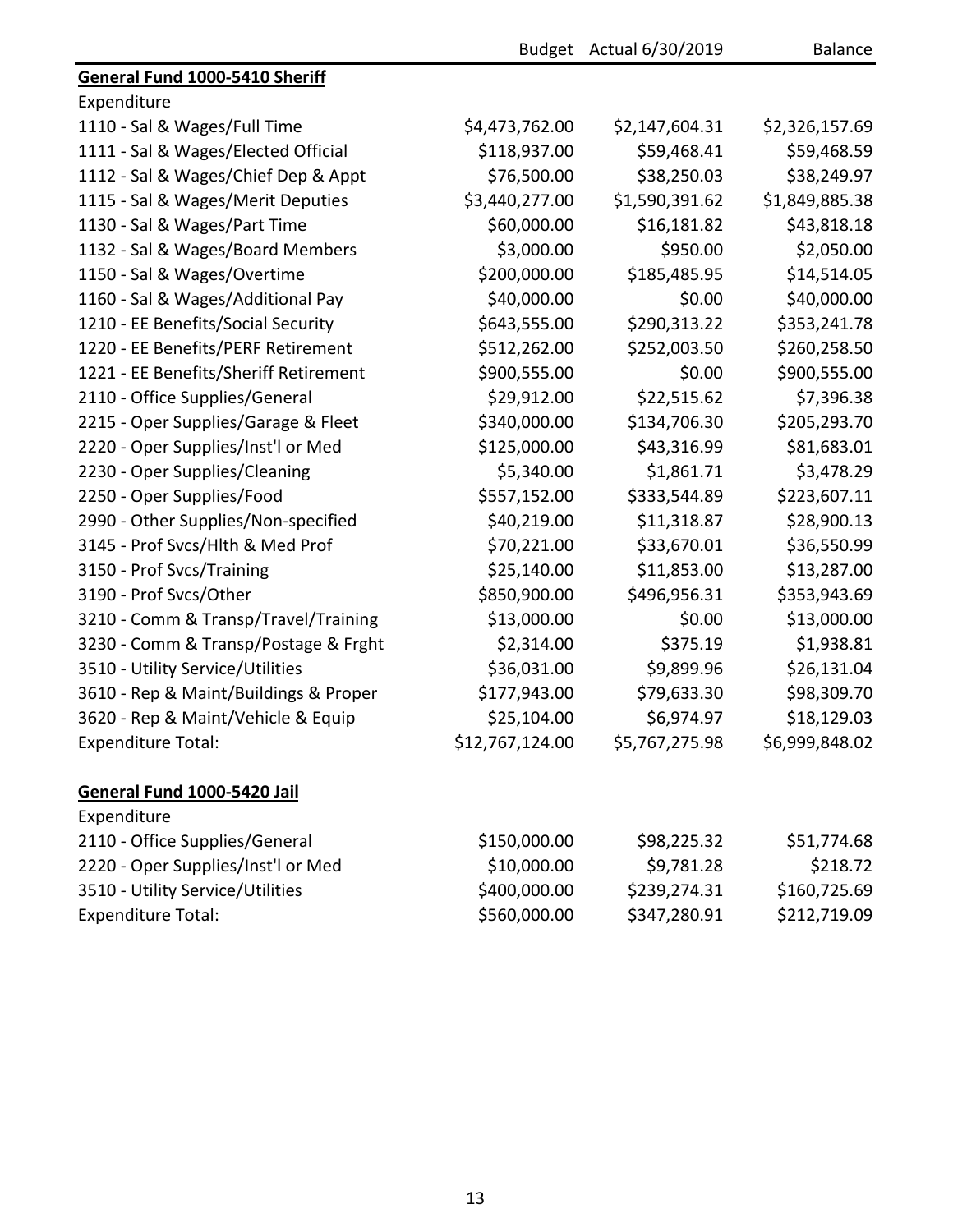|                                                     |                | Budget Actual 6/30/2019 | <b>Balance</b> |
|-----------------------------------------------------|----------------|-------------------------|----------------|
| <b>General Fund 1000-5510 Community Corrections</b> |                |                         |                |
| Expenditure                                         |                |                         |                |
| 1110 - Sal & Wages/Full Time                        | \$195,482.00   | \$92,684.93             | \$102,797.07   |
| 1130 - Sal & Wages/Part Time                        | \$27,144.00    | \$11,582.50             | \$15,561.50    |
| 1150 - Sal & Wages/Overtime                         | \$7,500.00     | \$236.45                | \$7,263.55     |
| 1210 - EE Benefits/Social Security                  | \$17,605.00    | \$7,401.94              | \$10,203.06    |
| 1220 - EE Benefits/PERF Retirement                  | \$22,734.00    | \$10,407.15             | \$12,326.85    |
| 2220 - Oper Supplies/Inst'l or Med                  | \$4,000.00     | \$936.16                | \$3,063.84     |
| 2230 - Oper Supplies/Cleaning                       | \$30,000.00    | \$8,048.87              | \$21,951.13    |
| 2250 - Oper Supplies/Food                           | \$45,000.00    | \$2,220.00              | \$42,780.00    |
| 2340 - Rep & Maint/Minor Equipment                  | \$3,000.00     | \$99.00                 | \$2,901.00     |
| 2990 - Other Supplies/Non-specified                 | \$16,000.00    | \$4,968.85              | \$11,031.15    |
| 3110 - Prof Svcs/Legal                              | \$28,800.00    | \$0.00                  | \$28,800.00    |
| 3145 - Prof Svcs/Hlth & Med Prof                    | \$26,000.00    | \$6,318.99              | \$19,681.01    |
| 3190 - Prof Svcs/Other                              | \$100,000.00   | \$70,438.16             | \$29,561.84    |
| 3210 - Comm & Transp/Travel/Training                | \$5,000.00     | \$0.00                  | \$5,000.00     |
| 3510 - Utility Service/Utilities                    | \$15,000.00    | \$14,729.07             | \$270.93       |
| 3620 - Rep & Maint/Vehicle & Equip                  | \$14,400.00    | \$928.34                | \$13,471.66    |
| <b>Expenditure Total:</b>                           | \$557,665.00   | \$231,000.41            | \$326,664.59   |
| General Fund 1000-5810 Clerk of the Circuit Court   |                |                         |                |
| Expenditure                                         |                |                         |                |
| 1110 - Sal & Wages/Full Time                        | \$820,553.00   | \$385,131.99            | \$435,421.01   |
| 1111 - Sal & Wages/Elected Official                 | \$69,745.00    | \$34,872.50             | \$34,872.50    |
| 1112 - Sal & Wages/Chief Dep & Appt                 | \$52,841.00    | \$26,420.55             | \$26,420.45    |
| 1130 - Sal & Wages/Part Time                        | \$30,000.00    | \$29,946.50             | \$53.50        |
| 1210 - EE Benefits/Social Security                  | \$74,446.00    | \$33,886.00             | \$40,560.00    |
| 1220 - EE Benefits/PERF Retirement                  | \$105,632.00   | \$49,999.17             | \$55,632.83    |
| 2110 - Office Supplies/General                      | \$6,000.00     | \$3,697.50              | \$2,302.50     |
| 2120 - Office Supplies/Forms                        | \$6,000.00     | \$68.20                 | \$5,931.80     |
| 3190 - Prof Svcs/Other                              | \$12,000.00    | \$3,579.10              | \$8,420.90     |
| 3210 - Comm & Transp/Travel/Training                | \$4,500.00     | \$1,930.10              | \$2,569.90     |
| 3230 - Comm & Transp/Postage & Frght                | \$200.00       | \$0.00                  | \$200.00       |
| 3620 - Rep & Maint/Vehicle & Equip                  | \$1,500.00     | \$413.20                | \$1,086.80     |
| 3910 - Other Disb/Dues & Subscription               | \$1,500.00     | \$540.00                | \$960.00       |
| <b>Expenditure Total:</b>                           | \$1,184,917.00 | \$570,484.81            | \$614,432.19   |
| General Fund 1000-5910 Prosecutor                   |                |                         |                |
| Expenditure                                         |                |                         |                |
| 1110 - Sal & Wages/Full Time                        | \$2,428,244.00 | \$1,208,849.84          | \$1,219,394.16 |
| 1130 - Sal & Wages/Part Time                        | \$10,000.00    | \$5,220.00              | \$4,780.00     |
| 1210 - EE Benefits/Social Security                  | \$186,526.00   | \$88,906.33             | \$97,619.67    |
| 1220 - EE Benefits/PERF Retirement                  | \$273,084.00   | \$135,391.21            | \$137,692.79   |
| <b>Expenditure Total:</b>                           | \$2,907,854.00 | \$1,438,367.38          | \$1,459,486.62 |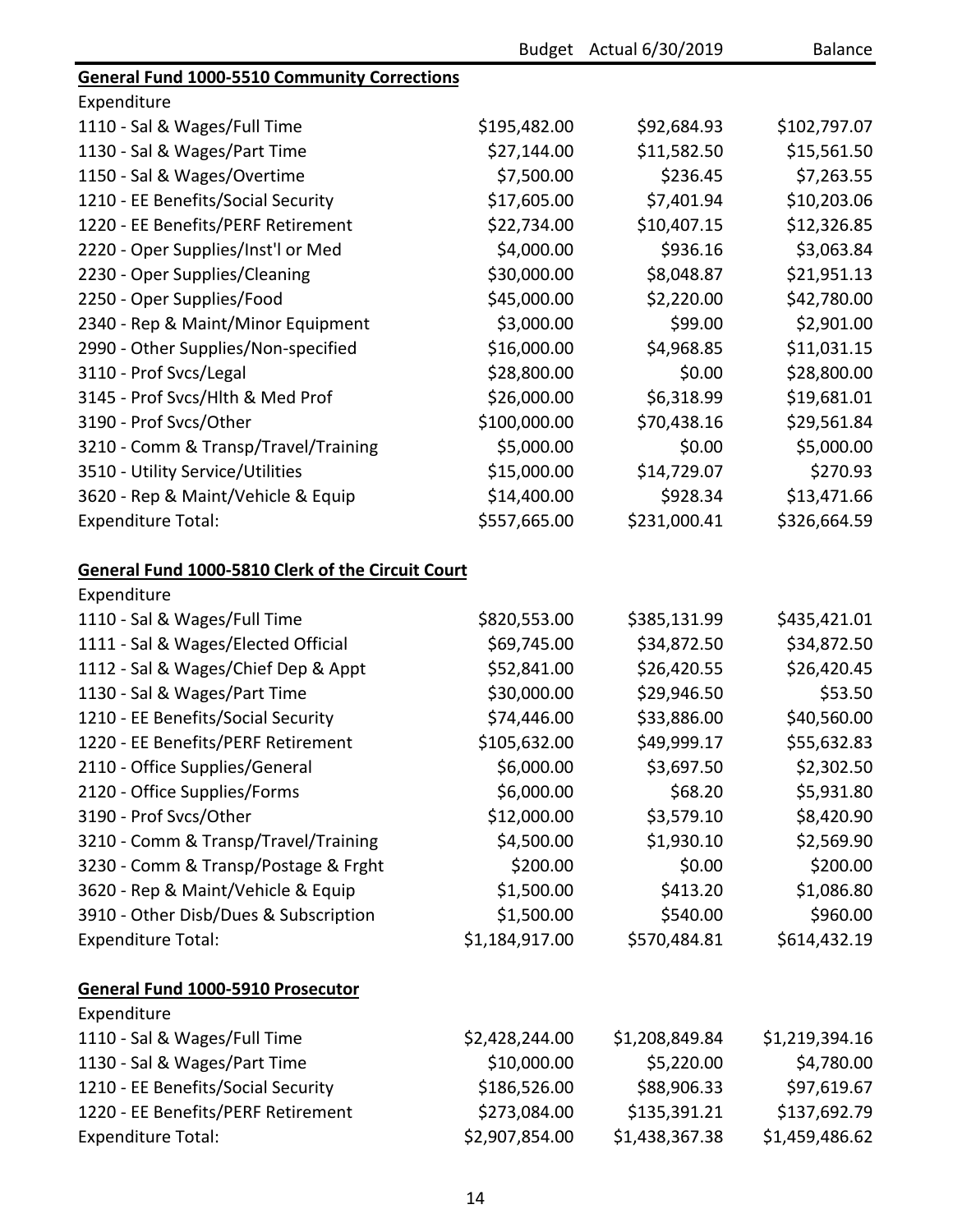|                                               |                | Budget Actual 6/30/2019 | <b>Balance</b> |
|-----------------------------------------------|----------------|-------------------------|----------------|
| General Fund 1000-5920 Prosecutor IV-D        |                |                         |                |
| Expenditure                                   |                |                         |                |
| 1110 - Sal & Wages/Full Time                  | \$683,690.00   | \$341,233.14            | \$342,456.86   |
| 1210 - EE Benefits/Social Security            | \$52,303.00    | \$24,088.93             | \$28,214.07    |
| 1220 - EE Benefits/PERF Retirement            | \$76,574.00    | \$38,217.94             | \$38,356.06    |
| <b>Expenditure Total:</b>                     | \$812,567.00   | \$403,540.01            | \$409,026.99   |
| <b>General Fund 1000-6010 Ancillary Court</b> |                |                         |                |
| Expenditure                                   |                |                         |                |
| 1110 - Sal & Wages/Full Time                  | \$93,503.00    | \$46,464.91             | \$47,038.09    |
| 1210 - EE Benefits/Social Security            | \$7,153.00     | \$3,434.26              | \$3,718.74     |
| 1220 - EE Benefits/PERF Retirement            | \$10,473.00    | \$5,203.97              | \$5,269.03     |
| 2110 - Office Supplies/General                | \$500.00       | \$0.00                  | \$500.00       |
| 3170 - Prof Svcs/Translator                   | \$1,000.00     | \$0.00                  | \$1,000.00     |
| <b>Expenditure Total:</b>                     | \$112,629.00   | \$55,103.14             | \$57,525.86    |
| General Fund 1000-6310 Public Defender        |                |                         |                |
| Expenditure                                   |                |                         |                |
| 1110 - Sal & Wages/Full Time                  | \$551,829.00   | \$253,998.21            | \$297,830.79   |
| 1112 - Sal & Wages/Chief Dep & Appt           | \$257,287.00   | \$128,643.45            | \$128,643.55   |
| 1113 - Sal & Wages/Benefit Elig PT            | \$1,394,108.00 | \$684,506.85            | \$709,601.15   |
| 1130 - Sal & Wages/Part Time                  | \$123,016.00   | \$42,685.25             | \$80,330.75    |
| 1210 - EE Benefits/Social Security            | \$182,063.00   | \$80,119.98             | \$101,943.02   |
| 1220 - EE Benefits/PERF Retirement            | \$90,621.00    | \$42,855.67             | \$47,765.33    |
| 2110 - Office Supplies/General                | \$17,628.00    | \$3,036.42              | \$14,591.58    |
| 3110 - Prof Svcs/Legal                        | \$90,130.00    | \$41,309.55             | \$48,820.45    |
| 3150 - Prof Svcs/Training                     | \$18,000.00    | \$3,244.00              | \$14,756.00    |
| 3190 - Prof Svcs/Other                        | \$292,949.00   | \$281,703.99            | \$11,245.01    |
| 3210 - Comm & Transp/Travel/Training          | \$20,130.00    | \$1,084.90              | \$19,045.10    |
| 3510 - Utility Service/Utilities              | \$140.00       | \$61.86                 | \$78.14        |
| 3910 - Other Disb/Dues & Subscription         | \$18,000.00    | \$13,213.56             | \$4,786.44     |
| <b>Expenditure Total:</b>                     | \$3,055,901.00 | \$1,576,463.69          | \$1,479,437.31 |
| General Fund 1000-6410 Probation              |                |                         |                |
| Expenditure                                   |                |                         |                |
| 1110 - Sal & Wages/Full Time                  | \$1,415,768.00 | \$684,175.00            | \$731,593.00   |
| 1112 - Sal & Wages/Chief Dep & Appt           | \$78,489.00    | \$39,244.53             | \$39,244.47    |
| 1130 - Sal & Wages/Part Time                  | \$50,000.00    | \$16,677.87             | \$33,322.13    |
| 1210 - EE Benefits/Social Security            | \$118,136.00   | \$52,589.74             | \$65,546.26    |
| 1220 - EE Benefits/PERF Retirement            | \$167,357.00   | \$81,058.76             | \$86,298.24    |
| <b>Expenditure Total:</b>                     | \$1,829,750.00 | \$873,745.90            | \$956,004.10   |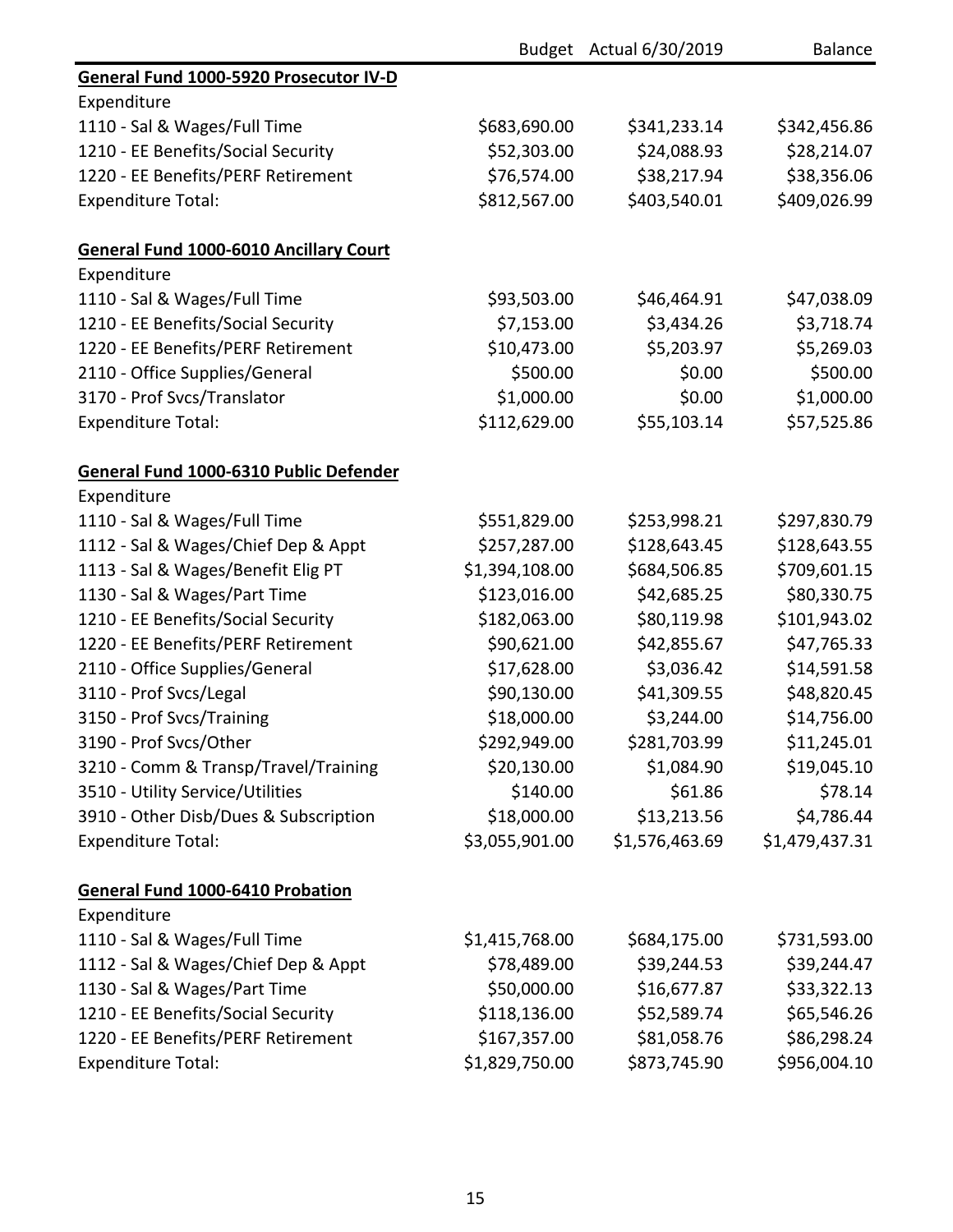|                                             |              | Budget Actual 6/30/2019 | <b>Balance</b> |
|---------------------------------------------|--------------|-------------------------|----------------|
| General Fund 1000-6510 Magistrate           |              |                         |                |
| Expenditure                                 |              |                         |                |
| 1110 - Sal & Wages/Full Time                | \$92,738.00  | \$46,367.88             | \$46,370.12    |
| 1150 - Sal & Wages/Overtime                 | \$2,000.00   | \$1,188.92              | \$811.08       |
| 1210 - EE Benefits/Social Security          | \$7,201.00   | \$3,367.58              | \$3,833.42     |
| 1220 - EE Benefits/PERF Retirement          | \$10,611.00  | \$5,326.39              | \$5,284.61     |
| 2110 - Office Supplies/General              | \$800.00     | \$178.46                | \$621.54       |
| 3210 - Comm & Transp/Travel/Training        | \$800.00     | \$71.44                 | \$728.56       |
| 3910 - Other Disb/Dues & Subscription       | \$875.00     | \$462.00                | \$413.00       |
| <b>Expenditure Total:</b>                   | \$115,025.00 | \$56,962.67             | \$58,062.33    |
| General Fund 1000-6520 IV-D Commissioner    |              |                         |                |
| Expenditure                                 |              |                         |                |
| 1110 - Sal & Wages/Full Time                | \$46,369.00  | \$23,183.94             | \$23,185.06    |
| 1112 - Sal & Wages/Chief Dep & Appt         | \$63,000.00  | \$31,499.91             | \$31,500.09    |
| 1130 - Sal & Wages/Part Time                | \$23,000.00  | \$2,449.38              | \$20,550.62    |
| 1210 - EE Benefits/Social Security          | \$10,223.00  | \$4,223.88              | \$5,999.12     |
| 1220 - EE Benefits/PERF Retirement          | \$5,194.00   | \$2,596.62              | \$2,597.38     |
| 2110 - Office Supplies/General              | \$250.00     | \$0.00                  | \$250.00       |
| 3160 - Prof Svcs/Judge Pro-Tem              | \$250.00     | \$0.00                  | \$250.00       |
| 3210 - Comm & Transp/Travel/Training        | \$500.00     | \$0.00                  | \$500.00       |
| 3910 - Other Disb/Dues & Subscription       | \$500.00     | \$0.00                  | \$500.00       |
| <b>Expenditure Total:</b>                   | \$149,286.00 | \$63,953.73             | \$85,332.27    |
| <b>General Fund 1000-7010 Circuit Court</b> |              |                         |                |
| Expenditure                                 |              |                         |                |
| 1110 - Sal & Wages/Full Time                | \$144,089.00 | \$72,043.40             | \$72,045.60    |
| 1210 - EE Benefits/Social Security          | \$11,023.00  | \$4,974.42              | \$6,048.58     |
| 1220 - EE Benefits/PERF Retirement          | \$16,138.00  | \$8,068.84              | \$8,069.16     |
| 2110 - Office Supplies/General              | \$1,000.00   | \$483.71                | \$516.29       |
| 3115 - Prof Svcs/Pauper Atty                | \$80,595.00  | \$34,640.71             | \$45,954.29    |
| 3160 - Prof Svcs/Judge Pro-Tem              | \$525.00     | \$125.00                | \$400.00       |
| 3190 - Prof Svcs/Other                      | \$4,448.00   | \$4,447.50              | \$0.50         |
| 3210 - Comm & Transp/Travel/Training        | \$250.00     | \$169.00                | \$81.00        |
| 3910 - Other Disb/Dues & Subscription       | \$2,709.00   | \$1,018.22              | \$1,690.78     |
| 3950 - Other Disb/Jury Expense              | \$23,237.00  | \$8,013.07              | \$15,223.93    |
| <b>Expenditure Total:</b>                   | \$284,014.00 | \$133,983.87            | \$150,030.13   |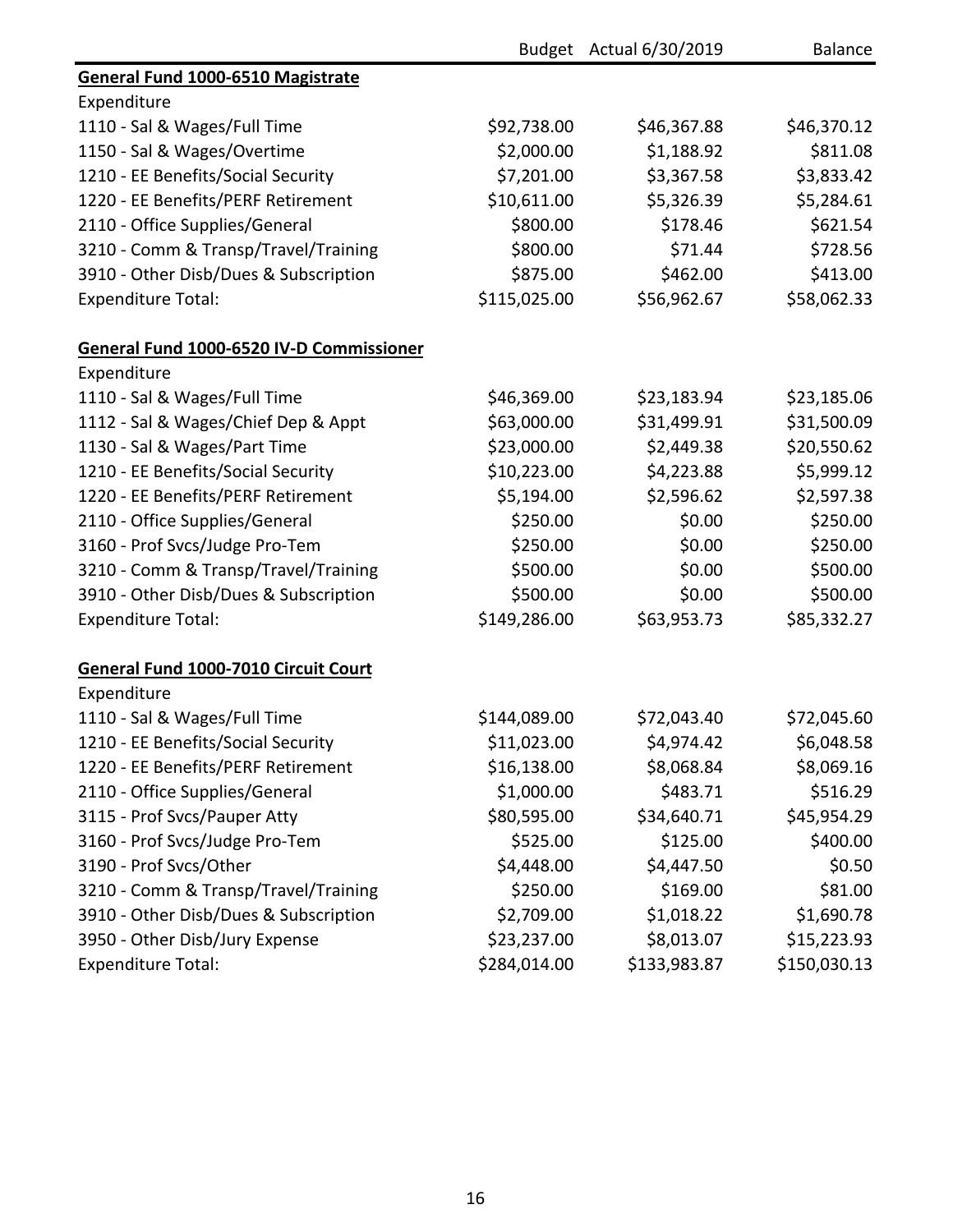|                                          |              | Budget Actual 6/30/2019 | <b>Balance</b> |
|------------------------------------------|--------------|-------------------------|----------------|
| General Court 1000-7101 Superior Court 1 |              |                         |                |
| Expenditure                              |              |                         |                |
| 1110 - Sal & Wages/Full Time             | \$90,223.00  | \$45,110.39             | \$45,112.61    |
| 1113 - Sal & Wages/Benefit Elig PT       | \$33,039.00  | \$15,392.75             | \$17,646.25    |
| 1150 - Sal & Wages/Overtime              | \$3,000.00   | \$2,249.81              | \$750.19       |
| 1210 - EE Benefits/Social Security       | \$9,660.00   | \$4,267.80              | \$5,392.20     |
| 1220 - EE Benefits/PERF Retirement       | \$10,441.00  | \$5,292.27              | \$5,148.73     |
| 2110 - Office Supplies/General           | \$1,353.00   | \$127.30                | \$1,225.70     |
| 2130 - Office Supplies/Printing          | \$300.00     | \$19.09                 | \$280.91       |
| 3115 - Prof Svcs/Pauper Atty             | \$55,118.00  | \$43,945.92             | \$11,172.08    |
| 3140 - Prof Svcs/Counselng Consults      | \$6,832.00   | \$6,831.25              | \$0.75         |
| 3160 - Prof Svcs/Judge Pro-Tem           | \$300.00     | \$125.00                | \$175.00       |
| 3190 - Prof Svcs/Other                   | \$1,500.00   | \$0.00                  | \$1,500.00     |
| 3210 - Comm & Transp/Travel/Training     | \$500.00     | \$128.08                | \$371.92       |
| 3910 - Other Disb/Dues & Subscription    | \$1,676.00   | \$1,675.52              | \$0.48         |
| 3950 - Other Disb/Jury Expense           | \$24,909.00  | \$7,568.77              | \$17,340.23    |
| <b>Expenditure Total:</b>                | \$238,851.00 | \$132,733.95            | \$106,117.05   |
| General Fund 1000-7102 Superior Court 2  |              |                         |                |
| Expenditure                              |              |                         |                |
| 1110 - Sal & Wages/Full Time             | \$88,872.00  | \$44,434.91             | \$44,437.09    |
| 1113 - Sal & Wages/Benefit Elig PT       | \$33,039.00  | \$16,155.89             | \$16,883.11    |
| 1130 - Sal & Wages/Part Time             | \$1,000.00   | \$0.00                  | \$1,000.00     |
| 1150 - Sal & Wages/Overtime              | \$4,000.00   | \$978.46                | \$3,021.54     |
| 1210 - EE Benefits/Social Security       | \$9,709.00   | \$4,342.11              | \$5,366.89     |
| 1220 - EE Benefits/PERF Retirement       | \$10,402.00  | \$5,045.94              | \$5,356.06     |
| 2110 - Office Supplies/General           | \$1,734.00   | \$785.38                | \$948.62       |
| 3115 - Prof Svcs/Pauper Atty             | \$40,263.00  | \$40,262.55             | \$0.45         |
| 3145 - Prof Svcs/Hlth & Med Prof         | \$9,825.00   | \$9,825.00              | \$0.00         |
| 3160 - Prof Svcs/Judge Pro-Tem           | \$500.00     | \$50.00                 | \$450.00       |
| 3165 - Prof Svcs/Transcriptionist        | \$75,000.00  | \$34,541.00             | \$40,459.00    |
| 3190 - Prof Svcs/Other                   | \$945.00     | \$945.00                | \$0.00         |
| 3210 - Comm & Transp/Travel/Training     | \$500.00     | \$95.76                 | \$404.24       |
| 3910 - Other Disb/Dues & Subscription    | \$2,305.00   | \$1,954.22              | \$350.78       |
| 3950 - Other Disb/Jury Expense           | \$16,177.00  | \$9,537.42              | \$6,639.58     |
| <b>Expenditure Total:</b>                | \$294,271.00 | \$168,953.64            | \$125,317.36   |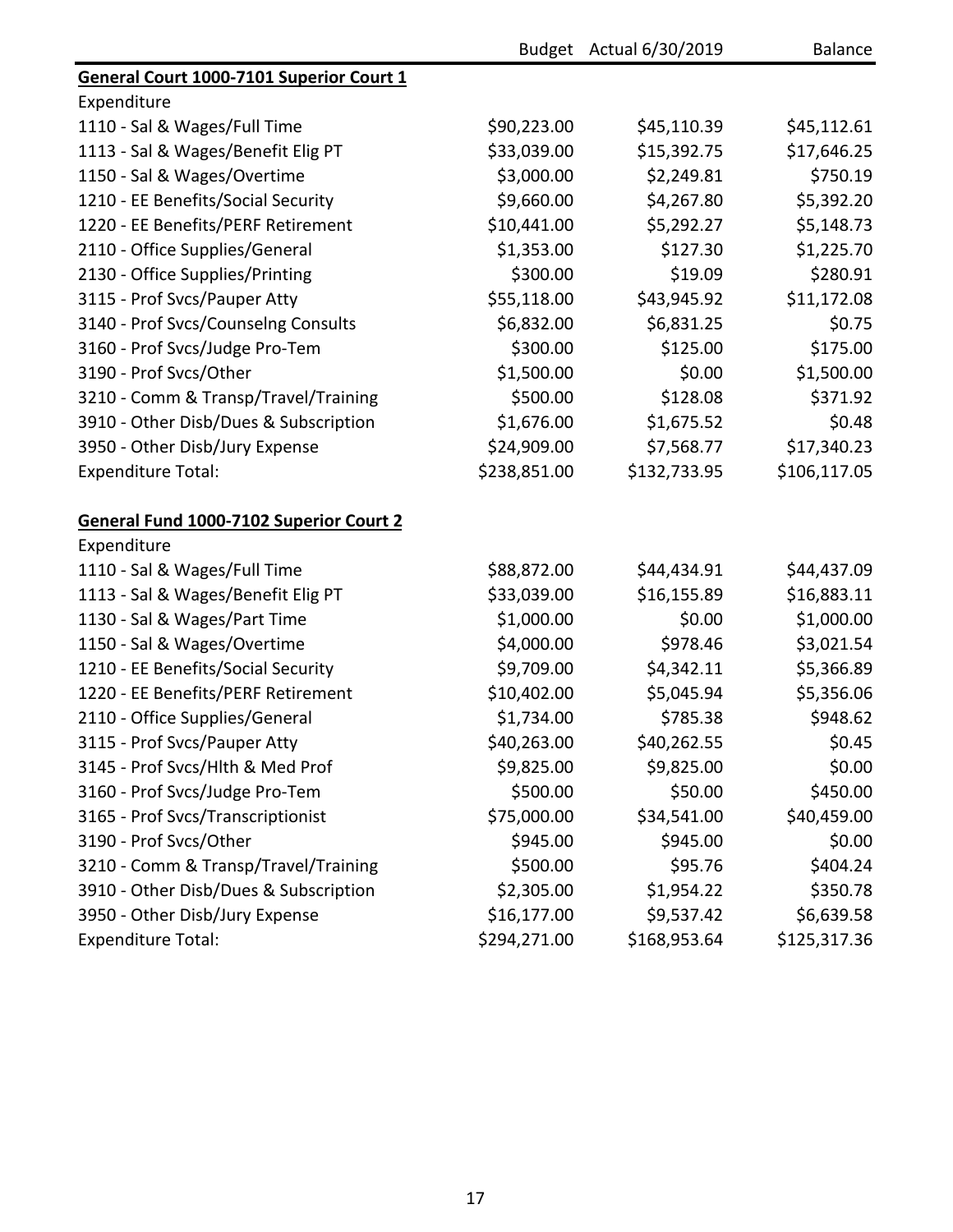|                                         |              | Budget Actual 6/30/2019 | <b>Balance</b> |
|-----------------------------------------|--------------|-------------------------|----------------|
| General Fund 1000-7104 Superior Court 4 |              |                         |                |
| Expenditure                             |              |                         |                |
| 1110 - Sal & Wages/Full Time            | \$177,441.00 | \$88,603.09             | \$88,837.91    |
| 1150 - Sal & Wages/Overtime             | \$1,200.00   | \$0.00                  | \$1,200.00     |
| 1210 - EE Benefits/Social Security      | \$13,667.00  | \$6,401.56              | \$7,265.44     |
| 1220 - EE Benefits/PERF Retirement      | \$20,008.00  | \$9,923.49              | \$10,084.51    |
| 2110 - Office Supplies/General          | \$750.00     | \$207.27                | \$542.73       |
| 3115 - Prof Svcs/Pauper Atty            | \$98,273.00  | \$55,337.75             | \$42,935.25    |
| 3145 - Prof Svcs/Hlth & Med Prof        | \$919.00     | \$918.75                | \$0.25         |
| 3160 - Prof Svcs/Judge Pro-Tem          | \$300.00     | \$225.00                | \$75.00        |
| 3210 - Comm & Transp/Travel/Training    | \$500.00     | \$0.00                  | \$500.00       |
| 3910 - Other Disb/Dues & Subscription   | \$300.00     | \$200.00                | \$100.00       |
| 3950 - Other Disb/Jury Expense          | \$2,000.00   | \$385.00                | \$1,615.00     |
| <b>Expenditure Total:</b>               | \$315,358.00 | \$162,201.91            | \$153,156.09   |
| General Fund 1000-7105 Superior Court 5 |              |                         |                |
| Expenditure                             |              |                         |                |
| 1110 - Sal & Wages/Full Time            | \$177,498.00 | \$88,502.63             | \$88,995.37    |
| 1210 - EE Benefits/Social Security      | \$13,579.00  | \$6,272.71              | \$7,306.29     |
| 1220 - EE Benefits/PERF Retirement      | \$19,880.00  | \$9,912.33              | \$9,967.67     |
| 2110 - Office Supplies/General          | \$2,000.00   | \$379.01                | \$1,620.99     |
| 3115 - Prof Svcs/Pauper Atty            | \$60,000.00  | \$44,151.40             | \$15,848.60    |
| 3140 - Prof Svcs/Counselng Consults     | \$20,000.00  | \$18,963.75             | \$1,036.25     |
| 3160 - Prof Svcs/Judge Pro-Tem          | \$400.00     | \$75.00                 | \$325.00       |
| 3210 - Comm & Transp/Travel/Training    | \$238.00     | \$0.00                  | \$238.00       |
| 3910 - Other Disb/Dues & Subscription   | \$462.00     | \$462.00                | \$0.00         |
| 3950 - Other Disb/Jury Expense          | \$1,500.00   | \$894.46                | \$605.54       |
| <b>Expenditure Total:</b>               | \$294,057.00 | \$169,613.29            | \$125,943.71   |
| General Fund 1000-7106 Superior Court 6 |              |                         |                |
| Expenditure                             |              |                         |                |
| 1110 - Sal & Wages/Full Time            | \$219,988.00 | \$109,991.31            | \$109,996.69   |
| 1130 - Sal & Wages/Part Time            | \$500.00     | \$0.00                  | \$500.00       |
| 1150 - Sal & Wages/Overtime             | \$500.00     | \$0.00                  | \$500.00       |
| 1210 - EE Benefits/Social Security      | \$16,906.00  | \$7,898.84              | \$9,007.16     |
| 1220 - EE Benefits/PERF Retirement      | \$24,695.00  | \$12,318.93             | \$12,376.07    |
| 2110 - Office Supplies/General          | \$1,500.00   | \$307.64                | \$1,192.36     |
| 3115 - Prof Svcs/Pauper Atty            | \$22,000.00  | \$21,919.50             | \$80.50        |
| 3160 - Prof Svcs/Judge Pro-Tem          | \$500.00     | \$175.00                | \$325.00       |
| 3210 - Comm & Transp/Travel/Training    | \$500.00     | \$360.32                | \$139.68       |
| 3910 - Other Disb/Dues & Subscription   | \$850.00     | \$613.00                | \$237.00       |
| 3950 - Other Disb/Jury Expense          | \$1,000.00   | \$47.16                 | \$952.84       |
| <b>Expenditure Total:</b>               | \$288,939.00 | \$153,631.70            | \$135,307.30   |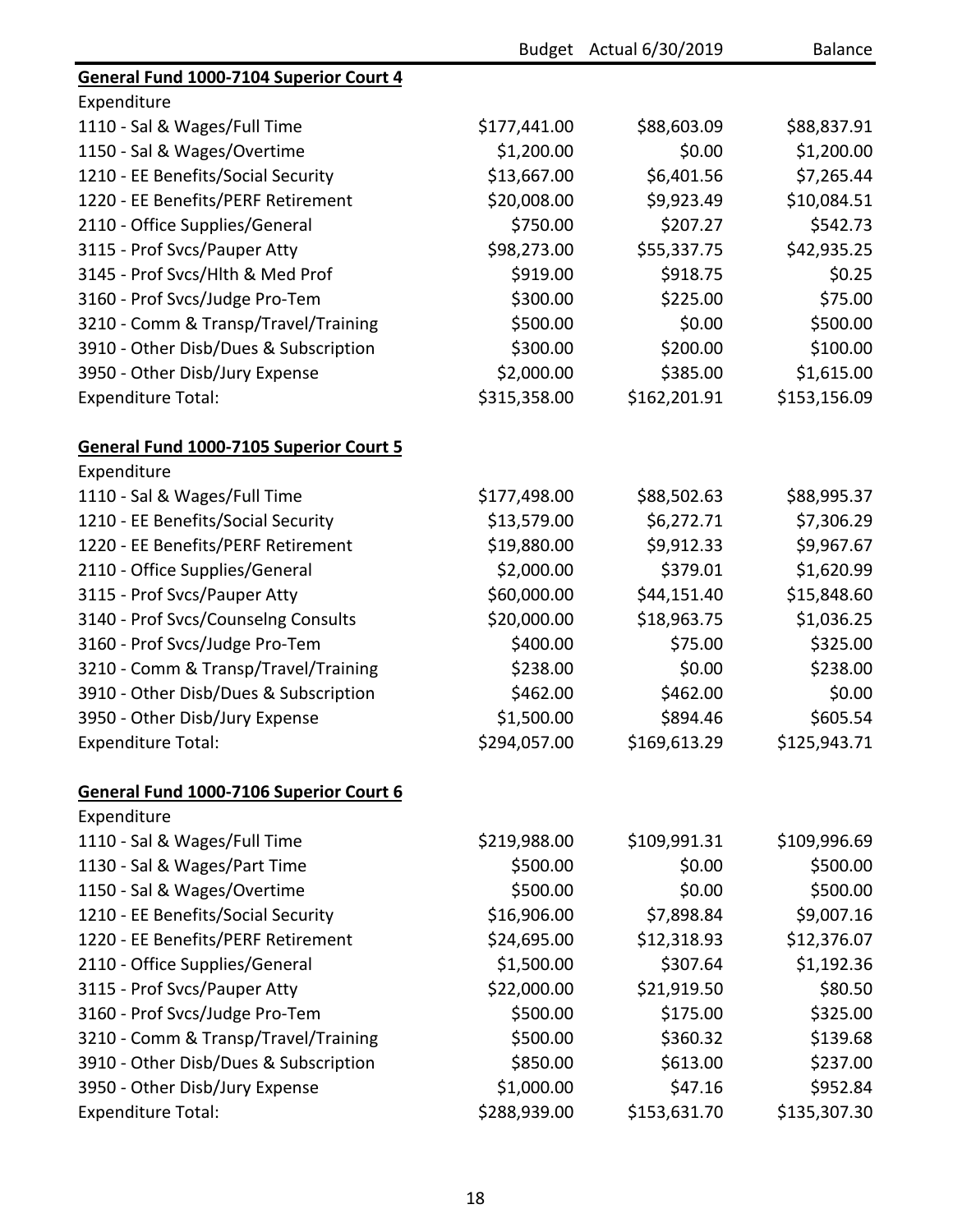|                                                          |              | Budget Actual 6/30/2019 | <b>Balance</b> |  |  |
|----------------------------------------------------------|--------------|-------------------------|----------------|--|--|
| General Fund 1000-7203 Superior Court 3 (Juvenile Court) |              |                         |                |  |  |
| Expenditure                                              |              |                         |                |  |  |
| 1110 - Sal & Wages/Full Time                             | \$233,182.00 | \$114,285.27            | \$118,896.73   |  |  |
| 1112 - Sal & Wages/Chief Dep & Appt                      | \$41,393.00  | \$20,696.52             | \$20,696.48    |  |  |
| 1130 - Sal & Wages/Part Time                             | \$30,000.00  | \$10,900.50             | \$19,099.50    |  |  |
| 1210 - EE Benefits/Social Security                       | \$23,300.00  | \$10,662.68             | \$12,637.32    |  |  |
| 1220 - EE Benefits/PERF Retirement                       | \$26,117.00  | \$12,799.91             | \$13,317.09    |  |  |
| 2110 - Office Supplies/General                           | \$3,000.00   | \$688.68                | \$2,311.32     |  |  |
| 2220 - Oper Supplies/Inst'l or Med                       | \$9,107.00   | \$6,481.99              | \$2,625.01     |  |  |
| 3115 - Prof Svcs/Pauper Atty                             | \$58,767.00  | \$24,608.56             | \$34,158.44    |  |  |
| 3145 - Prof Svcs/Hlth & Med Prof                         | \$295,000.00 | \$78,316.00             | \$216,684.00   |  |  |
| 3160 - Prof Svcs/Judge Pro-Tem                           | \$1,000.00   | \$225.00                | \$775.00       |  |  |
| 3190 - Prof Svcs/Other                                   | \$14,150.00  | \$7,200.00              | \$6,950.00     |  |  |
| 3210 - Comm & Transp/Travel/Training                     | \$5,000.00   | \$713.80                | \$4,286.20     |  |  |
| 3730 - Rentals & Leases/Minor Equip                      | \$30,000.00  | \$11,242.20             | \$18,757.80    |  |  |
| 3910 - Other Disb/Dues & Subscription                    | \$1,250.00   | \$147.00                | \$1,103.00     |  |  |
| <b>Expenditure Total:</b>                                | \$771,266.00 | \$298,968.11            | \$472,297.89   |  |  |
| General Fund 1000-7310 CASA                              |              |                         |                |  |  |
| Expenditure                                              |              |                         |                |  |  |
| 1110 - Sal & Wages/Full Time                             | \$371,856.00 | \$152,934.25            | \$218,921.75   |  |  |
| 1113 - Sal & Wages/Benefit Elig PT                       | \$48,557.00  | \$43,901.18             | \$4,655.82     |  |  |
| 1210 - EE Benefits/Social Security                       | \$32,162.00  | \$13,934.96             | \$18,227.04    |  |  |
| 1220 - EE Benefits/PERF Retirement                       | \$41,648.00  | \$17,128.69             | \$24,519.31    |  |  |
| 2110 - Office Supplies/General                           | \$3,000.00   | \$489.21                | \$2,510.79     |  |  |
| 3115 - Prof Svcs/Pauper Atty                             | \$5,445.00   | \$5,445.00              | \$0.00         |  |  |
| 3190 - Prof Svcs/Other                                   | \$555.00     | \$0.00                  | \$555.00       |  |  |
| 3210 - Comm & Transp/Travel/Training                     | \$2,500.00   | \$1,574.09              | \$925.91       |  |  |
| <b>Expenditure Total:</b>                                | \$505,723.00 | \$235,407.38            | \$270,315.62   |  |  |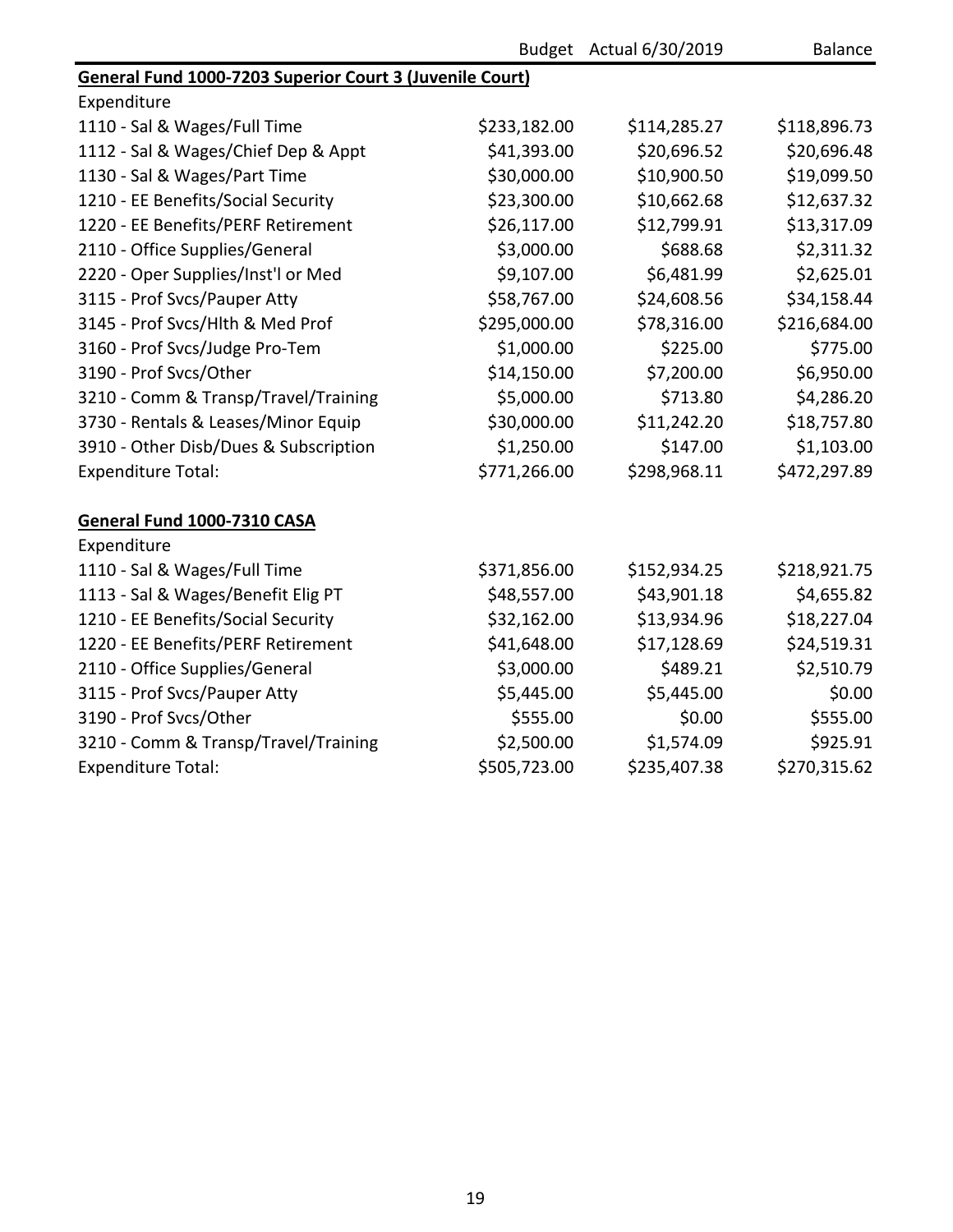|                                                        |                | Budget Actual 6/30/2019 | <b>Balance</b> |
|--------------------------------------------------------|----------------|-------------------------|----------------|
| General Fund 1000-9010 Health Department               |                |                         |                |
| Expenditure                                            |                |                         |                |
| 1110 - Sal & Wages/Full Time                           | \$871,015.00   | \$415,955.83            | \$455,059.17   |
| 1112 - Sal & Wages/Chief Dep & Appt                    | \$53,605.00    | \$26,802.49             | \$26,802.51    |
| 1130 - Sal & Wages/Part Time                           | \$576.00       | \$576.00                | \$0.00         |
| 1210 - EE Benefits/Social Security                     | \$70,778.00    | \$31,579.01             | \$39,198.99    |
| 1220 - EE Benefits/PERF Retirement                     | \$97,619.00    | \$46,586.91             | \$51,032.09    |
| 2110 - Office Supplies/General                         | \$3,921.00     | \$3,452.34              | \$468.66       |
| 2120 - Office Supplies/Forms                           | \$5,110.00     | \$1,563.93              | \$3,546.07     |
| 2210 - Oper Supplies/Gasoline & Oil                    | \$2,000.00     | \$553.50                | \$1,446.50     |
| 2220 - Oper Supplies/Inst'l or Med                     | \$89,935.00    | \$38,534.35             | \$51,400.65    |
| 2340 - Rep & Maint/Minor Equipment                     | \$5,638.00     | \$5,152.80              | \$485.20       |
| 2990 - Other Supplies/Non-specified                    | \$3,500.00     | \$3,176.59              | \$323.41       |
| 3110 - Prof Svcs/Legal                                 | \$10,237.00    | \$2,125.00              | \$8,112.00     |
| 3150 - Prof Svcs/Training                              | \$2,500.00     | \$500.00                | \$2,000.00     |
| 3170 - Prof Svcs/Translator                            | \$584.00       | \$84.00                 | \$500.00       |
| 3190 - Prof Svcs/Other                                 | \$3,088.00     | \$188.00                | \$2,900.00     |
| 3210 - Comm & Transp/Travel/Training                   | \$11,802.00    | \$1,815.36              | \$9,986.64     |
| 3240 - Comm & Transp/Software                          | \$975.00       | \$975.00                | \$0.00         |
| 3310 - Printing & Advertising/Legal                    | \$200.00       | \$68.13                 | \$131.87       |
| 3510 - Utility Service/Utilities                       | \$3,900.00     | \$1,440.57              | \$2,459.43     |
| 3620 - Rep & Maint/Vehicle & Equip                     | \$2,290.00     | \$290.02                | \$1,999.98     |
| 3720 - Rentals & Leases/Heavy Mach                     | \$6,395.00     | \$2,372.10              | \$4,022.90     |
| 3910 - Other Disb/Dues & Subscription                  | \$9,249.00     | \$4,810.04              | \$4,438.96     |
| <b>Expenditure Total:</b>                              | \$1,254,917.00 | \$588,601.97            | \$666,315.03   |
| <b>General Fund 1000-9410 Employee Benefits</b>        |                |                         |                |
| Expenditure                                            |                |                         |                |
| 1222 - EE Benefits/Hoosier Start 401a                  | \$8,000.00     | \$3,782.88              | \$4,217.12     |
| 1230 - EE Benefits/Health                              | \$6,997,362.00 | \$3,440,805.96          | \$3,556,556.04 |
| 1231 - EE Benefits/LTD                                 | \$93,203.00    | \$47,463.96             | \$45,739.04    |
| 1232 - EE Benefits/Life                                | \$59,078.00    | \$28,138.38             | \$30,939.62    |
| 1910 - Other Personal Services/WC                      | \$350,300.00   | \$0.00                  | \$350,300.00   |
| 1920 - Other Personal Services/Unempl                  | \$22,200.00    | \$5,375.91              | \$16,824.09    |
| <b>Expenditure Total:</b>                              | \$7,530,143.00 | \$3,525,567.09          | \$4,004,575.91 |
| <b>General Fund 1000-9600 Miscellaneous Refunds</b>    |                |                         |                |
| Expenditure                                            |                |                         |                |
| 3945 - Other Disb/Refund of Prop Tax                   | \$0.00         | \$3,045.93              | $-53,045.93$   |
| General Fund 1000-9603 Property Tax Refunds Tax Set 03 |                |                         |                |
| Expenditure                                            |                |                         |                |
| 3945 - Other Disb/Refund of Prop Tax                   | \$0.00         | \$2,133.28              | $-52,133.28$   |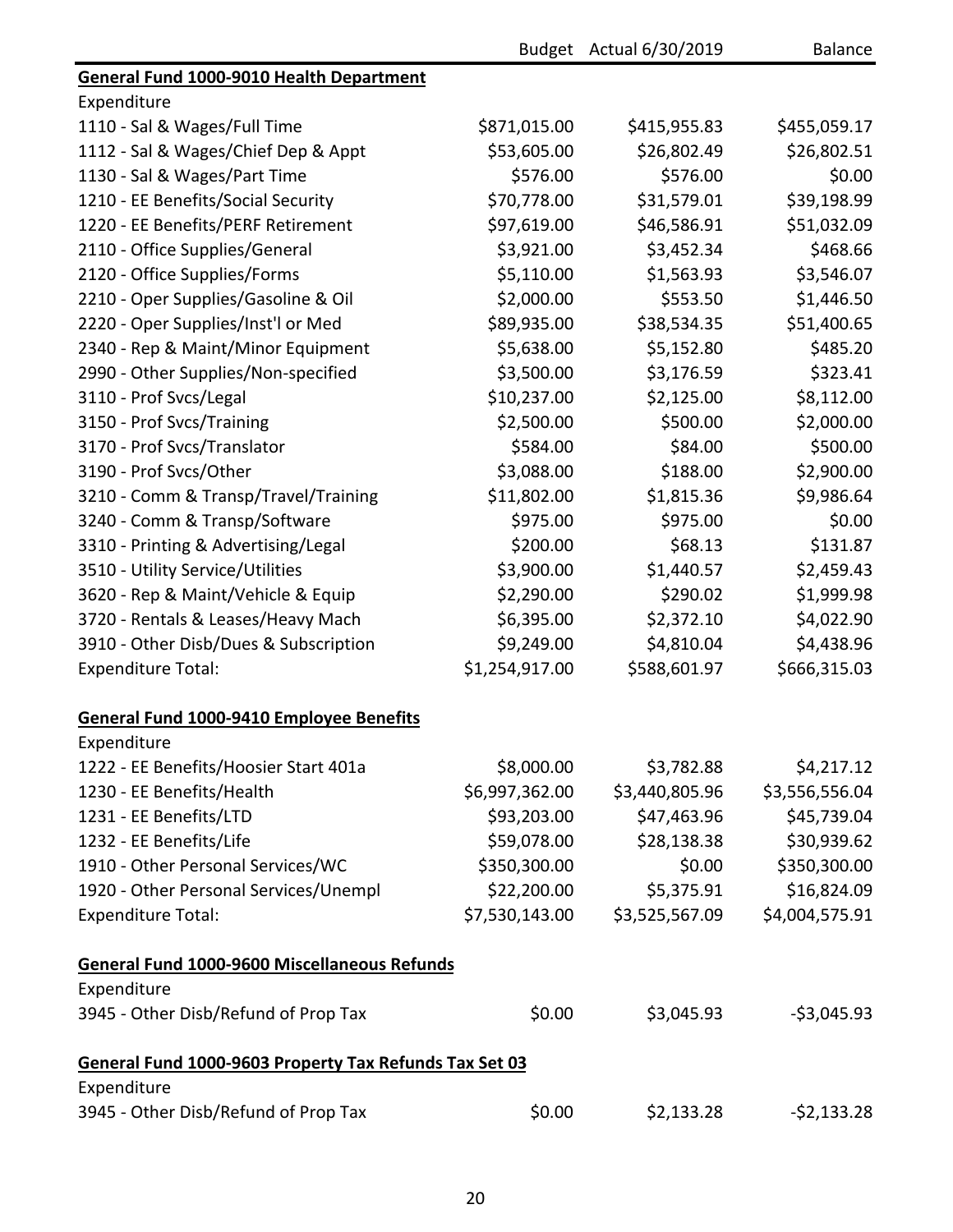|                                                               |        | Budget Actual 6/30/2019 | <b>Balance</b> |
|---------------------------------------------------------------|--------|-------------------------|----------------|
| General Fund 1000-9604 Property Tax Refunds Tax Set 04        |        |                         |                |
| Expenditure                                                   |        |                         |                |
| 3945 - Other Disb/Refund of Prop Tax                          | \$0.00 | \$677,946.52            | $-5677,946.52$ |
| General Fund 1000-9605 Property Tax Refunds Tax Set 05        |        |                         |                |
| Expenditure                                                   |        |                         |                |
| 3945 - Other Disb/Refund of Prop Tax                          | \$0.00 | \$56,714.82             | $-556,714.82$  |
| General Fund 1000-9607 Property Tax Refunds Tax Set 07        |        |                         |                |
| Expenditure                                                   |        |                         |                |
| 3945 - Other Disb/Refund of Prop Tax                          | \$0.00 | \$1,529.79              | $-$1,529.79$   |
| General Fund 1000-9608 Property Tax Refunds Tax Set 08        |        |                         |                |
| Expenditure                                                   |        |                         |                |
| 3945 - Other Disb/Refund of Prop Tax                          | \$0.00 | \$306.71                | $-5306.71$     |
| General Fund 1000-9609 Property Tax Refunds Tax Set 09        |        |                         |                |
| Expenditure                                                   |        |                         |                |
| 3945 - Other Disb/Refund of Prop Tax                          | \$0.00 | \$10,409.70             | $-$10,409.70$  |
| General Fund 1000-9611 Property Tax Refunds Tax Set 11        |        |                         |                |
| Expenditure                                                   |        |                         |                |
| 3945 - Other Disb/Refund of Prop Tax                          | \$0.00 | \$115.05                | $-$115.05$     |
| General Fund 1000-9612 Property Tax Refunds Tax Set 12        |        |                         |                |
| Expenditure                                                   |        |                         |                |
| 3945 - Other Disb/Refund of Prop Tax                          | \$0.00 | \$486.94                | $-5486.94$     |
| General Fund 1000-9617 Property Tax Refunds Tax Set 17        |        |                         |                |
| Expenditure                                                   |        |                         |                |
| 3945 - Other Disb/Refund of Prop Tax                          | \$0.00 | \$2,542.70              | $-52,542.70$   |
| General Fund 1000-9618 Property Tax Refunds Tax Set 18        |        |                         |                |
| Expenditure                                                   |        |                         |                |
| 3945 - Other Disb/Refund of Prop Tax                          | \$0.00 | \$4,762.40              | $-54,762.40$   |
| General Fund 1000-9620 Property Tax Refunds Tax Set 20        |        |                         |                |
| Expenditure                                                   |        |                         |                |
| 3945 - Other Disb/Refund of Prop Tax                          | \$0.00 | \$128.89                | $-5128.89$     |
| <b>General Fund 1000-9622 Property Tax Refunds Tax Set 22</b> |        |                         |                |
| Expenditure                                                   |        |                         |                |
| 3945 - Other Disb/Refund of Prop Tax                          | \$0.00 | \$261.63                | $-5261.63$     |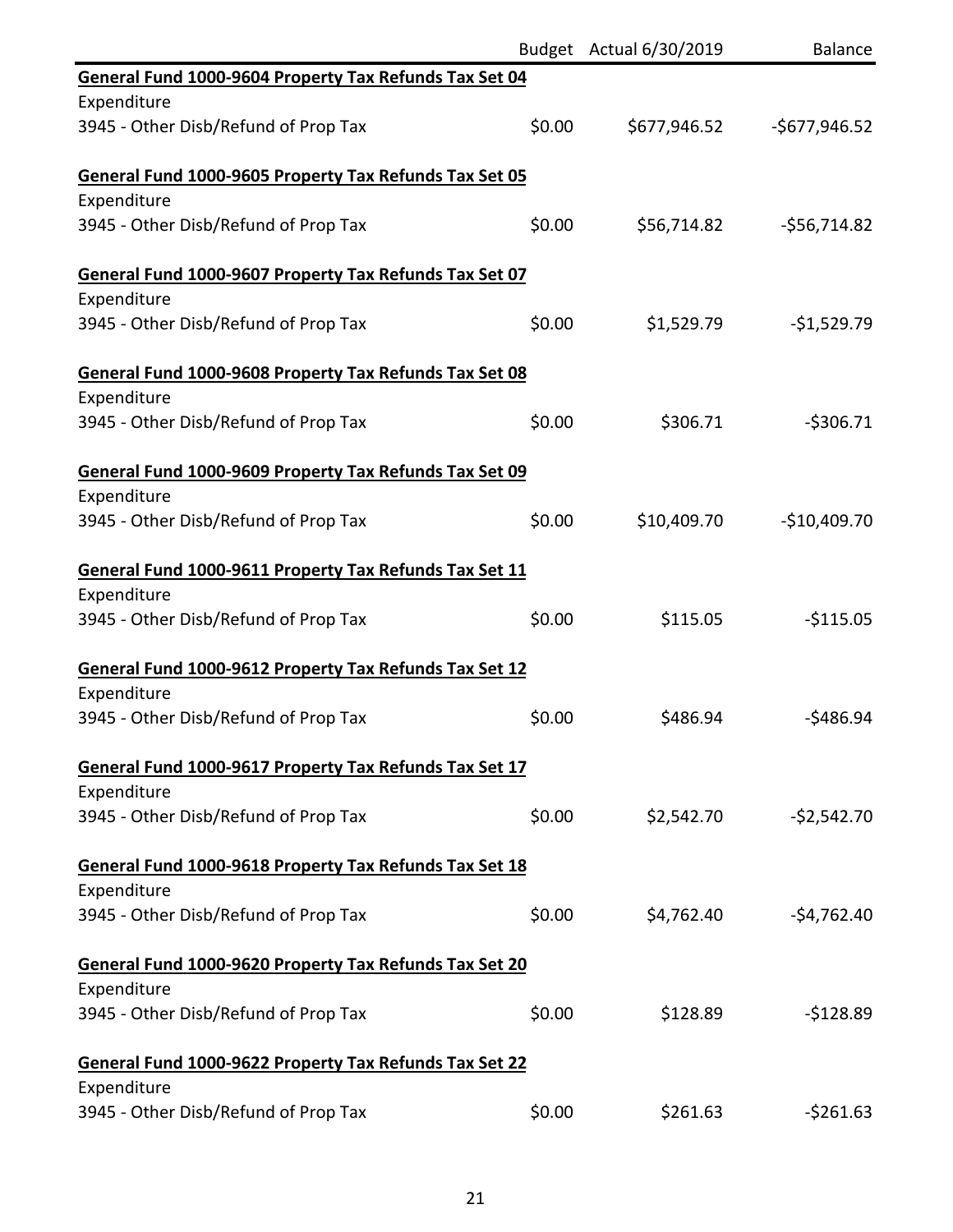|                                                        |        | Budget Actual 6/30/2019 | <b>Balance</b> |
|--------------------------------------------------------|--------|-------------------------|----------------|
| General Fund 1000-9623 Property Tax Refunds Tax Set 23 |        |                         |                |
| Expenditure                                            |        |                         |                |
| 3945 - Other Disb/Refund of Prop Tax                   | \$0.00 | \$19,003.88             | $-$19,003.88$  |
| General Fund 1000-9626 Property Tax Refunds Tax Set 26 |        |                         |                |
| Expenditure                                            |        |                         |                |
| 3945 - Other Disb/Refund of Prop Tax                   | \$0.00 | \$12,562.73             | $-$12,562.73$  |
| General Fund 1000-9627 Property Tax Refunds Tax Set 27 |        |                         |                |
| Expenditure                                            |        |                         |                |
| 3945 - Other Disb/Refund of Prop Tax                   | \$0.00 | \$815.64                | $-$815.64$     |
| General Fund 1000-9628 Property Tax Refunds Tax Set 28 |        |                         |                |
| Expenditure                                            |        |                         |                |
| 3945 - Other Disb/Refund of Prop Tax                   | \$0.00 | \$1,814.05              | $-$1,814.05$   |
| General Fund 1000-9630 Property Tax Refunds Tax Set 30 |        |                         |                |
| Expenditure                                            |        |                         |                |
| 3945 - Other Disb/Refund of Prop Tax                   | \$0.00 | \$70.84                 | $-570.84$      |
| General Fund 1000-9631 Property Tax Refunds Tax Set 31 |        |                         |                |
| Expenditure                                            |        |                         |                |
| 3945 - Other Disb/Refund of Prop Tax                   | \$0.00 | \$9,709.26              | $-59,709.26$   |
| General Fund 1000-9632 Property Tax Refunds Tax Set 32 |        |                         |                |
| Expenditure                                            |        |                         |                |
| 3945 - Other Disb/Refund of Prop Tax                   | \$0.00 | \$4,546.24              | $-54,546.24$   |
| General Fund 1000-9633 Property Tax Refunds Tax Set 33 |        |                         |                |
| Expenditure                                            |        |                         |                |
| 3945 - Other Disb/Refund of Prop Tax                   | \$0.00 | \$884.58                | $-5884.58$     |
| General Fund 1000-9635 Property Tax Refunds Tax Set 35 |        |                         |                |
| Expenditure                                            |        |                         |                |
| 3945 - Other Disb/Refund of Prop Tax                   | \$0.00 | \$580.70                | $-5580.70$     |
| General Fund 1000-9639 Property Tax Refunds Tax Set 39 |        |                         |                |
| Expenditure                                            |        |                         |                |
| 3945 - Other Disb/Refund of Prop Tax                   | \$0.00 | \$2,899.04              | $-52,899.04$   |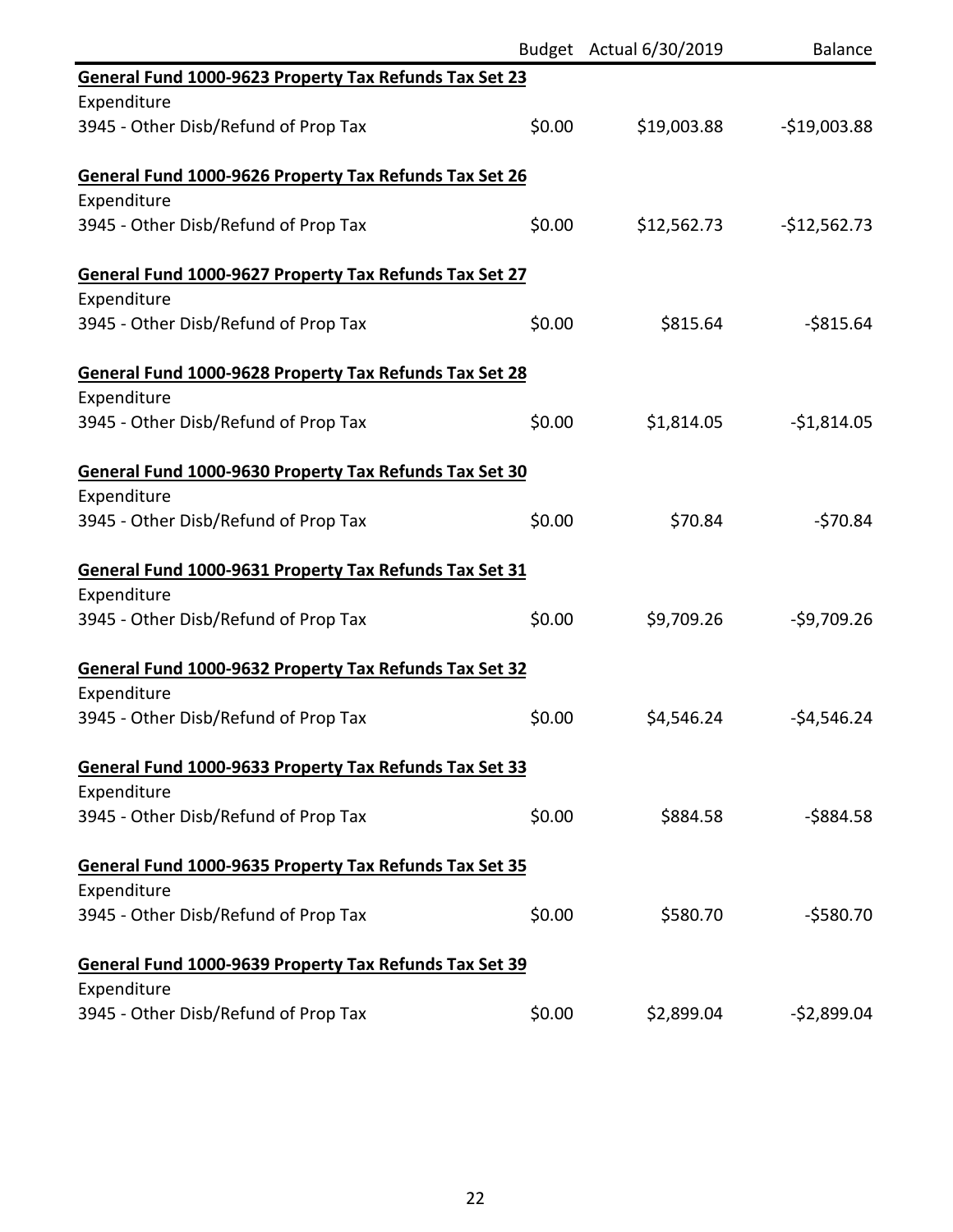|                                                            | <b>Budget</b>   | Actual 6/30/2019 | Balance         |
|------------------------------------------------------------|-----------------|------------------|-----------------|
| <b>General Fund 1000-9800 Unappropriated Miscellaneous</b> |                 |                  |                 |
| Expenditure                                                |                 |                  |                 |
| 3190 - Prof Svcs/Other                                     | \$0.00          | \$47,495.91      | $-547,495.91$   |
| 3940 - Other Disb/General Refunds                          | \$0.00          | \$2,275.50       | $-52,275.50$    |
| <b>Expenditure Total:</b>                                  | \$0.00          | \$49,821.41      | $-549,821.41$   |
| <b>General Fund Grand Totals Fund 1000</b>                 |                 |                  |                 |
| <b>General Fund Expenditure Totals</b>                     | \$50,880,069.00 | \$24,044,850.95  | \$26,825,218.05 |
| <b>General Fund Unappropriated Totals</b>                  | \$0.00          | \$863,042.73     | $-$863,042.73$  |
| <b>Net Budgeted Totals</b>                                 | \$50,880,069.00 | \$23,181,808.22  | \$27,698,260.78 |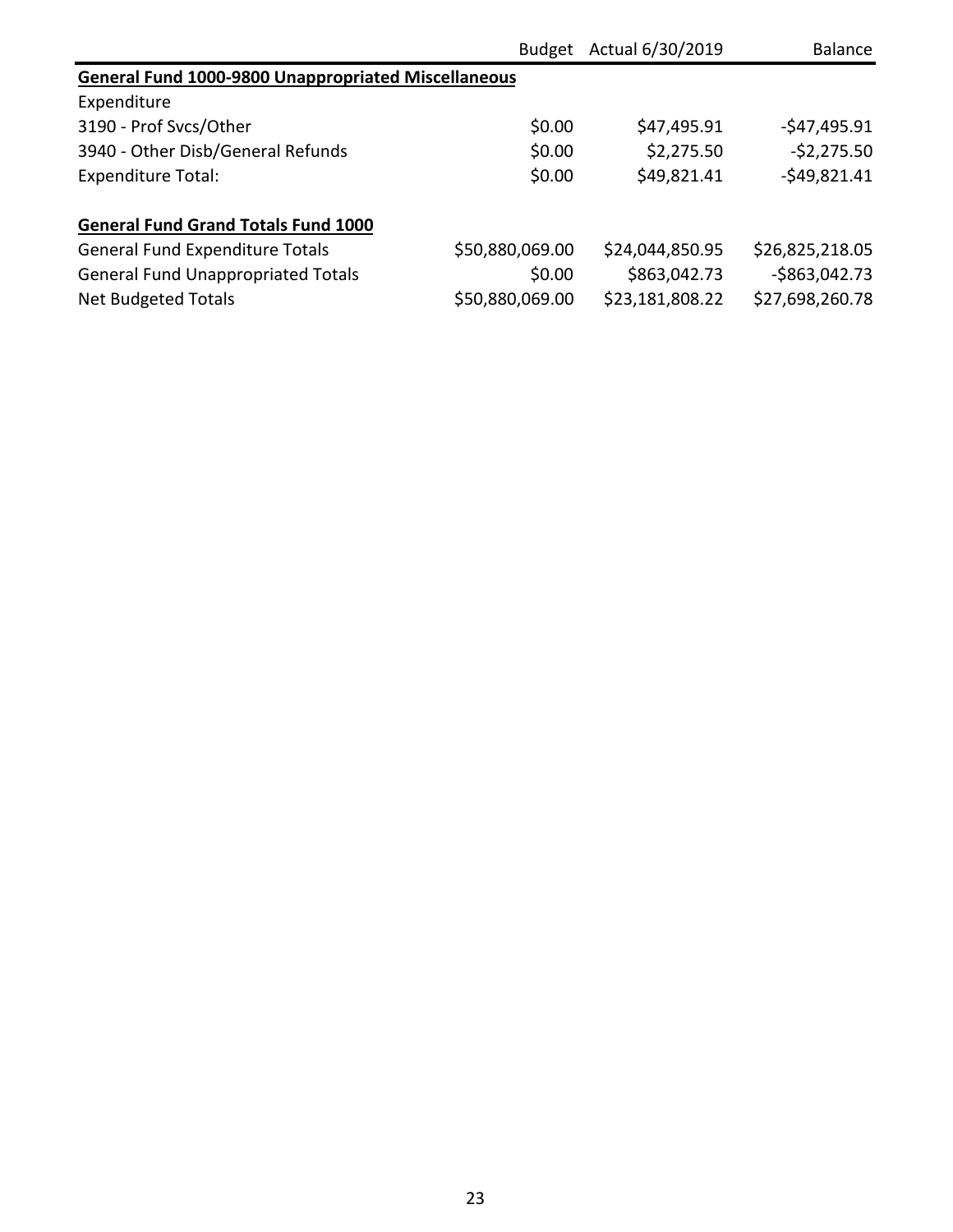|                                                    |                | Budget Actual 6/30/2019 | <b>Balance</b> |
|----------------------------------------------------|----------------|-------------------------|----------------|
| <b>Accident Report Fund 1101</b>                   |                |                         |                |
| Revenue                                            |                |                         |                |
| 0491 - Other Fees & Charges/Doc&Copy               | \$0.00         | \$6,236.50              | $-56,236.50$   |
| <b>Accident Report Fund 1101-5410 Sheriff</b>      |                |                         |                |
| Expenditure                                        |                |                         |                |
| 3190 - Prof Svcs/Other                             | \$45,000.00    | \$3,423.00              | \$41,577.00    |
| <b>Bid Deposit &amp; Bond Holdings Fund 1108</b>   |                |                         |                |
| Revenue                                            |                |                         |                |
| 0990 - Funds Held on Behalf of Others              | \$0.00         | \$161,710.50            | $-$161,710.50$ |
| Bid Deposit & Bond Holdings Fund 1108-0110 Auditor |                |                         |                |
| Expenditure                                        |                |                         |                |
| 3190 - Prof Svcs/Other                             | \$0.00         | \$55.00                 | $-555.00$      |
| 3940 - Other Disb/General Refunds                  | \$0.00         | \$106,176.50            | $-$106,176.50$ |
| <b>Expenditure Total:</b>                          | \$0.00         | \$106,231.50            | $-$106,231.50$ |
| <b>EDIT Fund 1112</b>                              |                |                         |                |
| Revenue                                            |                |                         |                |
| 0112 - Income Taxes/LIT-CEDIT                      | \$8,579,954.00 | \$5,189,750.02          | \$3,390,203.98 |
| 0282 - Hlth & Wlfr/Federal                         | \$0.00         | \$30,000.00             | $-530,000.00$  |
| 0291 - Publ Safety/State or Local                  | \$0.00         | \$7,253.82              | $-57,253.82$   |
| 0660 - Other Rcpts/Investment Earning              | \$291,580.00   | \$169,622.00            | \$121,958.00   |
| 0730 - Refunds Reimb or Redeposits                 | \$0.00         | \$10,626.54             | $-$10,626.54$  |
| 0740 - Other Srcs/Sale Surplus Assets              | \$0.00         | \$235.00                | $-5235.00$     |
| <b>Revenue Total:</b>                              | \$8,871,534.00 | \$5,407,487.38          | \$3,464,046.62 |
| <b>EDIT Fund 1112-0420 Surveyor</b>                |                |                         |                |
| Expenditure                                        |                |                         |                |
| 1110 - Sal & Wages/Full Time                       | \$135,359.00   | \$66,509.84             | \$68,849.16    |
| 1111 - Sal & Wages/Elected Official                | \$19,290.00    | \$9,644.83              | \$9,645.17     |
| 1130 - Sal & Wages/Part Time                       | \$8,000.00     | \$0.00                  | \$8,000.00     |
| 1150 - Sal & Wages/Overtime                        | \$4,000.00     | \$0.00                  | \$4,000.00     |
| 1210 - EE Benefits/Social Security                 | \$12,749.00    | \$5,609.94              | \$7,139.06     |
| 1220 - EE Benefits/PERF Retirement                 | \$17,769.00    | \$8,529.24              | \$9,239.76     |
| <b>Expenditure Total:</b>                          | \$197,167.00   | \$90,293.85             | \$106,873.15   |
| <b>EDIT Fund 1112-0430 Drainage Board</b>          |                |                         |                |
| Expenditure                                        |                |                         |                |
| 4240 - Infrastructure/Culverts & Drai              | \$4,163,587.00 | \$0.00                  | \$4,163,587.00 |
| 6100 - Interfund Transfers/Transfer O              | \$813,484.00   | \$73,484.00             | \$740,000.00   |
| <b>Expenditure Total:</b>                          | \$4,977,071.00 | \$73,484.00             | \$4,903,587.00 |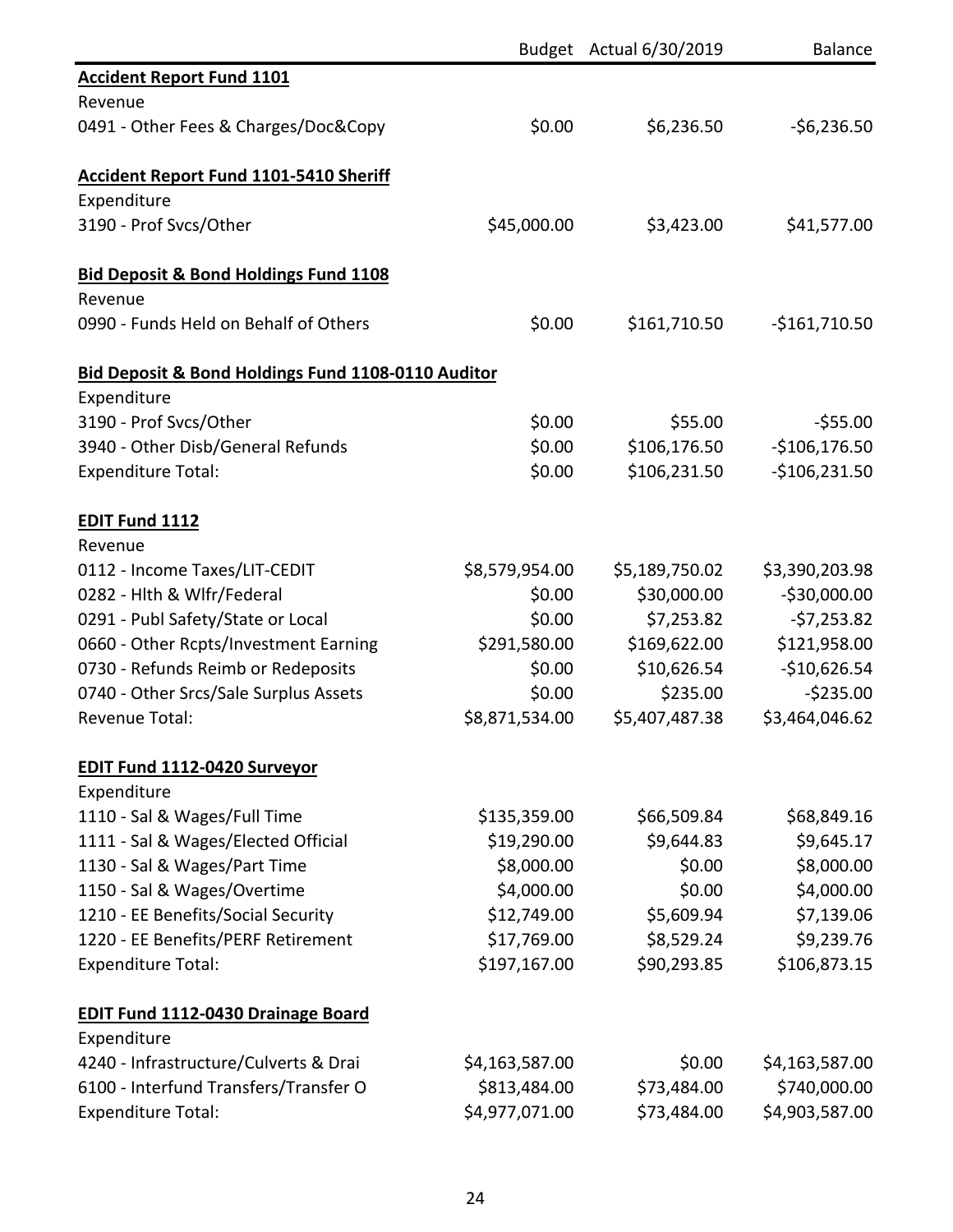|                                          |                 | Budget Actual 6/30/2019 | <b>Balance</b> |
|------------------------------------------|-----------------|-------------------------|----------------|
| <b>EDIT Fund 1112-1110 Commissioners</b> |                 |                         |                |
| Expenditure                              |                 |                         |                |
| 1110 - Sal & Wages/Full Time             | \$88,748.00     | \$34,715.76             | \$54,032.24    |
| 1210 - EE Benefits/Social Security       | \$6,790.00      | \$2,437.18              | \$4,352.82     |
| 1220 - EE Benefits/PERF Retirement       | \$9,941.00      | \$3,888.15              | \$6,052.85     |
| 2140 - Office Supplies/Minor Equip       | \$0.00          | \$299.99                | $-5299.99$     |
| 2990 - Other Supplies/Non-specified      | \$15,000.00     | \$3,830.69              | \$11,169.31    |
| 3110 - Prof Svcs/Legal                   | \$200,000.00    | \$96,995.50             | \$103,004.50   |
| 3150 - Prof Svcs/Training                | \$12,000.00     | \$8,698.00              | \$3,302.00     |
| 3190 - Prof Svcs/Other                   | \$1,026,966.00  | \$738,200.17            | \$288,765.83   |
| 3210 - Comm & Transp/Travel/Training     | \$20,500.00     | \$13,156.94             | \$7,343.06     |
| 3510 - Utility Service/Utilities         | \$13,080.00     | \$5,615.47              | \$7,464.53     |
| 3910 - Other Disb/Dues & Subscription    | \$15,456.00     | \$14,816.17             | \$639.83       |
| 3920 - Other Disb/Grants & Cmnty Supp    | \$2,000,000.00  | \$813,862.27            | \$1,186,137.73 |
| 4210 - Infrastructure/Roads & Streets    | \$2,000,000.00  | \$176,067.00            | \$1,823,933.00 |
| 4310 - Buildings/Municipal               | \$2,650,947.00  | \$242,535.24            | \$2,408,411.76 |
| 4330 - Buildings/Housing                 | \$651,179.00    | \$36,610.27             | \$614,568.73   |
| 4410 - Impr Other Than Bldgs/Parking     | \$25,000.00     | \$0.00                  | \$25,000.00    |
| 4510 - Machinery & Equipment/General     | \$25,196.00     | \$10,918.11             | \$14,277.89    |
| 4520 - Machinery & Equipment/Vehicle     | \$5,000.00      | \$0.00                  | \$5,000.00     |
| 4590 - Machinery & Equipment/Other       | \$134,939.00    | \$57,593.10             | \$77,345.90    |
| 5300 - Bond & Loan/Principal             | \$1,010,922.00  | \$223,528.48            | \$787,393.52   |
| 6100 - Interfund Transfers/Transfer O    | \$215,000.00    | \$215,000.00            | \$0.00         |
| <b>Expenditure Total:</b>                | \$10,126,664.00 | \$2,698,768.49          | \$7,427,895.51 |
| <b>EDIT Fund 1112-1410</b>               |                 |                         |                |
| Expenditure                              |                 |                         |                |
| 3150 - Prof Svcs/Training                | \$10,000.00     | \$1,599.83              | \$8,400.17     |
| 3240 - Comm & Transp/Software            | \$866,696.00    | \$539,642.77            | \$327,053.23   |
| 4510 - Machinery & Equipment/General     | \$522,881.00    | \$178,909.53            | \$343,971.47   |
| <b>Expenditure Total:</b>                | \$1,399,577.00  | \$720,152.13            | \$679,424.87   |
| <b>EDIT Fund 1112-1420 GIS</b>           |                 |                         |                |
| Expenditure                              |                 |                         |                |
| 1110 - Sal & Wages/Full Time             | \$123,257.00    | \$57,028.67             | \$66,228.33    |
| 1112 - Sal & Wages/Chief Dep & Appt      | \$38,750.00     | \$19,374.94             | \$19,375.06    |
| 1210 - EE Benefits/Social Security       | \$12,394.00     | \$5,242.38              | \$7,151.62     |
| 1220 - EE Benefits/PERF Retirement       | \$18,145.00     | \$8,564.55              | \$9,580.45     |
| 2110 - Office Supplies/General           | \$4,000.00      | \$14.49                 | \$3,985.51     |
| 3150 - Prof Svcs/Training                | \$3,715.00      | \$595.00                | \$3,120.00     |
| 3190 - Prof Svcs/Other                   | \$93,520.00     | \$90,644.00             | \$2,876.00     |
| 3210 - Comm & Transp/Travel/Training     | \$3,846.00      | \$397.88                | \$3,448.12     |
| 3240 - Comm & Transp/Software            | \$75,400.00     | \$47,036.50             | \$28,363.50    |
| <b>Expenditure Total:</b>                | \$373,027.00    | \$228,898.41            | \$144,128.59   |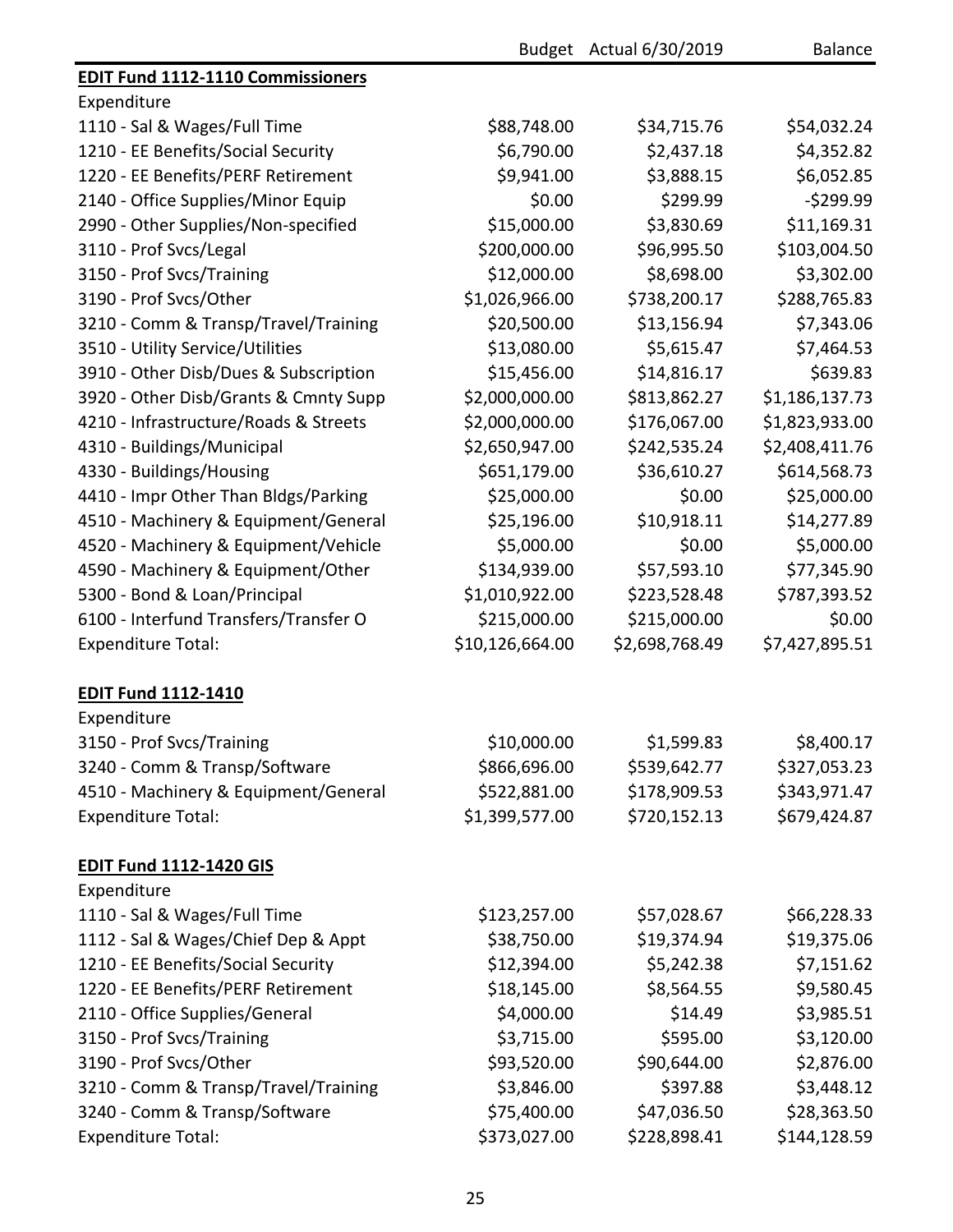|                                                       |              | Budget Actual 6/30/2019 | <b>Balance</b>   |
|-------------------------------------------------------|--------------|-------------------------|------------------|
| <b>EDIT Fund 1112-9410 Employee Benefits</b>          |              |                         |                  |
| Expenditure                                           |              |                         |                  |
| 1230 - EE Benefits/Health                             | \$116,340.00 | \$41,733.24             | \$74,606.76      |
| 1231 - EE Benefits/LTD                                | \$1,533.00   | \$688.41                | \$844.59         |
| 1232 - EE Benefits/Life                               | \$816.00     | \$346.44                | \$469.56         |
| 1910 - Other Personal Services/WC                     | \$13,263.00  | \$0.00                  | \$13,263.00      |
| <b>Expenditure Total:</b>                             | \$131,952.00 | \$42,768.09             | \$89,183.91      |
| <b>Court Costs Fund 1116</b>                          |              |                         |                  |
| Revenue                                               |              |                         |                  |
| 0490 - Other Fees & Charges/Unspecifi                 | \$0.00       | \$25.20                 | $-525.20$        |
| 0807 - Settlement/Local Certified Col                 | \$0.00       | \$26,265.45             | $-$26,265.45$    |
| Revenue Total:                                        | \$0.00       | \$26,290.65             | $-526,290.65$    |
| <b>Court Costs 116-0120 Auditor Distribution</b>      |              |                         |                  |
| Expenditure                                           |              |                         |                  |
| 8007 - Settlement/Local Disbursements                 | \$0.00       | \$21,097.06             | $-$21,097.06$    |
| <b>Clerk Record Perpetuation Fund 1119</b>            |              |                         |                  |
| Revenue                                               |              |                         |                  |
| 0282 - Hlth & Wlfr/Federal                            | \$8,000.00   | \$0.00                  | \$8,000.00       |
| 0408 - Gen Govt Fees/Clerk                            | \$180,000.00 | \$78,637.88             | \$101,362.12     |
| <b>Revenue Total:</b>                                 | \$188,000.00 | \$78,637.88             | \$109,362.12     |
| <b>Clerk Record Perpetuation Fund 1119-5810 Clerk</b> |              |                         |                  |
| Expenditure                                           |              |                         |                  |
| 1130 - Sal & Wages/Part Time                          | \$25,000.00  | \$17,172.75             | \$7,827.25       |
| 1210 - EE Benefits/Social Security                    | \$1,913.00   | \$1,302.05              | \$610.95         |
| 2110 - Office Supplies/General                        | \$2,000.00   | \$90.80                 | \$1,909.20       |
| 2340 - Rep & Maint/Minor Equipment                    | \$5,000.00   | \$0.00                  | \$5,000.00       |
| 3240 - Comm & Transp/Software                         | \$10,000.00  | \$2,635.15              | \$7,364.85       |
| 4590 - Machinery & Equipment/Other                    | \$0.00       | \$0.00                  | \$0.00           |
| 6100 - Interfund Transfers/Transfer O                 | \$0.00       | \$0.00                  | \$0.00           |
| <b>Expenditure Total:</b>                             | \$43,913.00  | \$21,200.75             | \$22,712.25      |
| <b>Community Corrections Fund 1122</b>                |              |                         |                  |
| Revenue                                               |              |                         |                  |
| 0410 - Publ Safety Fees/Unspecified                   | \$0.00       | \$1,263,695.69          | $-$1,263,695.69$ |
| 0670 - Other Rcpts/Misc Sources                       | \$0.00       | \$1,242.17              | $-$1,242.17$     |
| 0730 - Refunds Reimb or Redeposits                    | \$0.00       | \$951.54                | $-5951.54$       |
| Revenue Total:                                        | \$0.00       | \$1,265,889.40          | $-$1,265,889.40$ |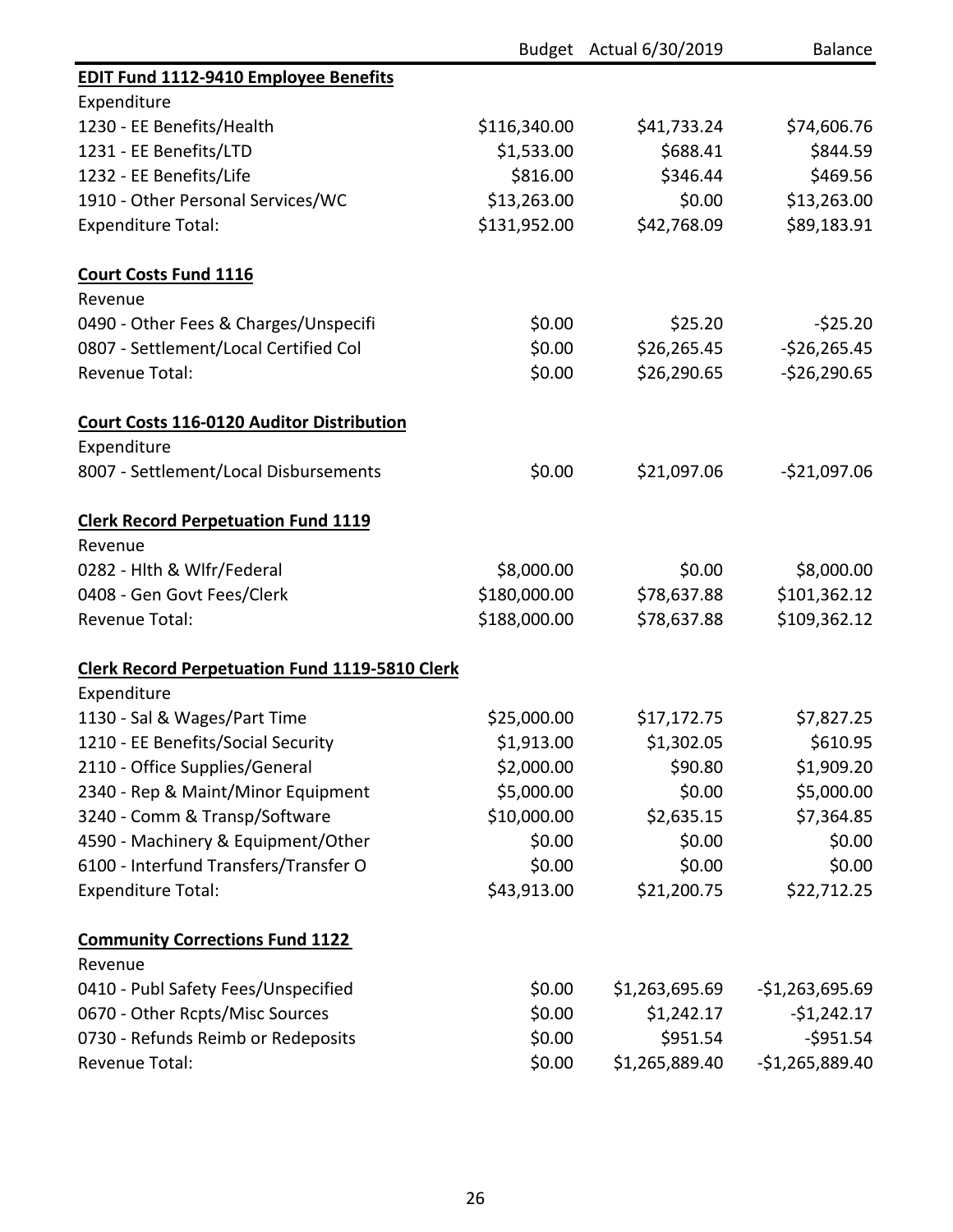|                                                               |                | Budget Actual 6/30/2019 | <b>Balance</b> |
|---------------------------------------------------------------|----------------|-------------------------|----------------|
| <b>Community Corrections Fund 1122-5510</b>                   |                |                         |                |
| Expenditure                                                   |                |                         |                |
| 1110 - Sal & Wages/Full Time                                  | \$752,772.35   | \$701,719.27            | \$51,053.08    |
| 1112 - Sal & Wages/Chief Dep & Appt                           | \$36,084.33    | \$31,848.51             | \$4,235.82     |
| 1130 - Sal & Wages/Part Time                                  | \$83,644.11    | \$50,241.30             | \$33,402.81    |
| 1210 - EE Benefits/Social Security                            | \$68,992.98    | \$55,803.38             | \$13,189.60    |
| 1220 - EE Benefits/PERF Retirement                            | \$88,349.60    | \$82,158.79             | \$6,190.81     |
| 2990 - Other Supplies/Non-specified                           | \$49,849.84    | \$39,690.93             | \$10,158.91    |
| 3190 - Prof Svcs/Other                                        | \$230,562.07   | \$198,111.17            | \$32,450.90    |
| 3510 - Utility Service/Utilities                              | \$47,672.92    | \$33,387.81             | \$14,285.11    |
| 3940 - Other Disb/General Refunds                             | $-53,441.30$   | \$2,331.06              | $-55,772.36$   |
| 4530 - Machinery & Equipment/Safety                           | \$150,000.00   | \$149,000.00            | \$1,000.00     |
| <b>Expenditure Total:</b>                                     | \$1,504,486.90 | \$1,344,292.22          | \$160,194.68   |
| <b>Community Corrections Fund 1122-9410 Employee Benefits</b> |                |                         |                |
| Expenditure                                                   |                |                         |                |
| 1230 - EE Benefits/Health                                     | \$278,549.54   | \$225,270.84            | \$53,278.70    |
| 1231 - EE Benefits/LTD                                        | \$3,472.83     | \$2,707.20              | \$765.63       |
| 1232 - EE Benefits/Life                                       | \$2,045.28     | \$1,848.88              | \$196.40       |
| 1910 - Other Personal Services/WC                             | \$0.06         | \$0.00                  | \$0.06         |
| <b>Expenditure Total:</b>                                     | \$284,067.71   | \$229,826.92            | \$54,240.79    |
| <b>Community Corrections DOC Transition Fund 1123</b>         |                |                         |                |
| Revenue                                                       |                |                         |                |
| 0411 - Publ Safety Fees/Adult Inst                            | \$0.00         | \$54,050.00             | $-$54,050.00$  |
| <b>Community Corrections DOC Transition Fund 1123-5510</b>    |                |                         |                |
| Expenditure                                                   |                |                         |                |
| 2990 - Other Supplies/Non-specified                           | \$50,000.00    | \$5,911.45              | \$44,088.55    |
| 3190 - Prof Svcs/Other                                        | \$31,312.36    | \$16,207.00             | \$15,105.36    |
| 3510 - Utility Service/Utilities                              | \$50,000.00    | \$0.00                  | \$50,000.00    |
| <b>Expenditure Total:</b>                                     | \$131,312.36   | \$22,118.45             | \$109,193.91   |
| <b>Congressional School Interest Fund 1124</b>                |                |                         |                |
| Revenue                                                       |                |                         |                |
| 0660 - Other Rcpts/Investment Earning                         | \$0.00         | \$527.94                | $-$527.94$     |
| <b>Sales Disclosure Fund 1131</b>                             |                |                         |                |
| Revenue                                                       |                |                         |                |
| 0490 - Other Fees & Charges/Unspecifi                         | \$40,000.00    | \$18,275.00             | \$21,725.00    |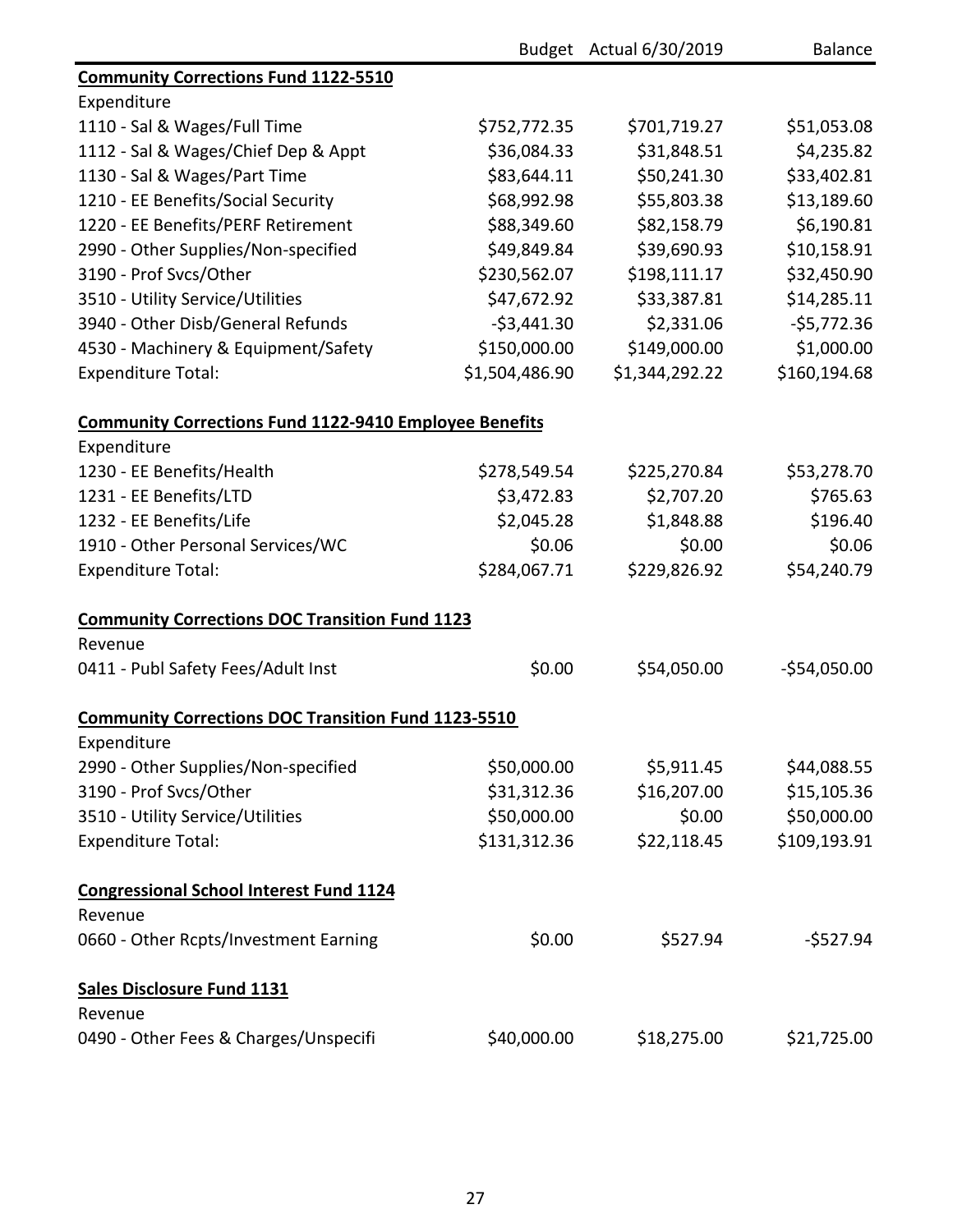|                                                  |                 | Budget Actual 6/30/2019 | <b>Balance</b> |
|--------------------------------------------------|-----------------|-------------------------|----------------|
| Sales Disclosure Fund 1131-0120 State Settlement |                 |                         |                |
| Expenditure                                      |                 |                         |                |
| 8007 - Settlement/Local Disbursements            | \$20,000.00     | \$8,362.50              | \$11,637.50    |
|                                                  |                 |                         |                |
| Sales Disclosure Fund 1131-0510 Assessor         |                 |                         |                |
| Expenditure                                      |                 |                         |                |
| 1110 - Sal & Wages/Full Time                     | \$9,000.00      | \$3,920.00              | \$5,080.00     |
| 1111 - Sal & Wages/Elected Official              | \$2,500.00      | \$1,200.00              | \$1,300.00     |
| 1112 - Sal & Wages/Chief Dep & Appt              | \$1,000.00      | \$280.00                | \$720.00       |
| 1113 - Sal & Wages/Benefit Elig PT               | \$500.00        | \$240.00                | \$260.00       |
| 1210 - EE Benefits/Social Security               | \$995.00        | \$403.03                | \$591.97       |
| 1220 - EE Benefits/PERF Retirement               | \$1,400.00      | \$604.80                | \$795.20       |
| 3240 - Comm & Transp/Software                    | \$8,500.00      | \$8,500.00              | \$0.00         |
| <b>Expenditure Total:</b>                        | \$23,895.00     | \$15,147.83             | \$8,747.17     |
| <b>Cumulative Bridge Fund 1135</b>               |                 |                         |                |
| Revenue                                          |                 |                         |                |
| 0100 - Prop Taxes/Property                       | \$2,626,000.00  | \$1,436,043.36          | \$1,189,956.64 |
| 0124 - Other Taxes/FIT                           | \$20,000.00     | \$8,112.57              | \$11,887.43    |
| 0130 - Other Taxes/License Excise                | \$200,000.00    | \$108,788.94            | \$91,211.06    |
| 0131 - Other Taxes/CVET                          | \$10,300.00     | \$5,634.02              | \$4,665.98     |
| 0289 - Unrestricted Grants & Cntr/Fed            | \$0.00          | \$437,168.22            | $-5437,168.22$ |
| 0660 - Other Rcpts/Investment Earning            | \$23,543.00     | \$20,642.15             | \$2,900.85     |
| <b>Revenue Total:</b>                            | \$2,879,843.00  | \$2,016,389.26          | \$863,453.74   |
| Cumulative Bridge Fund 1135-8161 Highway         | \$11,358,058.00 |                         |                |
| Expenditure                                      |                 |                         |                |
| 1110 - Sal & Wages/Full Time                     | \$288,954.00    | \$103,043.91            | \$185,910.09   |
| 1150 - Sal & Wages/Overtime                      | \$19,380.00     | \$10,260.58             | \$9,119.42     |
| 1210 - EE Benefits/Social Security               | \$23,588.00     | \$8,240.34              | \$15,347.66    |
| 1220 - EE Benefits/PERF Retirement               | \$34,534.00     | \$12,751.94             | \$21,782.06    |
| <b>Expenditure Total:</b>                        | \$366,456.00    | \$134,296.77            | \$232,159.23   |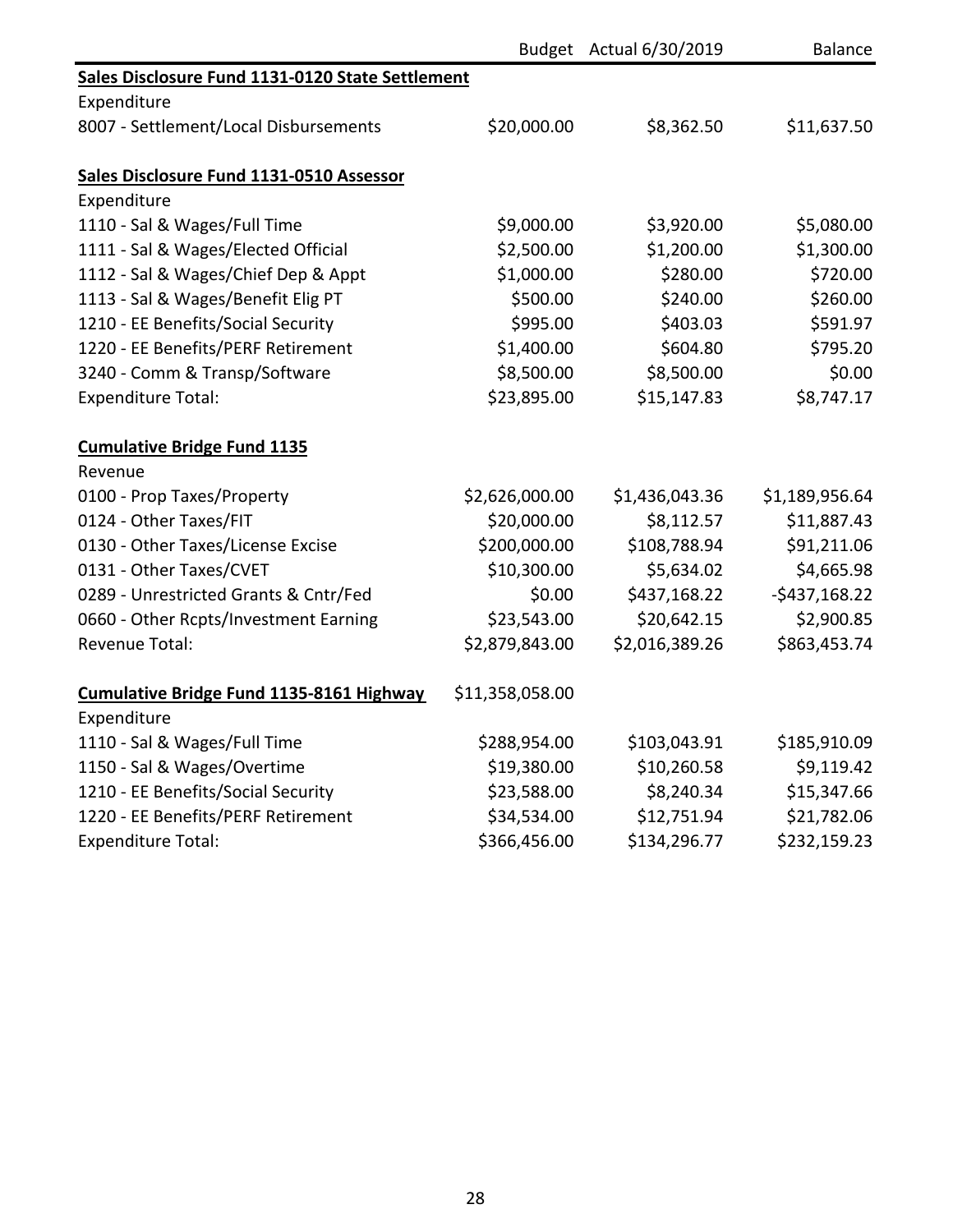| <b>Balance</b> |  |
|----------------|--|
|----------------|--|

| Cumulative Bridge Fund 1135-8161 Highway Repair & Maintenance |                |              |              |
|---------------------------------------------------------------|----------------|--------------|--------------|
| Expenditure                                                   |                |              |              |
| 1110 - Sal & Wages/Full Time                                  | \$499,178.00   | \$227,100.15 | \$272,077.85 |
| 1130 - Sal & Wages/Part Time                                  | \$35,700.00    | \$0.00       | \$35,700.00  |
| 1150 - Sal & Wages/Overtime                                   | \$32,651.00    | \$9,322.02   | \$23,328.98  |
| 1210 - EE Benefits/Social Security                            | \$43,416.00    | \$16,925.85  | \$26,490.15  |
| 1220 - EE Benefits/PERF Retirement                            | \$59,565.00    | \$26,043.06  | \$33,521.94  |
| 2110 - Office Supplies/General                                | \$3,482.00     | \$632.67     | \$2,849.33   |
| 2140 - Office Supplies/Minor Equip                            | \$1,696.00     | \$196.38     | \$1,499.62   |
| 2220 - Oper Supplies/Inst'l or Med                            | \$3,784.00     | \$204.88     | \$3,579.12   |
| 2310 - Rep & Maint/Building Mtls                              | \$27,791.00    | \$128.03     | \$27,662.97  |
| 2320 - Rep & Maint/Street Mtls                                | \$12,000.00    | \$284.46     | \$11,715.54  |
| 2340 - Rep & Maint/Minor Equipment                            | \$1,000.00     | $-5249.00$   | \$1,249.00   |
| 2990 - Other Supplies/Non-specified                           | \$2,000.00     | \$0.00       | \$2,000.00   |
| 3110 - Prof Svcs/Legal                                        | \$2,500.00     | \$0.00       | \$2,500.00   |
| 3120 - Prof Svcs/Engineer & Architect                         | \$805,819.00   | \$609,059.65 | \$196,759.35 |
| 3190 - Prof Svcs/Other                                        | \$57,281.00    | \$52,180.75  | \$5,100.25   |
| 3210 - Comm & Transp/Travel/Training                          | \$2,500.00     | \$280.00     | \$2,220.00   |
| 3230 - Comm & Transp/Postage & Frght                          | \$500.00       | \$0.00       | \$500.00     |
| 3430 - Insur/Liability                                        | \$5,000.00     | \$0.00       | \$5,000.00   |
| 3510 - Utility Service/Utilities                              | \$6,500.00     | \$4,105.18   | \$2,394.82   |
| 3620 - Rep & Maint/Vehicle & Equip                            | \$46.00        | \$45.10      | \$0.90       |
| 3630 - Rep & Maint/Roads & Streets                            | \$104,500.00   | \$46,775.28  | \$57,724.72  |
| 3720 - Rentals & Leases/Heavy Mach                            | \$0.00         | \$0.00       | \$0.00       |
| 3910 - Other Disb/Dues & Subscription                         | \$38,000.00    | \$2,695.00   | \$35,305.00  |
| 6100 - Interfund Transfers/Transfer O                         | \$5,000.00     | \$0.00       | \$5,000.00   |
| <b>Expenditure Total:</b>                                     | \$1,749,909.00 | \$995,729.46 | \$754,179.54 |
| <b>Cumulative Bridge Fund 1135-8162 Highway Construction</b>  |                |              |              |
| Expenditure                                                   |                |              |              |
| 4110 - Land/Right-of-Way                                      | \$35,000.00    | \$0.00       | \$35,000.00  |
| 4220 - Infrastructure/Bridges                                 | \$810,000.00   | \$281,575.22 | \$528,424.78 |
| 4240 - Infrastructure/Culverts & Drai                         | \$10,000.00    | \$0.00       | \$10,000.00  |
| <b>Expenditure Total:</b>                                     | \$855,000.00   | \$281,575.22 | \$573,424.78 |
| <b>Cumulative Bridge Fund 1135-9410 Employee Benefits</b>     |                |              |              |
| Expenditure                                                   |                |              |              |
| 1230 - EE Benefits/Health                                     | \$234,206.00   | \$107,465.24 | \$126,740.76 |
| 1231 - EE Benefits/LTD                                        | \$2,648.00     | \$1,230.95   | \$1,417.05   |
| 1232 - EE Benefits/Life                                       | \$1,732.00     | \$794.56     | \$937.44     |
| 1910 - Other Personal Services/WC                             | \$22,000.00    | \$0.00       | \$22,000.00  |
| 1920 - Other Personal Services/Unempl                         | \$1,500.00     | \$0.00       | \$1,500.00   |
| <b>Expenditure Total:</b>                                     | \$262,086.00   | \$109,490.75 | \$152,595.25 |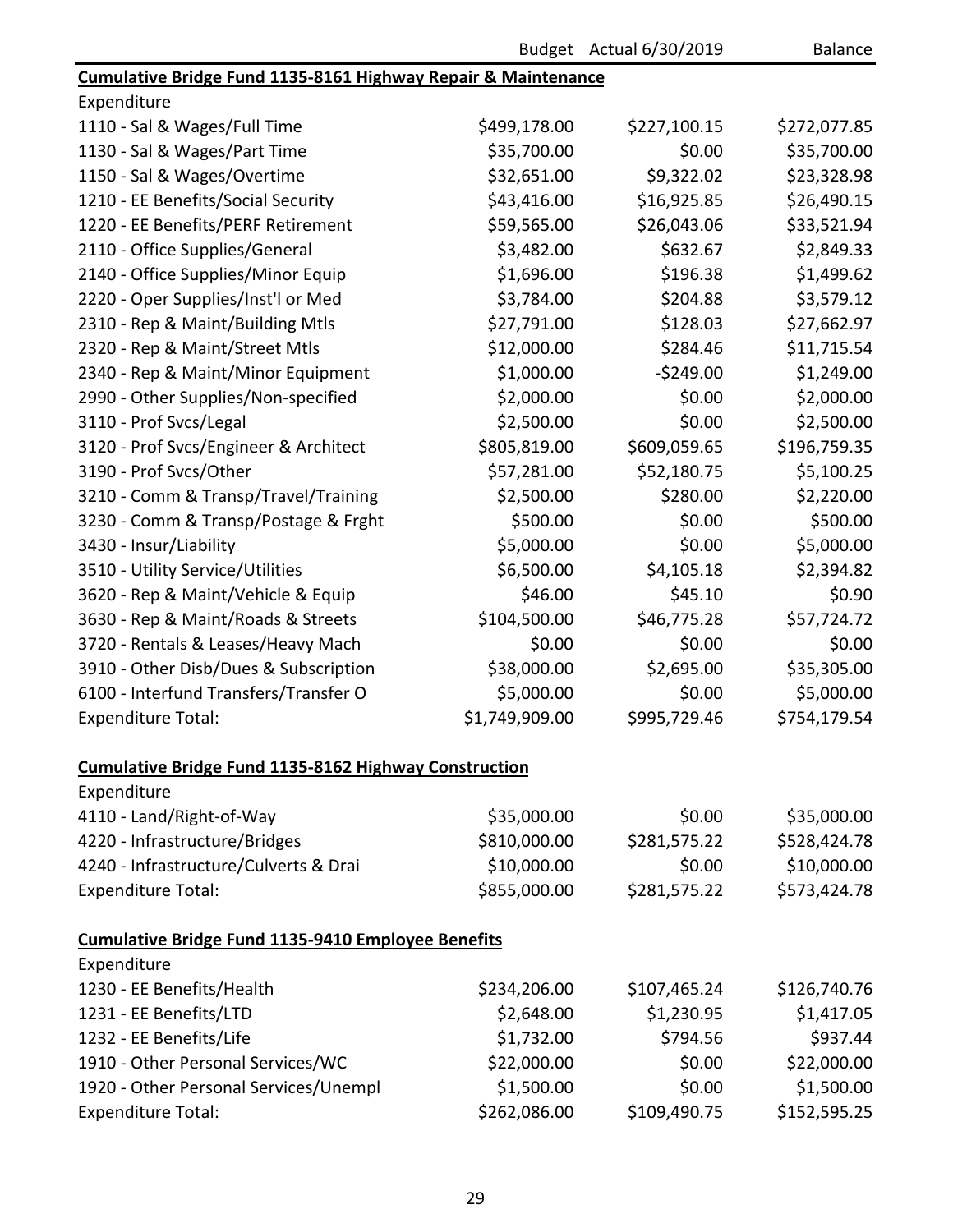|                                                                   |                | Budget Actual 6/30/2019 | <b>Balance</b> |
|-------------------------------------------------------------------|----------------|-------------------------|----------------|
| <b>Cumulative Capital Development Fund 1138</b>                   |                |                         |                |
| Revenue                                                           |                |                         |                |
| 0100 - Prop Taxes/Property                                        | \$1,870,000.00 | \$1,025,747.07          | \$844,252.93   |
| 0124 - Other Taxes/FIT                                            | \$10,900.00    | \$5,794.69              | \$5,105.31     |
| 0130 - Other Taxes/License Excise                                 | \$142,800.00   | \$77,706.35             | \$65,093.65    |
| 0131 - Other Taxes/CVET                                           | \$5,200.00     | \$4,024.30              | \$1,175.70     |
| 0291 - Publ Safety/State or Local                                 | \$0.00         | \$24,399.22             | $-524,399.22$  |
| 0660 - Other Rcpts/Investment Earning                             | \$33,510.00    | \$15,226.27             | \$18,283.73    |
| 0730 - Refunds Reimb or Redeposits                                | \$0.00         | \$77.04                 | $-577.04$      |
| Revenue Total:                                                    | \$2,062,410.00 | \$1,152,974.94          | \$909,435.06   |
| <b>Cumulative Capital Development Fund 1138-110 Commissioners</b> |                |                         |                |
| Expenditure                                                       |                |                         |                |
| 2230 - Oper Supplies/Cleaning                                     | \$7,400.00     | \$7,371.20              | \$28.80        |
| 3410 - Insur/Building & Property                                  | \$193,500.00   | \$4,538.00              | \$188,962.00   |
| 3420 - Insur/Vehicle & Equipment                                  | \$90,200.00    | \$85.00                 | \$90,115.00    |
| 3610 - Rep & Maint/Buildings & Proper                             | \$23,447.00    | \$23,446.90             | \$0.10         |
| 3620 - Rep & Maint/Vehicle & Equip                                | \$20,397.00    | \$7,949.16              | \$12,447.84    |
| 3730 - Rentals & Leases/Minor Equip                               | \$23,663.00    | \$23,662.92             | \$0.08         |
| 3920 - Other Disb/Grants & Cmnty Supp                             | \$0.00         | \$0.00                  | \$0.00         |
| 4310 - Buildings/Municipal                                        | \$98,963.00    | \$2,356.66              | \$96,606.34    |
| 4330 - Buildings/Housing                                          | \$0.00         | \$0.00                  | \$0.00         |
| 4410 - Impr Other Than Bldgs/Parking                              | \$1,056.00     | \$0.00                  | \$1,056.00     |
| 4510 - Machinery & Equipment/General                              | \$930,083.00   | \$247,726.83            | \$682,356.17   |
| 4520 - Machinery & Equipment/Vehicle                              | \$282,180.00   | \$221,411.00            | \$60,769.00    |
| 4530 - Machinery & Equipment/Safety                               | \$492,355.00   | \$401,544.08            | \$90,810.92    |
| 4590 - Machinery & Equipment/Other                                | \$10,000.00    | \$4,029.19              | \$5,970.81     |
| <b>Expenditure Total:</b>                                         | \$2,173,244.00 | \$944,120.94            | \$1,229,123.06 |
| <b>Cumulative Capital Development Fund 1138-1130 Maintenance</b>  |                |                         |                |
| Expenditure                                                       |                |                         |                |
| 1150 - Sal & Wages/Overtime                                       | \$10,000.00    | \$1,779.55              | \$8,220.45     |
| 1210 - EE Benefits/Social Security                                | \$765.00       | \$128.03                | \$636.97       |
| 1220 - EE Benefits/PERF Retirement                                | \$1,120.00     | \$199.30                | \$920.70       |
| 2230 - Oper Supplies/Cleaning                                     | \$52,600.00    | \$5,016.35              | \$47,583.65    |
| 2310 - Rep & Maint/Building Mtls                                  | \$24,755.00    | \$20,734.34             | \$4,020.66     |
| 2330 - Rep & Maint/Small Tools                                    | \$10,000.00    | \$1,906.88              | \$8,093.12     |
| 2340 - Rep & Maint/Minor Equipment                                | \$20,000.00    | \$11,954.04             | \$8,045.96     |
| 3610 - Rep & Maint/Buildings & Proper                             | \$196,798.00   | \$95,633.99             | \$101,164.01   |
| 4510 - Machinery & Equipment/General                              | \$15,000.00    | \$4,298.00              | \$10,702.00    |
| <b>Expenditure Total:</b>                                         | \$331,038.00   | \$141,650.48            | \$189,387.52   |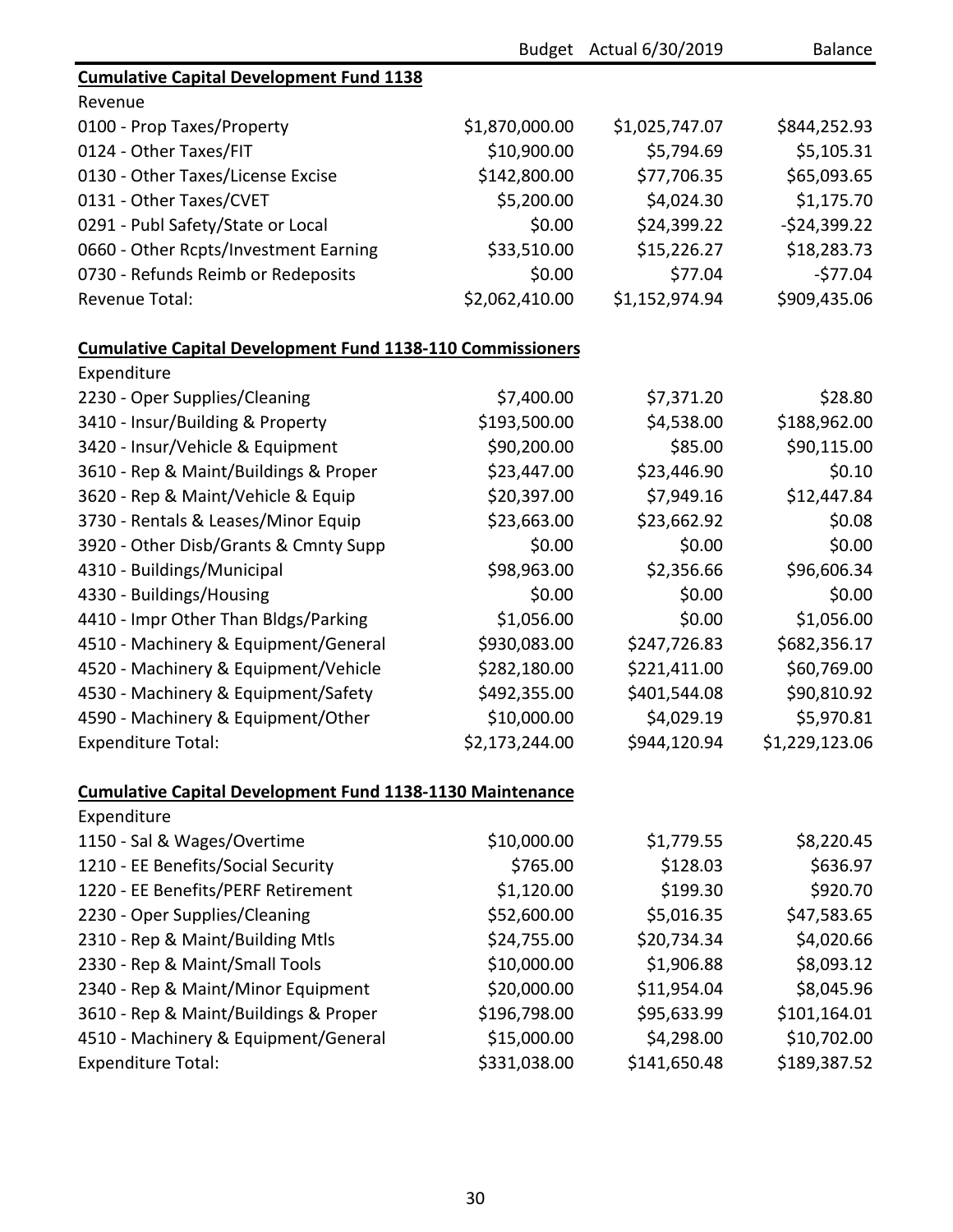|                                                                        |              | Budget Actual 6/30/2019 | <b>Balance</b> |
|------------------------------------------------------------------------|--------------|-------------------------|----------------|
| <b>Cumulative Capital Development Fund 1138-1410 DOIT</b>              |              |                         |                |
| Expenditure                                                            |              |                         |                |
| 1110 - Sal & Wages/Full Time                                           | \$152,602.00 | \$77,059.97             | \$75,542.03    |
| 1210 - EE Benefits/Social Security                                     | \$11,675.00  | \$5,579.92              | \$6,095.08     |
| 1220 - EE Benefits/PERF Retirement                                     | \$17,092.00  | \$8,675.03              | \$8,416.97     |
| 3240 - Comm & Transp/Software                                          | \$10,000.00  | \$119.88                | \$9,880.12     |
| 3510 - Utility Service/Utilities                                       | \$22,050.00  | \$13,214.00             | \$8,836.00     |
| 3620 - Rep & Maint/Vehicle & Equip                                     | \$208,687.00 | \$56,986.34             | \$151,700.66   |
| 3730 - Rentals & Leases/Minor Equip                                    | \$157,575.00 | \$67,646.03             | \$89,928.97    |
| <b>Expenditure Total:</b>                                              | \$579,681.00 | \$229,281.17            | \$350,399.83   |
| <b>Cumulative Capital Development Fund 1138-9410 Employee Benefits</b> |              |                         |                |
| Expenditure                                                            |              |                         |                |
| 1230 - EE Benefits/Health                                              | \$53,995.00  | \$16,370.16             | \$37,624.84    |
| 1231 - EE Benefits/LTD                                                 | \$656.00     | \$289.08                | \$366.92       |
| 1232 - EE Benefits/Life                                                | \$393.00     | \$144.96                | \$248.04       |
| <b>Expenditure Total:</b>                                              | \$55,044.00  | \$16,804.20             | \$38,239.80    |
| <b>Drug Free Communities Fund 1148</b>                                 |              |                         |                |
| Revenue                                                                |              |                         |                |
| 0511 - Publ Safety Fines/County Court                                  | \$0.00       | \$102,197.57            | $-$102,197.57$ |
| <b>Electronic Map Fund 1150</b>                                        |              |                         |                |
| Revenue                                                                |              |                         |                |
| 0490 - Other Fees & Charges/Unspecifi                                  | \$0.00       | \$771.00                | $-5771.00$     |
| <b>Local Emergency Planning Fund 1152</b>                              |              |                         |                |
| Revenue                                                                |              |                         |                |
| 0291 - Publ Safety/State or Local                                      | \$0.00       | \$8,873.26              | $-58,873.26$   |
| 0660 - Other Rcpts/Investment Earning                                  | \$0.00       | \$177.04                | $-$177.04$     |
| Revenue Total:                                                         | \$0.00       | \$9,050.30              | $-59,050.30$   |
| <b>Local Emergency Planning Fund 1152-5210 Emergency Management</b>    |              |                         |                |
| Expenditure                                                            |              |                         |                |
| 3150 - Prof Svcs/Training                                              | \$9,783.00   | \$8,750.00              | \$1,033.00     |
| 3190 - Prof Svcs/Other                                                 | \$1,840.00   | \$478.08                | \$1,361.92     |
| 3210 - Comm & Transp/Travel/Training                                   | \$1,600.00   | \$0.00                  | \$1,600.00     |
| 4530 - Machinery & Equipment/Safety                                    | \$4,500.00   | \$1,232.78              | \$3,267.22     |
| <b>Expenditure Total:</b>                                              | \$17,723.00  | \$10,460.86             | \$7,262.14     |
| <b>Enhanced Access Fund 1154</b>                                       |              |                         |                |
| Revenue                                                                |              |                         |                |
| 0491 - Other Fees & Charges/Doc&Copy                                   | \$0.00       | \$51.25                 | $-551.25$      |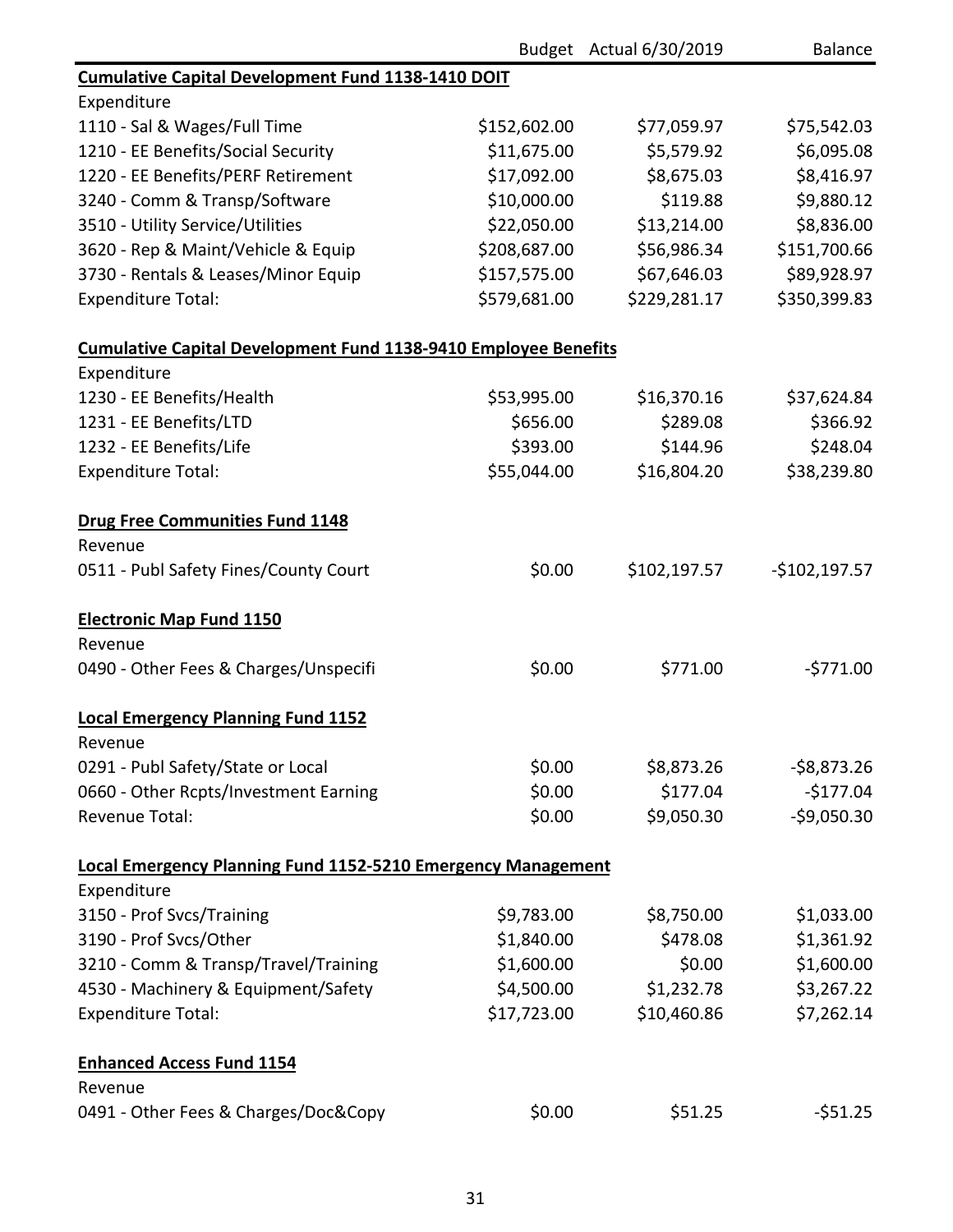|                                                          |                | Budget Actual 6/30/2019 | <b>Balance</b> |
|----------------------------------------------------------|----------------|-------------------------|----------------|
| <b>Firearms Training Fund 1156</b>                       |                |                         |                |
| Revenue                                                  |                |                         |                |
| 0310 - Publ Safety Permits/Unspec                        | \$0.00         | \$11,360.00             | $-$11,360.00$  |
| 0670 - Other Rcpts/Misc Sources                          | \$0.00         | \$50.00                 | $-550.00$      |
| 0761 - Interfund Trnsfers/Transfer In                    | \$0.00         | $-$25,000.00$           | \$25,000.00    |
| <b>Revenue Total:</b>                                    | \$0.00         | $-$13,590.00$           | \$13,590.00    |
| <b>Firearms Training Fund 1156-5410 Sheriff</b>          |                |                         |                |
| Expenditure                                              |                |                         |                |
| 3190 - Prof Svcs/Other                                   | \$34,000.00    | \$10,517.50             | \$23,482.50    |
| <b>General Drain Improvement Fund 1158</b>               |                |                         |                |
| Revenue                                                  |                |                         |                |
| 0100 - Prop Taxes/Property                               | \$500,000.00   | \$157,057.34            | \$342,942.66   |
| 0295 - Econ Develop/State or Local                       | \$0.00         | \$7,000.00              | $-57,000.00$   |
| 0404 - Gen Govt Fees/Surveyor                            | \$0.00         | \$2,200.00              | $-52,200.00$   |
| 0660 - Other Rcpts/Investment Earning                    | \$7,481.00     | \$14,171.20             | $-56,690.20$   |
| 0670 - Other Rcpts/Misc Sources                          | \$2,000.00     | \$0.00                  | \$2,000.00     |
| 0761 - Interfund Trnsfers/Transfer In                    | \$0.00         | \$151,340.96            | $-$151,340.96$ |
| Revenue Total:                                           | \$509,481.00   | \$331,769.50            | \$177,711.50   |
| <b>General Drain Improvement Fund 1158-0410 Surveyor</b> |                |                         |                |
| Expenditure                                              |                |                         |                |
| 3190 - Prof Svcs/Other                                   | \$1,500,000.00 | \$269,274.72            | \$1,230,725.28 |
| <b>ID Security Fund 1160</b>                             |                |                         |                |
| Revenue                                                  |                |                         |                |
| 0403 - Gen Govt Fees/Recorder                            | \$22,500.00    | \$9,863.00              | \$12,637.00    |
| <b>ID Security Fund 1160-0310 Recorder</b>               |                |                         |                |
| Expenditure                                              |                |                         |                |
| 3190 - Prof Svcs/Other                                   | \$20,000.00    | \$19,998.00             | \$2.00         |
| <b>Landfill Closure Fund 1166</b>                        |                |                         |                |
| Revenue                                                  |                |                         |                |
| 0660 - Other Rcpts/Investment Earning                    | \$0.00         | \$24,656.17             | $-524,656.17$  |
| Landfill Closure Fund 1166-9510 Outside Agency           |                |                         |                |
| Expenditure                                              |                |                         |                |
| 3190 - Prof Svcs/Other                                   | \$0.00         | \$122,817.34            | $-$122,817.34$ |
| <b>Local Health Maintenance Fund 1168</b>                |                |                         |                |
| Revenue                                                  |                |                         |                |
| 0292 - Hlth & Wlfr/State or Local                        | \$72,672.00    | \$36,336.00             | \$36,336.00    |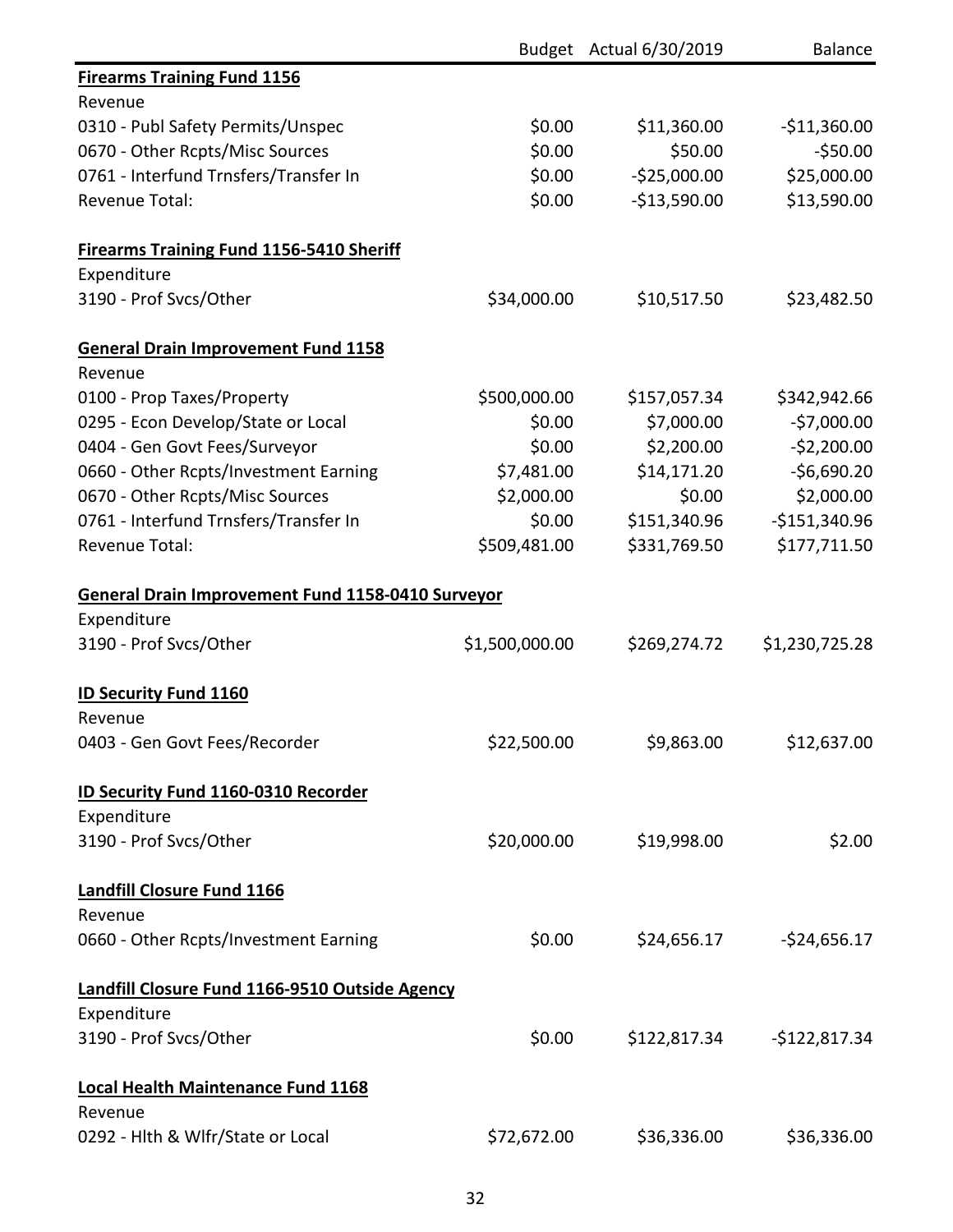|                                                              |                | Budget Actual 6/30/2019 | <b>Balance</b> |
|--------------------------------------------------------------|----------------|-------------------------|----------------|
| Local Health Maintenance Fund 1168-9010 Health Department    |                |                         |                |
| Expenditure                                                  |                |                         |                |
| 1110 - Sal & Wages/Full Time                                 | \$35,686.00    | \$19,342.44             | \$16,343.56    |
| 1130 - Sal & Wages/Part Time                                 | \$23,639.00    | \$8,274.00              | \$15,365.00    |
| 1210 - EE Benefits/Social Security                           | \$3,188.00     | \$1,974.93              | \$1,213.07     |
| 1220 - EE Benefits/PERF Retirement                           | \$5,683.00     | \$2,166.32              | \$3,516.68     |
| 6100 - Interfund Transfers/Transfer O                        | \$0.00         | \$6,115.93              | $-56,115.93$   |
| <b>Expenditure Total:</b>                                    | \$68,196.00    | \$37,873.62             | \$30,322.38    |
| Local Health Maintenance Fund 1168-9410 Employee Benefits    |                |                         |                |
| Expenditure                                                  |                |                         |                |
| 1230 - EE Benefits/Health                                    | \$4,401.00     | \$4,400.27              | \$0.73         |
| 1231 - EE Benefits/LTD                                       | \$43.00        | \$42.28                 | \$0.72         |
| 1232 - EE Benefits/Life                                      | \$32.00        | \$31.92                 | \$0.08         |
| <b>Expenditure Total:</b>                                    | \$4,476.00     | \$4,474.47              | \$1.53         |
| <b>Local Road and Street Fund 1169</b>                       |                |                         |                |
| Revenue                                                      |                |                         |                |
| 0132 - Other Taxes/LRS                                       | \$1,834,602.00 | \$745,351.42            | \$1,089,250.58 |
| 0430 - Hwys & Strts Fees/Unspecified                         | \$0.00         | \$32,830.88             | $-532,830.88$  |
| 0660 - Other Rcpts/Investment Earning                        | \$18,110.00    | \$15,413.72             | \$2,696.28     |
| <b>Revenue Total:</b>                                        | \$1,852,712.00 | \$793,596.02            | \$1,059,115.98 |
| <b>Local Road and Street Fund 1169-8260 Highway Supplies</b> |                |                         |                |
| Expenditure                                                  |                |                         |                |
| 3110 - Prof Svcs/Legal                                       | \$3,000.00     | \$0.00                  | \$3,000.00     |
| 3310 - Printing & Advertising/Legal                          | \$1,500.00     | \$235.64                | \$1,264.36     |
| <b>Expenditure Total:</b>                                    | \$4,500.00     | \$235.64                | \$4,264.36     |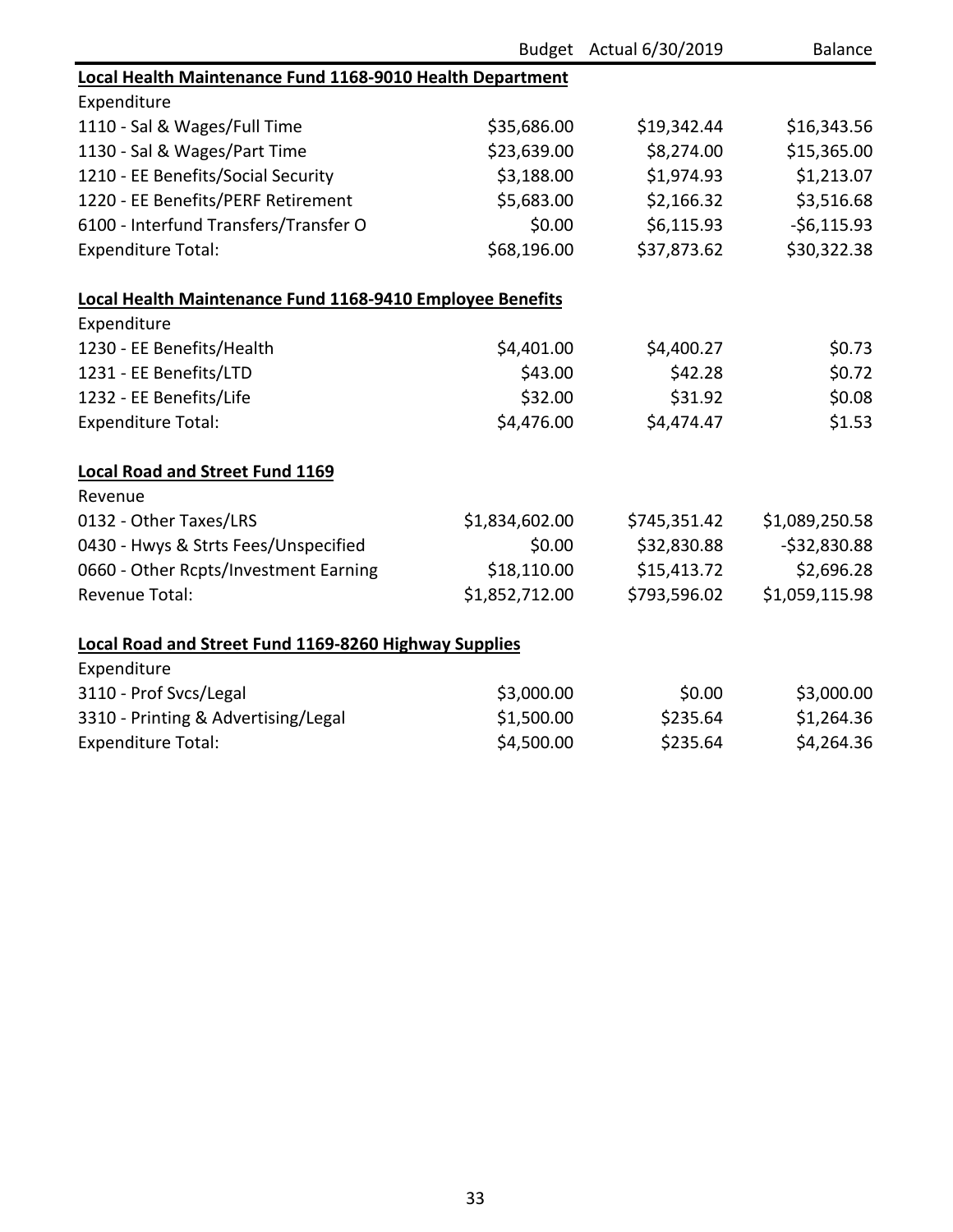|                                                         |                 | Budget Actual 6/30/2019 | <b>Balance</b> |
|---------------------------------------------------------|-----------------|-------------------------|----------------|
| Local Road & Street Fund 1169-8261 Highwa               | \$11,698,261.00 |                         |                |
| Expenditure                                             |                 |                         |                |
| 2140 - Office Supplies/Minor Equip                      | \$1,500.00      | \$0.00                  | \$1,500.00     |
| 2210 - Oper Supplies/Gasoline & Oil                     | \$235,450.00    | \$36,064.14             | \$199,385.86   |
| 2215 - Oper Supplies/Garage & Fleet                     | \$120,000.00    | \$65,076.67             | \$54,923.33    |
| 2220 - Oper Supplies/Inst'l or Med                      | \$3,750.00      | \$284.84                | \$3,465.16     |
| 2240 - Oper Supplies/Snow Removal                       | \$200,000.00    | \$196,692.87            | \$3,307.13     |
| 2260 - Oper Supplies/Signage                            | \$30,000.00     | \$7,349.88              | \$22,650.12    |
| 2310 - Rep & Maint/Building Mtls                        | \$60,800.00     | \$13,401.76             | \$47,398.24    |
| 2320 - Rep & Maint/Street Mtls                          | \$0.00          | $-55.51$                | \$5.51         |
| 2330 - Rep & Maint/Small Tools                          | \$2,000.00      | \$0.00                  | \$2,000.00     |
| 2340 - Rep & Maint/Minor Equipment                      | \$60,000.00     | \$23,749.50             | \$36,250.50    |
| 3190 - Prof Svcs/Other                                  | \$1,581.00      | \$1,581.00              | \$0.00         |
| 3210 - Comm & Transp/Travel/Training                    | \$2,500.00      | \$0.00                  | \$2,500.00     |
| 3620 - Rep & Maint/Vehicle & Equip                      | \$435,432.00    | \$28,878.54             | \$406,553.46   |
| 3630 - Rep & Maint/Roads & Streets                      | \$133,390.00    | \$91,214.09             | \$42,175.91    |
| 3720 - Rentals & Leases/Heavy Mach                      | \$326,704.00    | \$91,017.86             | \$235,686.14   |
| 4510 - Machinery & Equipment/General                    | \$166,894.00    | \$5,012.44              | \$161,881.56   |
| <b>Expenditure Total:</b>                               | \$1,780,001.00  | \$560,318.08            | \$1,219,682.92 |
| Local Road & Street Fund 1169-8263 Highway General      |                 |                         |                |
| Expenditure                                             |                 |                         |                |
| 2110 - Office Supplies/General                          | \$500.00        | \$152.99                | \$347.01       |
| 3210 - Comm & Transp/Travel/Training                    | \$1,000.00      | \$0.00                  | \$1,000.00     |
| 3240 - Comm & Transp/Software                           | \$591.00        | \$591.00                | \$0.00         |
| 3510 - Utility Service/Utilities                        | \$5,118.00      | \$5,083.23              | \$34.77        |
| 3610 - Rep & Maint/Buildings & Proper                   | \$0.00          | \$130.00                | $-$130.00$     |
| 3630 - Rep & Maint/Roads & Streets                      | \$159,409.00    | \$13,402.50             | \$146,006.50   |
| <b>Expenditure Total:</b>                               | \$166,618.00    | \$19,359.72             | \$147,258.28   |
| <b>Major Bridge Fund 1171</b>                           |                 |                         |                |
| Revenue                                                 |                 |                         |                |
| 0100 - Prop Taxes/Property                              | \$747,000.00    | \$410,958.46            | \$336,041.54   |
| 0124 - Other Taxes/FIT                                  | \$2,900.00      | \$2,317.88              | \$582.12       |
| 0130 - Other Taxes/License Excise                       | \$55,000.00     | \$31,082.54             | \$23,917.46    |
| 0131 - Other Taxes/CVET                                 | \$2,800.00      | \$1,609.72              | \$1,190.28     |
| <b>Revenue Total:</b>                                   | \$807,700.00    | \$445,968.60            | \$361,731.40   |
| Major Bridge Fund 1171-8161 Highway Main<br>Expenditure | \$11,718,161.00 |                         |                |
| 3190 - Prof Svcs/Other                                  | \$250,000.00    | \$6,180.75              | \$243,819.25   |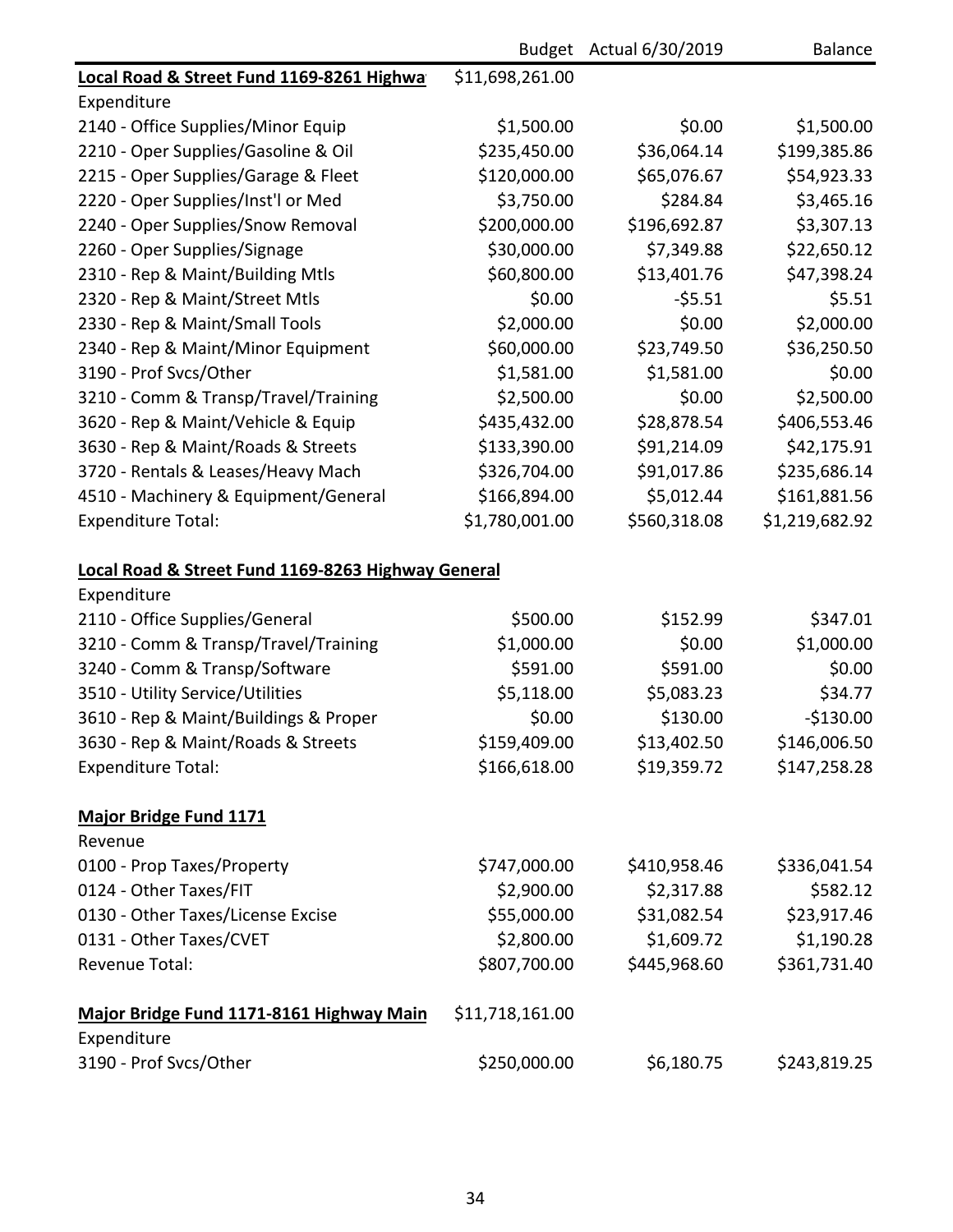|                                                                      |                | Budget Actual 6/30/2019 | <b>Balance</b>   |
|----------------------------------------------------------------------|----------------|-------------------------|------------------|
| <b>Motor Vehicle Highway Restricted Fund 1173</b>                    |                |                         |                  |
| Revenue                                                              |                |                         |                  |
| 0133 - Other Taxes/MVH                                               | \$0.00         | \$1,416,592.76          | $-$1,416,592.76$ |
| 0283 - Hwys & Strts/Federal                                          | \$0.00         | \$87,691.61             | $-$ \$87,691.61  |
| <b>Revenue Total:</b>                                                | \$0.00         | \$1,504,284.37          | $-$1,504,284.37$ |
| Motor Vehicle Highway Restricted Fund 1173-8062 Highway Construction |                |                         |                  |
| Expenditure                                                          |                |                         |                  |
| 1110 - Sal & Wages/Full Time                                         | \$52,750.00    | \$52,749.10             | \$0.90           |
| 1210 - EE Benefits/Social Security                                   | \$3,773.00     | \$3,772.69              | \$0.31           |
| 1220 - EE Benefits/PERF Retirement                                   | \$5,780.00     | \$5,779.20              | \$0.80           |
| 2320 - Rep & Maint/Street Mtls                                       | \$1,338,992.00 | \$340,950.28            | \$998,041.72     |
| 3120 - Prof Svcs/Engineer & Architect                                | \$429,000.00   | \$136,905.72            | \$292,094.28     |
| 3190 - Prof Svcs/Other                                               | \$120,000.00   | \$84,397.68             | \$35,602.32      |
| 3630 - Rep & Maint/Roads & Streets                                   | \$550,000.00   | \$229,931.09            | \$320,068.91     |
| 3720 - Rentals & Leases/Heavy Mach                                   | \$250,000.00   | \$0.00                  | \$250,000.00     |
| 4240 - Infrastructure/Culverts & Drai                                | \$0.00         | \$27,749.60             | $-$27,749.60$    |
| <b>Expenditure Total:</b>                                            | \$2,750,295.00 | \$882,235.36            | \$1,868,059.64   |
| Motor Vehicle Highway Restricted Fund 1173-9410 Employee Benefits    |                |                         |                  |
| Expenditure                                                          |                |                         |                  |
| 1230 - EE Benefits/Health                                            | \$21,100.00    | \$21,088.71             | \$11.29          |
| 1231 - EE Benefits/LTD                                               | \$212.00       | \$213.68                | $-51.68$         |
| 1232 - EE Benefits/Life                                              | \$152.00       | \$152.80                | $-50.80$         |
| <b>Expenditure Total:</b>                                            | \$21,464.00    | \$21,455.19             | \$8.81           |
| <b>Misdemeanant Fund 1175-5510 Community Corrections</b>             |                |                         |                  |
| Expenditure                                                          |                |                         |                  |
| 3190 - Prof Svcs/Other                                               | \$0.00         | \$18,612.62             | $-$18,612.62$    |
| <b>Motor Vehicle Highway Fund 1176</b>                               |                |                         |                  |
| Revenue                                                              |                |                         |                  |
| 0133 - Other Taxes/MVH                                               | \$5,168,863.00 | \$1,416,592.78          | \$3,752,270.22   |
| 0293 - Hwys & Strts/State or Local                                   | \$20,000.00    | \$20,000.00             | \$0.00           |
| 0299 - Unrestricted Grants & Cntr/S/L                                | \$0.00         | \$3,771.56              | $-53,771.56$     |
| 0303 - Gen Govt Permits/Lot & Drvwy                                  | \$0.00         | \$9,661.55              | $-59,661.55$     |
| 0430 - Hwys & Strts Fees/Unspecified                                 | \$0.00         | \$18,919.34             | $-$18,919.34$    |
| 0491 - Other Fees & Charges/Doc&Copy                                 | \$0.00         | \$57.00                 | $-$57.00$        |
| 0660 - Other Rcpts/Investment Earning                                | \$56,600.00    | \$38,191.74             | \$18,408.26      |
| 0730 - Refunds Reimb or Redeposits                                   | \$0.00         | \$3.06                  | $-53.06$         |
| 0740 - Other Srcs/Sale Surplus Assets                                | \$0.00         | \$36,848.33             | $-536,848.33$    |
| Revenue Total:                                                       | \$5,245,463.00 | \$1,544,045.36          | \$3,701,417.64   |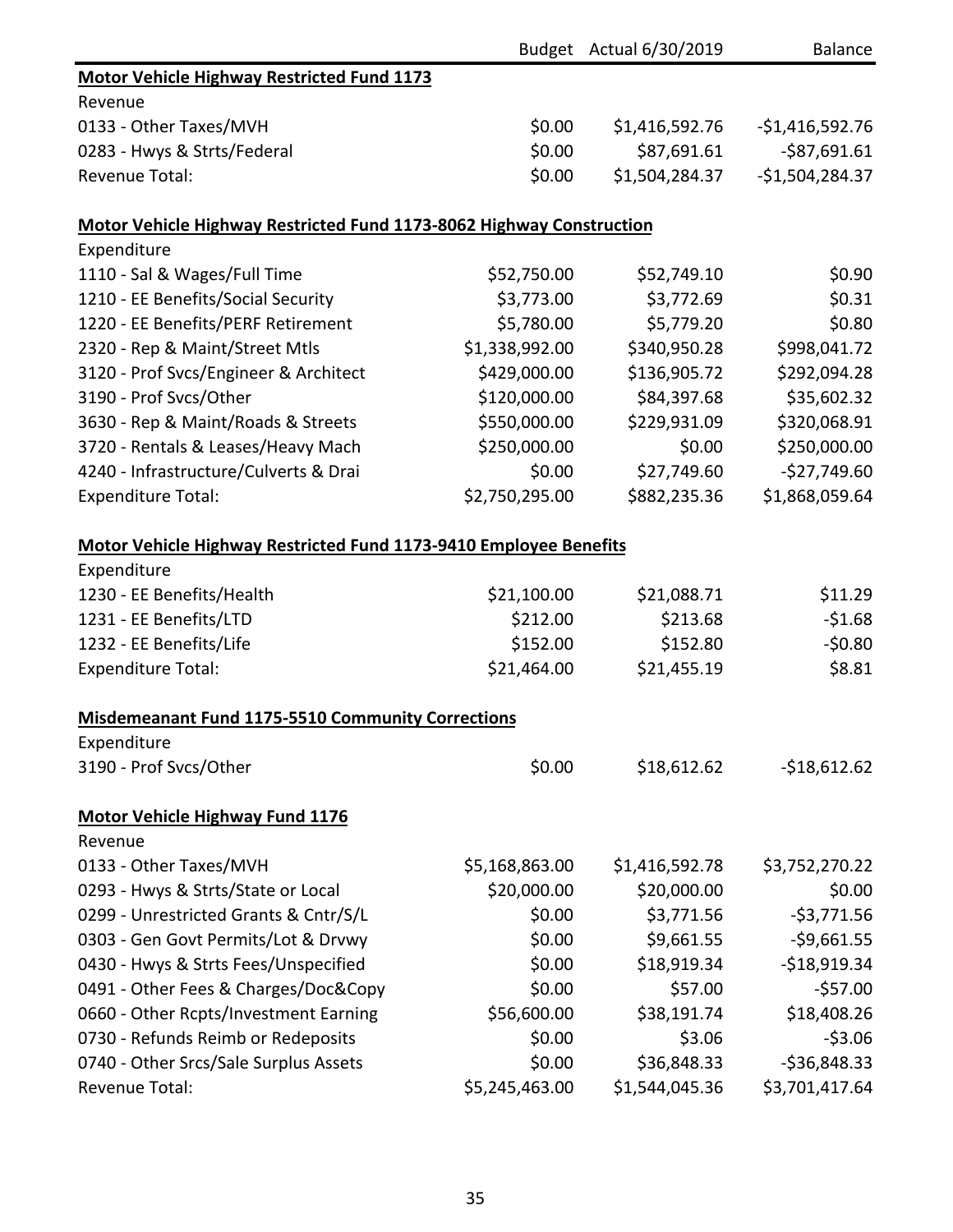|                                                                      |                | Budget Actual 6/30/2019 | <b>Balance</b> |
|----------------------------------------------------------------------|----------------|-------------------------|----------------|
| Motor Vehicle Highway Fund 1176-8060 Highway Administration          |                |                         |                |
| Expenditure                                                          |                |                         |                |
| 1110 - Sal & Wages/Full Time                                         | \$394,984.00   | \$199,148.60            | \$195,835.40   |
| 1112 - Sal & Wages/Chief Dep & Appt                                  | \$231,136.00   | \$116,753.52            | \$114,382.48   |
| 1150 - Sal & Wages/Overtime                                          | \$15,000.00    | \$14,072.92             | \$927.08       |
| 1210 - EE Benefits/Social Security                                   | \$49,046.00    | \$24,036.21             | \$25,009.79    |
| 1220 - EE Benefits/PERF Retirement                                   | \$71,806.00    | \$37,190.02             | \$34,615.98    |
| 2110 - Office Supplies/General                                       | \$5,000.00     | \$4,934.41              | \$65.59        |
| 3145 - Prof Svcs/Hlth & Med Prof                                     | \$2,000.00     | \$450.00                | \$1,550.00     |
| 3210 - Comm & Transp/Travel/Training                                 | \$5,587.00     | \$781.10                | \$4,805.90     |
| 3230 - Comm & Transp/Postage & Frght                                 | \$972.00       | \$443.95                | \$528.05       |
| 3310 - Printing & Advertising/Legal                                  | \$560.00       | \$559.39                | \$0.61         |
| <b>Expenditure Total:</b>                                            | \$776,091.00   | \$398,370.12            | \$377,720.88   |
| Motor Vehicle Highway Fund 1176-8061 Highway Repair & Maintenance    |                |                         |                |
| Expenditure                                                          |                |                         |                |
| 1110 - Sal & Wages/Full Time                                         | \$1,006,703.00 | \$501,618.33            | \$505,084.67   |
| 1130 - Sal & Wages/Part Time                                         | \$20,000.00    | \$1,092.50              | \$18,907.50    |
| 1150 - Sal & Wages/Overtime                                          | \$81,629.00    | \$58,297.13             | \$23,331.87    |
| 1210 - EE Benefits/Social Security                                   | \$82,092.00    | \$40,228.99             | \$41,863.01    |
| 1220 - EE Benefits/PERF Retirement                                   | \$117,352.00   | \$61,283.22             | \$56,068.78    |
| 2210 - Oper Supplies/Gasoline & Oil                                  | \$10,182.00    | \$10,181.07             | \$0.93         |
| 2320 - Rep & Maint/Street Mtls                                       | \$5,136.00     | \$4,020.28              | \$1,115.72     |
| 2340 - Rep & Maint/Minor Equipment                                   | \$16,530.00    | \$16,529.54             | \$0.46         |
| 3970 - Other Disb/Costs of Business                                  | \$20.00        | \$20.00                 | \$0.00         |
| 6100 - Interfund Transfers/Transfer O                                | \$10,000.00    | \$0.00                  | \$10,000.00    |
| <b>Expenditure Total:</b>                                            | \$1,349,644.00 | \$693,271.06            | \$656,372.94   |
| Motor Vehicle Highway Fund 1176-8063 Highway General & Undistributed |                |                         |                |
| Expenditure                                                          |                |                         |                |
| 2220 - Oper Supplies/Inst'l or Med                                   | \$2,209.00     | \$2,208.72              | \$0.28         |
| 2340 - Rep & Maint/Minor Equipment                                   | \$9,878.00     | \$9,853.23              | \$24.77        |
| 3190 - Prof Svcs/Other                                               | \$366.00       | \$366.27                | $-50.27$       |
| 3210 - Comm & Transp/Travel/Training                                 | \$2,000.00     | \$1,380.00              | \$620.00       |
| 3510 - Utility Service/Utilities                                     | \$3,475.00     | \$3,474.71              | \$0.29         |
| 3610 - Rep & Maint/Buildings & Proper                                | \$5,929.00     | \$5,928.35              | \$0.65         |
| 3620 - Rep & Maint/Vehicle & Equip                                   | \$892.00       | \$891.31                | \$0.69         |
| 3910 - Other Disb/Dues & Subscription                                | \$1,650.00     | \$1,650.00              | \$0.00         |
| <b>Expenditure Total:</b>                                            | \$26,399.00    | \$25,752.59             | \$646.41       |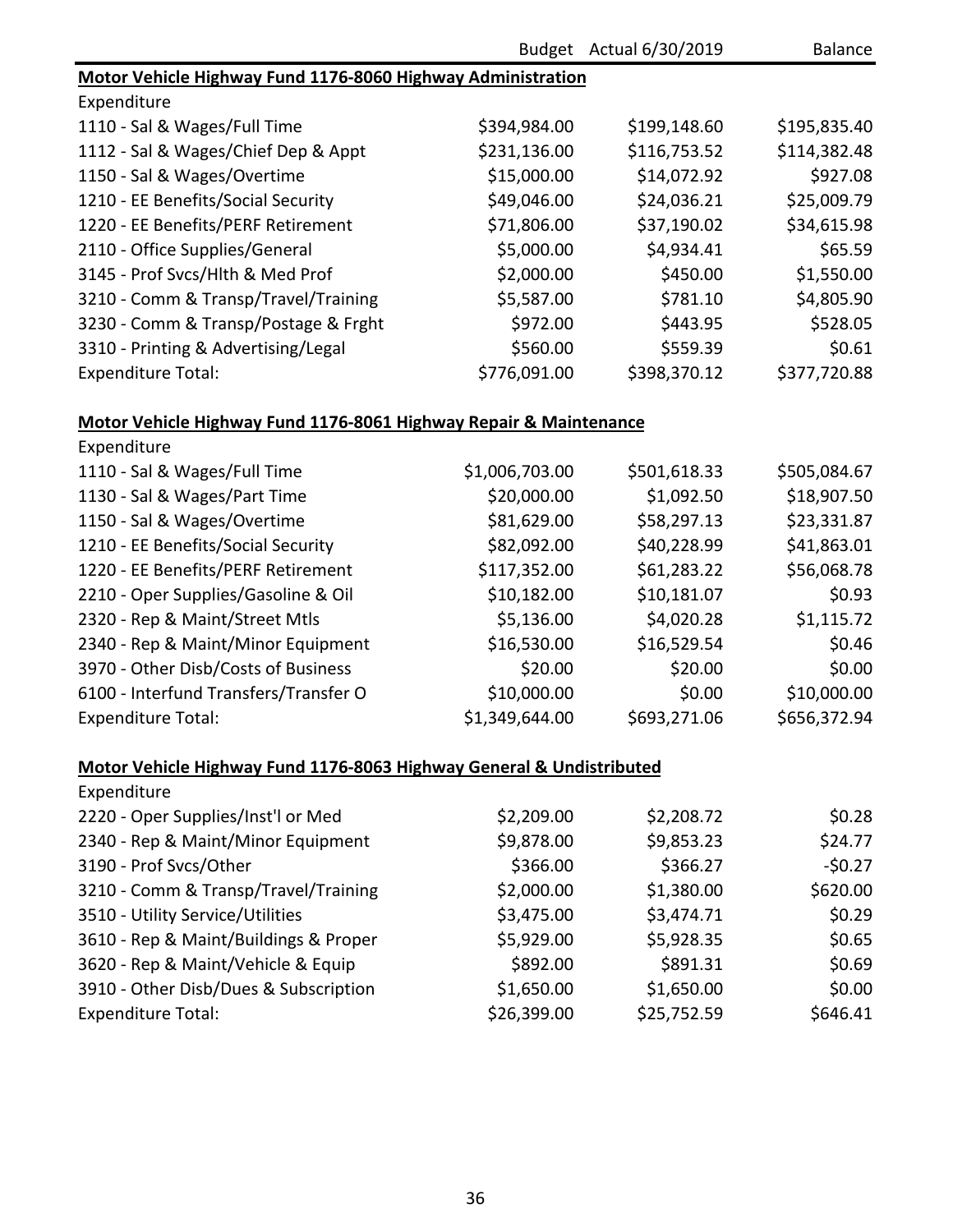|                                                       |              | Budget Actual 6/30/2019 | <b>Balance</b> |
|-------------------------------------------------------|--------------|-------------------------|----------------|
| Motor Vehicle Highway Fund 1176-9410 Empoyee Benefits |              |                         |                |
| Expenditure                                           |              |                         |                |
| 1230 - EE Benefits/Health                             | \$555,775.00 | \$259,442.25            | \$296,332.75   |
| 1231 - EE Benefits/LTD                                | \$5,314.00   | \$3,042.69              | \$2,271.31     |
| 1232 - EE Benefits/Life                               | \$3,312.00   | \$1,916.32              | \$1,395.68     |
| 1910 - Other Personal Services/WC                     | \$75,862.00  | \$0.00                  | \$75,862.00    |
| 1920 - Other Personal Services/Unempl                 | \$1,500.00   | \$0.00                  | \$1,500.00     |
| <b>Expenditure Total:</b>                             | \$641,763.00 | \$264,401.26            | \$377,361.74   |
| <b>Park Non-Reverting Fund 1178</b>                   |              |                         |                |
| Revenue                                               |              |                         |                |
| 0660 - Other Rcpts/Investment Earning                 | \$0.00       | \$369.33                | $-$ \$369.33   |
| Plat Book Fund 1181                                   |              |                         |                |
| Revenue                                               |              |                         |                |
| 0401 - Gen Govt Fees/Auditor                          | \$30,000.00  | \$15,050.00             | \$14,950.00    |
| Plat Book Fund 1181-0110 Auditor                      |              |                         |                |
| Expenditure                                           |              |                         |                |
| 1113 - Sal & Wages/Benefit Elig PT                    | \$24,647.00  | \$12,323.48             | \$12,323.52    |
| 1210 - EE Benefits/Social Security                    | \$1,886.00   | \$939.39                | \$946.61       |
| 2110 - Office Supplies/General                        | \$500.00     | \$0.00                  | \$500.00       |
| 2120 - Office Supplies/Forms                          | \$750.00     | \$0.00                  | \$750.00       |
| 3210 - Comm & Transp/Travel/Training                  | \$750.00     | \$0.00                  | \$750.00       |
| <b>Expenditure Total:</b>                             | \$28,533.00  | \$13,262.87             | \$15,270.13    |
| Rainy Day Fund 1186-0430 Surveyor                     |              |                         |                |
| Expenditure                                           |              |                         |                |
| 4240 - Infrastructure/Culverts & Drai                 | \$166,764.00 | \$21,361.89             | \$145,402.11   |
| <b>Reassessment Fund 1188</b>                         |              |                         |                |
| Revenue                                               |              |                         |                |
| 0100 - Prop Taxes/Property                            | \$350,000.00 | \$184,944.44            | \$165,055.56   |
| 0124 - Other Taxes/FIT                                | \$2,000.00   | \$1,043.04              | \$956.96       |
| 0130 - Other Taxes/License Excise                     | \$25,000.00  | \$13,987.16             | \$11,012.84    |
| 0131 - Other Taxes/CVET                               | \$1,200.00   | \$724.37                | \$475.63       |
| 0660 - Other Rcpts/Investment Earning                 | \$4,527.00   | \$2,076.01              | \$2,450.99     |
| <b>Revenue Total:</b>                                 | \$382,727.00 | \$202,775.02            | \$179,951.98   |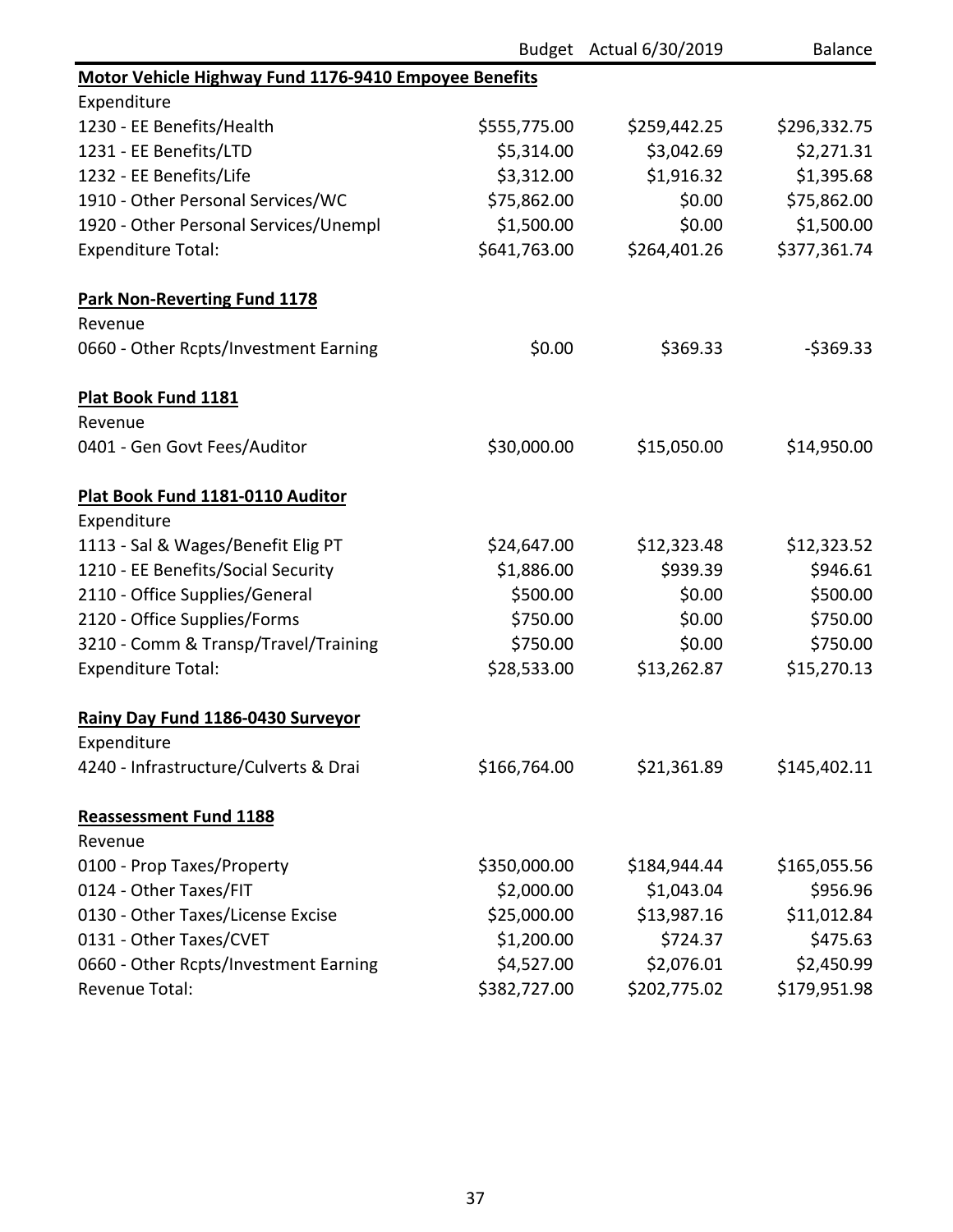|                                               |              | Budget Actual 6/30/2019 | <b>Balance</b> |
|-----------------------------------------------|--------------|-------------------------|----------------|
| Reassessment Fund 1188-0510 Assessor          |              |                         |                |
| Expenditure                                   |              |                         |                |
| 1110 - Sal & Wages/Full Time                  | \$116,855.00 | \$43,849.19             | \$73,005.81    |
| 1113 - Sal & Wages/Benefit Elig PT            | \$32,199.00  | \$16,431.22             | \$15,767.78    |
| 1130 - Sal & Wages/Part Time                  | \$70,000.00  | \$23,241.62             | \$46,758.38    |
| 1132 - Sal & Wages/Board Members              | \$9,100.00   | \$3,142.50              | \$5,957.50     |
| 1210 - EE Benefits/Social Security            | \$17,454.00  | \$6,447.88              | \$11,006.12    |
| 1220 - EE Benefits/PERF Retirement            | \$13,088.00  | \$4,910.99              | \$8,177.01     |
| 1910 - Other Personal Services/WC             | \$2,201.00   | \$0.00                  | \$2,201.00     |
| 1920 - Other Personal Services/Unempl         | \$110.00     | \$0.00                  | \$110.00       |
| 2110 - Office Supplies/General                | \$6,000.00   | \$1,309.25              | \$4,690.75     |
| 2120 - Office Supplies/Forms                  | \$10,000.00  | \$9,240.06              | \$759.94       |
| 2210 - Oper Supplies/Gasoline & Oil           | \$3,000.00   | \$0.00                  | \$3,000.00     |
| 3140 - Prof Svcs/Counselng Consults           | \$10,000.00  | \$4,134.00              | \$5,866.00     |
| 3190 - Prof Svcs/Other                        | \$52,977.00  | \$8,700.00              | \$44,277.00    |
| 3210 - Comm & Transp/Travel/Training          | \$15,000.00  | \$4,364.98              | \$10,635.02    |
| 3230 - Comm & Transp/Postage & Frght          | \$19,584.00  | \$18,342.62             | \$1,241.38     |
| 3240 - Comm & Transp/Software                 | \$35,300.00  | \$10,240.00             | \$25,060.00    |
| 3310 - Printing & Advertising/Legal           | \$450.00     | \$0.00                  | \$450.00       |
| 3420 - Insur/Vehicle & Equipment              | \$1,600.00   | \$0.00                  | \$1,600.00     |
| 3510 - Utility Service/Utilities              | \$600.00     | \$271.50                | \$328.50       |
| 3620 - Rep & Maint/Vehicle & Equip            | \$1,654.00   | \$0.00                  | \$1,654.00     |
| 3910 - Other Disb/Dues & Subscription         | \$23,500.00  | \$209.00                | \$23,291.00    |
| <b>Expenditure Total:</b>                     | \$440,672.00 | \$154,834.81            | \$285,837.19   |
| Reassessment Fund 1188-9410                   |              |                         |                |
| Expenditure                                   |              |                         |                |
| 1230 - EE Benefits/Health                     | \$31,300.00  | \$9,676.16              | \$21,623.84    |
| 1231 - EE Benefits/LTD                        | \$558.00     | \$227.59                | \$330.41       |
| 1232 - EE Benefits/Life                       | \$439.00     | \$152.28                | \$286.72       |
| <b>Expenditure Total:</b>                     | \$32,297.00  | \$10,056.03             | \$22,240.97    |
| <b>Recorder Record Perpetuation Fund 1189</b> |              |                         |                |
| Revenue                                       |              |                         |                |
| 0303 - Gen Govt Permits/Lot & Drvwy           | \$375,000.00 | \$0.00                  | \$375,000.00   |
| 0403 - Gen Govt Fees/Recorder                 | \$0.00       | \$185,758.76            | $-$185,758.76$ |
| <b>Revenue Total:</b>                         | \$375,000.00 | \$185,758.76            | \$189,241.24   |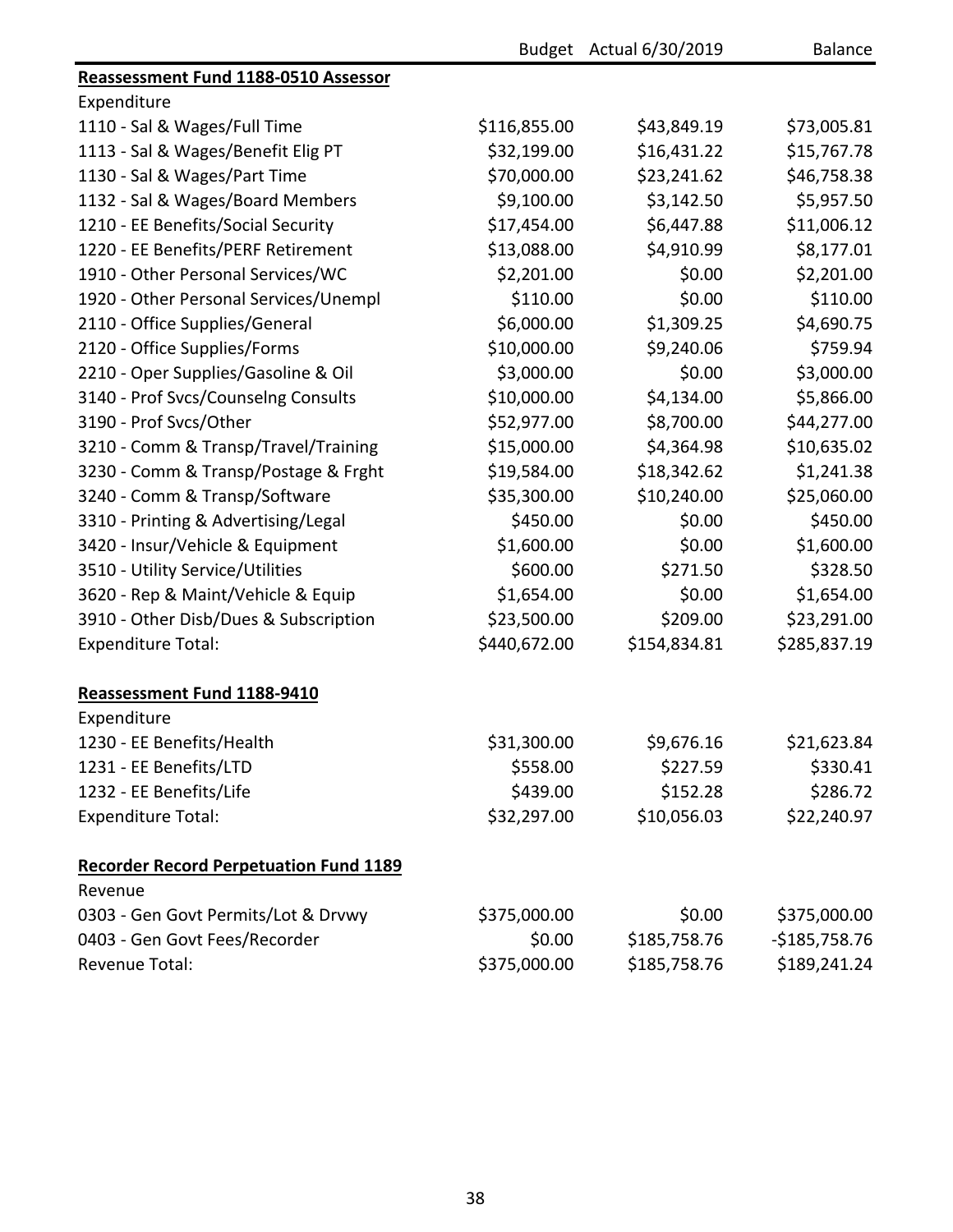|                                                             |                 | Budget Actual 6/30/2019 | <b>Balance</b> |
|-------------------------------------------------------------|-----------------|-------------------------|----------------|
| <b>Recorder Record Perpetuation Fund 1189-0310 Recorder</b> |                 |                         |                |
| Expenditure                                                 |                 |                         |                |
| 1110 - Sal & Wages/Full Time                                | \$121,096.00    | \$43,276.47             | \$77,819.53    |
| 1112 - Sal & Wages/Chief Dep & Appt                         | \$52,842.00     | \$25,607.61             | \$27,234.39    |
| 1210 - EE Benefits/Social Security                          | \$13,307.00     | \$5,094.41              | \$8,212.59     |
| 1220 - EE Benefits/PERF Retirement                          | \$19,482.00     | \$7,714.95              | \$11,767.05    |
| 3190 - Prof Svcs/Other                                      | \$200,000.00    | \$12,423.03             | \$187,576.97   |
| <b>Expenditure Total:</b>                                   | \$406,727.00    | \$94,116.47             | \$312,610.53   |
| <b>Recorder Record Perpetuation Fund 1189-94</b>            | \$11,899,410.00 |                         |                |
| Expenditure                                                 |                 |                         |                |
| 1230 - EE Benefits/Health                                   | \$35,500.00     | \$11,559.72             | \$23,940.28    |
| 1231 - EE Benefits/LTD                                      | \$725.00        | \$249.41                | \$475.59       |
| 1232 - EE Benefits/Life                                     | \$725.00        | \$164.16                | \$560.84       |
| 1910 - Other Personal Services/WC                           | \$1,761.00      | \$0.00                  | \$1,761.00     |
| <b>Expenditure Total:</b>                                   | \$38,711.00     | \$11,973.29             | \$26,737.71    |
| <b>Sheriff Service Fee Fund 1193</b>                        |                 |                         |                |
| Revenue                                                     |                 |                         |                |
| 0511 - Publ Safety Fines/County Court                       | \$205,000.00    | \$82,001.13             | \$122,998.87   |
| <b>Sheriff Service Fee Fund 1193-5410 Sheriff</b>           |                 |                         |                |
| Expenditure                                                 |                 |                         |                |
| 1221 - EE Benefits/Sheriff Retirement                       | \$175,365.00    | \$0.00                  | \$175,365.00   |
| <b>Public Defender User Fee Fund 1200</b>                   |                 |                         |                |
| Revenue                                                     |                 |                         |                |
| 0291 - Publ Safety/State or Local                           | \$0.00          | \$812.53                | $-$ \$812.53   |
| 0414 - Publ Safety Fees/Public Defend                       | \$70,000.00     | \$53,526.72             | \$16,473.28    |
| <b>Revenue Total:</b>                                       | \$70,000.00     | \$54,339.25             | \$15,660.75    |
| Public Defender User Fee Fund 1200-6310 Public Defender     |                 |                         |                |
| Expenditure                                                 |                 |                         |                |
| 3190 - Prof Svcs/Other                                      | \$74,230.00     | \$4,268.75              | \$69,961.25    |
| <b>Surplus Tax Fund 1201</b>                                |                 |                         |                |
| Revenue                                                     |                 |                         |                |
| 0102 - Prop Taxes/Surplus                                   | \$0.00          | \$74,676.70             | $-574,676.70$  |
| <b>Surplus Tax Fund 1201-0120 Auditor Settlement</b>        |                 |                         |                |
| Expenditure                                                 |                 |                         |                |
| 6100 - Interfund Transfers/Transfer O                       | \$0.00          | \$245,068.16            | $-5245,068.16$ |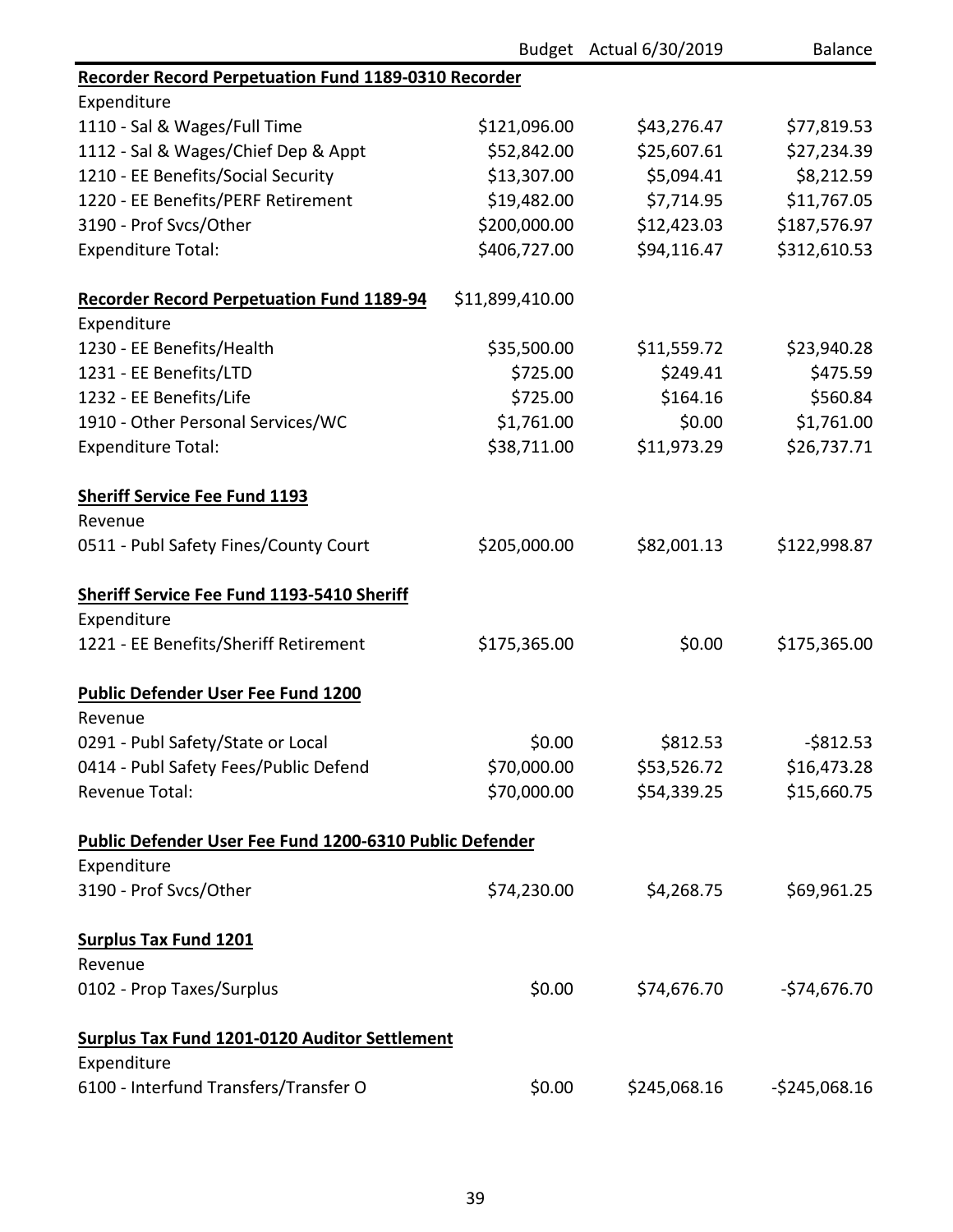|                                                                           |              | Budget Actual 6/30/2019 | <b>Balance</b> |
|---------------------------------------------------------------------------|--------------|-------------------------|----------------|
| <b>Surplus Tax Fund 1201-0210 Treasurer</b>                               |              |                         |                |
| Expenditure                                                               |              |                         |                |
| 3990 - Other Disb/Non-Specified                                           | \$0.00       | \$65,569.80             | $-565,569.80$  |
| <b>Surveyor Cornerstone Perpetuation Fund 1202</b>                        |              |                         |                |
| Revenue                                                                   |              |                         |                |
| 0403 - Gen Govt Fees/Recorder                                             | \$120,000.00 | \$48,780.00             | \$71,220.00    |
| <b>Surveyor Cornerstone Perpetuation Fund 1202-0410 Surveyor</b>          |              |                         |                |
| Expenditure                                                               |              |                         |                |
| 1110 - Sal & Wages/Full Time                                              | \$12,602.00  | \$6,300.71              | \$6,301.29     |
| 1111 - Sal & Wages/Elected Official                                       | \$53,046.00  | \$26,523.25             | \$26,522.75    |
| 1130 - Sal & Wages/Part Time                                              | \$5,000.00   | \$0.00                  | \$5,000.00     |
| 1210 - EE Benefits/Social Security                                        | \$5,405.00   | \$2,490.07              | \$2,914.93     |
| 1220 - EE Benefits/PERF Retirement                                        | \$7,353.00   | \$3,685.30              | \$3,667.70     |
| 2110 - Office Supplies/General                                            | \$4,000.00   | \$0.00                  | \$4,000.00     |
| 2210 - Oper Supplies/Gasoline & Oil                                       | \$3,500.00   | \$184.34                | \$3,315.66     |
| 3140 - Prof Svcs/Counselng Consults                                       | \$15,000.00  | \$0.00                  | \$15,000.00    |
| 3210 - Comm & Transp/Travel/Training                                      | \$3,500.00   | \$0.00                  | \$3,500.00     |
| 3240 - Comm & Transp/Software                                             | \$1,500.00   | \$0.00                  | \$1,500.00     |
| 3310 - Printing & Advertising/Legal                                       | \$300.00     | \$0.00                  | \$300.00       |
| 3510 - Utility Service/Utilities                                          | \$2,500.00   | \$0.00                  | \$2,500.00     |
| 3610 - Rep & Maint/Buildings & Proper                                     | \$2,000.00   | \$157.00                | \$1,843.00     |
| 3620 - Rep & Maint/Vehicle & Equip                                        | \$3,200.00   | \$0.00                  | \$3,200.00     |
| 3910 - Other Disb/Dues & Subscription                                     | \$650.00     | \$0.00                  | \$650.00       |
| 4590 - Machinery & Equipment/Other                                        | \$10,000.00  | \$371.95                | \$9,628.05     |
| <b>Expenditure Total:</b>                                                 | \$129,556.00 | \$39,712.62             | \$89,843.38    |
| <b>Surveyor Cornerstone Perpetuation Fund 1202-9410 Employee Benefits</b> |              |                         |                |
| Expenditure                                                               |              |                         |                |
| 1230 - EE Benefits/Health                                                 | \$4,000.00   | \$1,885.80              | \$2,114.20     |
| 1231 - EE Benefits/LTD                                                    | \$247.00     | \$99.12                 | \$147.88       |
| 1232 - EE Benefits/Life                                                   | \$219.00     | \$43.80                 | \$175.20       |
| <b>Expenditure Total:</b>                                                 | \$4,466.00   | \$2,028.72              | \$2,437.28     |
| Tax Sale Fees Fund 1203                                                   |              |                         |                |
| Revenue                                                                   |              |                         |                |
| 0808 - Settlement/Treasurer Other Col                                     | \$0.00       | \$150.00                | $-$150.00$     |
| Tax Sale Fees Fund 1203-0120 Auditor Distribution                         |              |                         |                |
| Expenditure                                                               |              |                         |                |
| 8008 - Settlement/Treasurer Other Dis                                     | \$0.00       | \$375.00                | $-5375.00$     |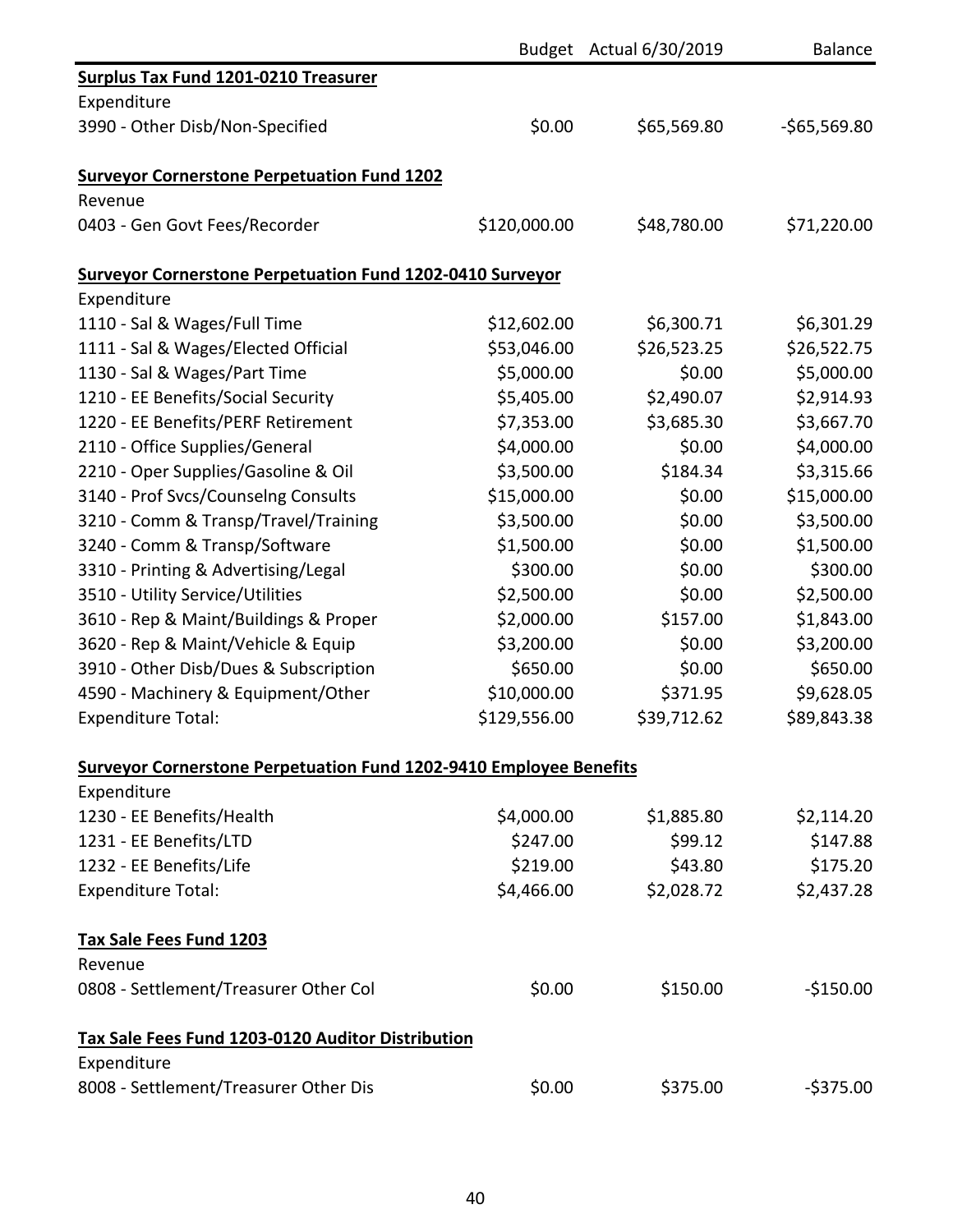|                                                           |             | Budget Actual 6/30/2019 | <b>Balance</b> |
|-----------------------------------------------------------|-------------|-------------------------|----------------|
| <b>Tax Sale Redemption Fund 1204</b>                      |             |                         |                |
| Revenue                                                   |             |                         |                |
| 0670 - Other Rcpts/Misc Sources                           | \$0.00      | \$34,795.43             | $-534,795.43$  |
| Tax Sale Redemption Fund 1204-0210 Treasurer              |             |                         |                |
| Expenditure                                               |             |                         |                |
| 3190 - Prof Svcs/Other                                    | \$0.00      | \$32,012.63             | $-532,012.63$  |
| Tax Sale Surplus Fund 1205-0110 Auditor                   |             |                         |                |
| Expenditure                                               |             |                         |                |
| 3190 - Prof Svcs/Other                                    | \$0.00      | \$384,539.29            | $-5384,539.29$ |
| <b>Local Health Trust Fund 1206</b>                       |             |                         |                |
| Revenue                                                   |             |                         |                |
| 0292 - Hlth & Wlfr/State or Local                         | \$65,428.00 | \$32,713.86             | \$32,714.14    |
| Local Health Trust Fund 1206-9010 Health Department       |             |                         |                |
| Expenditure                                               |             |                         |                |
| 1113 - Sal & Wages/Benefit Elig PT                        | \$33,858.00 | \$9,523.81              | \$24,334.19    |
| 1130 - Sal & Wages/Part Time                              | \$10,064.00 | \$8,550.00              | \$1,514.00     |
| 1210 - EE Benefits/Social Security                        | \$3,843.00  | \$1,341.85              | \$2,501.15     |
| 3145 - Prof Svcs/Hlth & Med Prof                          | \$4,800.00  | \$0.00                  | \$4,800.00     |
| 3190 - Prof Svcs/Other                                    | \$3,036.00  | \$1,597.50              | \$1,438.50     |
| 3510 - Utility Service/Utilities                          | \$3,602.00  | \$1,800.60              | \$1,801.40     |
| 6100 - Interfund Transfers/Transfer O                     | \$0.00      | \$32,051.03             | $-532,051.03$  |
| <b>Expenditure Total:</b>                                 | \$59,203.00 | \$54,864.79             | \$4,338.21     |
| Local Health Trust Fund 1206-9410 Employee Benefits       |             |                         |                |
| Expenditure                                               |             |                         |                |
| 1230 - EE Benefits/Health                                 | \$6,025.00  | \$1,338.80              | \$4,686.20     |
| 1231 - EE Benefits/LTD                                    | \$117.00    | \$25.84                 | \$91.16        |
| 1232 - EE Benefits/Life                                   | \$83.00     | \$18.24                 | \$64.76        |
| <b>Expenditure Total:</b>                                 | \$6,225.00  | \$1,382.88              | \$4,842.12     |
| <b>Unsafe Building Fund 1207-2610 Building Commission</b> |             |                         |                |
| Expenditure                                               |             |                         |                |
| 3190 - Prof Svcs/Other                                    | \$50,000.00 | \$0.00                  | \$50,000.00    |
| <b>GAL/CASE Grant Fund 1213</b>                           |             |                         |                |
| Revenue                                                   |             |                         |                |
| 0292 - Hlth & Wlfr/State or Local                         | \$70,122.00 | \$75,586.00             | $-$5,464.00$   |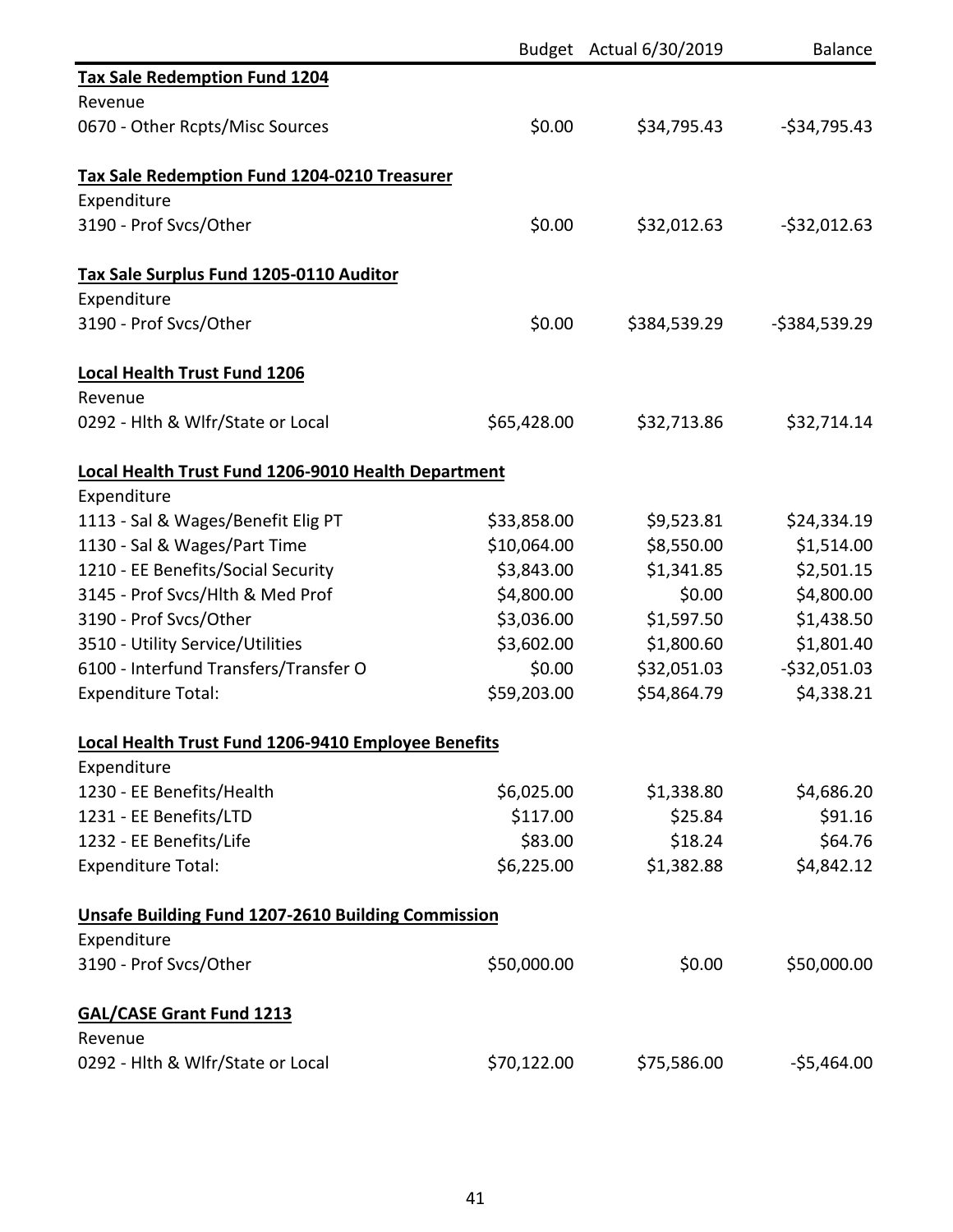|                                                      |             | Budget Actual 6/30/2019 | <b>Balance</b> |
|------------------------------------------------------|-------------|-------------------------|----------------|
| <b>GAL/CASE Fund 1213-3710 Juvenile Alternatives</b> |             |                         |                |
| Expenditure                                          |             |                         |                |
| 1110 - Sal & Wages/Full Time                         | \$29,906.00 | \$14,952.73             | \$14,953.27    |
| 1113 - Sal & Wages/Benefit Elig PT                   | \$20,163.00 | \$9,785.36              | \$10,377.64    |
| 1210 - EE Benefits/Social Security                   | \$3,831.00  | \$1,717.79              | \$2,113.21     |
| 1220 - EE Benefits/PERF Retirement                   | \$3,350.00  | \$1,674.66              | \$1,675.34     |
| 2140 - Office Supplies/Minor Equip                   | \$1,665.00  | \$1,573.96              | \$91.04        |
| 2260 - Oper Supplies/Signage                         | \$2,000.00  | \$1,556.00              | \$444.00       |
| 2310 - Rep & Maint/Building Mtls                     | \$3,805.00  | \$135.50                | \$3,669.50     |
| 2990 - Other Supplies/Non-specified                  | \$195.00    | \$0.00                  | \$195.00       |
| 3190 - Prof Svcs/Other                               | \$24.00     | \$24.00                 | \$0.00         |
| 3220 - Comm & Transp/Communications                  | \$11,000.00 | \$5,000.00              | \$6,000.00     |
| 3240 - Comm & Transp/Software                        | \$900.00    | \$0.00                  | \$900.00       |
| 3910 - Other Disb/Dues & Subscription                | \$250.00    | \$0.00                  | \$250.00       |
| <b>Expenditure Total:</b>                            | \$77,089.00 | \$36,420.00             | \$40,669.00    |
| <b>Ineligible Homestead Fund 1216</b>                |             |                         |                |
| Revenue                                              |             |                         |                |
| 0104 - Prop Taxes/Ineligible Hmstd                   | \$20,000.00 | \$13,286.84             | \$6,713.16     |
| 0665 - Other Rcpts/Tax Pnlts & Intr                  | \$1,000.00  | \$778.60                | \$221.40       |
| 0808 - Settlement/Treasurer Other Col                | \$0.00      | \$7.86                  | $-57.86$       |
| <b>Revenue Total:</b>                                | \$21,000.00 | \$14,073.30             | \$6,926.70     |
| Ineligible Homestead Fund 1216-0110 Auditor          |             |                         |                |
| Expenditure                                          |             |                         |                |
| 1113 - Sal & Wages/Benefit Elig PT                   | \$8,216.00  | \$4,107.74              | \$4,108.26     |
| 1130 - Sal & Wages/Part Time                         | \$13,450.00 | \$2,522.50              | \$10,927.50    |
| 1150 - Sal & Wages/Overtime                          | \$2,500.00  | \$0.00                  | \$2,500.00     |
| 1210 - EE Benefits/Social Security                   | \$1,849.00  | \$505.22                | \$1,343.78     |
| 1220 - EE Benefits/PERF Retirement                   | \$280.00    | \$0.00                  | \$280.00       |
| 2110 - Office Supplies/General                       | \$1,500.00  | \$668.53                | \$831.47       |
| 2130 - Office Supplies/Printing                      | \$2,500.00  | \$0.00                  | \$2,500.00     |
| 3190 - Prof Svcs/Other                               | \$15,000.00 | \$0.00                  | \$15,000.00    |
| 3210 - Comm & Transp/Travel/Training                 | \$1,500.00  | \$147.12                | \$1,352.88     |
| 3910 - Other Disb/Dues & Subscription                | \$1,100.00  | \$1,061.00              | \$39.00        |
| 3940 - Other Disb/General Refunds                    | \$0.00      | \$605.13                | $-5605.13$     |
| 4590 - Machinery & Equipment/Other                   | \$2,000.00  | \$0.00                  | \$2,000.00     |
| 6100 - Interfund Transfers/Transfer O                | \$10,000.00 | \$0.00                  | \$10,000.00    |
| <b>Expenditure Total:</b>                            | \$59,895.00 | \$9,617.24              | \$50,277.76    |
| Ineligible Homestead Fund 1216-0120 Settlement       |             |                         |                |
| Expenditure                                          |             |                         |                |
| 8008 - Settlement/Treasurer Other Dis                | \$100.00    | \$24.82                 | \$75.18        |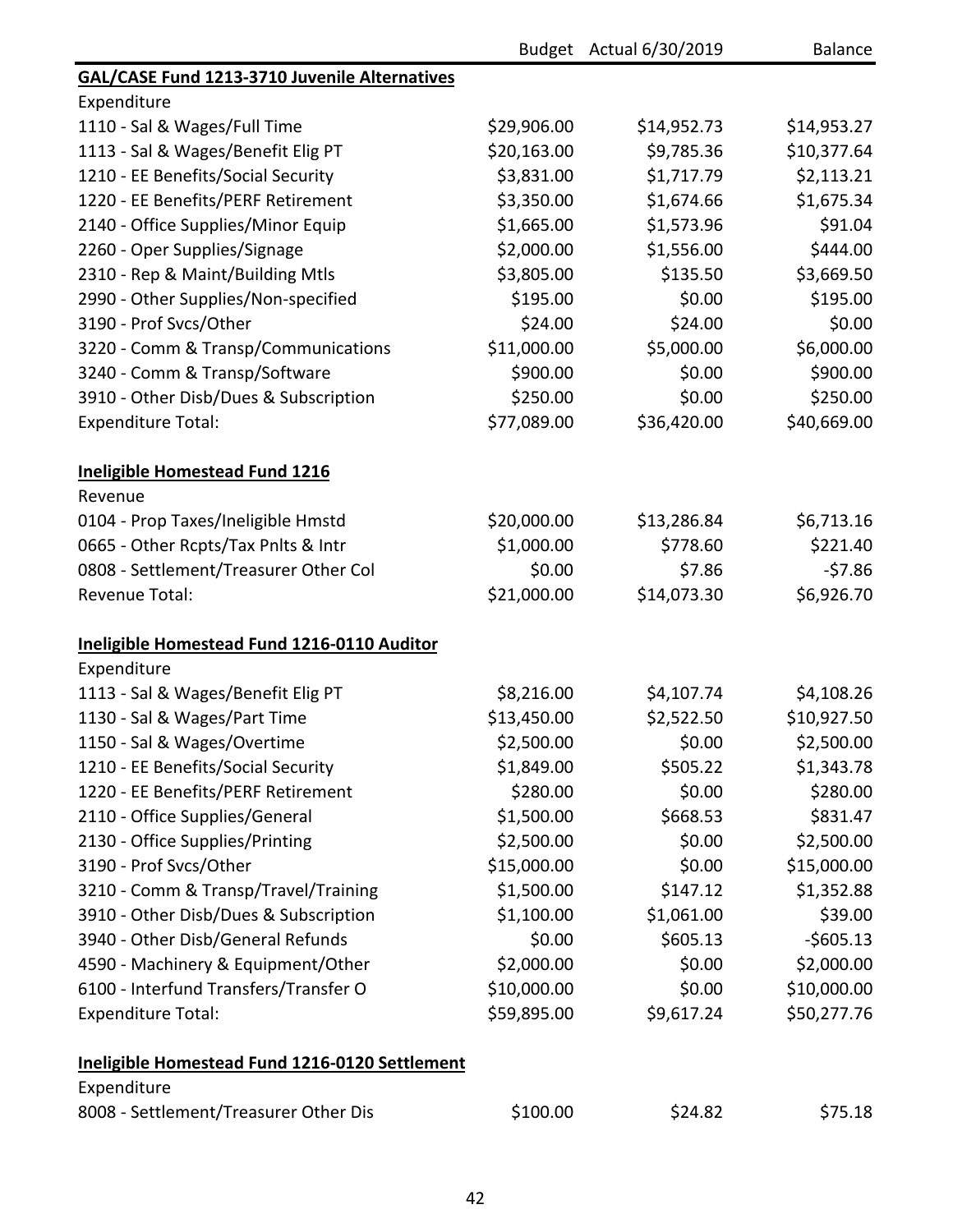|                                                            |                | Budget Actual 6/30/2019 | <b>Balance</b> |
|------------------------------------------------------------|----------------|-------------------------|----------------|
| <b>Elected Officials Training Fund 1217</b>                |                |                         |                |
| Revenue                                                    |                |                         |                |
| 0403 - Gen Govt Fees/Recorder                              | \$21,000.00    | \$9,863.00              | \$11,137.00    |
| 0730 - Refunds Reimb or Redeposits                         | \$0.00         | \$255.06                | $-$255.06$     |
| <b>Revenue Total:</b>                                      | \$21,000.00    | \$10,118.06             | \$10,881.94    |
|                                                            |                |                         |                |
| <b>Elected Officials Training Fund 1217-0110 Auditor</b>   |                |                         |                |
| Expenditure                                                |                |                         |                |
| 3210 - Comm & Transp/Travel/Training                       | \$2,500.00     | \$659.18                | \$1,840.82     |
| <b>Elected Officials Training Fund 1217-0210 Treasurer</b> |                |                         |                |
| Expenditure                                                |                |                         |                |
| 3210 - Comm & Transp/Travel/Training                       | \$1,500.00     | \$80.83                 | \$1,419.17     |
| <b>Elected Officials Training Fund 1217-0310 Recorder</b>  |                |                         |                |
| Expenditure                                                |                |                         |                |
| 3210 - Comm & Transp/Travel/Training                       | \$1,200.00     | \$612.86                | \$587.14       |
| <b>Elected Officials Training Fund 1217-0410 Surveyor</b>  |                |                         |                |
| Expenditure                                                |                |                         |                |
| 3210 - Comm & Transp/Travel/Training                       | \$5,000.00     | \$80.00                 | \$4,920.00     |
|                                                            |                |                         |                |
| <b>Elected Officials Training Fund 1217-5810 Clerk</b>     |                |                         |                |
| Expenditure                                                |                |                         |                |
| 3210 - Comm & Transp/Travel/Training                       | \$1,192.00     | \$192.55                | \$999.45       |
| <b>Statewide 911 Fund 1222</b>                             |                |                         |                |
| Revenue                                                    |                |                         |                |
| 0416 - Publ Safety Fees/911 Service                        | \$1,500,000.00 | \$732,426.00            | \$767,574.00   |
| 0660 - Other Rcpts/Investment Earning                      | \$77,880.00    | \$56,505.28             | \$21,374.72    |
| <b>Revenue Total:</b>                                      | \$1,577,880.00 | \$788,931.28            | \$788,948.72   |
| Statewide 911 Fund 1222-5410 Sheriff                       |                |                         |                |
| Expenditure                                                |                |                         |                |
| 1110 - Sal & Wages/Full Time                               | \$47,470.00    | \$23,734.36             | \$23,735.64    |
| 1150 - Sal & Wages/Overtime                                | \$3,500.00     | \$821.60                | \$2,678.40     |
| 1210 - EE Benefits/Social Security                         | \$3,900.00     | \$1,832.50              | \$2,067.50     |
| 1220 - EE Benefits/PERF Retirement                         | \$5,709.00     | \$2,750.25              | \$2,958.75     |
| 3140 - Prof Svcs/Counselng Consults                        | \$10,000.00    | \$0.00                  | \$10,000.00    |
| 3150 - Prof Svcs/Training                                  | \$15,000.00    | \$3,827.50              | \$11,172.50    |
| 3190 - Prof Svcs/Other                                     | \$779,163.00   | \$525,657.00            | \$253,506.00   |
| 3220 - Comm & Transp/Communications                        | \$325,715.00   | \$110,207.65            | \$215,507.35   |
| 3240 - Comm & Transp/Software                              | \$135,000.00   | \$59,057.26             | \$75,942.74    |
| 4590 - Machinery & Equipment/Other                         | \$175,000.00   | \$2,147.51              | \$172,852.49   |
| <b>Expenditure Total:</b>                                  | \$1,500,457.00 | \$730,035.63            | \$770,421.37   |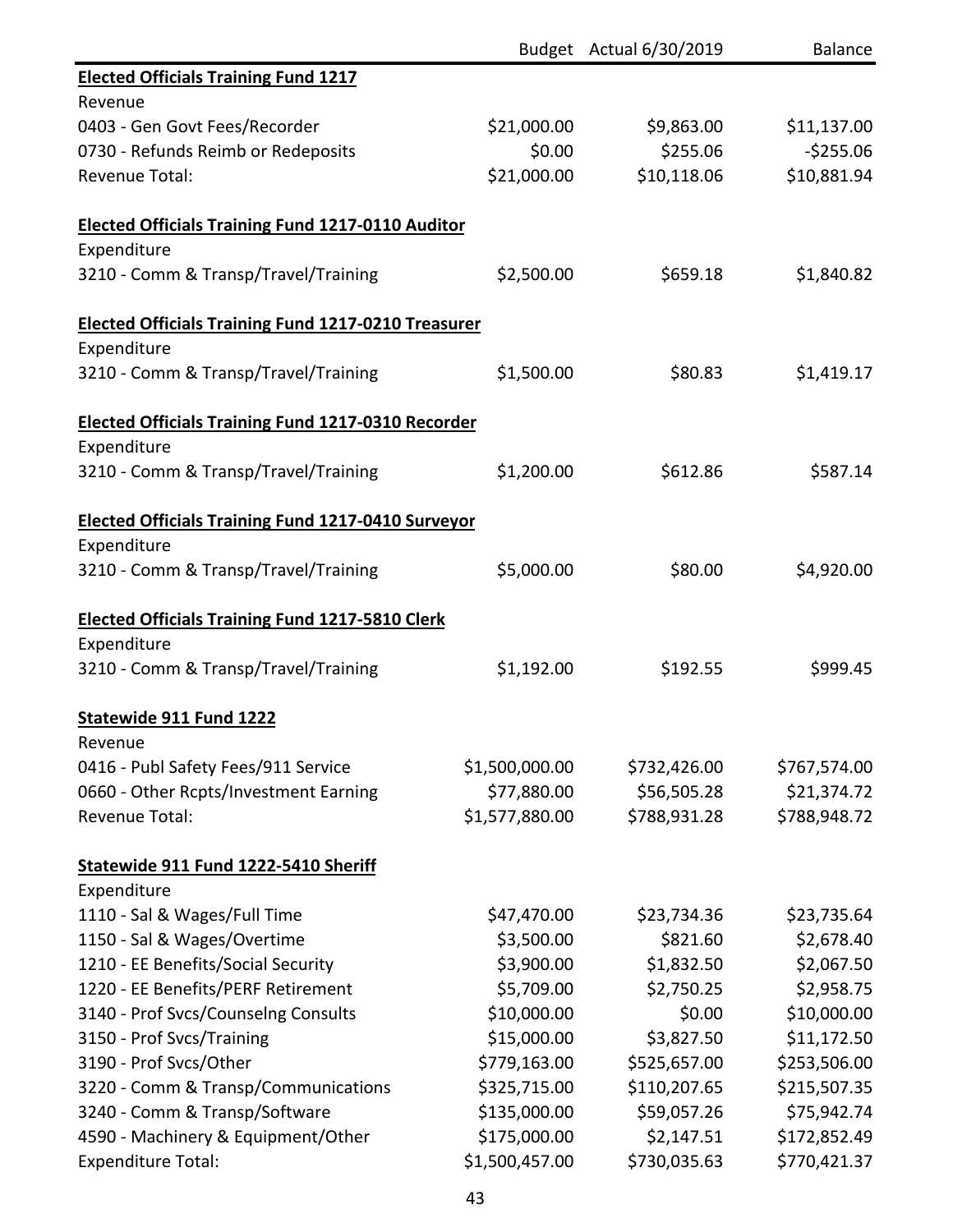|                                                         |                | Budget Actual 6/30/2019 | <b>Balance</b> |
|---------------------------------------------------------|----------------|-------------------------|----------------|
| Statewide 911 Fund 1222-9410 Employee Benefits          |                |                         |                |
| Expenditure                                             |                |                         |                |
| 1230 - EE Benefits/Health                               | \$16,335.00    | \$4,016.40              | \$12,318.60    |
| 1231 - EE Benefits/LTD                                  | \$197.00       | \$89.04                 | \$107.96       |
| 1232 - EE Benefits/Life                                 | \$115.00       | \$54.72                 | \$60.28        |
| 1910 - Other Personal Services/WC                       | \$1,616.00     | \$0.00                  | \$1,616.00     |
| 1920 - Other Personal Services/Unempl                   | \$2,000.00     | \$0.00                  | \$2,000.00     |
| <b>Expenditure Total:</b>                               | \$20,263.00    | \$4,160.16              | \$16,102.84    |
| <b>LOIT Special Distribution Fund 1229</b>              |                |                         |                |
| Revenue                                                 |                |                         |                |
| 0283 - Hwys & Strts/Federal                             | \$0.00         | \$62,760.71             | $-562,760.71$  |
| Revenue Total:                                          | \$0.00         | \$62,760.71             | $-562,760.71$  |
| LOIT Special Distribution Fund 1222-8061 Highway        |                |                         |                |
| Expenditure                                             |                |                         |                |
| 2320 - Rep & Maint/Street Mtls                          | \$48,638.00    | \$48,638.89             | $-50.89$       |
| <b>LOIT Special Distribution Fund 1229-8062 Highway</b> |                |                         |                |
| Expenditure                                             |                |                         |                |
| 2320 - Rep & Maint/Street Mtls                          | \$192,205.00   | \$129,477.69            | \$62,727.31    |
| 3190 - Prof Svcs/Other                                  | \$114,100.00   | \$91,571.83             | \$22,528.17    |
| 3630 - Rep & Maint/Roads & Streets                      | \$293,695.00   | \$0.00                  | \$293,695.00   |
| 4110 - Land/Right-of-Way                                | \$50,000.00    | \$34,745.00             | \$15,255.00    |
| 4210 - Infrastructure/Roads & Streets                   | \$100,000.00   | \$0.00                  | \$100,000.00   |
| 4220 - Infrastructure/Bridges                           | \$100,000.00   | \$0.00                  | \$100,000.00   |
| 4240 - Infrastructure/Culverts & Drai                   | \$140,945.00   | \$40,945.34             | \$99,999.66    |
| 4310 - Buildings/Municipal                              | \$20,000.00    | \$0.00                  | \$20,000.00    |
| 4590 - Machinery & Equipment/Other                      | \$241,900.00   | \$194,983.05            | \$46,916.95    |
| <b>Expenditure Total:</b>                               | \$1,252,845.00 | \$491,722.91            | \$761,122.09   |
| <b>Probation User Fee Fund 2000</b>                     |                |                         |                |
| Revenue                                                 |                |                         |                |
| 0413 - Publ Safety Fees/Probation                       | \$245,000.00   | \$122,884.56            | \$122,115.44   |
| 0490 - Other Fees & Charges/Unspecifi                   | \$0.00         | \$2,375.00              | $-52,375.00$   |
| 0670 - Other Rcpts/Misc Sources                         | \$0.00         | \$76.76                 | $-576.76$      |
| <b>Revenue Total:</b>                                   | \$245,000.00   | \$125,336.32            | \$119,663.68   |
| Probation User Fee Fund 2000-0120 Auditor Settlement    |                |                         |                |
| Expenditure                                             |                |                         |                |
| 8007 - Settlement/Local Disbursements                   | \$3,500.00     | \$1,062.50              | \$2,437.50     |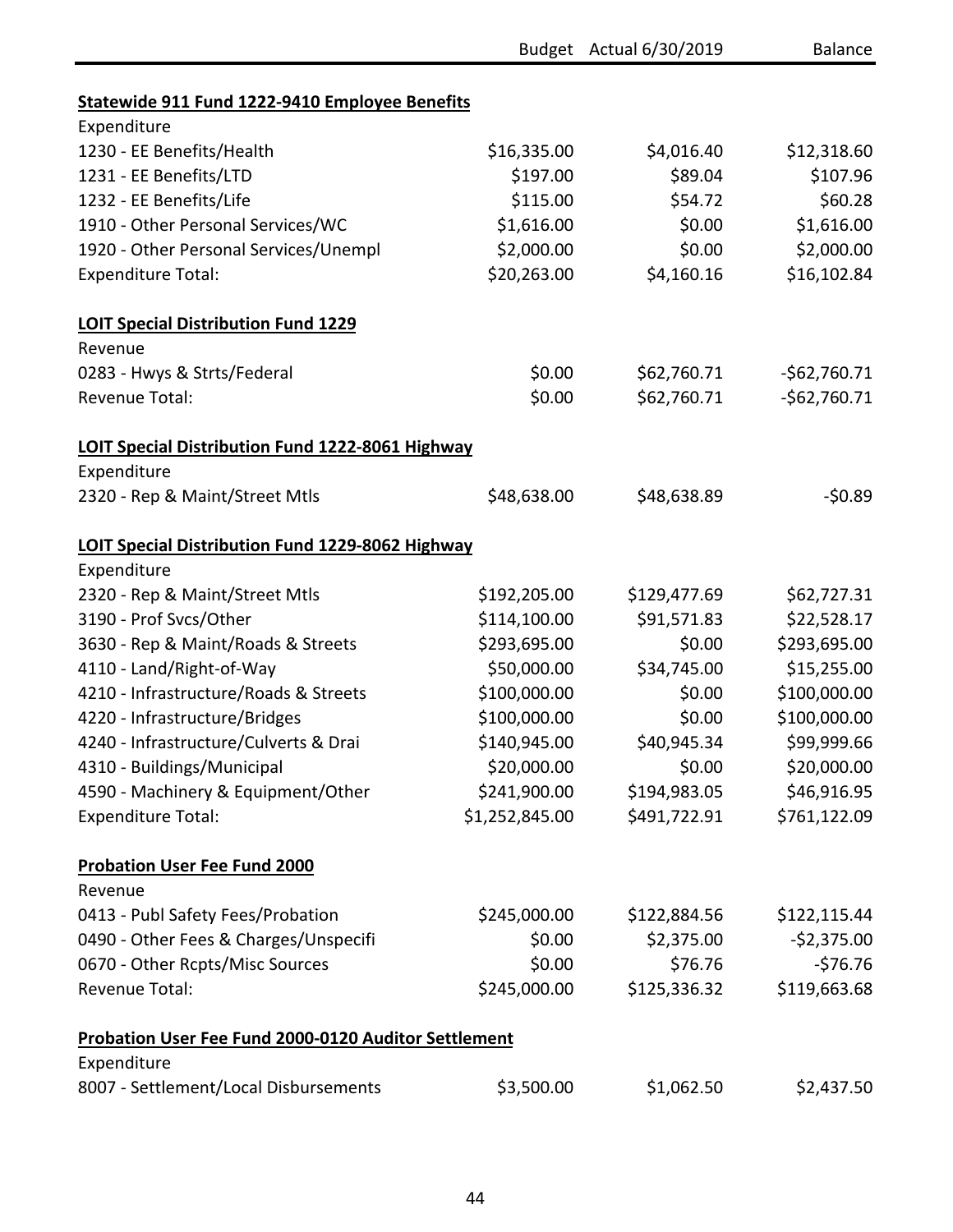|                                                                  |              | Budget Actual 6/30/2019 | <b>Balance</b> |
|------------------------------------------------------------------|--------------|-------------------------|----------------|
| <b>Probation User Fee Fund 2000-6110 Probation</b>               |              |                         |                |
| Expenditure                                                      |              |                         |                |
| 1110 - Sal & Wages/Full Time                                     | \$85,566.00  | \$51,649.57             | \$33,916.43    |
| 1130 - Sal & Wages/Part Time                                     | \$34,000.00  | \$4,297.75              | \$29,702.25    |
| 1210 - EE Benefits/Social Security                               | \$9,147.00   | \$3,912.77              | \$5,234.23     |
| 1220 - EE Benefits/PERF Retirement                               | \$9,584.00   | \$5,676.45              | \$3,907.55     |
| 2110 - Office Supplies/General                                   | \$23,500.00  | \$2,230.24              | \$21,269.76    |
| 2210 - Oper Supplies/Gasoline & Oil                              | \$2,500.00   | \$845.00                | \$1,655.00     |
| 2220 - Oper Supplies/Inst'l or Med                               | \$7,500.00   | \$1,066.71              | \$6,433.29     |
| 3145 - Prof Svcs/Hlth & Med Prof                                 | \$7,500.00   | \$910.00                | \$6,590.00     |
| 3150 - Prof Svcs/Training                                        | \$3,000.00   | \$350.00                | \$2,650.00     |
| 3190 - Prof Svcs/Other                                           | \$2,000.00   | \$252.60                | \$1,747.40     |
| 3210 - Comm & Transp/Travel/Training                             | \$18,500.00  | \$2,862.10              | \$15,637.90    |
| 3420 - Insur/Vehicle & Equipment                                 | \$500.00     | \$0.00                  | \$500.00       |
| 3510 - Utility Service/Utilities                                 | \$3,000.00   | \$699.52                | \$2,300.48     |
| 3620 - Rep & Maint/Vehicle & Equip                               | \$2,000.00   | \$103.50                | \$1,896.50     |
| 3910 - Other Disb/Dues & Subscription                            | \$3,000.00   | \$0.00                  | \$3,000.00     |
| <b>Expenditure Total:</b>                                        | \$211,297.00 | \$74,856.21             | \$136,440.79   |
| <b>Probation User Fee Fund 2000-9410 Employee Benefits</b>       |              |                         |                |
| Expenditure                                                      |              |                         |                |
| 1230 - EE Benefits/Health                                        | \$30,000.00  | \$16,674.72             | \$13,325.28    |
| 1231 - EE Benefits/LTD                                           | \$342.00     | \$156.57                | \$185.43       |
| 1232 - EE Benefits/Life                                          | \$237.00     | \$109.44                | \$127.56       |
| 1910 - Other Personal Services/WC                                | \$1,676.00   | \$0.00                  | \$1,676.00     |
| 1920 - Other Personal Services/Unempl                            | \$4,631.00   | \$0.00                  | \$4,631.00     |
| <b>Expenditure Total:</b>                                        | \$36,886.00  | \$16,940.73             | \$19,945.27    |
| <b>Alternate Dispute Resolution Fund 2200</b>                    |              |                         |                |
| Revenue                                                          |              |                         |                |
| 0511 - Publ Safety Fines/County Court                            | \$15,000.00  | \$6,280.00              | \$8,720.00     |
| <b>Alternate Dispute Resolution Fund 2200-7010 Circuit Court</b> |              |                         |                |
| Expenditure                                                      |              |                         |                |
| 3110 - Prof Svcs/Legal                                           | \$21,410.00  | \$10,959.00             | \$10,451.00    |
| <b>Federal Drug Forfeitures Fund 2503</b>                        |              |                         |                |
| Revenue                                                          |              |                         |                |
| 0660 - Other Rcpts/Investment Earning                            | \$0.00       | \$0.04                  | $-50.04$       |
| <b>Prosecutor Drug Enforement Fund 2507</b><br>Revenue           |              |                         |                |
| 0520 - Publ Safety Forfeitures/Drug                              | \$0.00       | \$5,295.00              | $-55,295.00$   |
|                                                                  |              |                         |                |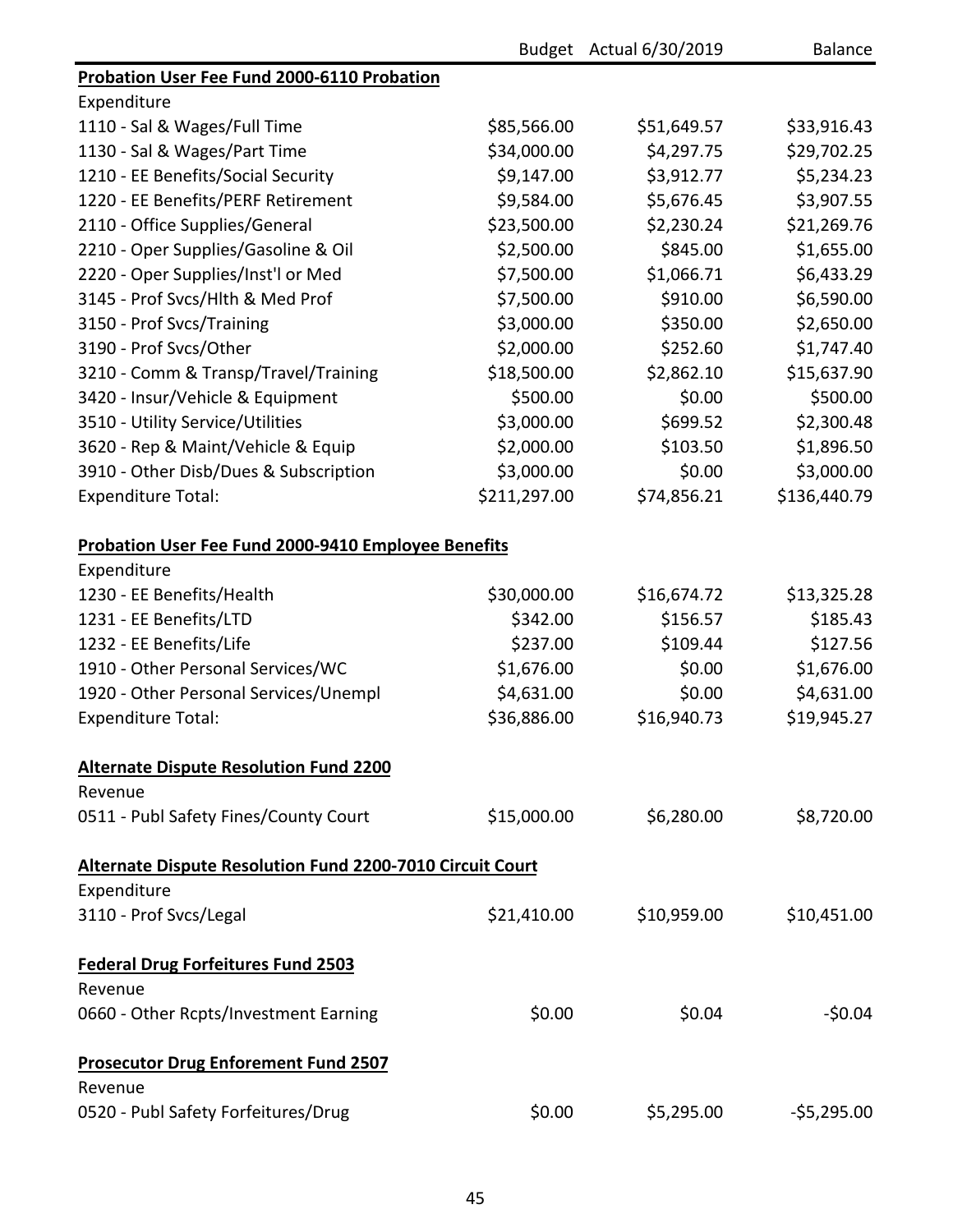|                                                              |              | Budget Actual 6/30/2019 | <b>Balance</b> |
|--------------------------------------------------------------|--------------|-------------------------|----------------|
| <b>Prosecutor Drug Enforcement Fund 2507-5910 Prosecutor</b> |              |                         |                |
| Expenditure                                                  |              |                         |                |
| 3190 - Prof Svcs/Other                                       | \$6,100.00   | \$0.00                  | \$6,100.00     |
| 3510 - Utility Service/Utilities                             | \$2,500.00   | \$816.42                | \$1,683.58     |
| <b>Expenditure Total:</b>                                    | \$8,600.00   | \$816.42                | \$7,783.58     |
| <b>HAZMAT Fund 2546</b>                                      |              |                         |                |
| Revenue                                                      |              |                         |                |
| 0410 - Publ Safety Fees/Unspecified                          | \$0.00       | \$320.00                | $-$ \$320.00   |
| <b>HAZMAT Fund 2546-5210 Emergency Management</b>            |              |                         |                |
| Expenditure                                                  |              |                         |                |
| 3190 - Prof Svcs/Other                                       | \$13,814.00  | \$4,110.25              | \$9,703.75     |
| <b>Pre-Trial Diversion Fund 2560</b>                         |              |                         |                |
| Revenue                                                      |              |                         |                |
| 0417 - Publ Safety Fees/Prosecutor                           | \$120,000.00 | \$121,293.00            | $-$1,293.00$   |
| <b>Pre-Trial Diversion Fund 2560-5910 Prosecutor</b>         |              |                         |                |
| Expenditure                                                  |              |                         |                |
| 1130 - Sal & Wages/Part Time                                 | \$10,000.00  | \$817.50                | \$9,182.50     |
| 1210 - EE Benefits/Social Security                           | \$765.00     | \$62.16                 | \$702.84       |
| 2110 - Office Supplies/General                               | \$5,000.00   | \$0.00                  | \$5,000.00     |
| 3165 - Prof Svcs/Transcriptionist                            | \$14,500.00  | \$6,105.83              | \$8,394.17     |
| 3190 - Prof Svcs/Other                                       | \$65,000.00  | \$29,543.81             | \$35,456.19    |
| 3210 - Comm & Transp/Travel/Training                         | \$4,500.00   | \$4,424.77              | \$75.23        |
| 3620 - Rep & Maint/Vehicle & Equip                           | \$3,000.00   | \$542.12                | \$2,457.88     |
| 3910 - Other Disb/Dues & Subscription                        | \$4,000.00   | \$104.00                | \$3,896.00     |
| <b>Expenditure Total:</b>                                    | \$106,765.00 | \$41,600.19             | \$65,164.81    |
| <b>Infraction Diversion Fund 2561</b>                        |              |                         |                |
| Revenue                                                      |              |                         |                |
| 0417 - Publ Safety Fees/Prosecutor                           | \$100,000.00 | \$46,860.00             | \$53,140.00    |
| 0730 - Refunds Reimb or Redeposits                           | \$0.00       | \$22.16                 | $-522.16$      |
| Revenue Total:                                               | \$100,000.00 | \$46,882.16             | \$53,117.84    |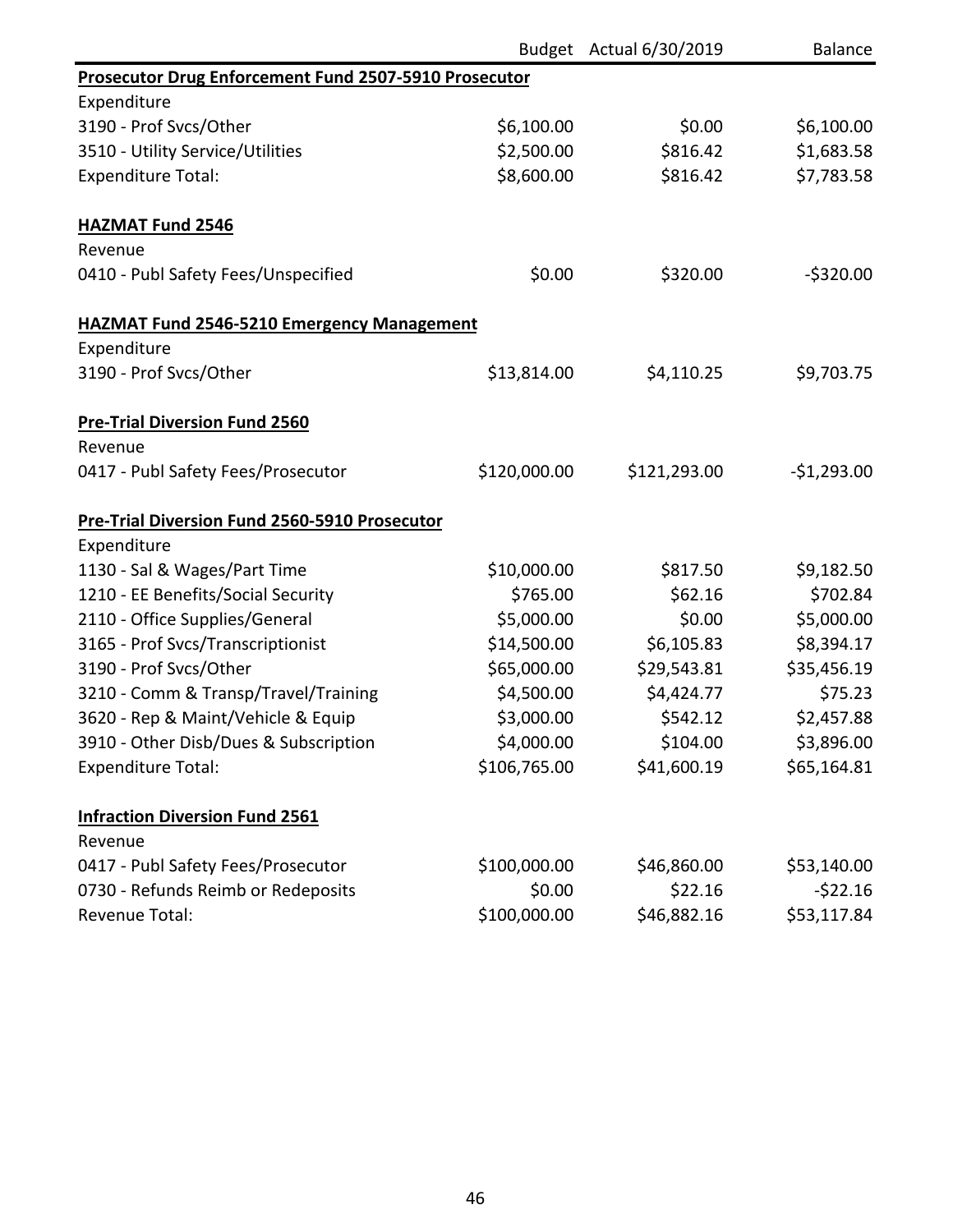|                                                              |             | Budget Actual 6/30/2019 | <b>Balance</b> |
|--------------------------------------------------------------|-------------|-------------------------|----------------|
| <b>Infraction Diversion Fund 2561-5910 Prosecutor</b>        |             |                         |                |
| Expenditure                                                  |             |                         |                |
| 1110 - Sal & Wages/Full Time                                 | \$50,407.00 | \$20,804.47             | \$29,602.53    |
| 1210 - EE Benefits/Social Security                           | \$3,857.00  | \$1,495.46              | \$2,361.54     |
| 1220 - EE Benefits/PERF Retirement                           | \$5,646.00  | \$2,330.07              | \$3,315.93     |
| 2110 - Office Supplies/General                               | \$5,000.00  | \$4,687.85              | \$312.15       |
| 2210 - Oper Supplies/Gasoline & Oil                          | \$4,000.00  | \$35.28                 | \$3,964.72     |
| 3165 - Prof Svcs/Transcriptionist                            | \$4,314.00  | \$4,254.18              | \$59.82        |
| 3210 - Comm & Transp/Travel/Training                         | \$864.00    | \$863.51                | \$0.49         |
| 3510 - Utility Service/Utilities                             | \$4,822.00  | \$4,724.66              | \$97.34        |
| <b>Expenditure Total:</b>                                    | \$78,910.00 | \$39,195.48             | \$39,714.52    |
| <b>Infraction Diversion Fund 2561-9410 Employee Benefits</b> |             |                         |                |
| Expenditure                                                  |             |                         |                |
| 1230 - EE Benefits/Health                                    | \$17,509.00 | \$6,947.80              | \$10,561.20    |
| 1231 - EE Benefits/LTD                                       | \$115.00    | \$78.80                 | \$36.20        |
| 1232 - EE Benefits/Life                                      | \$191.00    | \$45.60                 | \$145.40       |
| <b>Expenditure Total:</b>                                    | \$17,815.00 | \$7,072.20              | \$10,742.80    |
| <b>Animal Control Fund 2573</b>                              |             |                         |                |
| Revenue                                                      |             |                         |                |
| 0510 - Publ Safety Fines/General                             | \$0.00      | \$1,350.00              | $-$1,350.00$   |
| 0511 - Publ Safety Fines/County Court                        | \$0.00      | \$1,365.00              | $-$1,365.00$   |
| Revenue Total:                                               | \$0.00      | \$2,715.00              | $-52,715.00$   |
| Animal Control Fund 2573-5410 Sheriff                        |             |                         |                |
| Expenditure                                                  |             |                         |                |
| 3190 - Prof Svcs/Other                                       | \$20,000.00 | \$175.00                | \$19,825.00    |
| <b>False Alarm Fund 2574</b>                                 |             |                         |                |
| Revenue                                                      |             |                         |                |
| 0410 - Publ Safety Fees/Unspecified                          | \$0.00      | \$1,800.00              | $-$1,800.00$   |
| False Alarm Fund 2574-5410 Sheriff                           |             |                         |                |
| Expenditure                                                  |             |                         |                |
| 3190 - Prof Svcs/Other                                       | \$20,000.00 | \$0.00                  | \$20,000.00    |
| <b>Sheriff Continuing Education Fund 2575</b>                |             |                         |                |
| Revenue                                                      |             |                         |                |
| 0761 - Interfund Trnsfers/Transfer In                        | \$0.00      | \$9,133.72              | $-59,133.72$   |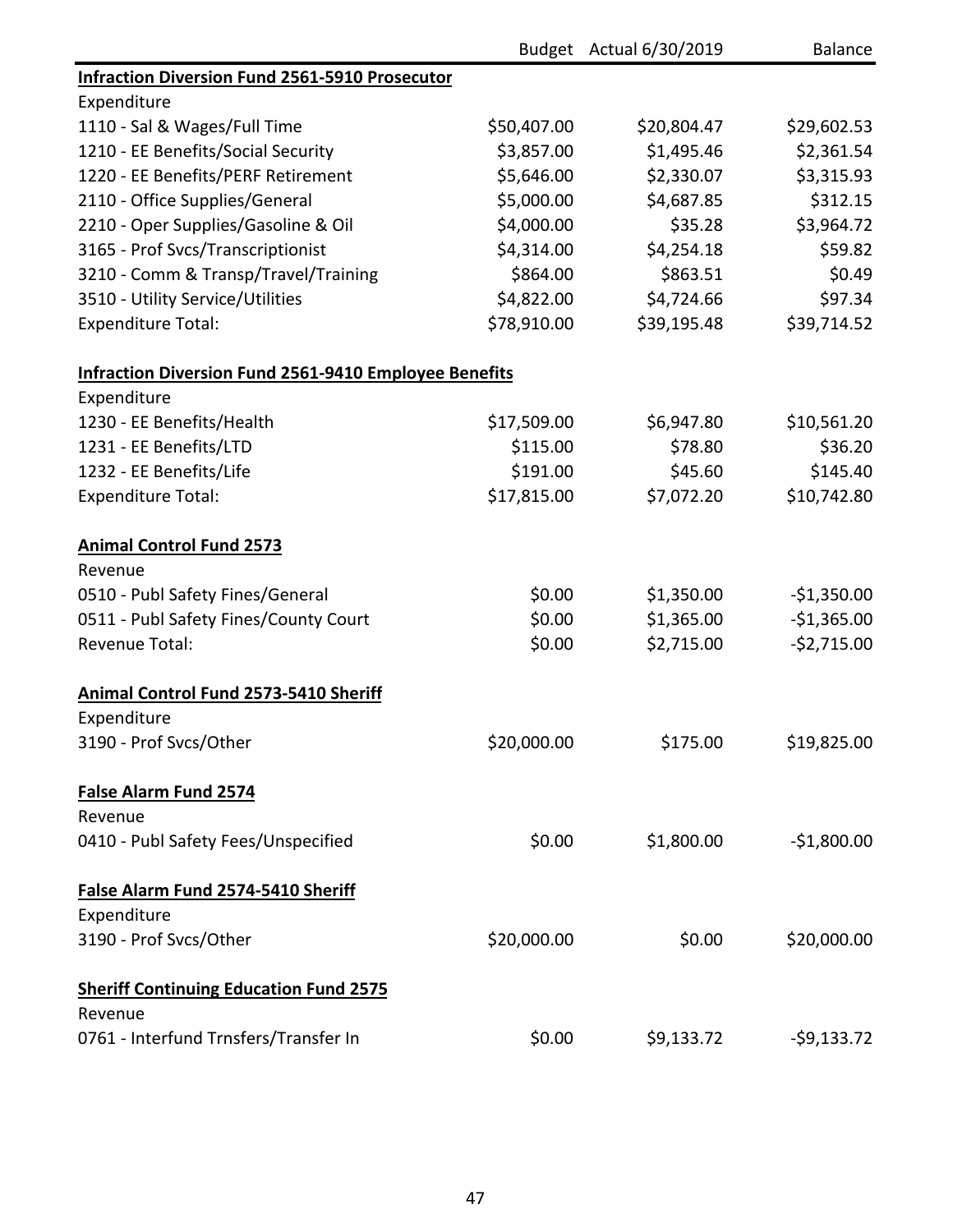|                                                            |              | Budget Actual 6/30/2019 | <b>Balance</b> |
|------------------------------------------------------------|--------------|-------------------------|----------------|
| <b>Sheriff Continuing Education Fund 2575-5410 Sheriff</b> |              |                         |                |
| Expenditure                                                |              |                         |                |
| 3190 - Prof Svcs/Other                                     | \$9,200.00   | \$7,330.00              | \$1,870.00     |
| <b>Law Enforcement Fund 2576</b>                           |              |                         |                |
| Revenue                                                    |              |                         |                |
| 0410 - Publ Safety Fees/Unspecified                        | \$0.00       | \$23,102.13             | $-523,102.13$  |
| Law Enforcement Fund 2576-5410 Sheriff                     |              |                         |                |
| Expenditure                                                |              |                         |                |
| 3190 - Prof Svcs/Other                                     | \$0.00       | \$25,326.26             | $-525,326.26$  |
| <b>Court Services Fund 2580</b>                            |              |                         |                |
| Revenue                                                    |              |                         |                |
| 0415 - Publ Safety Fees/Court Service                      | \$200,000.00 | \$96,973.26             | \$103,026.74   |
| 0670 - Other Rcpts/Misc Sources                            | \$0.00       | \$150.00                | $-$150.00$     |
| <b>Revenue Total:</b>                                      | \$200,000.00 | \$97,123.26             | \$102,876.74   |
| <b>Court Services Fund 2580-5710 Court Services</b>        |              |                         |                |
| Expenditure                                                |              |                         |                |
| 1110 - Sal & Wages/Full Time                               | \$100,814.00 | \$50,405.94             | \$50,408.06    |
| 1130 - Sal & Wages/Part Time                               | \$20,709.00  | \$9,291.38              | \$11,417.62    |
| 1210 - EE Benefits/Social Security                         | \$9,297.00   | \$4,222.97              | \$5,074.03     |
| 1220 - EE Benefits/PERF Retirement                         | \$11,292.00  | \$5,645.38              | \$5,646.62     |
| 2110 - Office Supplies/General                             | \$3,000.00   | \$219.82                | \$2,780.18     |
| 3210 - Comm & Transp/Travel/Training                       | \$2,000.00   | \$0.00                  | \$2,000.00     |
| <b>Expenditure Total:</b>                                  | \$147,112.00 | \$69,785.49             | \$77,326.51    |
| <b>Court Services Fund 2580-9410 Employee Benefits</b>     |              |                         |                |
| Expenditure                                                |              |                         |                |
| 1230 - EE Benefits/Health                                  | \$50,190.00  | \$19,716.96             | \$30,473.04    |
| 1231 - EE Benefits/LTD                                     | \$355.00     | \$189.12                | \$165.88       |
| 1232 - EE Benefits/Life                                    | \$242.00     | \$109.44                | \$132.56       |
| <b>Expenditure Total:</b>                                  | \$50,787.00  | \$20,015.52             | \$30,771.48    |
| <b>Victime in Community Fund 2581</b>                      |              |                         |                |
| Revenue                                                    |              |                         |                |
| 0415 - Publ Safety Fees/Court Service                      | \$0.00       | \$1,281.22              | $-$1,281.22$   |
| <b>Jury Pay Fund 2584</b>                                  |              |                         |                |
| Revenue                                                    |              |                         |                |
| 0511 - Publ Safety Fines/County Court                      | \$22,000.00  | \$12,462.61             | \$9,537.39     |
| 0670 - Other Rcpts/Misc Sources                            | \$0.00       | \$440.00                | $-5440.00$     |
| <b>Revenue Total:</b>                                      | \$22,000.00  | \$12,902.61             | \$9,097.39     |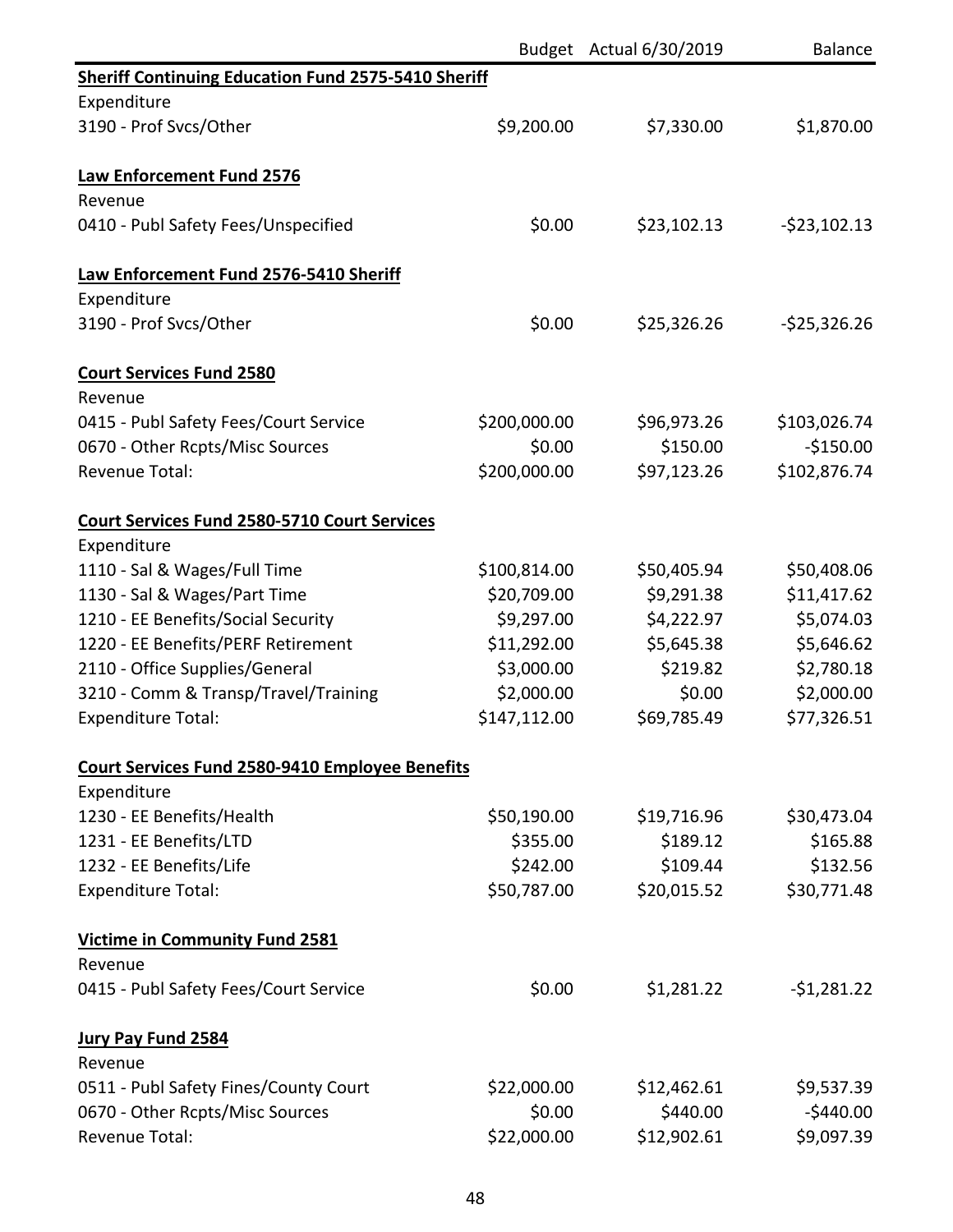|                                                                       |             | Budget Actual 6/30/2019 | <b>Balance</b> |
|-----------------------------------------------------------------------|-------------|-------------------------|----------------|
| Jury Pay Fund 2484-7105 Superior Court 5                              |             |                         |                |
| Expenditure                                                           |             |                         |                |
| 3950 - Other Disb/Jury Expense                                        | \$8,500.00  | \$4,995.00              | \$3,505.00     |
| Jury Pay Fund 2584-7106 Superior Court 6                              |             |                         |                |
| Expenditure                                                           |             |                         |                |
| 3950 - Other Disb/Jury Expense                                        | \$4,000.00  | \$0.00                  | \$4,000.00     |
| <b>Family Counseling Fund 2595</b>                                    |             |                         |                |
| Revenue                                                               |             |                         |                |
| 0420 - Hlth & Wlfr Fees/Unspecified                                   | \$0.00      | \$5,845.00              | $-55,845.00$   |
| <b>Family Counseling Fund 2595-7102 Superior Court 2</b>              |             |                         |                |
| Expenditure                                                           |             |                         |                |
| 3140 - Prof Svcs/Counselng Consults                                   | \$25,000.00 | \$10,648.60             | \$14,351.40    |
| Juvenile Alternatives Project Income Fund 2596                        |             |                         |                |
| Revenue                                                               |             |                         |                |
| 0420 - Hlth & Wlfr Fees/Unspecified                                   | \$14,517.61 | \$14,126.80             | \$390.81       |
| 0670 - Other Rcpts/Misc Sources                                       | \$0.00      | \$13.00                 | $-$13.00$      |
| <b>Revenue Total:</b>                                                 | \$14,517.61 | \$14,139.80             | \$377.81       |
| Juvenile Alternatives Project Income Fund 2596-5610 Juv Alt           |             |                         |                |
| Expenditure                                                           |             |                         |                |
| 1110 - Sal & Wages/Full Time                                          | \$7,413.40  | \$7,412.60              | \$0.80         |
| 1210 - EE Benefits/Social Security                                    | \$626.74    | \$503.40                | \$123.34       |
| 1220 - EE Benefits/PERF Retirement                                    | \$1,023.82  | \$830.18                | \$193.64       |
| 2110 - Office Supplies/General                                        | \$365.00    | \$0.00                  | \$365.00       |
| 2220 - Oper Supplies/Inst'l or Med                                    | \$0.36      | \$0.00                  | \$0.36         |
| 3210 - Comm & Transp/Travel/Training                                  | \$238.00    | \$0.00                  | \$238.00       |
| <b>Expenditure Total:</b>                                             | \$9,667.32  | \$8,746.18              | \$921.14       |
| Juvenile Alternatives Project Income Fund 2596-9410 Employee Benefits |             |                         |                |
| Expenditure                                                           |             |                         |                |
| 1230 - EE Benefits/Health                                             | \$4,097.24  | \$3,413.76              | \$683.48       |
| 1231 - EE Benefits/LTD                                                | \$28.16     | \$27.84                 | \$0.32         |
| 1232 - EE Benefits/Life                                               | \$16.56     | \$16.44                 | \$0.12         |
| 1910 - Other Personal Services/WC                                     | \$173.00    | \$0.00                  | \$173.00       |
| <b>Expenditure Total:</b>                                             | \$4,314.96  | \$3,458.04              | \$856.92       |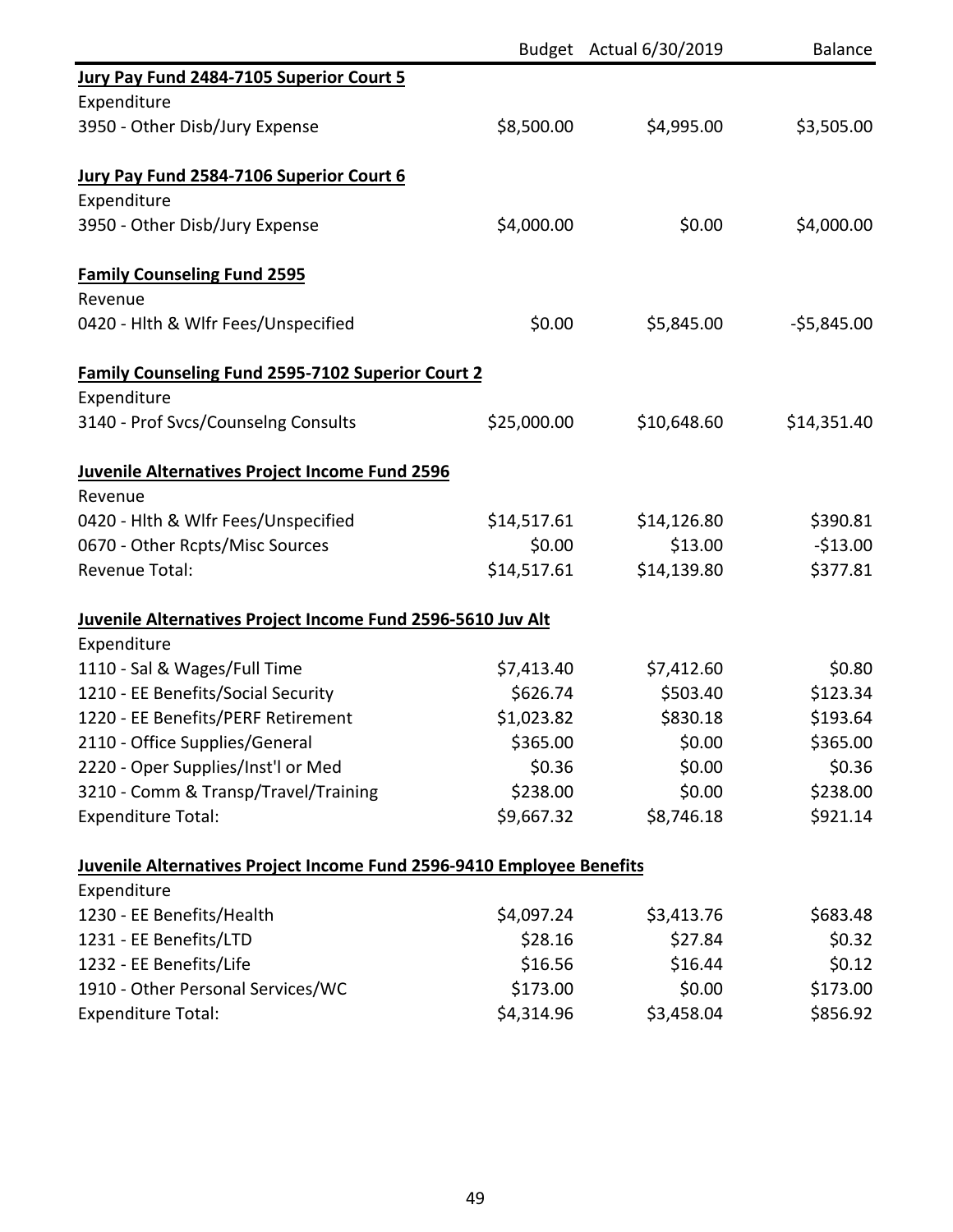|                                                           |              | Budget Actual 6/30/2019 | <b>Balance</b> |
|-----------------------------------------------------------|--------------|-------------------------|----------------|
| <b>Drain Maintenance Fund 2700</b>                        |              |                         |                |
| Revenue                                                   |              |                         |                |
| 0100 - Prop Taxes/Property                                | \$0.00       | \$414,107.04            | $-$414,107.04$ |
| 0404 - Gen Govt Fees/Surveyor                             | \$0.00       | \$100.00                | $-$100.00$     |
| 0660 - Other Rcpts/Investment Earning                     | \$0.00       | \$20,802.86             | $-520,802.86$  |
| 0761 - Interfund Trnsfers/Transfer In                     | \$0.00       | \$16,895.05             | $-$16,895.05$  |
| <b>Revenue Total:</b>                                     | \$0.00       | \$451,904.95            | $-$451,904.95$ |
| Drain Maintenance Fund 2700-0410 Surveyor                 |              |                         |                |
| Expenditure                                               |              |                         |                |
| 3190 - Prof Svcs/Other                                    | \$0.00       | \$204,005.71            | $-5204,005.71$ |
| <b>Sheriff Sale Administration Fund 4009</b>              |              |                         |                |
| Revenue                                                   |              |                         |                |
| 0670 - Other Rcpts/Misc Sources                           | \$0.00       | \$11,198.00             | $-511,198.00$  |
| <b>Sheriff Sale Administration Fund 4009-5410 Sheriff</b> |              |                         |                |
| Expenditure                                               |              |                         |                |
| 3190 - Prof Svcs/Other                                    | \$60,000.00  | \$8,800.00              | \$51,200.00    |
| K-9 Support Fund 4012                                     |              |                         |                |
| Revenue                                                   |              |                         |                |
| 0410 - Publ Safety Fees/Unspecified                       | \$0.00       | \$9,000.00              | $-59,000.00$   |
| 0672 - Other Rcpts/Donations & Gifts                      | \$0.00       | \$300.00                | $-5300.00$     |
| <b>Revenue Total:</b>                                     | \$0.00       | \$9,300.00              | $-59,300.00$   |
| <b>Recycling Fund 4013</b>                                |              |                         |                |
| Revenue                                                   |              |                         |                |
| 0420 - Hlth & Wlfr Fees/Unspecified                       | \$16,000.00  | \$6,763.12              | \$9,236.88     |
| <b>Recycling Fund 4013-1110 Commissioners</b>             |              |                         |                |
| Expenditure                                               |              |                         |                |
| 3190 - Prof Svcs/Other                                    | \$20,750.00  | \$0.00                  | \$20,750.00    |
| <b>Parking Garage Fund 4017</b>                           |              |                         |                |
| Revenue                                                   |              |                         |                |
| 0493 - Other Fees & Charges/Parking                       | \$175,000.00 | \$81,144.50             | \$93,855.50    |
| 0660 - Other Rcpts/Investment Earning                     | \$5,000.00   | \$7,062.04              | $-52,062.04$   |
| <b>Revenue Total:</b>                                     | \$180,000.00 | \$88,206.54             | \$91,793.46    |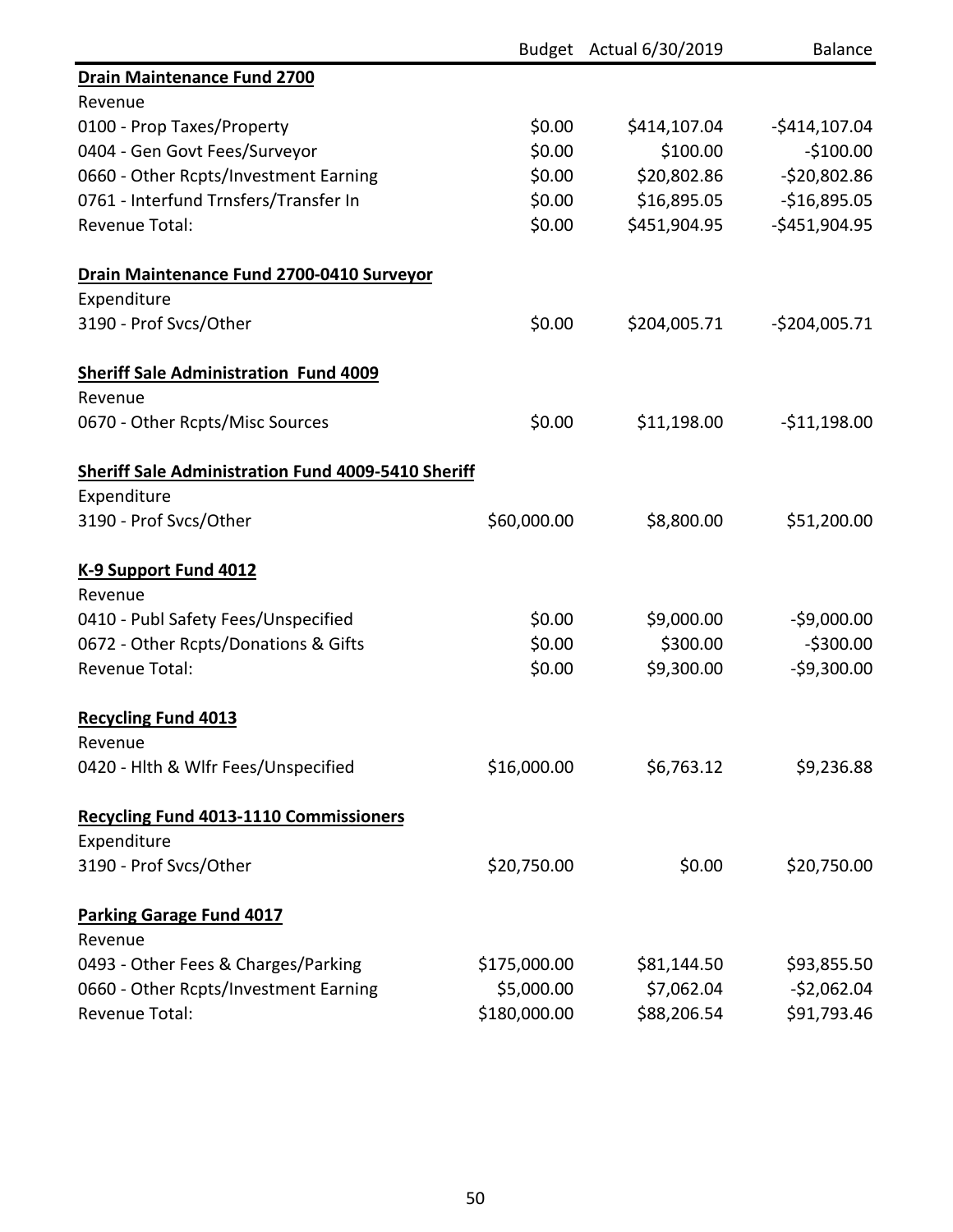|                                                                    |              | Budget Actual 6/30/2019 | <b>Balance</b> |
|--------------------------------------------------------------------|--------------|-------------------------|----------------|
| Parking Garage Fund 4017-1110 Commissioners                        |              |                         |                |
| Expenditure                                                        |              |                         |                |
| 1150 - Sal & Wages/Overtime                                        | \$1,800.00   | \$0.00                  | \$1,800.00     |
| 1210 - EE Benefits/Social Security                                 | \$138.00     | \$0.00                  | \$138.00       |
| 1220 - EE Benefits/PERF Retirement                                 | \$202.00     | \$0.00                  | \$202.00       |
| 3190 - Prof Svcs/Other                                             | \$60,000.00  | \$24,000.00             | \$36,000.00    |
| 3410 - Insur/Building & Property                                   | \$9,000.00   | \$0.00                  | \$9,000.00     |
| 3430 - Insur/Liability                                             | \$2,000.00   | \$0.00                  | \$2,000.00     |
| 3510 - Utility Service/Utilities                                   | \$20,000.00  | \$7,476.99              | \$12,523.01    |
| 3610 - Rep & Maint/Buildings & Proper                              | \$40,000.00  | \$7,859.20              | \$32,140.80    |
| 3970 - Other Disb/Costs of Business                                | \$50,000.00  | \$0.00                  | \$50,000.00    |
| <b>Expenditure Total:</b>                                          | \$183,140.00 | \$39,336.19             | \$143,803.81   |
| Ag Test Plot Fund 4114-4410 Extension                              |              |                         |                |
| Expenditure                                                        |              |                         |                |
| 3610 - Rep & Maint/Buildings & Proper                              | \$672.00     | \$0.00                  | \$672.00       |
| <b>Extension Donation Fund 4116-4410</b>                           |              |                         |                |
| Expenditure                                                        |              |                         |                |
| 3610 - Rep & Maint/Buildings & Proper                              | \$600.00     | \$0.00                  | \$600.00       |
| <b>Fairgrounds Restoration Donation Fund 4117-4510</b>             |              |                         |                |
| Expenditure                                                        |              |                         |                |
| 3190 - Prof Svcs/Other                                             | \$8,500.00   | \$0.00                  | \$8,500.00     |
| 4310 - Buildings/Municipal                                         | \$8,500.00   | \$0.00                  | \$8,500.00     |
| <b>Expenditure Total:</b>                                          | \$17,000.00  | \$0.00                  | \$17,000.00    |
| <b>Health Department Donation Fund 4118</b>                        |              |                         |                |
| Revenue                                                            |              |                         |                |
| 0672 - Other Rcpts/Donations & Gifts                               | \$0.00       | \$50.00                 | $-550.00$      |
| <b>Health Department Donation Fund 4118-9010 Health Department</b> |              |                         |                |
| Expenditure                                                        |              |                         |                |
| 3190 - Prof Svcs/Other                                             | \$234.00     | \$92.00                 | \$142.00       |
| <b>CASA Donation Fund 4121</b>                                     |              |                         |                |
| Revenue                                                            |              |                         |                |
| 0672 - Other Rcpts/Donations & Gifts                               | \$0.00       | \$2,153.85              | $-52,153.85$   |
| CASA Donation Fund 4121-7310 CASA                                  |              |                         |                |
| Expenditure                                                        |              |                         |                |
| 2140 - Office Supplies/Minor Equip                                 | \$2,500.00   | \$0.00                  | \$2,500.00     |
| 3190 - Prof Svcs/Other                                             | \$1,202.00   | \$1,201.58              | \$0.42         |
| 3210 - Comm & Transp/Travel/Training                               | \$1,119.00   | \$337.38                | \$781.62       |
| <b>Expenditure Total:</b>                                          | \$4,821.00   | \$1,538.96              | \$3,282.04     |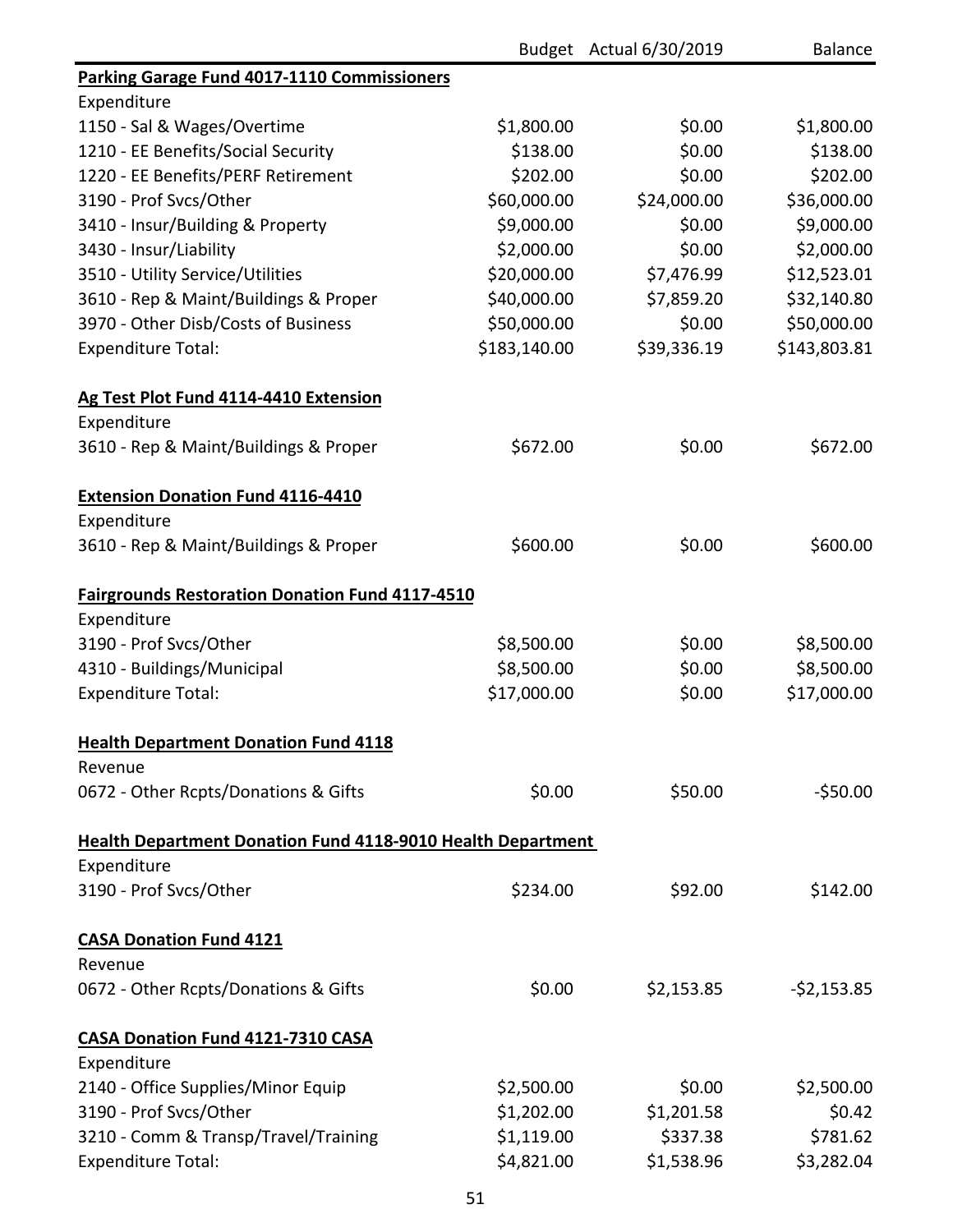|                                                           |            | Budget Actual 6/30/2019 | Balance      |
|-----------------------------------------------------------|------------|-------------------------|--------------|
| <b>Park Donation Fund 4125</b>                            |            |                         |              |
| Revenue                                                   |            |                         |              |
| 0672 - Other Rcpts/Donations & Gifts                      | \$0.00     | \$3,957.00              | $-53,957.00$ |
| Park Donation Fund 4125-4310 Parks & Recreation           |            |                         |              |
| Expenditure                                               |            |                         |              |
| 3190 - Prof Svcs/Other                                    | \$0.00     | \$2,599.89              | $-52,599.89$ |
| <b>Naturalist Program Gift Fund 4126</b>                  |            |                         |              |
| Revenue                                                   |            |                         |              |
| 0660 - Other Rcpts/Investment Earning                     | \$0.00     | \$1,295.04              | $-$1,295.04$ |
| Naturalist Program Gift Fund 4126-4310 Parks & Recreation |            |                         |              |
| Expenditure                                               |            |                         |              |
| 3190 - Prof Svcs/Other                                    | \$3,500.00 | \$0.00                  | \$3,500.00   |
| <b>Sheriff Donation Fund 4127</b>                         |            |                         |              |
| Revenue                                                   |            |                         |              |
| 0672 - Other Rcpts/Donations & Gifts                      | \$0.00     | \$50.00                 | $-550.00$    |
| <b>Sheriff Donation Fund 4127-5410 Sheriff</b>            |            |                         |              |
| Expenditure                                               |            |                         |              |
| 3190 - Prof Svcs/Other                                    | \$3,000.00 | \$0.00                  | \$3,000.00   |
| <b>Phase II Donation Fund 4128</b>                        |            |                         |              |
| Revenue                                                   |            |                         |              |
| 0672 - Other Rcpts/Donations & Gifts                      | \$2,000.00 | \$3,500.00              | $-$1,500.00$ |
| <b>Phase II Donation Fund 4128-0410 Surveyor</b>          |            |                         |              |
| Expenditure                                               |            |                         |              |
| 2990 - Other Supplies/Non-specified                       | \$4,500.00 | \$3,255.30              | \$1,244.70   |
| 3190 - Prof Svcs/Other                                    | \$1,000.00 | \$540.00                | \$460.00     |
| <b>Expenditure Total:</b>                                 | \$5,500.00 | \$3,795.30              | \$1,704.70   |
| <b>Cary Home Donation Fund 4130</b>                       |            |                         |              |
| Revenue                                                   |            |                         |              |
| 0671 - Other Rcpts/Grants from NonGov                     | \$0.00     | \$131.25                | $-5131.25$   |
| 0672 - Other Rcpts/Donations & Gifts                      | \$0.00     | \$7,628.20              | $-57,628.20$ |
| <b>Revenue Total:</b>                                     | \$0.00     | \$7,759.45              | $-57,759.45$ |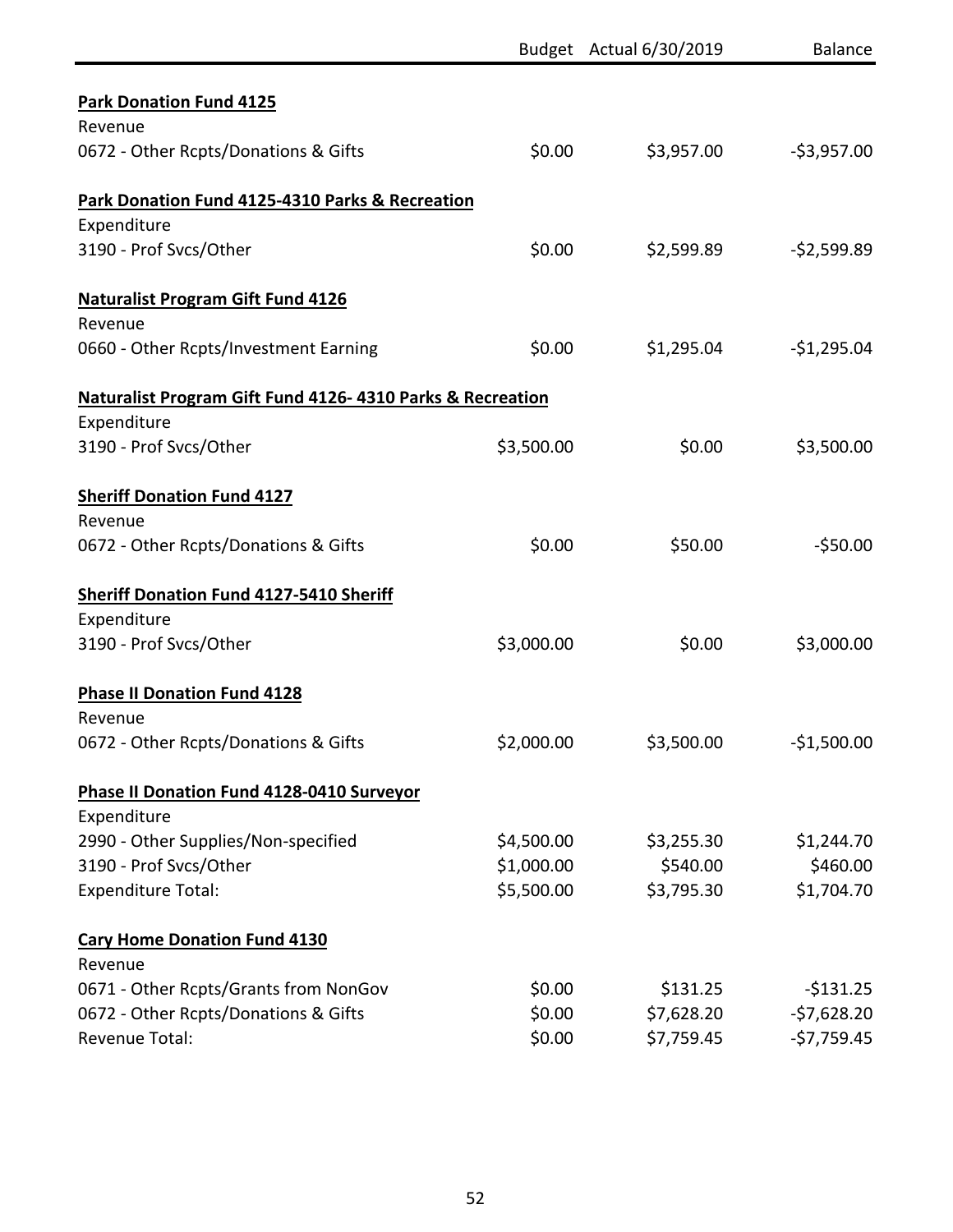|                                                          |             | Budget Actual 6/30/2019 | <b>Balance</b> |
|----------------------------------------------------------|-------------|-------------------------|----------------|
| Cary Home Donation Fund 4130-3610 Cary Home for Children |             |                         |                |
| Expenditure                                              |             |                         |                |
| 3190 - Prof Svcs/Other                                   | \$0.00      | \$1,473.33              | $-$1,473.33$   |
| Cary Home Donation Fund 4130-3710 Cary Home for Children |             |                         |                |
| Expenditure                                              |             |                         |                |
| 3190 - Prof Svcs/Other                                   | \$0.00      | \$646.51                | $-$646.51$     |
| Cary Home Donation Fund 4130-5610 Cary Home              |             |                         |                |
| Expenditure                                              |             |                         |                |
| 3190 - Prof Svcs/Other                                   | \$0.00      | \$982.99                | $-5982.99$     |
| <b>WIC Donation Fund 4137-9210 WIC</b>                   |             |                         |                |
| Expenditure                                              |             |                         |                |
| 3510 - Utility Service/Utilities                         | \$1,386.00  | \$0.00                  | \$1,386.00     |
| Local Health Maintenance Carryover Fund 4168             |             |                         |                |
| Revenue                                                  |             |                         |                |
| 0761 - Interfund Trnsfers/Transfer In                    | \$0.00      | \$6,115.93              | $-56,115.93$   |
| Local Health Maintenance Carryover Fund 4206             |             |                         |                |
| Revenue                                                  |             |                         |                |
| 0761 - Interfund Trnsfers/Transfer In                    | \$0.00      | \$32,051.03             | $-532,051.03$  |
| Law Enforcement Warrant Fund 4266                        |             |                         |                |
| Revenue                                                  |             |                         |                |
| 0299 - Unrestricted Grants & Cntr/S/L                    | \$0.00      | \$6,000.00              | $-$6,000.00$   |
| 0660 - Other Rcpts/Investment Earning                    | \$25,354.00 | \$10,560.68             | \$14,793.32    |
| <b>Revenue Total:</b>                                    | \$25,354.00 | \$16,560.68             | \$8,793.32     |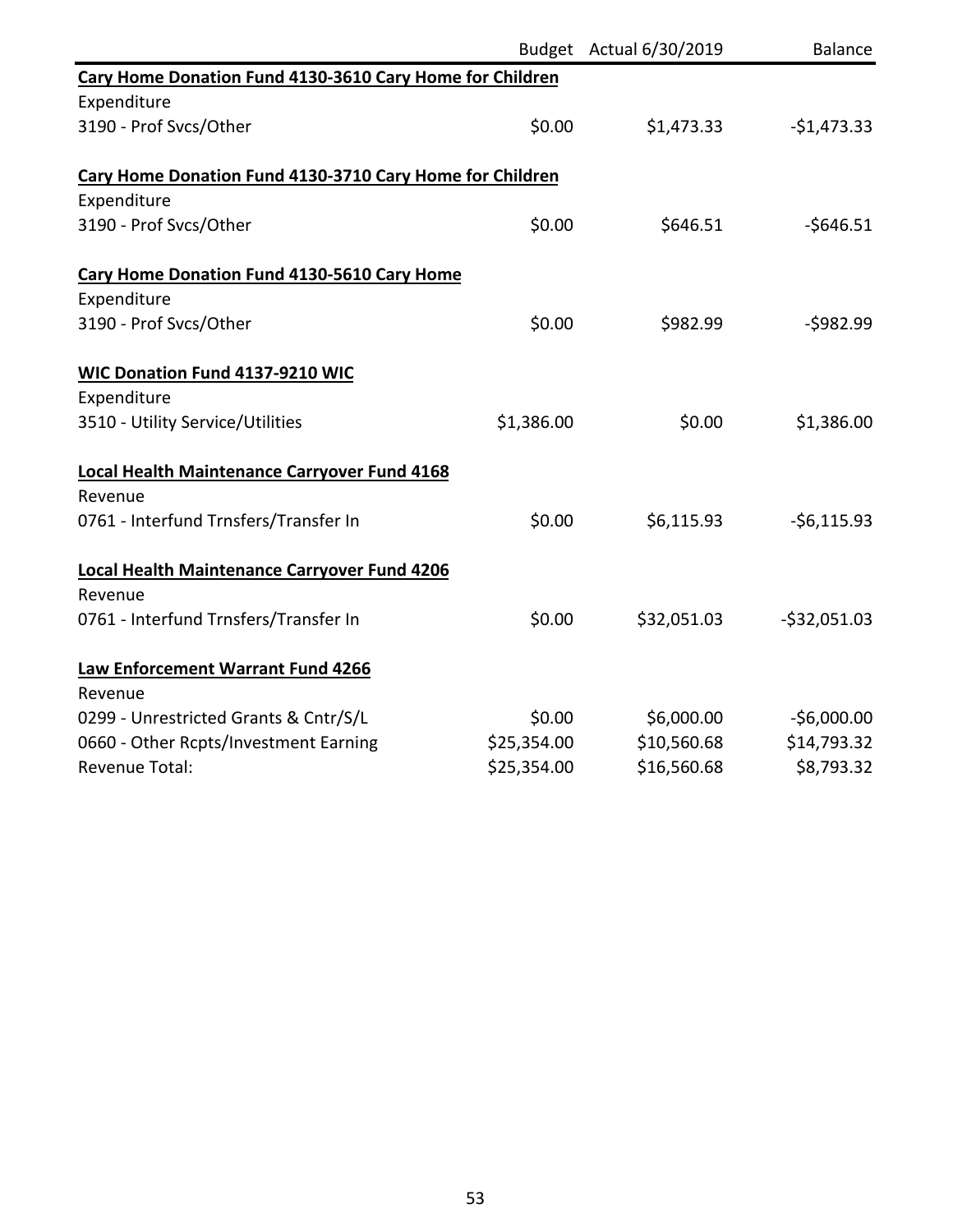|                                                            |              | Budget Actual 6/30/2019 | <b>Balance</b>   |
|------------------------------------------------------------|--------------|-------------------------|------------------|
| Law Enforcement Warrant Fund 4266-5910 Prosecutor          |              |                         |                  |
| Expenditure                                                |              |                         |                  |
| 1110 - Sal & Wages/Full Time                               | \$63,989.00  | \$12,859.66             | \$51,129.34      |
| 1130 - Sal & Wages/Part Time                               | \$50,000.00  | \$32,888.75             | \$17,111.25      |
| 1150 - Sal & Wages/Overtime                                | \$15,000.00  | \$11,819.34             | \$3,180.66       |
| 1210 - EE Benefits/Social Security                         | \$9,868.00   | \$4,336.74              | \$5,531.26       |
| 1220 - EE Benefits/PERF Retirement                         | \$8,847.00   | \$2,719.80              | \$6,127.20       |
| 2210 - Oper Supplies/Gasoline & Oil                        | \$8,000.00   | \$5,085.00              | \$2,915.00       |
| 2990 - Other Supplies/Non-specified                        | \$5,000.00   | \$4,900.46              | \$99.54          |
| 3165 - Prof Svcs/Transcriptionist                          | \$3,000.00   | \$503.25                | \$2,496.75       |
| 3190 - Prof Svcs/Other                                     | \$60,500.00  | \$54,798.18             | \$5,701.82       |
| 3210 - Comm & Transp/Travel/Training                       | \$21,500.00  | \$17,896.88             | \$3,603.12       |
| 3510 - Utility Service/Utilities                           | \$4,000.00   | \$635.03                | \$3,364.97       |
| 3620 - Rep & Maint/Vehicle & Equip                         | \$11,500.00  | \$11,173.02             | \$326.98         |
| 3910 - Other Disb/Dues & Subscription                      | \$1,500.00   | \$700.00                | \$800.00         |
| 4510 - Machinery & Equipment/General                       | \$25,000.00  | \$4,377.11              | \$20,622.89      |
| 4520 - Machinery & Equipment/Vehicle                       | \$60,000.00  | \$52,041.20             | \$7,958.80       |
| 4590 - Machinery & Equipment/Other                         | \$15,000.00  | \$0.00                  | \$15,000.00      |
| <b>Expenditure Total:</b>                                  | \$362,704.00 | \$216,734.42            | \$145,969.58     |
| Law Enforcement Warrant Fund 4266 -9410 Insurance Benefits |              |                         |                  |
| Expenditure                                                |              |                         |                  |
| 1230 - EE Benefits/Health                                  | \$16,870.00  | \$6,336.51              | \$10,533.49      |
| 1231 - EE Benefits/LTD                                     | \$514.00     | \$211.60                | \$302.40         |
| 1232 - EE Benefits/Life                                    | \$230.00     | \$136.80                | \$93.20          |
| <b>Expenditure Total:</b>                                  | \$17,614.00  | \$6,684.91              | \$10,929.09      |
| <b>TIF Capital Projects/SE Industrial Fund 4505</b>        |              |                         |                  |
| Revenue                                                    |              |                         |                  |
| 0100 - Prop Taxes/Property                                 | \$0.00       | \$1,049,010.33          | $-$1,049,010.33$ |
| 0660 - Other Rcpts/Investment Earning                      | \$0.00       | \$26,442.35             | $-$26,442.35$    |
| <b>Revenue Total:</b>                                      | \$0.00       | \$1,075,452.68          | $-$1,075,452.68$ |
| <b>TIF Capital Projects/SE Industrial Fund 4505-9510</b>   |              |                         |                  |
| Expenditure                                                |              |                         |                  |
| 3190 - Prof Svcs/Other                                     | \$0.00       | \$794,343.54            | -\$794,343.54    |
| <b>Heartland TIF Fund 4540</b>                             |              |                         |                  |
| Revenue                                                    |              |                         |                  |
| 0100 - Prop Taxes/Property                                 | \$0.00       | \$13,366.62             | $-$13,366.62$    |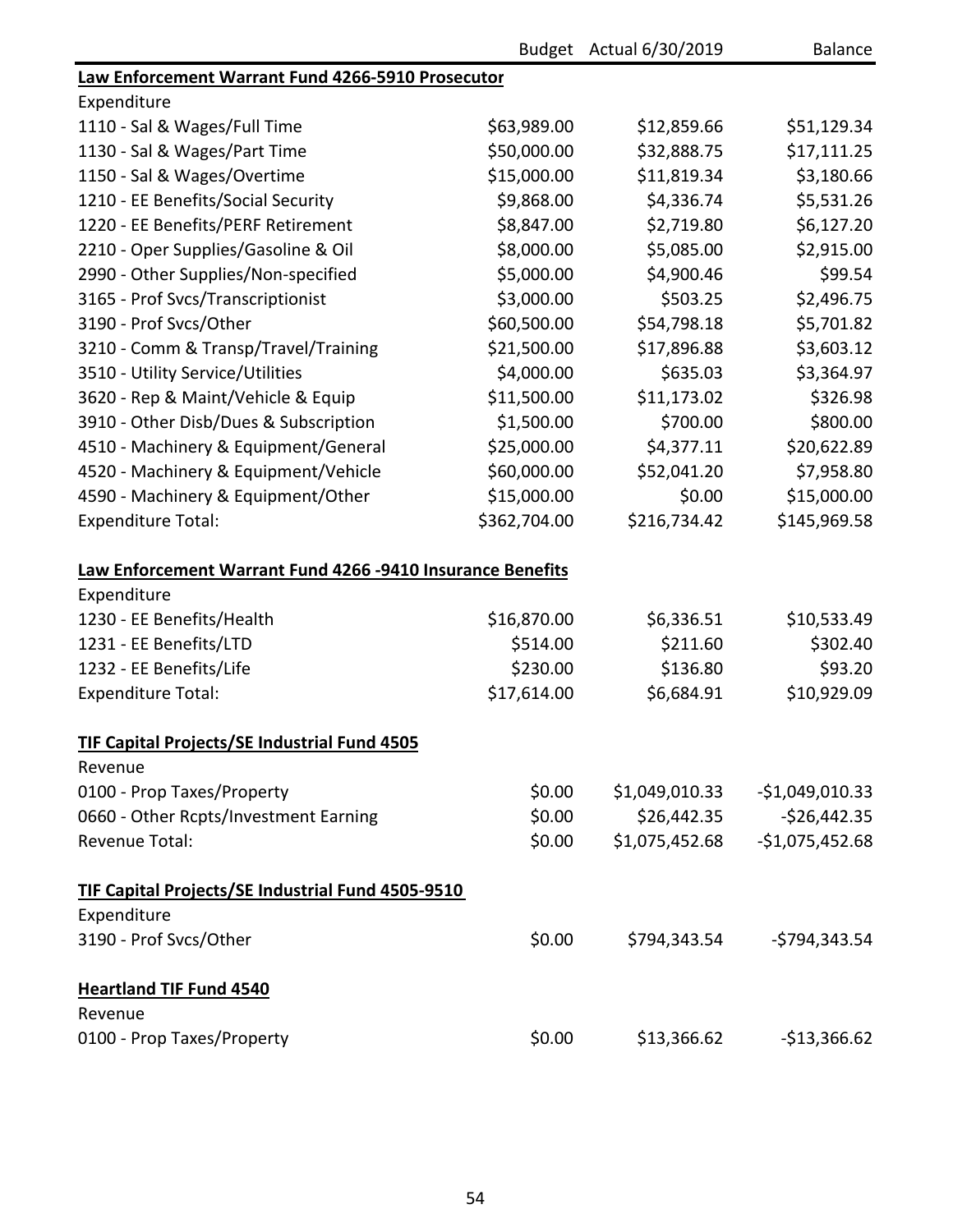|                                                                    |                 | Budget Actual 6/30/2019 | <b>Balance</b>   |
|--------------------------------------------------------------------|-----------------|-------------------------|------------------|
| Jail Lease Fund 4620                                               |                 |                         |                  |
| Revenue                                                            |                 |                         |                  |
| 0100 - Prop Taxes/Property                                         | \$1,090,000.00  | \$594,190.44            | \$495,809.56     |
| 0124 - Other Taxes/FIT                                             | \$6,000.00      | \$3,198.67              | \$2,801.33       |
| 0130 - Other Taxes/License Excise                                  | \$75,000.00     | \$42,893.95             | \$32,106.05      |
| 0131 - Other Taxes/CVET                                            | \$3,700.00      | \$2,221.41              | \$1,478.59       |
| <b>Revenue Total:</b>                                              | \$1,174,700.00  | \$642,504.47            | \$532,195.53     |
| Jail Lease Fund 4620-0110 Auditor                                  |                 |                         |                  |
| Expenditure                                                        |                 |                         |                  |
| 3710 - Rentals & Leases/Bldgs & Prop                               | \$1,157,000.00  | \$578,500.00            | \$578,500.00     |
| <b>County Self Insurance Fund 4710</b>                             |                 |                         |                  |
| Revenue                                                            |                 |                         |                  |
| 0490 - Other Fees & Charges/Unspecifi                              | \$0.00          | \$5,181,524.36          | $-55,181,524.36$ |
| 0660 - Other Rcpts/Investment Earning                              | \$0.00          | \$83,449.46             | $-$ \$83,449.46  |
| <b>Revenue Total:</b>                                              | \$0.00          | \$5,264,973.82          | $-55,264,973.82$ |
| <b>County Self Insurance Fund 4710-1120</b>                        | \$47,101,120.00 |                         |                  |
| Expenditure                                                        |                 |                         |                  |
| 3190 - Prof Svcs/Other                                             | \$0.00          | \$3,488,013.84          | $-53,488,013.84$ |
| 3970 - Other Disb/Costs of Business                                | \$0.00          | \$50,453.50             | $-$ \$50,453.50  |
| <b>Expenditure Total:</b>                                          | \$0.00          | \$3,538,467.34          | $-53,538,467.34$ |
| <b>Public Officials Self Insurance Fund 4711</b>                   |                 |                         |                  |
| Revenue                                                            |                 |                         |                  |
| 0660 - Other Rcpts/Investment Earning                              | \$0.00          | \$2,980.52              | $-52,980.52$     |
| 0761 - Interfund Trnsfers/Transfer In                              | \$0.00          | \$25,000.00             | $-525,000.00$    |
| Revenue Total:                                                     | \$0.00          | \$27,980.52             | $-527,980.52$    |
| <b>Commissioners Self Insurance Fund 4712</b>                      |                 |                         |                  |
| Revenue                                                            |                 |                         |                  |
| 0660 - Other Rcpts/Investment Earning                              | \$0.00          | \$5,244.29              | $-55,244.29$     |
| 0730 - Refunds Reimb or Redeposits                                 | \$0.00          | \$1,155.00              | $-$1,155.00$     |
| 0761 - Interfund Trnsfers/Transfer In                              | \$0.00          | \$75,000.00             | $-575,000.00$    |
| <b>Revenue Total:</b>                                              | \$0.00          | \$81,399.29             | $-581,399.29$    |
| <b>Commissioners Self Insurance Fund 4712-1120 Human Resources</b> |                 |                         |                  |
| Expenditure                                                        |                 |                         |                  |
| 3190 - Prof Svcs/Other                                             | \$0.00          | \$15,305.96             | $-$15,305.96$    |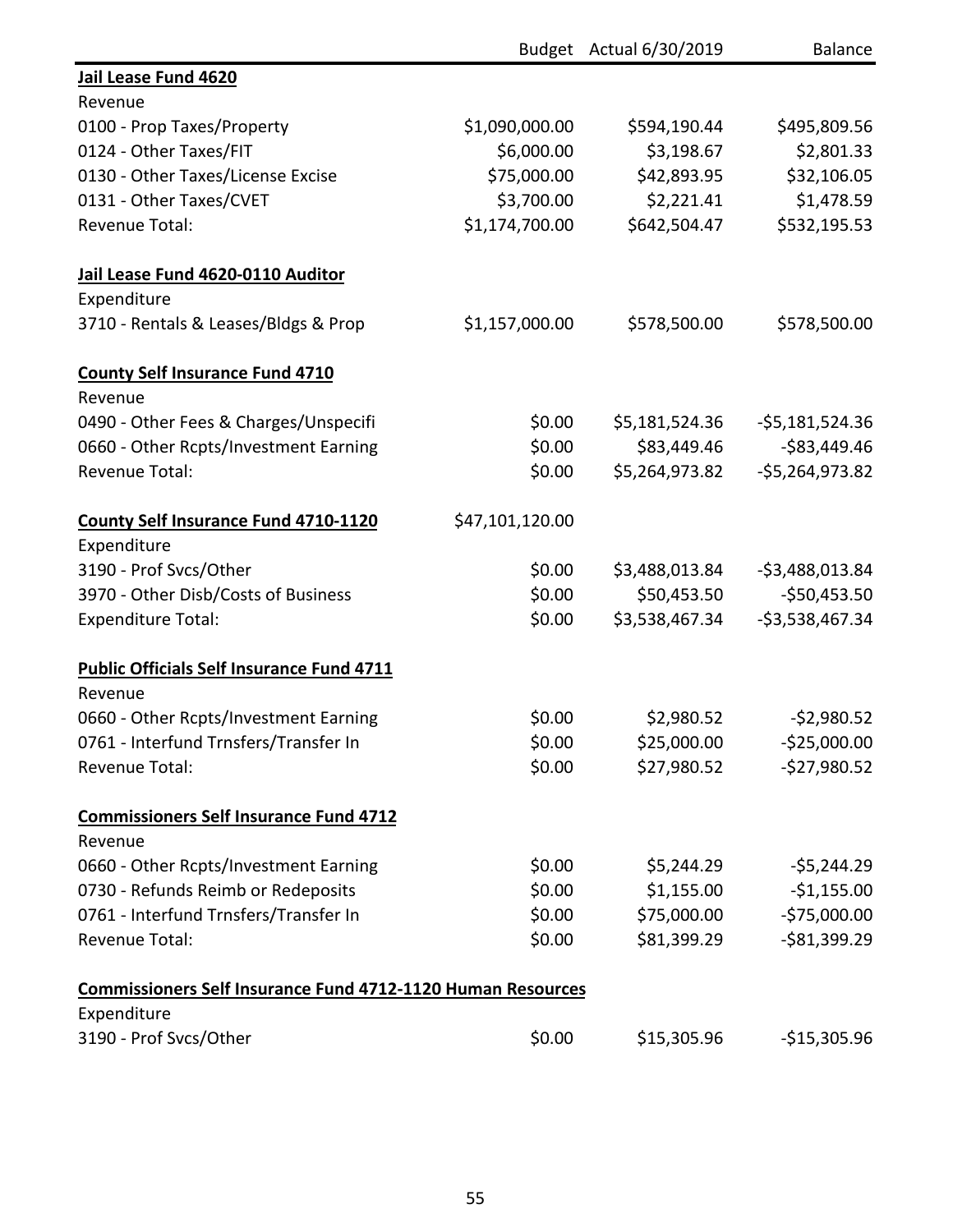|                                                              |                 | Budget Actual 6/30/2019 | <b>Balance</b> |
|--------------------------------------------------------------|-----------------|-------------------------|----------------|
| <b>Highway Self Insurance Fund 4713</b>                      |                 |                         |                |
| Revenue                                                      |                 |                         |                |
| 0660 - Other Rcpts/Investment Earning                        | \$0.00          | \$2,997.25              | $-52,997.25$   |
| <b>Sheriff Self Insurance Fund 4714</b>                      |                 |                         |                |
| Revenue                                                      |                 |                         |                |
| 0660 - Other Rcpts/Investment Earning                        | \$0.00          | \$4,360.26              | $-54,360.26$   |
| 0761 - Interfund Trnsfers/Transfer In                        | \$0.00          | \$50,000.00             | $-$50,000.00$  |
| <b>Revenue Total:</b>                                        | \$0.00          | \$54,360.26             | $-$54,360.26$  |
| <b>Sheriff Self Insurance Fund 4714-1120 Human Resources</b> |                 |                         |                |
| Expenditure                                                  |                 |                         |                |
| 3190 - Prof Svcs/Other                                       | \$0.00          | \$2,379.00              | $-52,379.00$   |
| Inmate Medical Fund 4715-5410                                |                 |                         |                |
| Expenditure                                                  |                 |                         |                |
| 3145 - Prof Svcs/Hlth & Med Prof                             | \$130,841.00    | \$99,708.96             | \$31,132.04    |
| <b>Flex Benefits Fund 4716</b>                               |                 |                         |                |
| Revenue                                                      |                 |                         |                |
| 0490 - Other Fees & Charges/Unspecifi                        | \$0.00          | \$247,977.44            | $-$247,977.44$ |
| 0660 - Other Rcpts/Investment Earning                        | \$0.00          | \$1,413.83              | $-$1,413.83$   |
| 0670 - Other Rcpts/Misc Sources                              | \$0.00          | \$283.99                | $-5283.99$     |
| <b>Revenue Total:</b>                                        | \$0.00          | \$249,675.26            | $-5249,675.26$ |
| <b>Flex Benefits Fund 4716-1220 Human Resources</b>          |                 |                         |                |
| Expenditure                                                  |                 |                         |                |
| 3190 - Prof Svcs/Other                                       | \$0.00          | \$302,886.69            | $-5302,886.69$ |
| <b>Long Term Disability Fund 4717</b>                        |                 |                         |                |
| Revenue                                                      |                 |                         |                |
| 0490 - Other Fees & Charges/Unspecifi                        | \$0.00          | \$59,577.50             | $-$59,577.50$  |
| Long Term Disability Fund 4717-1120 Human Resources          |                 |                         |                |
| Expenditure                                                  |                 |                         |                |
| 3190 - Prof Svcs/Other                                       | \$0.00          | \$59,881.81             | $-559,881.81$  |
| <b>Inmate Medical Copay Fund 4719</b>                        | \$47,190,000.00 |                         |                |
| Revenue                                                      | \$0.00          |                         |                |
| 0410 - Publ Safety Fees/Unspecified                          |                 | \$5,596.80              | $-55,596.80$   |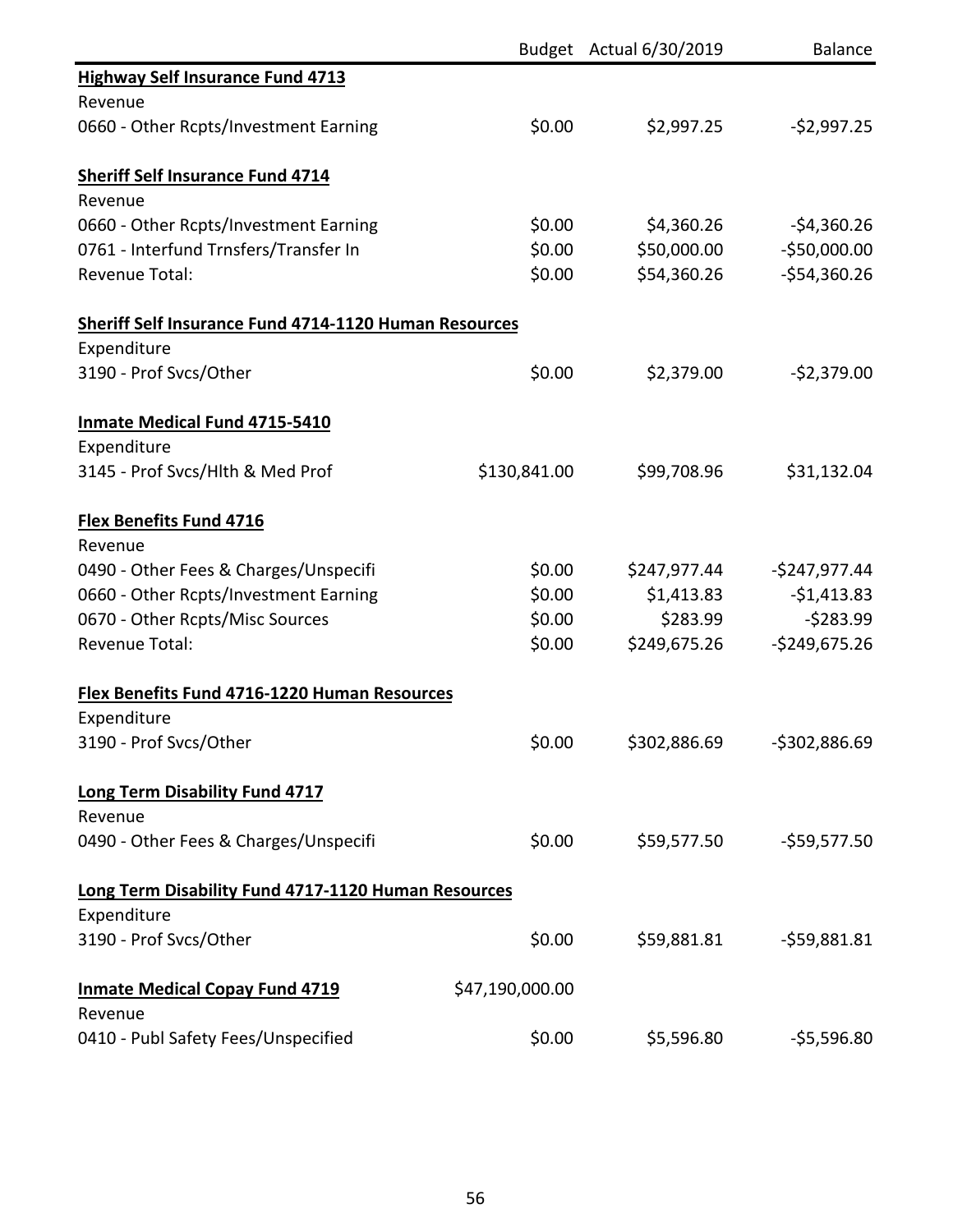|                                                    |                 | Budget Actual 6/30/2019 | Balance        |
|----------------------------------------------------|-----------------|-------------------------|----------------|
| <b>Inmate Medical Copay Fund 4719-5410 Sheriff</b> |                 |                         |                |
| Expenditure                                        |                 |                         |                |
| 3145 - Prof Svcs/Hlth & Med Prof                   | \$17,000.00     | \$11,420.22             | \$5,579.78     |
| <b>Dust Control Fund 4803</b>                      |                 |                         |                |
| Revenue                                            |                 |                         |                |
| 0670 - Other Rcpts/Misc Sources                    | \$0.00          | \$3,871.65              | $-53,871.65$   |
| <b>Project/Highway Escrow Fund 4804</b>            |                 |                         |                |
| Revenue                                            |                 |                         |                |
| 0660 - Other Rcpts/Investment Earning              | \$0.00          | \$797.11                | $-5797.11$     |
| <b>County Share Surtax Fund 4805</b>               |                 |                         |                |
| Revenue                                            |                 |                         |                |
| 0135 - Other Taxes/Surtax                          | \$1,200,000.00  | \$622,222.69            | \$577,777.31   |
| <b>County Share Surtax Fund 4805-8261 Highway</b>  |                 |                         |                |
| Expenditure                                        |                 |                         |                |
| 2210 - Oper Supplies/Gasoline & Oil                | \$264,550.00    | \$143,188.05            | \$121,361.95   |
| 2220 - Oper Supplies/Inst'l or Med                 | \$26,000.00     | \$9,852.31              | \$16,147.69    |
| 2310 - Rep & Maint/Building Mtls                   | \$55,000.00     | \$1,172.30              | \$53,827.70    |
| 3410 - Insur/Building & Property                   | \$5,000.00      | \$0.00                  | \$5,000.00     |
| 3420 - Insur/Vehicle & Equipment                   | \$100,000.00    | \$334.00                | \$99,666.00    |
| 3430 - Insur/Liability                             | \$60,000.00     | \$0.00                  | \$60,000.00    |
| 3510 - Utility Service/Utilities                   | \$40,000.00     | \$16,164.29             | \$23,835.71    |
| 3610 - Rep & Maint/Buildings & Proper              | \$50,000.00     | \$17,635.46             | \$32,364.54    |
| 3620 - Rep & Maint/Vehicle & Equip                 | \$504,450.00    | \$11,193.54             | \$493,256.46   |
| 3970 - Other Disb/Costs of Business                | \$15,000.00     | \$10,262.66             | \$4,737.34     |
| 4590 - Machinery & Equipment/Other                 | \$80,000.00     | \$797.59                | \$79,202.41    |
| <b>Expenditure Total:</b>                          | \$1,200,000.00  | \$210,600.20            | \$989,399.80   |
| <b>County Share Wheel Tax Fund 4806</b>            |                 |                         |                |
| Revenue                                            |                 |                         |                |
| 0134 - Other Taxes/Wheel Tax                       | \$100,000.00    | \$76,013.83             | \$23,986.17    |
| <b>County Share Wheel Tax Fund 4806-8261 Hig</b>   | \$48,068,261.00 |                         |                |
| Expenditure                                        |                 |                         |                |
| 2320 - Rep & Maint/Street Mtls                     | \$100,000.00    | \$0.00                  | \$100,000.00   |
| <b>Fairgrounds Construction 2018 LIT Fund 4818</b> |                 |                         |                |
| Revenue                                            |                 |                         |                |
| 0660 - Other Rcpts/Investment Earning              | \$0.00          | \$248,501.75            | $-$248,501.75$ |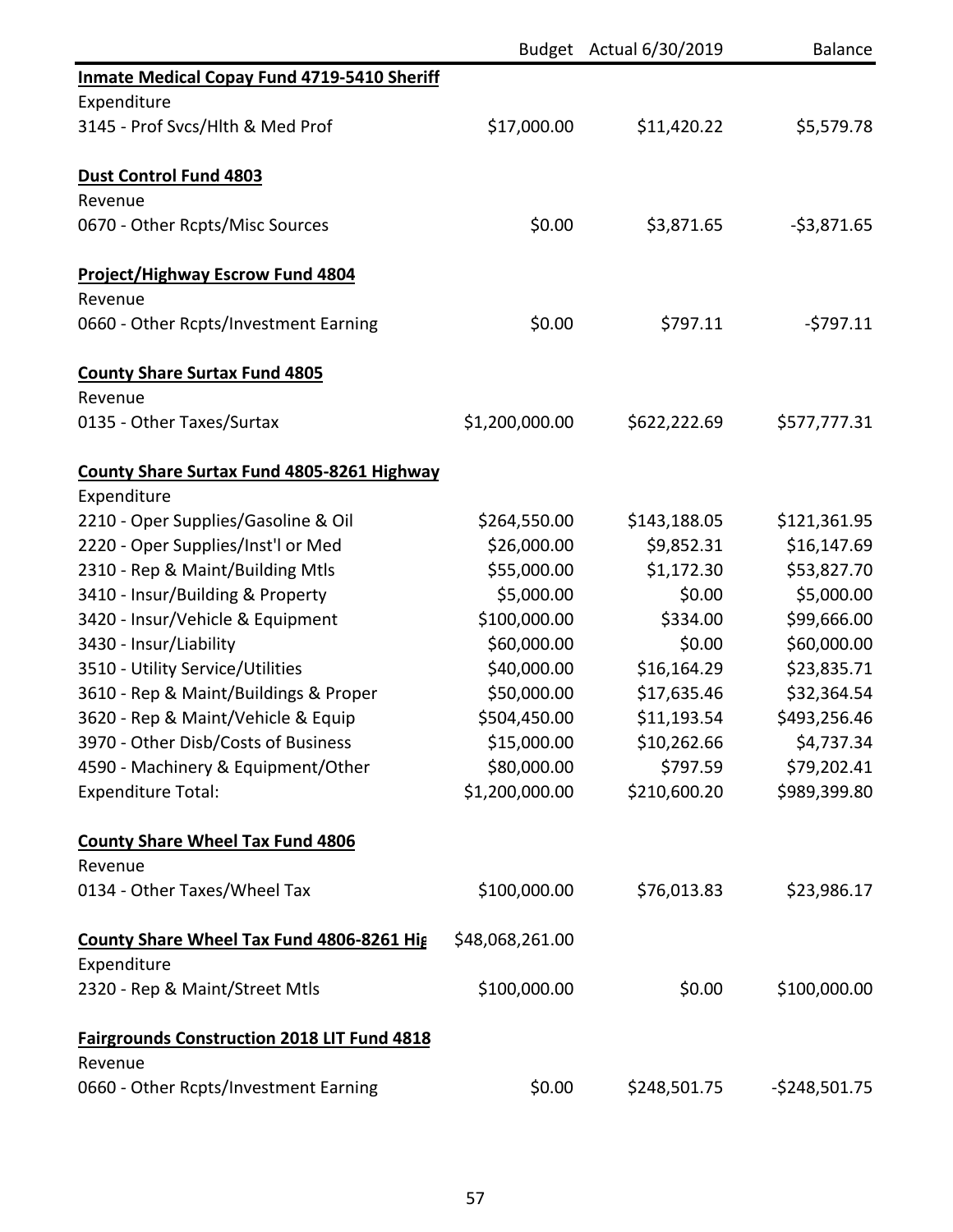|                                                                |                | Budget Actual 6/30/2019 | <b>Balance</b> |
|----------------------------------------------------------------|----------------|-------------------------|----------------|
| Fairgrounds Construction 2018 LIT Fund 4818-1110 Commissioners |                |                         |                |
| Expenditure                                                    |                |                         |                |
| 3120 - Prof Svcs/Engineer & Architect                          | \$670,000.00   | \$660,834.54            | \$9,165.46     |
| 3190 - Prof Svcs/Other                                         | \$394,456.00   | \$180,391.54            | \$214,064.46   |
| 4245 - Infrastructure/Detention Ponds                          | \$2,518,317.00 | \$1,559,291.92          | \$959,025.08   |
| 4310 - Buildings/Municipal                                     | \$4,783,699.00 | \$673,661.14            | \$4,110,037.86 |
| <b>Expenditure Total:</b>                                      | \$8,366,472.00 | \$3,074,179.14          | \$5,292,292.86 |
| <b>Wabash River Hydrology Fund 4833</b>                        |                |                         |                |
| Revenue                                                        |                |                         |                |
| 0660 - Other Rcpts/Investment Earning                          | \$0.00         | \$102.79                | $-$102.79$     |
| <b>Project (Revolving) Fund 4880</b>                           |                |                         |                |
| Revenue                                                        |                |                         |                |
| 0100 - Prop Taxes/Property                                     | \$1,750,000.00 | \$1,049,010.32          | \$700,989.68   |
| 0289 - Unrestricted Grants & Cntr/Fed                          | \$1,000,000.00 | \$79,835.85             | \$920,164.15   |
| 0293 - Hwys & Strts/State or Local                             | \$1,000,000.00 | \$0.00                  | \$1,000,000.00 |
| 0660 - Other Rcpts/Investment Earning                          | \$13,583.00    | \$5,320.60              | \$8,262.40     |
| <b>Revenue Total:</b>                                          | \$3,763,583.00 | \$1,134,166.77          | \$2,629,416.23 |
| Project (Revolving) Fund 4880-8010 Highway                     |                |                         |                |
| Expenditure                                                    |                |                         |                |
| 3190 - Prof Svcs/Other                                         | \$973,561.00   | \$688,853.32            | \$284,707.68   |
| Project (Revolving) Fund 4880-8061 Highway                     |                |                         |                |
| Expenditure                                                    |                |                         |                |
| 2320 - Rep & Maint/Street Mtls                                 | \$500,000.00   | \$0.00                  | \$500,000.00   |
| Project (Revolving) Fund 4880-8062 Highway                     |                |                         |                |
| Expenditure                                                    |                |                         |                |
| 4110 - Land/Right-of-Way                                       | \$220,000.00   | \$26,350.00             | \$193,650.00   |
| 4210 - Infrastructure/Roads & Streets                          | \$1,050,000.00 | \$280,694.87            | \$769,305.13   |
| 4220 - Infrastructure/Bridges                                  | \$600,000.00   | \$0.00                  | \$600,000.00   |
| 4240 - Infrastructure/Culverts & Drai                          | \$500,000.00   | \$0.00                  | \$500,000.00   |
| <b>Expenditure Total:</b>                                      | \$2,370,000.00 | \$307,044.87            | \$2,062,955.13 |
| <b>Highway Escrow (J&amp;C) Fund 4881</b>                      |                |                         |                |
| Revenue                                                        |                |                         |                |
| 0660 - Other Rcpts/Investment Earning                          | \$0.00         | \$64.99                 | -\$64.99       |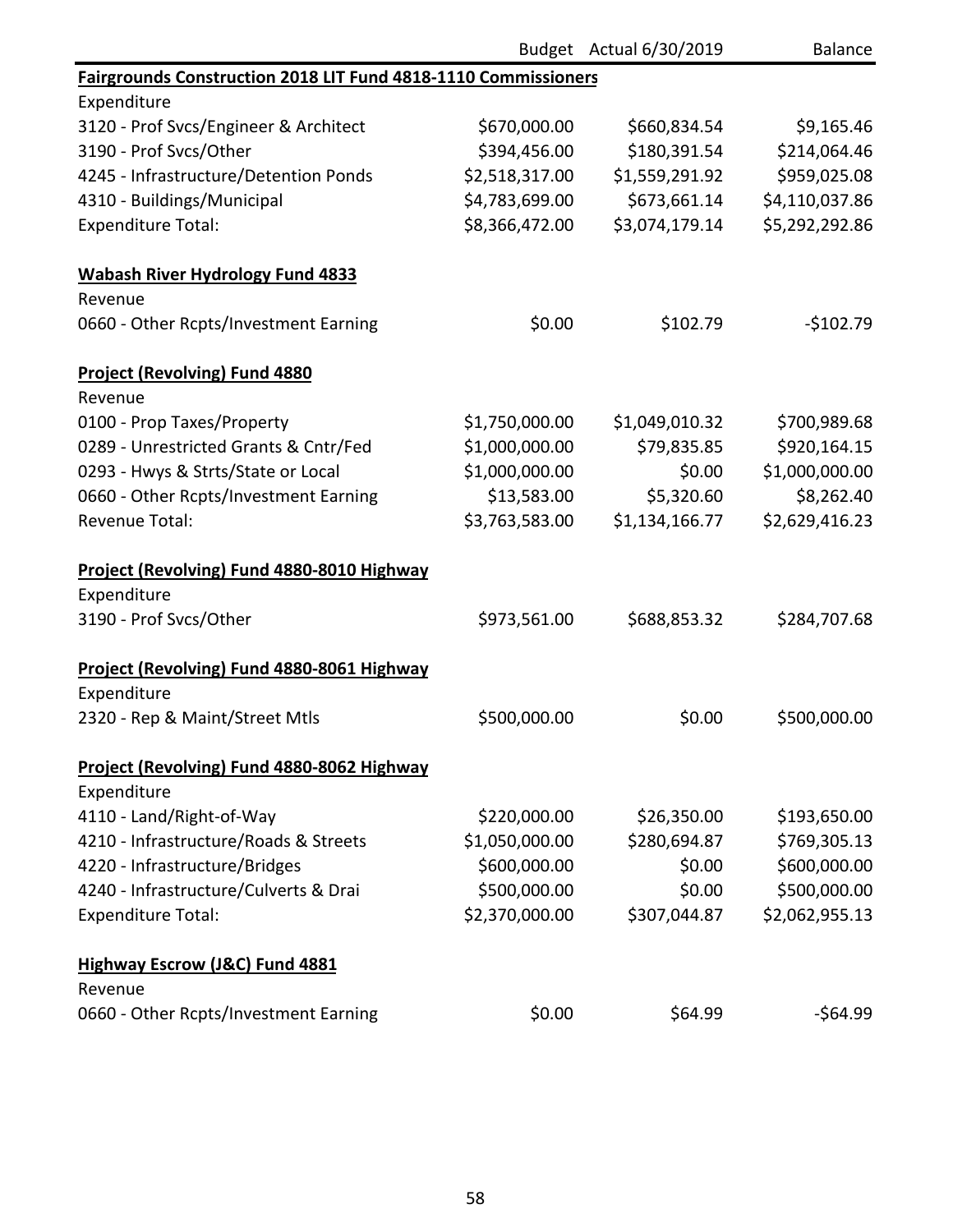|                                               |              | Budget Actual 6/30/2019 | <b>Balance</b> |
|-----------------------------------------------|--------------|-------------------------|----------------|
| <b>F-Lake Detention Fund 4890</b>             |              |                         |                |
| Revenue                                       |              |                         |                |
| 0404 - Gen Govt Fees/Surveyor                 | \$10,000.00  | \$0.00                  | \$10,000.00    |
| 0660 - Other Rcpts/Investment Earning         | \$4,346.00   | \$2,959.49              | \$1,386.51     |
| <b>Revenue Total:</b>                         | \$14,346.00  | \$2,959.49              | \$11,386.51    |
| F-Lake Detention Fund 4890-0410 Surveyor      |              |                         |                |
| Expenditure                                   |              |                         |                |
| 3640 - Rep & Maint/Drainage Infrastr          | \$60,000.00  | \$0.00                  | \$60,000.00    |
| 4245 - Infrastructure/Detention Ponds         | \$118,500.00 | \$0.00                  | \$118,500.00   |
| <b>Expenditure Total:</b>                     | \$178,500.00 | \$0.00                  | \$178,500.00   |
| <b>Berlovitz Ditch Fund 4891</b>              |              |                         |                |
| Revenue                                       |              |                         |                |
| 0404 - Gen Govt Fees/Surveyor                 | \$75,000.00  | \$0.00                  | \$75,000.00    |
| 0660 - Other Rcpts/Investment Earning         | \$362.00     | \$73.65                 | \$288.35       |
| <b>Revenue Total:</b>                         | \$75,362.00  | \$73.65                 | \$75,288.35    |
| Berlovitz Ditch Fund 4891-0410 Surveyor       |              |                         |                |
| Expenditure                                   |              |                         |                |
| 3640 - Rep & Maint/Drainage Infrastr          | \$10,000.00  | \$0.00                  | \$10,000.00    |
| 4245 - Infrastructure/Detention Ponds         | \$12,000.00  | \$0.00                  | \$12,000.00    |
| <b>Expenditure Total:</b>                     | \$22,000.00  | \$0.00                  | \$22,000.00    |
| <b>Great Lakes Fund 4892</b>                  |              |                         |                |
| Revenue                                       |              |                         |                |
| 0660 - Other Rcpts/Investment Earning         | \$10,866.00  | \$6,802.40              | \$4,063.60     |
| <b>Great Lakes Fund 4892-0410 Surveyor</b>    |              |                         |                |
| Expenditure                                   |              |                         |                |
| 4245 - Infrastructure/Detention Ponds         | \$500,000.00 | \$49,024.90             | \$450,975.10   |
| <b>Ross Detention Fund 4893</b>               |              |                         |                |
| Revenue                                       |              |                         |                |
| 0404 - Gen Govt Fees/Surveyor                 | \$15,000.00  | \$0.00                  | \$15,000.00    |
| 0660 - Other Rcpts/Investment Earning         | \$543.00     | \$324.70                | \$218.30       |
| <b>Revenue Total:</b>                         | \$15,543.00  | \$324.70                | \$15,218.30    |
| <b>Ross Detention Fund 4893-0410 Surveyor</b> |              |                         |                |
| Expenditure                                   |              |                         |                |
| 4245 - Infrastructure/Detention Ponds         | \$11,750.00  | \$0.00                  | \$11,750.00    |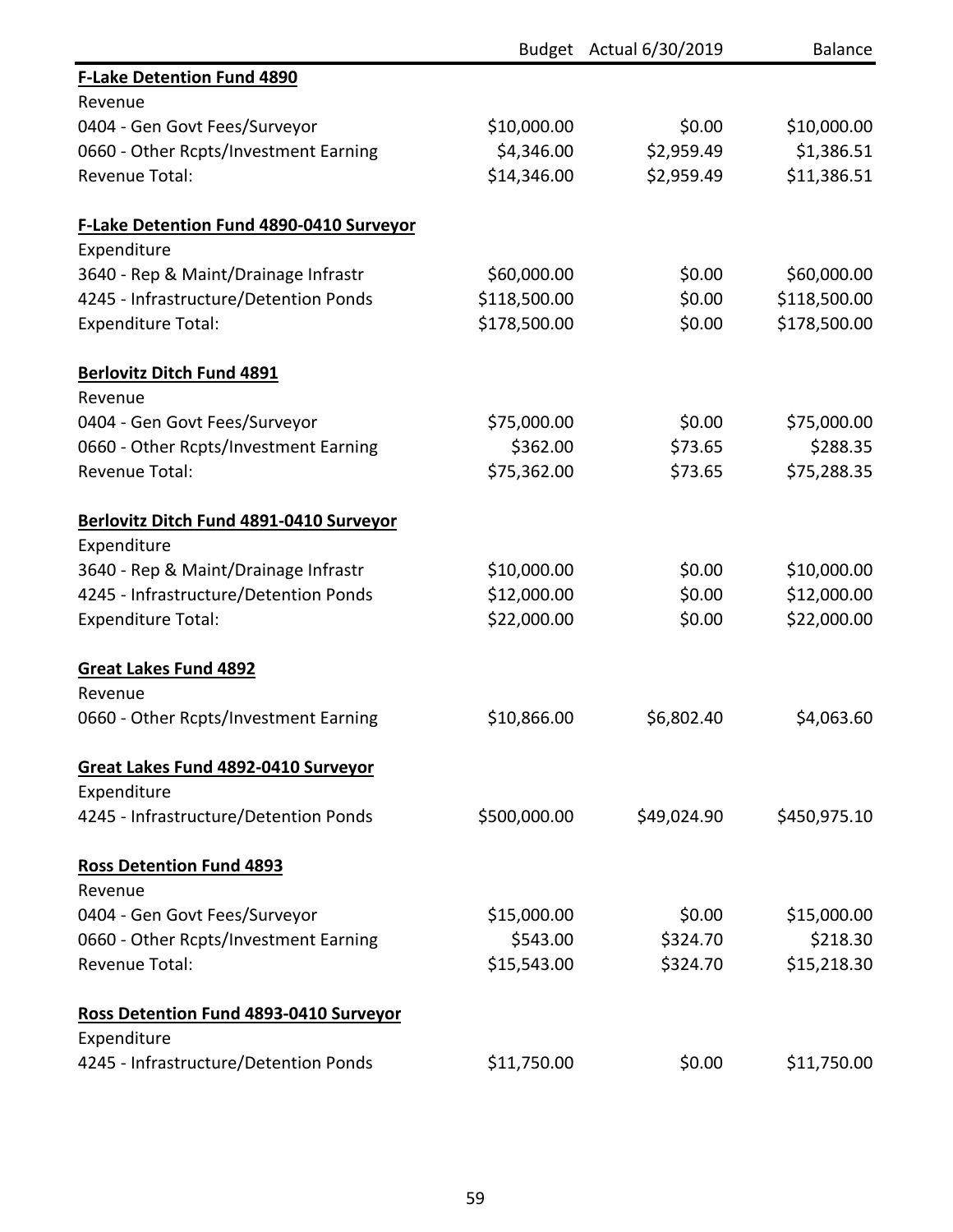|                                                 |              | Budget Actual 6/30/2019 | <b>Balance</b> |
|-------------------------------------------------|--------------|-------------------------|----------------|
| <b>Phase II Stormwater Fund 4897</b>            |              |                         |                |
| Revenue                                         |              |                         |                |
| 0302 - Gen Govt Permits/Plan & Zoning           | \$5,000.00   | \$7,250.00              | $-52,250.00$   |
| 0404 - Gen Govt Fees/Surveyor                   | \$40,000.00  | \$26,025.75             | \$13,974.25    |
| 0660 - Other Rcpts/Investment Earning           | \$16,000.00  | \$13,530.65             | \$2,469.35     |
| 0670 - Other Rcpts/Misc Sources                 | \$50,000.00  | \$38,082.41             | \$11,917.59    |
| 0730 - Refunds Reimb or Redeposits              | \$0.00       | \$605.03                | $-$605.03$     |
| <b>Revenue Total:</b>                           | \$111,000.00 | \$85,493.84             | \$25,506.16    |
| Phase II Stormwater Fund 4897-0410 Surveyor     |              |                         |                |
| Expenditure                                     |              |                         |                |
| 1110 - Sal & Wages/Full Time                    | \$230,234.00 | \$91,137.54             | \$139,096.46   |
| 1111 - Sal & Wages/Elected Official             | \$24,112.00  | \$12,055.94             | \$12,056.06    |
| 1130 - Sal & Wages/Part Time                    | \$1,000.00   | \$0.00                  | \$1,000.00     |
| 1150 - Sal & Wages/Overtime                     | \$2,000.00   | \$0.00                  | \$2,000.00     |
| 1210 - EE Benefits/Social Security              | \$19,687.00  | \$7,549.78              | \$12,137.22    |
| 1220 - EE Benefits/PERF Retirement              | \$29,047.00  | \$11,585.52             | \$17,461.48    |
| 2110 - Office Supplies/General                  | \$25,000.00  | \$14.99                 | \$24,985.01    |
| 2120 - Office Supplies/Forms                    | \$10,000.00  | \$0.00                  | \$10,000.00    |
| 2130 - Office Supplies/Printing                 | \$12,000.00  | \$1,762.81              | \$10,237.19    |
| 2140 - Office Supplies/Minor Equip              | \$10,000.00  | \$2,463.93              | \$7,536.07     |
| 2210 - Oper Supplies/Gasoline & Oil             | \$7,000.00   | \$1,492.50              | \$5,507.50     |
| 2990 - Other Supplies/Non-specified             | \$20,000.00  | \$4,156.53              | \$15,843.47    |
| 3110 - Prof Svcs/Legal                          | \$30,000.00  | \$0.00                  | \$30,000.00    |
| 3120 - Prof Svcs/Engineer & Architect           | \$50,000.00  | \$0.00                  | \$50,000.00    |
| 3150 - Prof Svcs/Training                       | \$15,000.00  | \$591.00                | \$14,409.00    |
| 3190 - Prof Svcs/Other                          | \$150,000.00 | \$41,232.85             | \$108,767.15   |
| 3210 - Comm & Transp/Travel/Training            | \$33,000.00  | \$42.56                 | \$32,957.44    |
| 3230 - Comm & Transp/Postage & Frght            | \$4,000.00   | \$0.00                  | \$4,000.00     |
| 3240 - Comm & Transp/Software                   | \$10,000.00  | \$0.00                  | \$10,000.00    |
| 3310 - Printing & Advertising/Legal             | \$13,000.00  | \$0.00                  | \$13,000.00    |
| 3510 - Utility Service/Utilities                | \$2,500.00   | \$0.00                  | \$2,500.00     |
| 3620 - Rep & Maint/Vehicle & Equip              | \$2,000.00   | \$677.41                | \$1,322.59     |
| 3910 - Other Disb/Dues & Subscription           | \$2,500.00   | \$306.00                | \$2,194.00     |
| 4590 - Machinery & Equipment/Other              | \$2,500.00   | \$0.00                  | \$2,500.00     |
| <b>Expenditure Total:</b>                       | \$704,580.00 | \$175,069.36            | \$529,510.64   |
| Phase II Stormwater 4897-9410 Employee Benefits |              |                         |                |
| Expenditure                                     |              |                         |                |
| 1230 - EE Benefits/Health                       | \$58,653.00  | \$22,350.60             | \$36,302.40    |
| 1231 - EE Benefits/LTD                          | \$973.00     | \$376.35                | \$596.65       |
| 1232 - EE Benefits/Life                         | \$548.00     | \$203.52                | \$344.48       |
| <b>Expenditure Total:</b>                       | \$60,174.00  | \$22,930.47             | \$37,243.53    |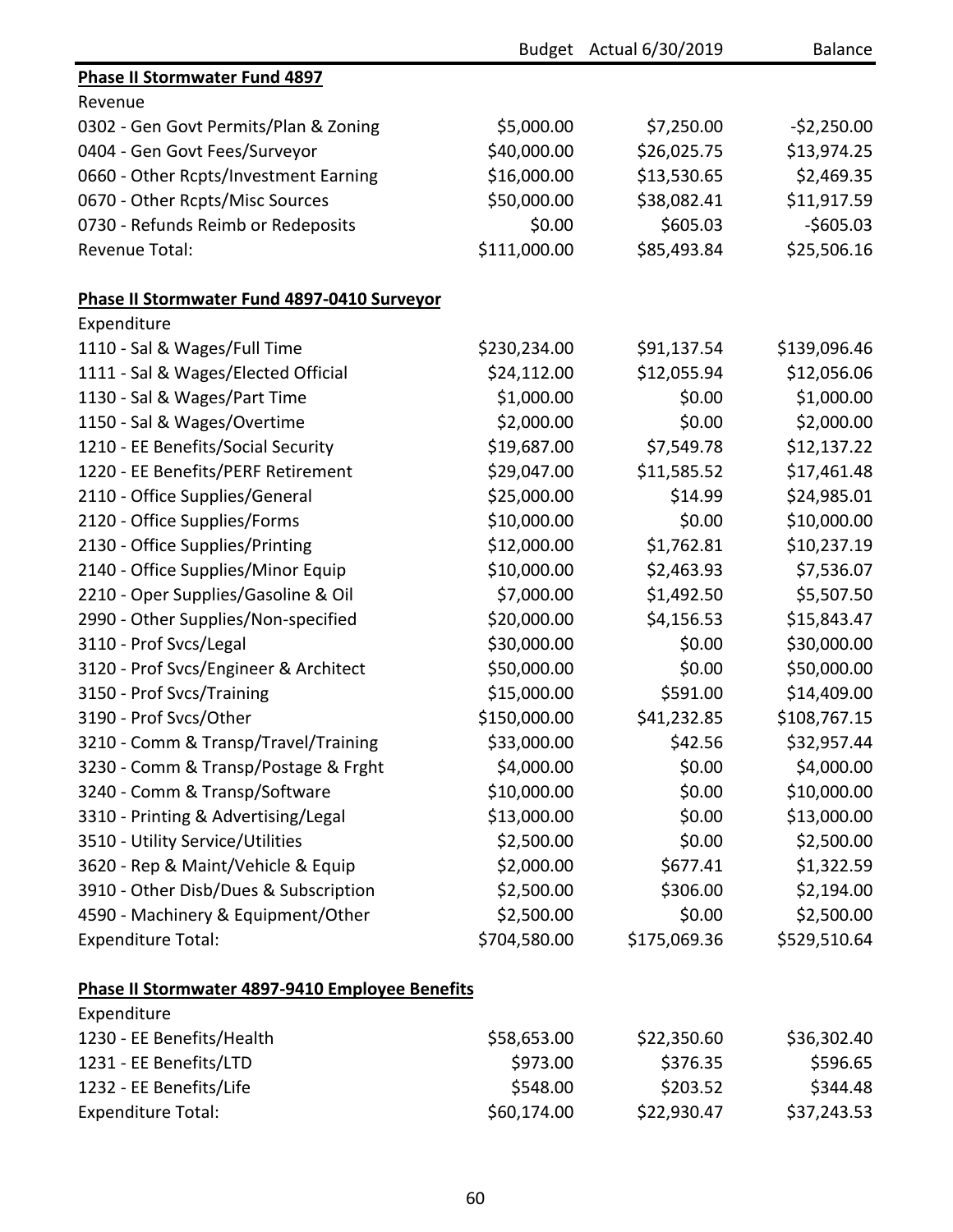|                                                                   |              | Budget Actual 6/30/2019 | <b>Balance</b> |
|-------------------------------------------------------------------|--------------|-------------------------|----------------|
| <b>Tippecanoe County Solid Waste District Fund 4930</b>           |              |                         |                |
| Revenue                                                           |              |                         |                |
| 0100 - Prop Taxes/Property                                        | \$228,000.00 | \$127,406.20            | \$100,593.80   |
| 0130 - Other Taxes/License Excise                                 | \$18,000.00  | \$9,635.61              | \$8,364.39     |
| 0660 - Other Rcpts/Investment Earning                             | \$0.00       | \$3,038.39              | $-53,038.39$   |
| <b>Revenue Total:</b>                                             | \$246,000.00 | \$140,080.20            | \$105,919.80   |
| Tippecanoe Solid Waste District Fund 4930-7510 TCSWD              |              |                         |                |
| Expenditure                                                       |              |                         |                |
| 2250 - Oper Supplies/Food                                         | \$300.00     | \$195.90                | \$104.10       |
| 2270 - Oper Supplies/Educational Mtls                             | \$2,150.00   | \$0.00                  | \$2,150.00     |
| 2340 - Rep & Maint/Minor Equipment                                | \$5,000.00   | \$0.00                  | \$5,000.00     |
| 3110 - Prof Svcs/Legal                                            | \$1,300.00   | \$0.00                  | \$1,300.00     |
| 3130 - Prof Svcs/Accountant & Finance                             | \$616.00     | \$616.00                | \$0.00         |
| 3190 - Prof Svcs/Other                                            | \$165,134.00 | \$70,292.92             | \$94,841.08    |
| 3210 - Comm & Transp/Travel/Training                              | \$1,000.00   | \$0.00                  | \$1,000.00     |
| 3310 - Printing & Advertising/Legal                               | \$12,000.00  | \$0.00                  | \$12,000.00    |
| 3430 - Insur/Liability                                            | \$3,300.00   | \$3,081.00              | \$219.00       |
| 3510 - Utility Service/Utilities                                  | \$350.00     | \$310.00                | \$40.00        |
| 3910 - Other Disb/Dues & Subscription                             | \$850.00     | \$550.00                | \$300.00       |
| 3920 - Other Disb/Grants & Cmnty Supp                             | \$54,000.00  | \$0.00                  | \$54,000.00    |
| <b>Expenditure Total:</b>                                         | \$246,000.00 | \$75,045.82             | \$170,954.18   |
| <b>Drain Reconstruction Fund 4935</b>                             |              |                         |                |
| Revenue                                                           |              |                         |                |
| 0100 - Prop Taxes/Property                                        | \$0.00       | \$83,248.55             | $-583,248.55$  |
| 0761 - Interfund Trnsfers/Transfer In                             | \$0.00       | \$73,484.00             | $-573,484.00$  |
| Revenue Total:                                                    | \$0.00       | \$156,732.55            | $-$156,732.55$ |
| Drain Reconstruction Fund 4935-0430 Drainage Board                |              |                         |                |
| Expenditure                                                       |              |                         |                |
| 6100 - Interfund Transfers/Transfer O                             | \$0.00       | \$73,483.30             | $-573,483.30$  |
| <b>TEMA Hazardous Warning Fund 4940</b>                           |              |                         |                |
| Revenue                                                           |              |                         |                |
| 0761 - Interfund Trnsfers/Transfer In                             | \$0.00       | \$40,000.00             | $-$40,000.00$  |
| <b>TEMA Hazardous Warning Fund 4940-5210 Emergency Management</b> |              |                         |                |
| Expenditure                                                       |              |                         |                |
| 4530 - Machinery & Equipment/Safety                               | \$97,336.00  | \$2,676.47              | \$94,659.53    |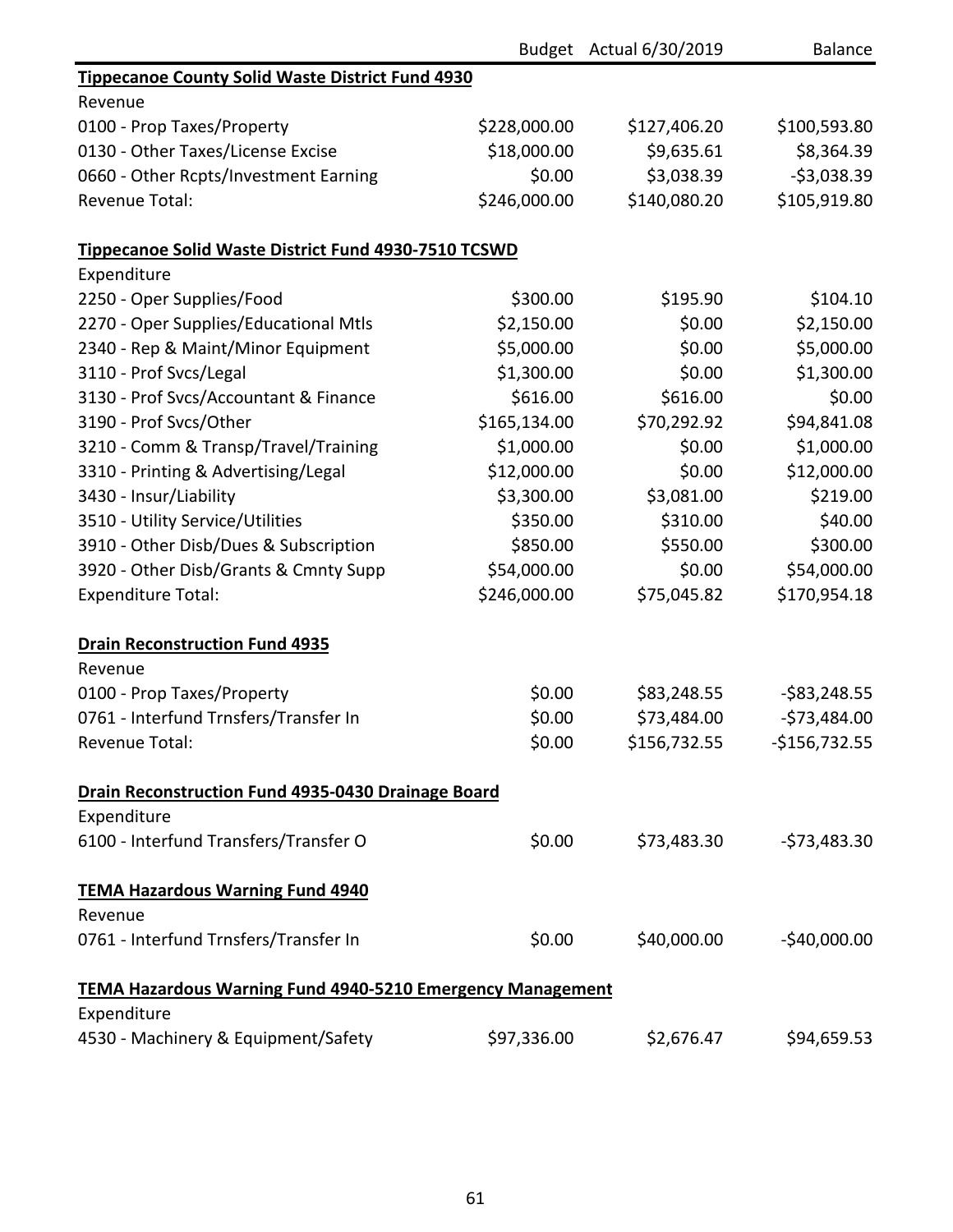|                                                     |                 | Budget Actual 6/30/2019 | <b>Balance</b>  |
|-----------------------------------------------------|-----------------|-------------------------|-----------------|
| <b>Firearms Range Fund 4956</b>                     |                 |                         |                 |
| Revenue                                             |                 |                         |                 |
| 0761 - Interfund Trnsfers/Transfer In               | \$0.00          | \$50,000.00             | $-$50,000.00$   |
| P-Card Rebate Fund 4973                             |                 |                         |                 |
| Revenue                                             |                 |                         |                 |
| 0730 - Refunds Reimb or Redeposits                  | \$0.00          | \$15.00                 | $-$15.00$       |
| 0761 - Interfund Trnsfers/Transfer In               | \$0.00          | \$99,041.50             | $-$ \$99,041.50 |
| <b>Revenue Total:</b>                               | \$0.00          | \$99,056.50             | $-$99,056.50$   |
| P-Card Rebate Fund 4973-0210 Treasurer              |                 |                         |                 |
| Expenditure<br>3190 - Prof Svcs/Other               | \$0.00          | \$97,519.40             | $-597,519.40$   |
|                                                     |                 |                         |                 |
| <b>Francis Powers Trust Fund 5950</b>               |                 |                         |                 |
| Revenue                                             |                 |                         |                 |
| 0660 - Other Rcpts/Investment Earning               | \$0.00          | \$2,047.01              | $-52,047.01$    |
| <b>Francis Powers Trust Fund 5950-3610</b>          | \$59,503,610.00 |                         |                 |
| Expenditure                                         |                 |                         |                 |
| 3190 - Prof Svcs/Other                              | \$0.00          | \$580.19                | $-5580.19$      |
| Deer Creek Levy Fund 5971                           |                 |                         |                 |
| Revenue                                             |                 |                         |                 |
| 0805 - Settlement/Ditches                           | \$0.00          | \$1,410.96              | $-$1,410.96$    |
| Deer Creek Levy Fund 5971-0210 Auditor Distribution |                 |                         |                 |
| Expenditure                                         |                 |                         |                 |
| 8005 - Settlement/Ditches                           | \$0.00          | \$2,711.64              | $-52,711.64$    |
| <b>Battle Ground Fence Fund 5980</b>                |                 |                         |                 |
| Revenue                                             |                 |                         |                 |
| 0660 - Other Rcpts/Investment Earning               | \$344.00        | \$200.00                | \$144.00        |
| Battle Ground Fence Fund 5980-4310 Parks & Rec      |                 |                         |                 |
| Expenditure                                         |                 |                         |                 |
| 3190 - Prof Svcs/Other                              | \$10,000.00     | \$0.00                  | \$10,000.00     |
| <b>Parks Tax Collection Fund 5984</b>               |                 |                         |                 |
| Revenue                                             |                 |                         |                 |
| 0125 - Other Taxes/Innkeepers                       | \$0.00          | \$365.75                | $-$ \$365.75    |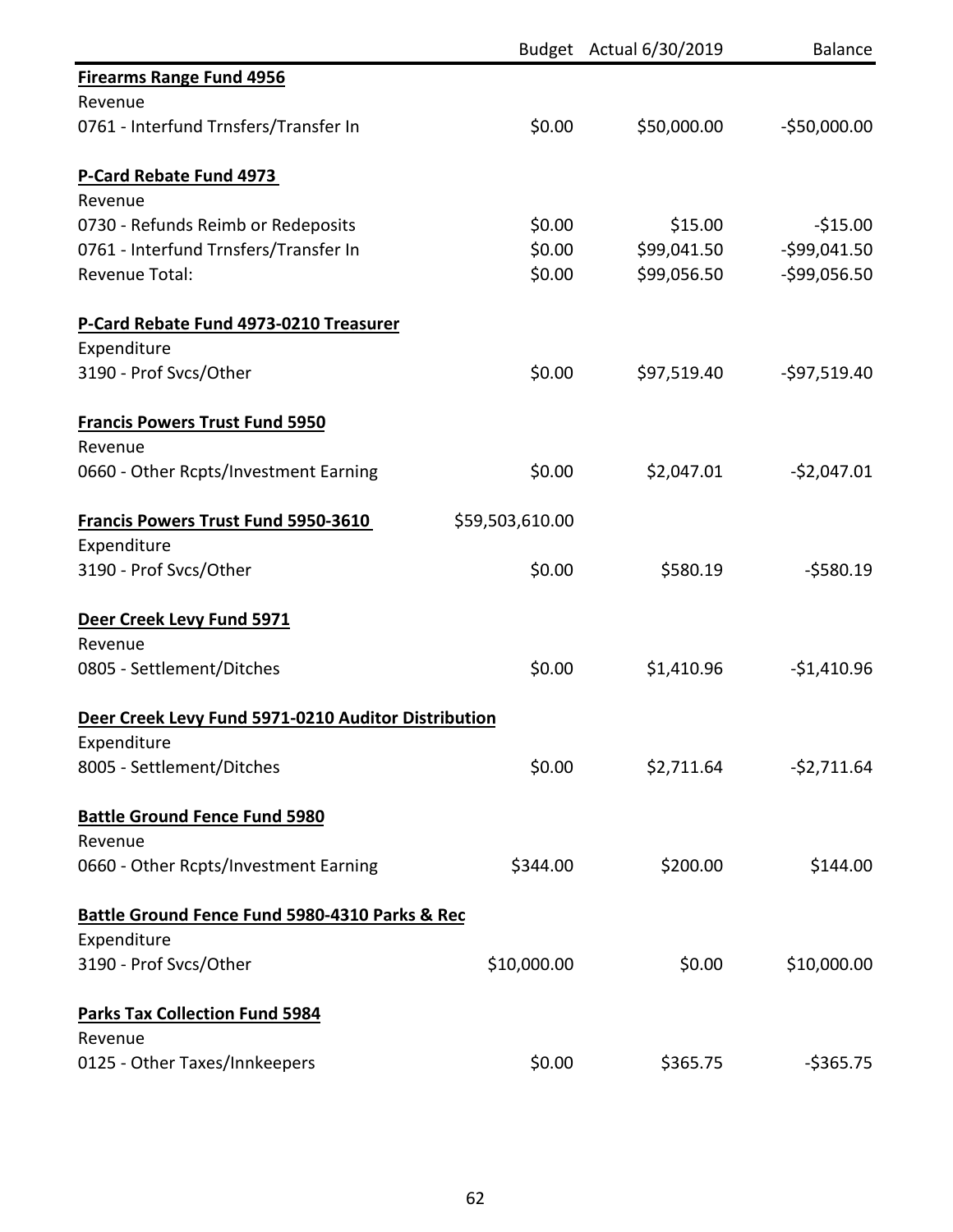|                                                    |        | Budget Actual 6/30/2019 | <b>Balance</b>                      |
|----------------------------------------------------|--------|-------------------------|-------------------------------------|
| Parks Tax Collection Fund 5984-4310 Parks & Rec    |        |                         |                                     |
| Expenditure                                        |        |                         |                                     |
| 3190 - Prof Svcs/Other                             | \$0.00 | \$332.80                | $-$ \$332.80                        |
| Settlement Fund 6000                               |        |                         |                                     |
| Revenue                                            |        |                         |                                     |
| 0801 - Settlement/Property                         | \$0.00 |                         | \$106,512,988.57 - \$106,512,988.57 |
| 0803 - Settlement/Excise                           | \$0.00 |                         |                                     |
| 0804 - Settlement/Liens                            | \$0.00 | \$55,510.03             | $-555,510.03$                       |
| 0807 - Settlement/Local Certified Col              | \$0.00 | \$184.50                | $-$184.50$                          |
| 0808 - Settlement/Treasurer Other Col              | \$0.00 | \$2,038.10              | $-52,038.10$                        |
| <b>Revenue Total:</b>                              | \$0.00 |                         | \$116,013,658.92 - \$116,013,658.92 |
| Settlement Fund 6000-0120 Auditor Settlement       |        |                         |                                     |
| Expenditure                                        |        |                         |                                     |
| 8001 - Settlement/Property                         | \$0.00 |                         | \$106,512,988.57 - \$106,512,988.57 |
| 8003 - Settlement/Excise                           | \$0.00 |                         | \$9,442,937.72 - \$9,442,937.72     |
| 8004 - Settlement/Liens                            | \$0.00 | \$55,510.03             | $-555,510.03$                       |
| 8007 - Settlement/Local Disbursements              | \$0.00 | \$151.00                | $-$151.00$                          |
| <b>Expenditure Total:</b>                          | \$0.00 |                         | \$116,011,587.32 -\$116,011,587.32  |
| Settlement Fund 6000-0210 Treasurer                |        |                         |                                     |
| Expenditure                                        |        |                         |                                     |
| 8008 - Settlement/Treasurer Other Dis              | \$0.00 | \$584.08                | $-5584.08$                          |
| <b>Wheel Tax Fund 6021</b>                         |        |                         |                                     |
| Revenue                                            |        |                         |                                     |
| 0806 - Settlement/State Certified Col              | \$0.00 | \$168,534.61            | $-$168,534.61$                      |
| <b>Wheel Tax Fund 6021-0120 Auditor Settlement</b> |        |                         |                                     |
| Expenditure                                        |        |                         |                                     |
| 8006 - Settlement/State Disbursements              | \$0.00 | \$161,970.15            | $-$161,970.15$                      |
| <b>Sur Tax Fund 6022</b>                           |        |                         |                                     |
| Revenue                                            |        |                         |                                     |
| 0806 - Settlement/State Certified Col              | \$0.00 | \$1,424,081.97          | $-$1,424,081.97$                    |
| Sur Tax Fund 6022-0120 Auditor Settlement          |        |                         |                                     |
| Expenditure                                        |        |                         |                                     |
| 8006 - Settlement/State Disbursements              | \$0.00 | \$1,328,333.59          | $-$1,328,333.59$                    |
| <b>CVET Clearing Fund 6023</b>                     |        |                         |                                     |
| Revenue                                            |        |                         |                                     |
| 0806 - Settlement/State Certified Col              | \$0.00 | \$428,014.00            | $-$ \$428,014.00                    |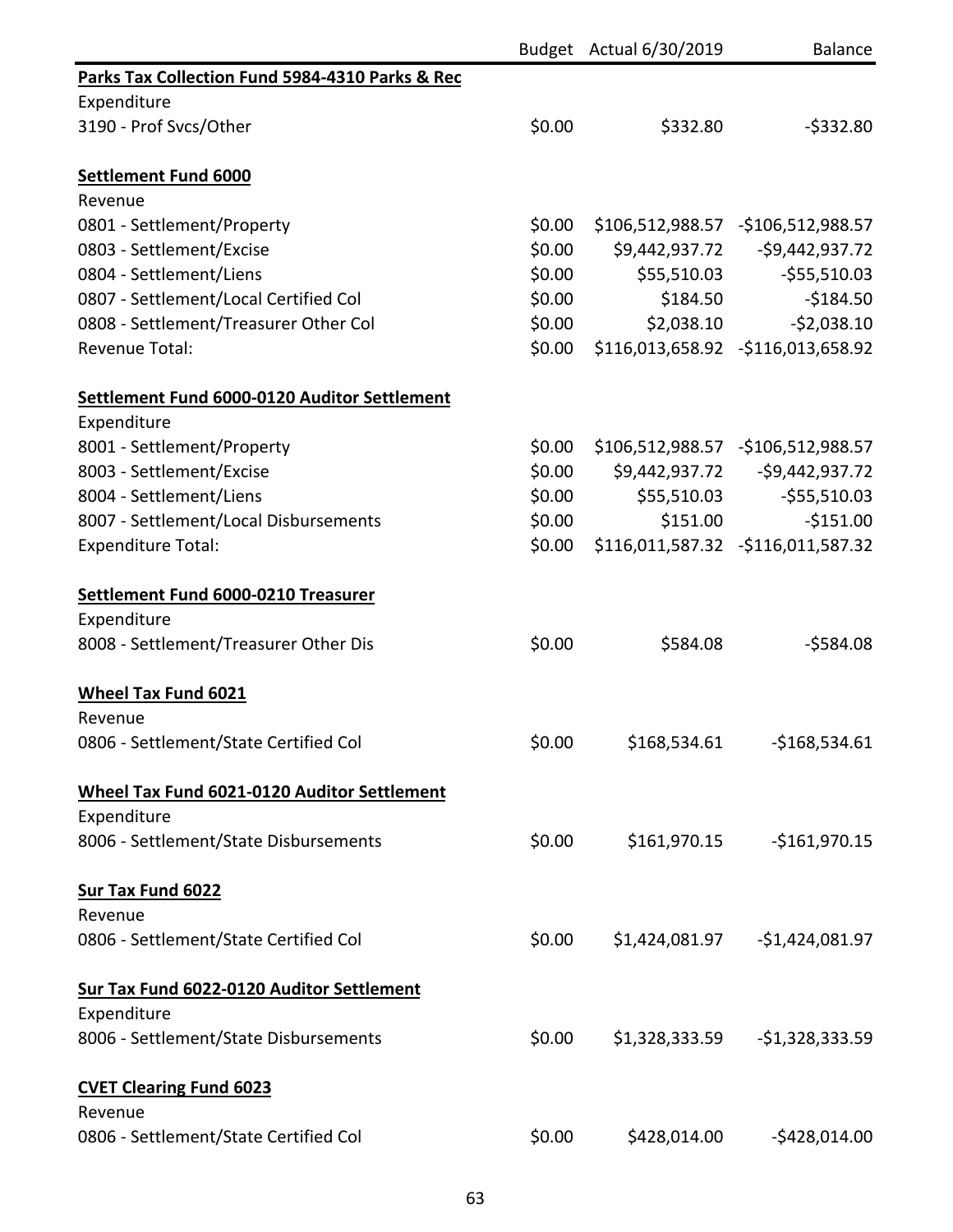|                                                                                 |        | Budget Actual 6/30/2019 | <b>Balance</b>   |
|---------------------------------------------------------------------------------|--------|-------------------------|------------------|
| <b>CVET Clearing Fund 6023-0120 Auditor Distribution</b>                        |        |                         |                  |
| Expenditure                                                                     |        |                         |                  |
| 8006 - Settlement/State Disbursements                                           | \$0.00 | \$428,014.00            | $-$428,014.00$   |
| <b>Financial Distributions Tax Clearing Fund 6051</b>                           |        |                         |                  |
| Revenue                                                                         |        |                         |                  |
| 0806 - Settlement/State Certified Col                                           | \$0.00 | \$720,924.05            | $-5720,924.05$   |
| <b>Financial Distributions Tax Clearing Fund 6051-0120 Auditor Distribution</b> |        |                         |                  |
| Expenditure                                                                     |        |                         |                  |
| 8006 - Settlement/State Disbursements                                           | \$0.00 | \$720,924.05            | $-5720,924.05$   |
| <b>LIT Property Tax Relief Fund 6203</b>                                        |        |                         |                  |
| Revenue                                                                         |        |                         |                  |
| 0802 - Settlement/Income                                                        | \$0.00 | \$3,805,662.50          | $-53,805,662.50$ |
| LIT Property Tax Relief Fund 6203-0120 Auditor Settlement                       |        |                         |                  |
| Expenditure                                                                     |        |                         |                  |
| 8002 - Settlement/Income                                                        | \$0.00 | \$2,734,555.63          | $-52,734,555.63$ |
| <b>State Fines &amp; Forfeitures Fund 7101</b>                                  |        |                         |                  |
| Revenue                                                                         |        |                         |                  |
| 0807 - Settlement/Local Certified Col                                           | \$0.00 | \$26,861.12             | $-526,861.12$    |
| <b>State Fines &amp; Forfeitures 7101-0120 Auditor Settlement</b>               |        |                         |                  |
| Expenditure                                                                     |        |                         |                  |
| 8007 - Settlement/Local Disbursements                                           | \$0.00 | \$23,890.49             | $-523,890.49$    |
| <b>Infraction Judgments Fund 7102</b>                                           |        |                         |                  |
| Revenue                                                                         |        |                         |                  |
| 0807 - Settlement/Local Certified Col                                           | \$0.00 | \$150,110.27            | $-$150,110.27$   |
| <b>Infraction Judgments Fund 7102-0120 Auditor Settlement</b>                   |        |                         |                  |
| Expenditure                                                                     |        |                         |                  |
| 8007 - Settlement/Local Disbursements                                           | \$0.00 | \$144,226.77            | $-$144,226.77$   |
| <b>Special Death Benefits Fund 7104</b>                                         |        |                         |                  |
| Revenue                                                                         |        |                         |                  |
| 0807 - Settlement/Local Certified Col                                           | \$0.00 | \$9,545.00              | $-59,545.00$     |
| Special Death Benefits Fund 7104-0120 Auditor Settlement                        |        |                         |                  |
| Expenditure                                                                     |        |                         |                  |
| 8007 - Settlement/Local Disbursements                                           | \$0.00 | \$9,345.00              | $-59,345.00$     |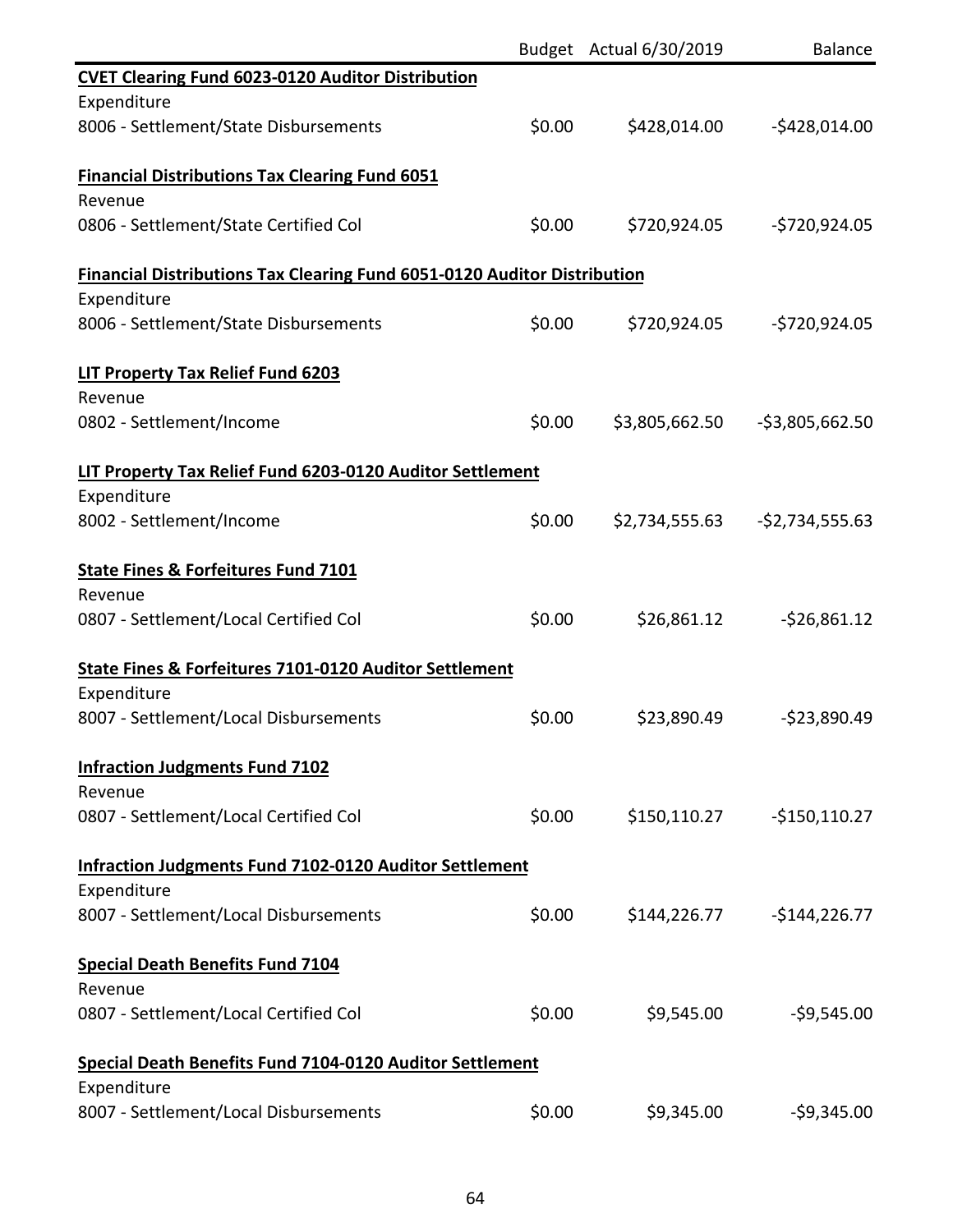|                                                                         |        | Budget Actual 6/30/2019                 | <b>Balance</b>                    |
|-------------------------------------------------------------------------|--------|-----------------------------------------|-----------------------------------|
| <b>Coroners Continuing Education Fund 7106</b>                          |        |                                         |                                   |
| Revenue                                                                 |        |                                         |                                   |
| 0807 - Settlement/Local Certified Col                                   | \$0.00 | \$11,236.50                             | $-$11,236.50$                     |
| <b>Coroners Continuing Education Fund 7106-0120 Auditor Settlement</b>  |        |                                         |                                   |
| Expenditure                                                             |        |                                         |                                   |
| 8007 - Settlement/Local Disbursements                                   | \$0.00 | \$11,056.50                             | $-$11,056.50$                     |
| <b>Mortgage Rec St Fund 7108</b>                                        |        |                                         |                                   |
| Revenue                                                                 |        |                                         |                                   |
| 0807 - Settlement/Local Certified Col                                   | \$0.00 | \$6,017.50                              | $-56,017.50$                      |
| Mortgage Rec St Fund 7108-0120 Auditor Settlement                       |        |                                         |                                   |
| Expenditure                                                             |        |                                         |                                   |
| 8007 - Settlement/Local Disbursements                                   | \$0.00 | \$5,715.00                              | $-$5,715.00$                      |
| <b>Educational License Plate Fees Fund 7301</b>                         |        |                                         |                                   |
| Revenue                                                                 |        |                                         |                                   |
| 0806 - Settlement/State Certified Col                                   | \$0.00 | \$1,443.75                              | $-$1,443.75$                      |
| <b>Educational License Plate Fees Fund 7301-0120 Auditor Settlement</b> |        |                                         |                                   |
| Expenditure                                                             |        |                                         |                                   |
| 8006 - Settlement/State Disbursements                                   | \$0.00 | \$1,200.00                              | $-$1,200.00$                      |
| <b>Innkeepers Tax Fund 7304</b>                                         |        |                                         |                                   |
| Revenue                                                                 |        |                                         |                                   |
| 0660 - Other Rcpts/Investment Earning                                   | \$0.00 | \$4,284.05                              | $-54,284.05$                      |
| 0807 - Settlement/Local Certified Col                                   |        | $$0.00$ $$1,147,468.82$ $$1,147,468.82$ |                                   |
| <b>Revenue Total:</b>                                                   | \$0.00 |                                         | \$1,151,752.87 - \$1,151,752.87   |
| <b>Innkeepers Tax Fund 7304-0120 Auditor Settlement</b>                 |        |                                         |                                   |
| Expenditure                                                             |        |                                         |                                   |
| 8007 - Settlement/Local Disbursements                                   | \$0.00 | \$1,117,865.64                          | $-51,117,865.64$                  |
| <b>LIT Certified Shares Fund 7330</b>                                   |        |                                         |                                   |
| Revenue                                                                 |        |                                         |                                   |
| 0802 - Settlement/Income                                                | \$0.00 |                                         |                                   |
| LIT Certified Shares Fund 7330-0120 Auditor Settlement                  |        |                                         |                                   |
| Expenditure                                                             |        |                                         |                                   |
| 8002 - Settlement/Income                                                | \$0.00 |                                         | \$15,068,414.02 - \$15,068,414.02 |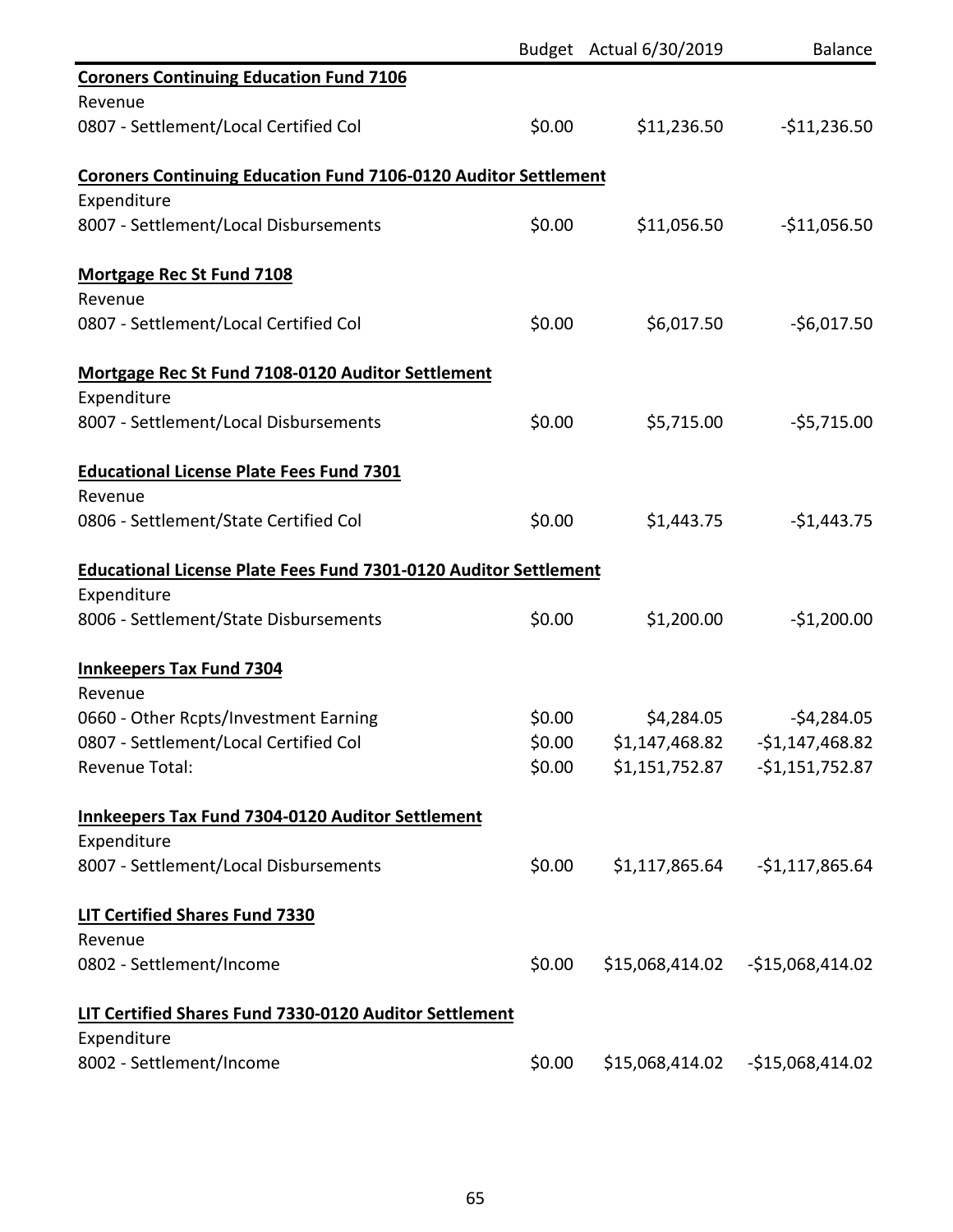|                                                                 |              | Budget Actual 6/30/2019 | <b>Balance</b>    |
|-----------------------------------------------------------------|--------------|-------------------------|-------------------|
| <b>LIT Clearing Fund 7332</b>                                   |              |                         |                   |
| Revenue                                                         |              |                         |                   |
| 0802 - Settlement/Income                                        | \$0.00       | \$10,790,287.00         | $-$10,790,287.00$ |
| LIT Clearing Fund 73320120 Auditor Distribution                 |              |                         |                   |
| Expenditure                                                     |              |                         |                   |
| 8002 - Settlement/Income                                        | \$0.00       | \$10,790,287.00         | $-$10,790,287.00$ |
| <b>CC TANF Block Grant Fund 8226</b>                            |              |                         |                   |
| Revenue                                                         |              |                         |                   |
| 0281 - Publ Safety/Federal                                      | \$63,117.53  | \$32,352.20             | \$30,765.33       |
| <b>CC TANF Block Grant Fund 8226-5510 Community Corrections</b> |              |                         |                   |
| Expenditure                                                     |              |                         |                   |
| 1130 - Sal & Wages/Part Time                                    | \$14,354.14  | \$2,392.50              | \$11,961.64       |
| 1210 - EE Benefits/Social Security                              | \$1,098.15   | \$183.03                | \$915.12          |
| 2990 - Other Supplies/Non-specified                             | \$1,625.00   | \$0.00                  | \$1,625.00        |
| 3190 - Prof Svcs/Other                                          | \$7,820.64   | \$9,634.11              | $-$1,813.47$      |
| <b>Expenditure Total:</b>                                       | \$24,897.93  | \$12,209.64             | \$12,688.29       |
| Prosecutor ICJI HTCU Fund 8271                                  |              |                         |                   |
| Revenue                                                         |              |                         |                   |
| 0281 - Publ Safety/Federal                                      | \$246,719.74 | \$91,005.05             | \$155,714.69      |
| Prosecutor ICJI HTCU Fund 8271-5910 Prosecutor                  |              |                         |                   |
| Expenditure                                                     |              |                         |                   |
| 1110 - Sal & Wages/Full Time                                    | \$54,981.76  | \$26,654.03             | \$28,327.73       |
| 1150 - Sal & Wages/Overtime                                     | \$3,144.05   | \$27.33                 | \$3,116.72        |
| 1210 - EE Benefits/Social Security                              | \$4,545.89   | \$1,990.63              | \$2,555.26        |
| 1220 - EE Benefits/PERF Retirement                              | \$6,510.50   | \$2,988.27              | \$3,522.23        |
| 3210 - Comm & Transp/Travel/Training                            | \$82,390.00  | \$32,459.11             | \$49,930.89       |
| 3240 - Comm & Transp/Software                                   | \$708.00     | \$0.00                  | \$708.00          |
| 4510 - Machinery & Equipment/General                            | \$25,224.00  | \$4,151.88              | \$21,072.12       |
| <b>Expenditure Total:</b>                                       | \$177,504.20 | \$68,271.25             | \$109,232.95      |
| Prosecutor ICJI HTCU Fund 8271-9410 Employee Benefits           |              |                         |                   |
| Expenditure                                                     |              |                         |                   |
| 1230 - EE Benefits/Health                                       | \$8,921.55   | \$4,016.40              | \$4,905.15        |
| 1231 - EE Benefits/LTD                                          | \$254.30     | \$99.96                 | \$154.34          |
| 1232 - EE Benefits/Life                                         | \$141.84     | \$54.72                 | \$87.12           |
| 1910 - Other Personal Services/WC                               | \$601.00     | \$0.00                  | \$601.00          |
| <b>Expenditure Total:</b>                                       | \$9,918.69   | \$4,171.08              | \$5,747.61        |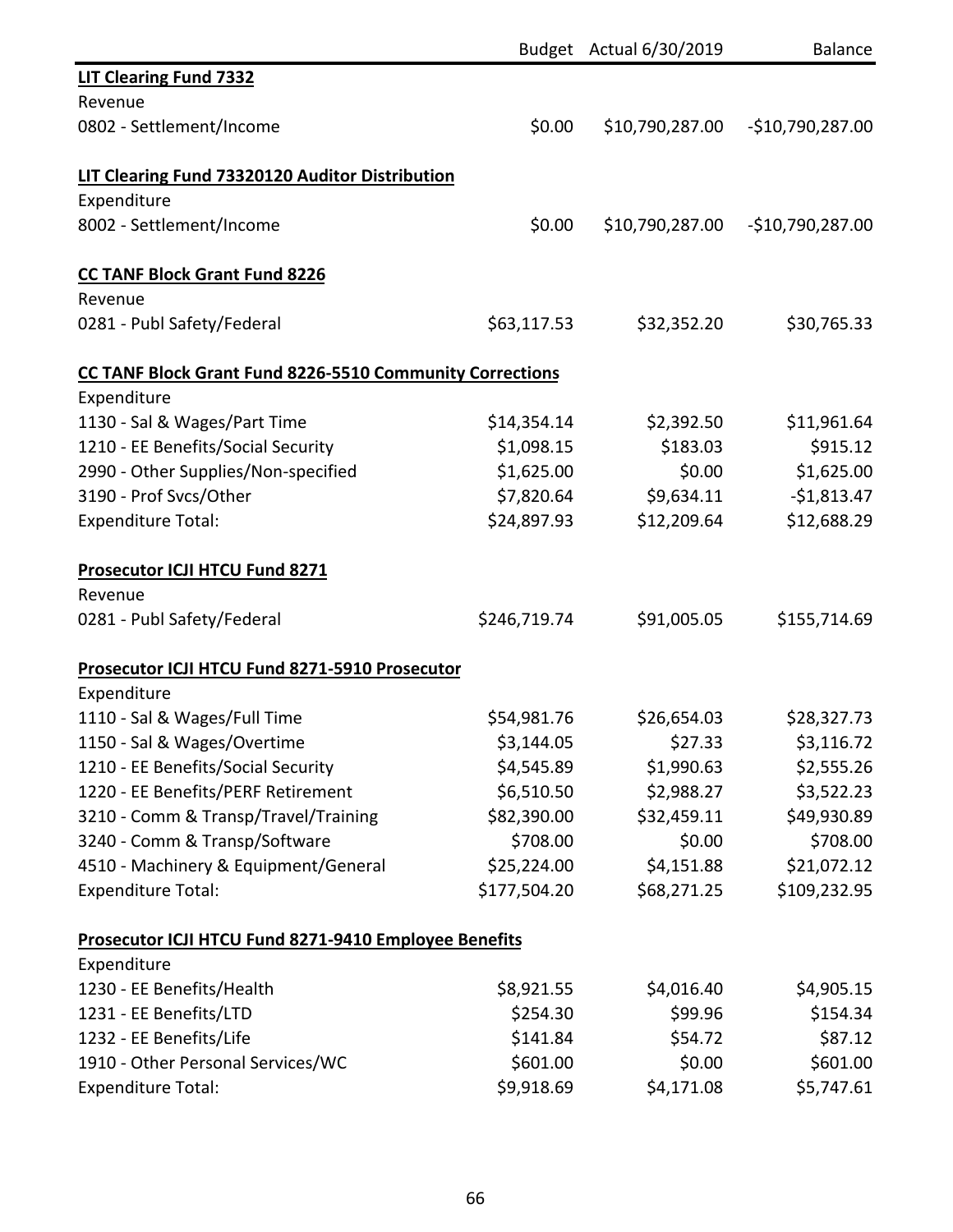|                                                              |              | Budget Actual 6/30/2019 | <b>Balance</b> |
|--------------------------------------------------------------|--------------|-------------------------|----------------|
| <b>Prosecutor ICJI VOCA Fund 8272</b>                        |              |                         |                |
| Revenue                                                      |              |                         |                |
| 0281 - Publ Safety/Federal                                   | \$397,255.00 | \$63,541.85             | \$333,713.15   |
| Prosecutor ICJI VOCA Fund 8272-5910 Prosecutor               |              |                         |                |
| Expenditure                                                  |              |                         |                |
| 1110 - Sal & Wages/Full Time                                 | \$154,641.37 | \$41,248.77             | \$113,392.60   |
| 1130 - Sal & Wages/Part Time                                 | \$29,640.00  | \$10,436.25             | \$19,203.75    |
| 1210 - EE Benefits/Social Security                           | \$14,162.32  | \$3,790.51              | \$10,371.81    |
| 1220 - EE Benefits/PERF Retirement                           | \$17,319.83  | \$4,619.90              | \$12,699.93    |
| 2120 - Office Supplies/Forms                                 | \$1,500.00   | \$103.10                | \$1,396.90     |
| 2140 - Office Supplies/Minor Equip                           | \$3,320.00   | \$0.00                  | \$3,320.00     |
| 3140 - Prof Svcs/Counselng Consults                          | \$57,360.00  | \$3,892.50              | \$53,467.50    |
| 3710 - Rentals & Leases/Bldgs & Prop                         | \$500.00     | \$0.00                  | \$500.00       |
| <b>Expenditure Total:</b>                                    | \$278,443.52 | \$64,091.03             | \$214,352.49   |
| <b>Prosecutor ICJI VOCA Fund 8272-9410 Employee Benefits</b> |              |                         |                |
| Expenditure                                                  |              |                         |                |
| 1230 - EE Benefits/Health                                    | \$90,805.30  | \$7,356.05              | \$83,449.25    |
| Help America Vote Fund 8330 -2010 Elections & Registration   |              |                         |                |
| Expenditure                                                  |              |                         |                |
| 2130 - Office Supplies/Printing                              | \$1,800.00   | \$0.00                  | \$1,800.00     |
| 3190 - Prof Svcs/Other                                       | \$125.00     | \$0.00                  | \$125.00       |
| <b>Expenditure Total:</b>                                    | \$1,925.00   | \$0.00                  | \$1,925.00     |
| <b>Traffic Fund 8401</b>                                     |              |                         |                |
| Revenue                                                      |              |                         |                |
| 0280 - Gen Govt/Federal                                      | \$0.00       | \$6,841.40              | $-56,841.40$   |
| 0290 - Gen Govt/State or Local                               | \$0.00       | \$7,439.10              | $-57,439.10$   |
| <b>Revenue Total:</b>                                        | \$0.00       | \$14,280.50             | $-$14,280.50$  |
| Traffic Fund 8401-2510 Area Plan                             |              |                         |                |
| Expenditure                                                  |              |                         |                |
| 3190 - Prof Svcs/Other                                       | \$0.00       | \$3,720.00              | $-53,720.00$   |
| 4590 - Machinery & Equipment/Other                           | \$0.00       | \$4,831.75              | $-54,831.75$   |
| <b>Expenditure Total:</b>                                    | \$0.00       | \$8,551.75              | $-58,551.75$   |
| LEPC HMEP Fund 8431                                          |              |                         |                |
| Revenue                                                      |              |                         |                |
| 0281 - Publ Safety/Federal                                   | \$8,092.00   | \$0.00                  | \$8,092.00     |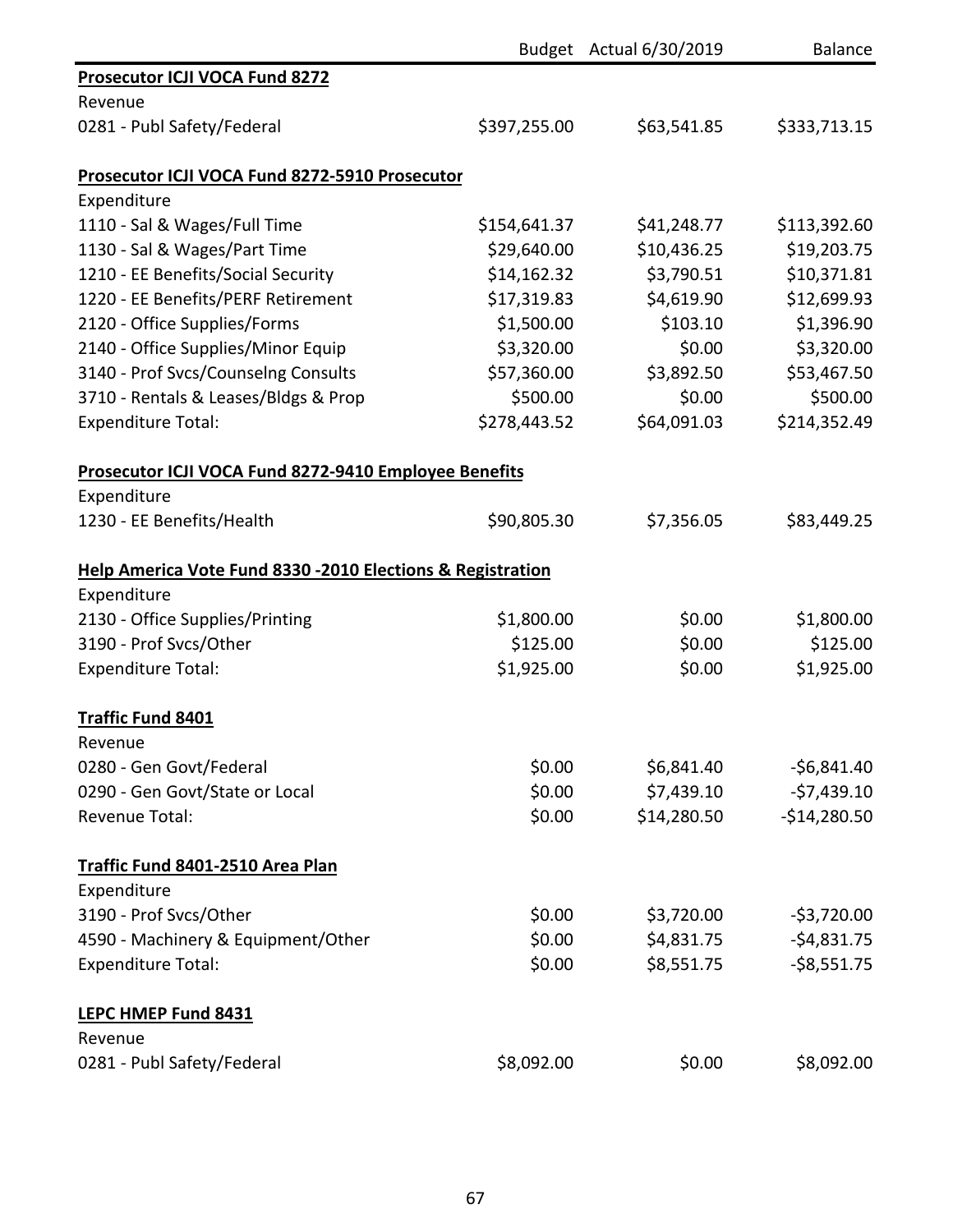|                                                      |              | Budget Actual 6/30/2019 | <b>Balance</b> |
|------------------------------------------------------|--------------|-------------------------|----------------|
| <b>LEPC HMEP Fund 8431-5210 Emergency Management</b> |              |                         |                |
| Expenditure                                          |              |                         |                |
| 3150 - Prof Svcs/Training                            | \$2,655.00   | \$2,655.00              | \$0.00         |
| 3210 - Comm & Transp/Travel/Training                 | \$5,437.00   | \$2,614.09              | \$2,822.91     |
| <b>Expenditure Total:</b>                            | \$8,092.00   | \$5,269.09              | \$2,822.91     |
| <b>STD Prevention Fund 8463</b>                      |              |                         |                |
| Revenue                                              |              |                         |                |
| 0282 - Hith & Wifr/Federal                           | \$149,519.08 | \$30,139.96             | \$119,379.12   |
| STD Prevention Fund 8463-9010 Health Department      |              |                         |                |
| Expenditure                                          |              |                         |                |
| 1110 - Sal & Wages/Full Time                         | \$31,200.00  | \$4,524.67              | \$26,675.33    |
| 1130 - Sal & Wages/Part Time                         | \$17,811.00  | \$6,640.00              | \$11,171.00    |
| 1210 - EE Benefits/Social Security                   | \$3,749.16   | \$847.32                | \$2,901.84     |
| 1220 - EE Benefits/PERF Retirement                   | \$3,494.00   | \$506.77                | \$2,987.23     |
| 1910 - Other Personal Services/WC                    | \$200.00     | \$0.00                  | \$200.00       |
| 2110 - Office Supplies/General                       | \$4,947.75   | \$511.77                | \$4,435.98     |
| 2220 - Oper Supplies/Inst'l or Med                   | \$10,599.60  | \$77.34                 | \$10,522.26    |
| 3190 - Prof Svcs/Other                               | \$30,235.17  | \$7,992.06              | \$22,243.11    |
| 3210 - Comm & Transp/Travel/Training                 | \$2,908.00   | \$473.50                | \$2,434.50     |
| <b>Expenditure Total:</b>                            | \$105,144.68 | \$21,573.43             | \$83,571.25    |
| STD Prevention Fund 8463-9410 Employee Benefits      |              |                         |                |
| Expenditure                                          |              |                         |                |
| 1230 - EE Benefits/Health                            | \$23,305.00  | \$334.70                | \$22,970.30    |
| 1231 - EE Benefits/LTD                               | \$117.00     | \$12.68                 | \$104.32       |
| 1232 - EE Benefits/Life                              | \$109.00     | \$9.12                  | \$99.88        |
| <b>Expenditure Total:</b>                            | \$23,531.00  | \$356.50                | \$23,174.50    |
| <b>Immunization Fund 8464</b>                        |              |                         |                |
| Revenue                                              |              |                         |                |
| 0282 - Hith & Wifr/Federal                           | \$39,760.80  | \$14,518.52             | \$25,242.28    |
| <b>Immunization Fund 8464-9010 Health Department</b> |              |                         |                |
| Expenditure                                          |              |                         |                |
| 1130 - Sal & Wages/Part Time                         | \$5,697.00   | \$1,947.00              | \$3,750.00     |
| 1210 - EE Benefits/Social Security                   | \$538.78     | \$148.94                | \$389.84       |
| 2110 - Office Supplies/General                       | \$1,906.89   | \$94.82                 | \$1,812.07     |
| 2220 - Oper Supplies/Inst'l or Med                   | \$6,113.37   | \$1,779.20              | \$4,334.17     |
| 3190 - Prof Svcs/Other                               | \$19,981.63  | \$9,582.44              | \$10,399.19    |
| 3210 - Comm & Transp/Travel/Training                 | \$490.00     | \$370.10                | \$119.90       |
| <b>Expenditure Total:</b>                            | \$34,727.67  | \$13,922.50             | \$20,805.17    |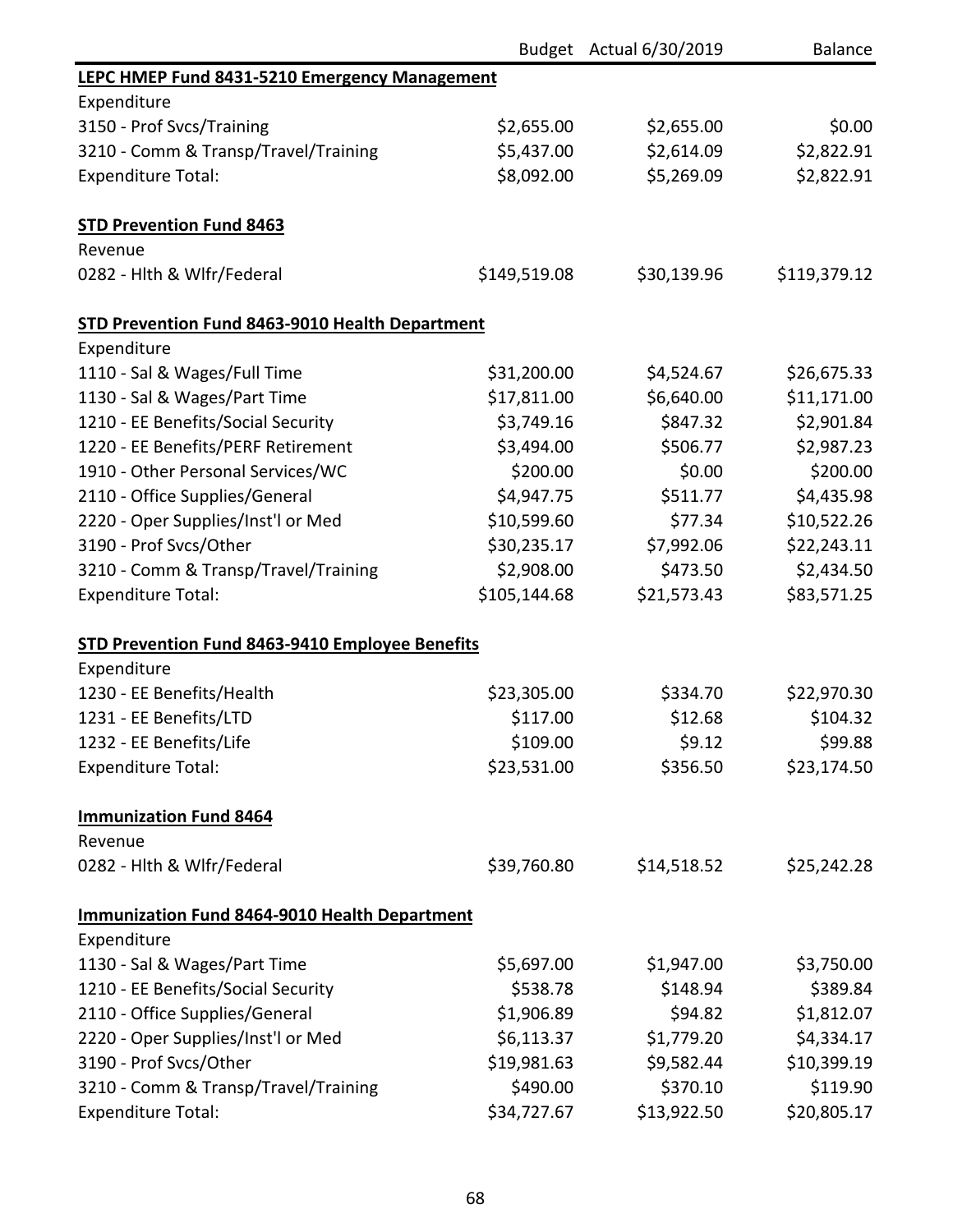|                                                            |              | Budget Actual 6/30/2019 | <b>Balance</b> |
|------------------------------------------------------------|--------------|-------------------------|----------------|
| <b>HPP &amp; PHEP Base Grant Fund 8476</b>                 |              |                         |                |
| Revenue                                                    |              |                         |                |
| 0282 - Hlth & Wlfr/Federal                                 | \$23,924.81  | \$13,384.03             | \$10,540.78    |
| HPP & PHEP Base Grant Fund 8476-9010 Health Department     |              |                         |                |
| Expenditure                                                |              |                         |                |
| 1130 - Sal & Wages/Part Time                               | \$1,617.00   | \$1,617.00              | \$0.00         |
| 1210 - EE Benefits/Social Security                         | \$122.87     | \$122.55                | \$0.32         |
| 2220 - Oper Supplies/Inst'l or Med                         | \$20,346.57  | \$17,626.13             | \$2,720.44     |
| <b>Expenditure Total:</b>                                  | \$22,086.44  | \$19,365.68             | \$2,720.76     |
| <b>HIV Prevention Fund 8482</b>                            |              |                         |                |
| Revenue                                                    |              |                         |                |
| 0282 - Hith & Wifr/Federal                                 | \$18,000.00  | \$6,056.22              | \$11,943.78    |
| HIV Prevention Fund 8482-9010 Health Department            |              |                         |                |
| Expenditure                                                |              |                         |                |
| 1130 - Sal & Wages/Part Time                               | \$9,360.00   | \$3,657.00              | \$5,703.00     |
| 1210 - EE Benefits/Social Security                         | \$716.00     | \$279.76                | \$436.24       |
| 1910 - Other Personal Services/WC                          | \$104.00     | \$0.00                  | \$104.00       |
| 2110 - Office Supplies/General                             | \$1,000.00   | \$0.00                  | \$1,000.00     |
| 3190 - Prof Svcs/Other                                     | \$3,285.00   | \$465.00                | \$2,820.00     |
| 3210 - Comm & Transp/Travel/Training                       | \$4,000.00   | \$64.92                 | \$3,935.08     |
| <b>Expenditure Total:</b>                                  | \$18,465.00  | \$4,466.68              | \$13,998.32    |
| <b>Quick Response Team Grant Fund 8483</b>                 |              |                         |                |
| Revenue                                                    |              |                         |                |
| 0282 - Hlth & Wlfr/Federal                                 | \$31,530.00  | \$10,522.37             | \$21,007.63    |
| Quick Response Grant Team Fund 8483-9010 Health Department |              |                         |                |
| Expenditure                                                |              |                         |                |
| 2110 - Office Supplies/General                             | \$2,500.00   | \$355.99                | \$2,144.01     |
| 3145 - Prof Svcs/Hlth & Med Prof                           | \$26,530.00  | \$10,393.00             | \$16,137.00    |
| 3210 - Comm & Transp/Travel/Training                       | \$2,500.00   | \$0.00                  | \$2,500.00     |
| <b>Expenditure Total:</b>                                  | \$31,530.00  | \$10,748.99             | \$20,781.01    |
| <b>SPP Mobilization Grant Fund 8484</b>                    |              |                         |                |
| Revenue                                                    |              |                         |                |
| 0282 - Hlth & Wlfr/Federal                                 | \$100,000.00 | \$0.00                  | \$100,000.00   |
| SPP Mobilization Grant Fund 8484-9010 Health Department    |              |                         |                |
| Expenditure                                                |              |                         |                |
| 4520 - Machinery & Equipment/Vehicle                       | \$100,000.00 | \$0.00                  | \$100,000.00   |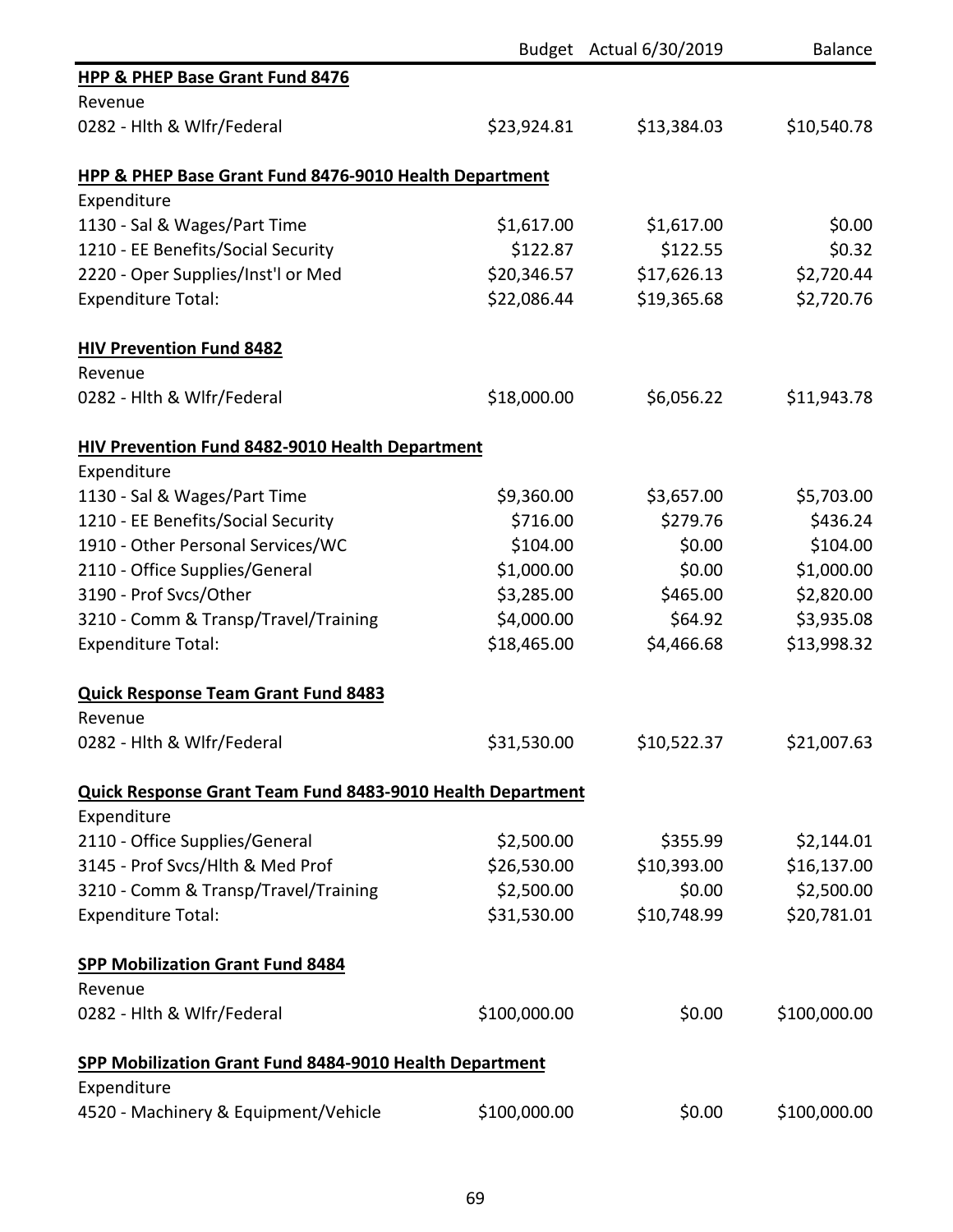|                                                           |              | Budget Actual 6/30/2019 | <b>Balance</b> |
|-----------------------------------------------------------|--------------|-------------------------|----------------|
| <b>CASA ICJI VOCA Grant Fund 8507</b>                     |              |                         |                |
| Revenue                                                   |              |                         |                |
| 0282 - Hlth & Wlfr/Federal                                | \$322,939.00 | \$65,419.16             | \$257,519.84   |
| CASA ICJI VOCA Grant Fund 8507-7310 CASA                  |              |                         |                |
| Expenditure                                               |              |                         |                |
| 1110 - Sal & Wages/Full Time                              | \$255,766.28 | \$75,962.10             | \$179,804.18   |
| 1210 - EE Benefits/Social Security                        | \$19,585.98  | \$5,662.06              | \$13,923.92    |
| 1220 - EE Benefits/PERF Retirement                        | \$28,646.22  | \$8,507.73              | \$20,138.49    |
| <b>Expenditure Total:</b>                                 | \$303,998.48 | \$90,131.89             | \$213,866.59   |
| Title II JJDP Fund 8520                                   |              |                         |                |
| Revenue                                                   |              |                         |                |
| 0281 - Publ Safety/Federal                                | \$9,790.80   | \$9,790.80              | \$0.00         |
| Title II JJDP Fund 8520-5610                              |              |                         |                |
| Expenditure                                               |              |                         |                |
| 3190 - Prof Svcs/Other                                    | \$950.00     | \$950.00                | \$0.00         |
| <b>Court Improvement Project Fund 8634</b>                |              |                         |                |
| Revenue                                                   |              |                         |                |
| 0282 - Hlth & Wlfr/Federal                                | \$1,000.00   | \$0.00                  | \$1,000.00     |
| Court Improvement Project Fund 8634-7203 Superior Court 3 |              |                         |                |
| Expenditure                                               |              |                         |                |
| 3190 - Prof Svcs/Other                                    | \$1,000.00   | \$305.09                | \$694.91       |
| COAP 3 Grant Fund 8665                                    |              |                         |                |
| Revenue                                                   |              |                         |                |
| 0282 - Hlth & Wlfr/Federal                                | \$277,703.00 | \$0.00                  | \$277,703.00   |
| COAP 3 Grant Fund 8665-5510 Community Corrections         |              |                         |                |
| Expenditure                                               |              |                         |                |
| 1110 - Sal & Wages/Full Time                              | \$107,013.00 | \$0.00                  | \$107,013.00   |
| 1210 - EE Benefits/Social Security                        | \$8,187.00   | \$0.00                  | \$8,187.00     |
| 1220 - EE Benefits/PERF Retirement                        | \$11,986.00  | \$0.00                  | \$11,986.00    |
| 2110 - Office Supplies/General                            | \$5,930.00   | \$0.00                  | \$5,930.00     |
| 2140 - Office Supplies/Minor Equip                        | \$3,185.00   | \$0.00                  | \$3,185.00     |
| 3140 - Prof Svcs/Counselng Consults                       | \$36,920.00  | \$0.00                  | \$36,920.00    |
| 3145 - Prof Svcs/Hlth & Med Prof                          | \$12,000.00  | \$0.00                  | \$12,000.00    |
| 3150 - Prof Svcs/Training                                 | \$3,106.00   | \$0.00                  | \$3,106.00     |
| 3190 - Prof Svcs/Other                                    | \$36,123.00  | \$0.00                  | \$36,123.00    |
| 3210 - Comm & Transp/Travel/Training                      | \$2,000.00   | \$0.00                  | \$2,000.00     |
| 3320 - Printing & Advertising/Duplica                     | \$3,290.00   | \$0.00                  | \$3,290.00     |
| <b>Expenditure Total:</b>                                 | \$229,740.00 | \$0.00                  | \$229,740.00   |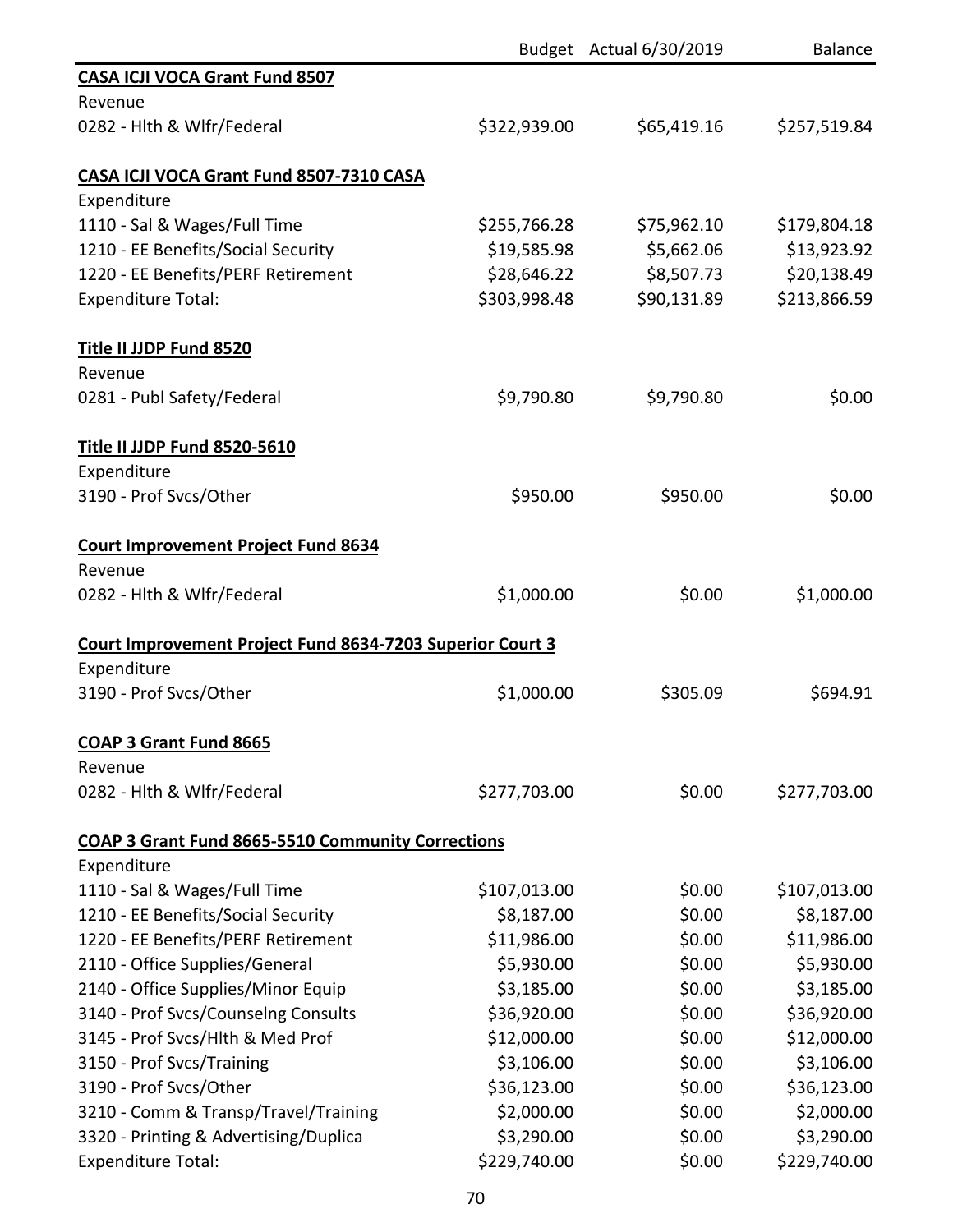|                                                                      |                | Budget Actual 6/30/2019 | Balance      |
|----------------------------------------------------------------------|----------------|-------------------------|--------------|
|                                                                      |                |                         |              |
| <b>COAP 3 Grant Fund 8665-9410 Employee Benefits</b><br>Expenditure  |                |                         |              |
| 1230 - EE Benefits/Health                                            | \$45,519.00    | \$0.00                  | \$45,519.00  |
| 1231 - EE Benefits/LTD                                               | \$402.00       | \$0.00                  | \$402.00     |
| 1232 - EE Benefits/Life                                              | \$219.00       | \$0.00                  | \$219.00     |
| 1910 - Other Personal Services/WC                                    | \$1,823.00     | \$0.00                  | \$1,823.00   |
| <b>Expenditure Total:</b>                                            | \$47,963.00    | \$0.00                  | \$47,963.00  |
|                                                                      |                |                         |              |
| D4 Emergency Deployment Fund 8726-9910 Outside Agency<br>Expenditure |                |                         |              |
|                                                                      |                |                         |              |
| 2290 - Oper Supplies/Other                                           | \$6,033.00     | \$0.00                  | \$6,033.00   |
| 3150 - Prof Svcs/Training                                            | \$6,033.00     | \$0.00                  | \$6,033.00   |
| 3620 - Rep & Maint/Vehicle & Equip                                   | \$12,068.00    | \$1,343.01              | \$10,724.99  |
| <b>Expenditure Total:</b>                                            | \$24,134.00    | \$1,343.01              | \$22,790.99  |
| <b>WIC Fund 8880</b>                                                 |                |                         |              |
| Revenue                                                              |                |                         |              |
| 0282 - Hlth & Wlfr/Federal                                           | \$1,044,416.25 | \$486,732.81            | \$557,683.44 |
| <b>WIC Fund 8880-9210 WIC</b>                                        |                |                         |              |
| Expenditure                                                          |                |                         |              |
| 1110 - Sal & Wages/Full Time                                         | \$446,120.02   | \$280,038.05            | \$166,081.97 |
| 1130 - Sal & Wages/Part Time                                         | \$93,225.25    | \$23,974.65             | \$69,250.60  |
| 1210 - EE Benefits/Social Security                                   | \$41,795.70    | \$21,863.16             | \$19,932.54  |
| 1220 - EE Benefits/PERF Retirement                                   | \$49,949.83    | \$31,397.59             | \$18,552.24  |
| 2110 - Office Supplies/General                                       | \$10,908.00    | \$2,884.63              | \$8,023.37   |
| 2220 - Oper Supplies/Inst'l or Med                                   | \$7,887.00     | \$1,647.78              | \$6,239.22   |
| 2270 - Oper Supplies/Educational Mtls                                | \$2,918.74     | \$1,673.79              | \$1,244.95   |
| 2290 - Oper Supplies/Other                                           | \$480.00       | \$221.96                | \$258.04     |
| 3190 - Prof Svcs/Other                                               | \$24,798.41    | \$22,209.13             | \$2,589.28   |
| 3210 - Comm & Transp/Travel/Training                                 | \$7,013.22     | \$5,078.82              | \$1,934.40   |
| 3220 - Comm & Transp/Communications                                  | \$2,840.65     | \$625.52                | \$2,215.13   |
| 3510 - Utility Service/Utilities                                     | \$6,654.18     | \$3,837.65              | \$2,816.53   |
| 3710 - Rentals & Leases/Bldgs & Prop                                 | \$40,672.25    | \$27,115.02             | \$13,557.23  |
| <b>Expenditure Total:</b>                                            | \$735,263.25   | \$422,567.75            | \$312,695.50 |
| <b>WIC Fund 8880-9410 Employee Benefits</b>                          |                |                         |              |
| Expenditure                                                          |                |                         |              |
| 1230 - EE Benefits/Health                                            | \$120,025.00   | \$72,959.20             | \$47,065.80  |
| 1231 - EE Benefits/LTD                                               | \$1,778.34     | \$1,042.84              | \$735.50     |
| 1232 - EE Benefits/Life                                              | \$1,064.64     | \$638.40                | \$426.24     |
| 1910 - Other Personal Services/WC                                    | \$6,226.00     | \$0.00                  | \$6,226.00   |
| <b>Expenditure Total:</b>                                            | \$129,093.98   | \$74,640.44             | \$54,453.54  |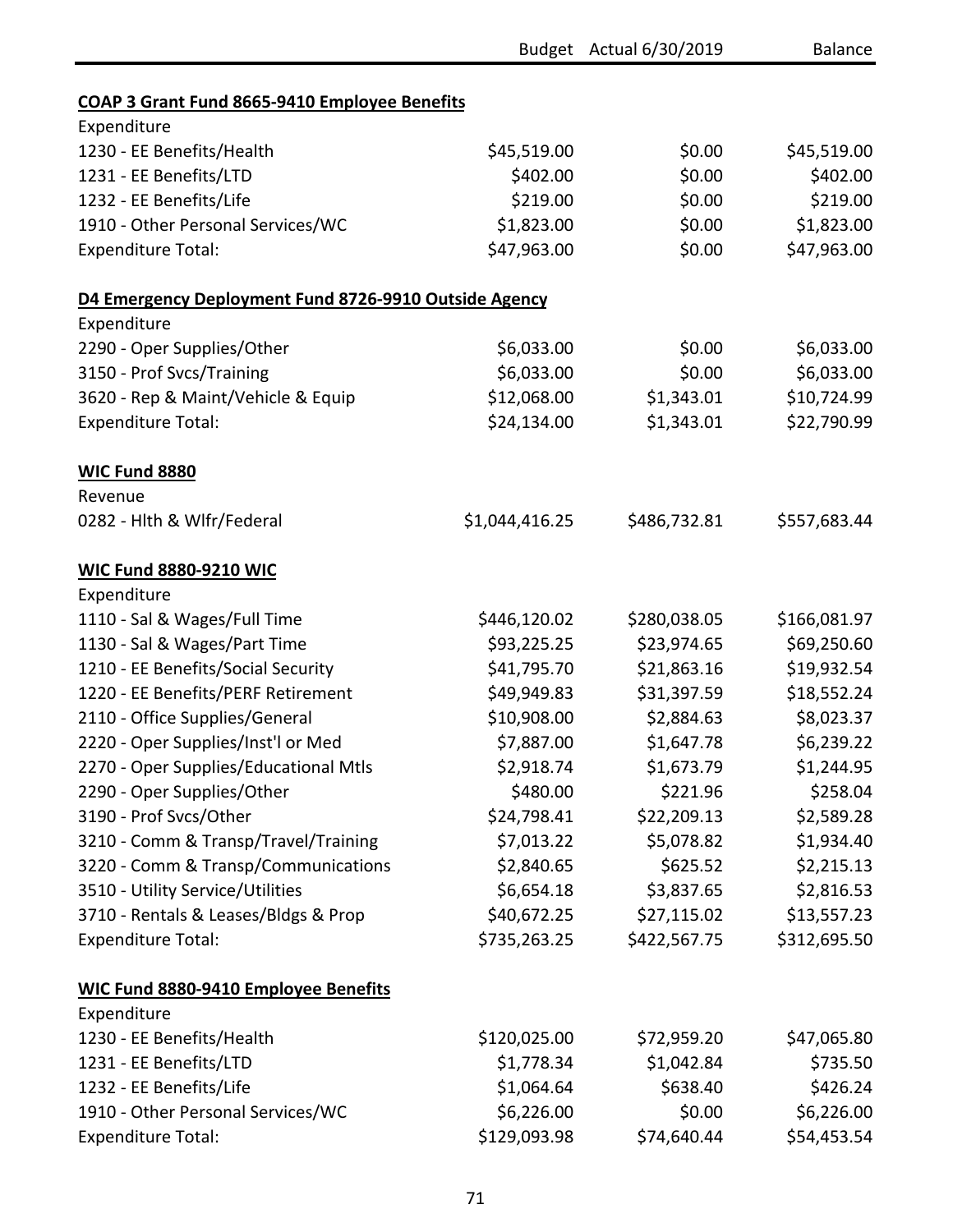|                                                      |             | Budget Actual 6/30/2019 | <b>Balance</b> |
|------------------------------------------------------|-------------|-------------------------|----------------|
| <b>WIC PC Grant Fund 8882</b>                        |             |                         |                |
| Revenue                                              |             |                         |                |
| 0282 - Hlth & Wlfr/Federal                           | \$52,272.03 | \$18,489.86             | \$33,782.17    |
| <b>WIC PC Grant Fund 8882-9210 WIC</b>               |             |                         |                |
| Expenditure                                          |             |                         |                |
| 1130 - Sal & Wages/Part Time                         | \$36,336.61 | \$14,591.31             | \$21,745.30    |
| 1210 - EE Benefits/Social Security                   | \$2,892.70  | \$1,116.23              | \$1,776.47     |
| 3210 - Comm & Transp/Travel/Training                 | \$1,163.26  | \$109.44                | \$1,053.82     |
| 3220 - Comm & Transp/Communications                  | \$880.00    | \$875.40                | \$4.60         |
| 3510 - Utility Service/Utilities                     | \$2,046.57  | \$1,191.06              | \$855.51       |
| <b>Expenditure Total:</b>                            | \$43,319.14 | \$17,883.44             | \$25,435.70    |
| <b>WIC PC Grant Fund 8882-9410 Employee Benefits</b> |             |                         |                |
| Expenditure                                          |             |                         |                |
| 1910 - Other Personal Services/WC                    | \$465.00    | \$0.00                  | \$465.00       |
| <b>Title IV-D Inct Fund 8895</b>                     |             |                         |                |
| Revenue                                              |             |                         |                |
| 0282 - Hith & Wifr/Federal                           | \$0.00      | \$20,874.00             | $-520,874.00$  |
| 0660 - Other Rcpts/Investment Earning                | \$0.00      | \$73.63                 | $-573.63$      |
| <b>Revenue Total:</b>                                | \$0.00      | \$20,947.63             | $-$20,947.63$  |
| Title IV-D Inct Fund 8895-5920 Prosecutor IV-D       |             |                         |                |
| Expenditure                                          |             |                         |                |
| 1130 - Sal & Wages/Part Time                         | \$0.00      | \$14,534.75             | $-$14,534.75$  |
| 1210 - EE Benefits/Social Security                   | \$0.00      | \$1,103.11              | $-51,103.11$   |
| 2110 - Office Supplies/General                       | \$0.00      | \$2,056.86              | $-$2,056.86$   |
| 3190 - Prof Svcs/Other                               | \$0.00      | \$888.99                | $-5888.99$     |
| <b>Expenditure Total:</b>                            | \$0.00      | \$18,583.71             | $-518,583.71$  |
| Prosecutor IV-D Incentive PO Fund 8897               |             |                         |                |
| Revenue                                              |             |                         |                |
| 0282 - Hlth & Wlfr/Federal                           | \$0.00      | \$31,404.00             | $-531,404.00$  |
| 0660 - Other Rcpts/Investment Earning                | \$0.00      | \$1,992.35              | $-$1,992.35$   |
| Revenue Total:                                       | \$0.00      | \$33,396.35             | $-533,396.35$  |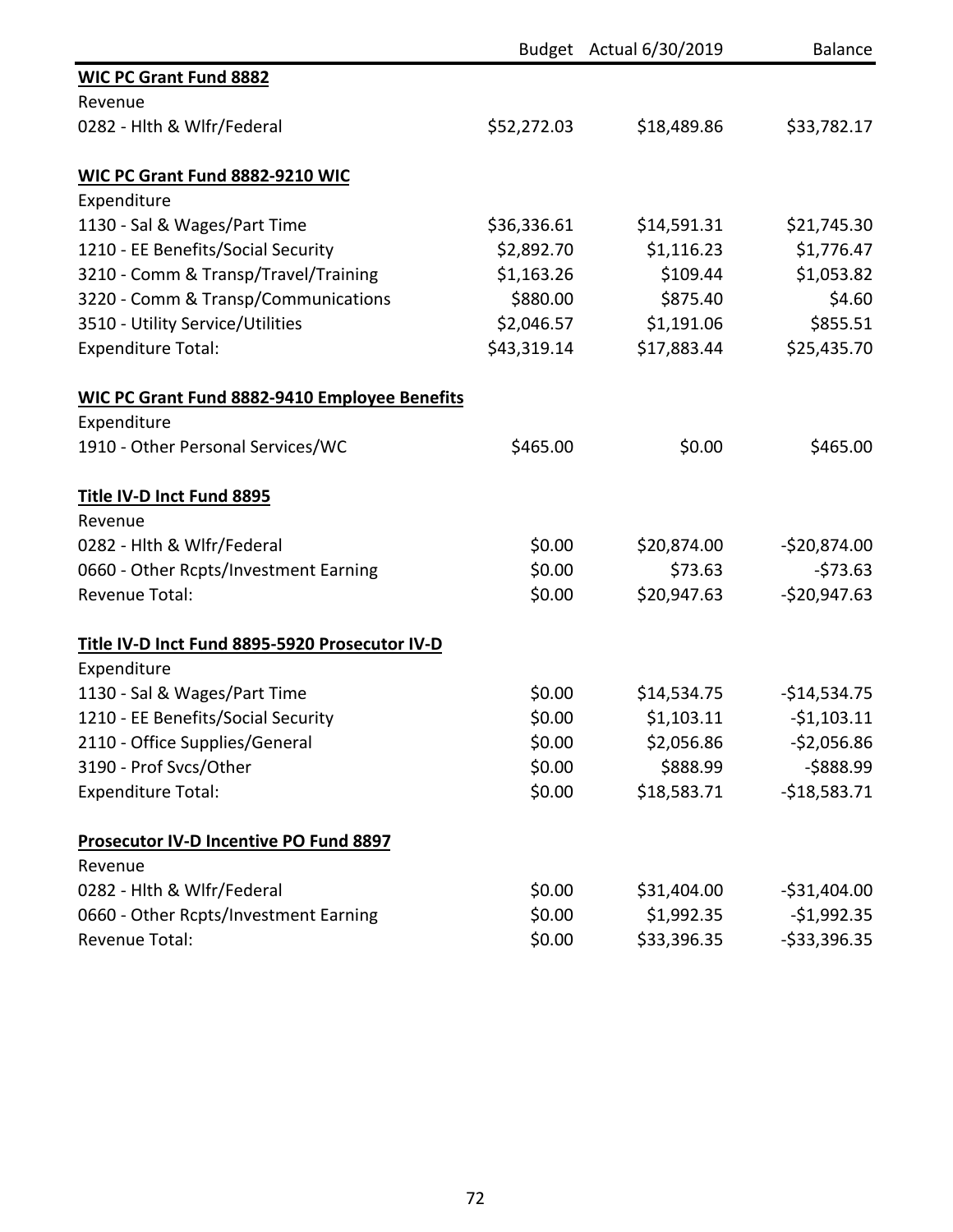|                                                            |             | Budget Actual 6/30/2019 | <b>Balance</b> |
|------------------------------------------------------------|-------------|-------------------------|----------------|
| Prosecutor IV-D Incentive Fund 8897-5920 Prosecutor IV-D   |             |                         |                |
| Expenditure                                                |             |                         |                |
| 1110 - Sal & Wages/Full Time                               | \$0.00      | \$8,617.13              | $-$8,617.13$   |
| 1130 - Sal & Wages/Part Time                               | \$0.00      | \$23,326.00             | $-523,326.00$  |
| 1150 - Sal & Wages/Overtime                                | \$0.00      | \$1,858.61              | $-$1,858.61$   |
| 1210 - EE Benefits/Social Security                         | \$0.00      | \$2,499.68              | $-52,499.68$   |
| 1220 - EE Benefits/PERF Retirement                         | \$0.00      | \$1,173.31              | $-51,173.31$   |
| 2110 - Office Supplies/General                             | \$0.00      | \$2,310.08              | $-52,310.08$   |
| 3190 - Prof Svcs/Other                                     | \$0.00      | \$178.40                | $-$178.40$     |
| 3210 - Comm & Transp/Travel/Training                       | \$0.00      | \$200.00                | $-5200.00$     |
| 4510 - Machinery & Equipment/General                       | \$0.00      | \$4,132.72              | $-54,132.72$   |
| <b>Expenditure Total:</b>                                  | \$0.00      | \$44,295.93             | $-$44,295.93$  |
| Prosecutor IV-D Incentive Fund 8897-9410 Employee Benefits |             |                         |                |
| Expenditure                                                |             |                         |                |
| 1230 - EE Benefits/Health                                  | \$0.00      | \$5,028.88              | $-55,028.88$   |
| 1231 - EE Benefits/LTD                                     | \$0.00      | \$47.96                 | $-547.96$      |
| 1232 - EE Benefits/Life                                    | \$0.00      | \$36.48                 | $-536.48$      |
| <b>Expenditure Total:</b>                                  | \$0.00      | \$5,113.32              | $-55,113.32$   |
| <b>Clerk IV-D Incentive Fund 8899</b>                      |             |                         |                |
| Revenue                                                    |             |                         |                |
| 0282 - Hlth & Wlfr/Federal                                 | \$40,000.00 | \$20,874.00             | \$19,126.00    |
| 0660 - Other Rcpts/Investment Earning                      | \$162.00    | \$506.47                | $-$344.47$     |
| <b>Revenue Total:</b>                                      | \$40,162.00 | \$21,380.47             | \$18,781.53    |
| Clerk IV-D Incentive Fund 8899-5810 Clerk                  |             |                         |                |
| Expenditure                                                |             |                         |                |
| 1130 - Sal & Wages/Part Time                               | \$15,000.00 | \$0.00                  | \$15,000.00    |
| 1210 - EE Benefits/Social Security                         | \$1,148.00  | \$0.00                  | \$1,148.00     |
| 2110 - Office Supplies/General                             | \$11,147.00 | \$4,663.09              | \$6,483.91     |
| 2140 - Office Supplies/Minor Equip                         | \$5,000.00  | \$0.00                  | \$5,000.00     |
| <b>Expenditure Total:</b>                                  | \$32,295.00 | \$4,663.09              | \$27,631.91    |
| <b>CASAs for Kids Fund 9107</b>                            |             |                         |                |
| Revenue                                                    |             |                         |                |
| 0292 - Hlth & Wlfr/State or Local                          | \$45,223.50 | \$25,144.00             | \$20,079.50    |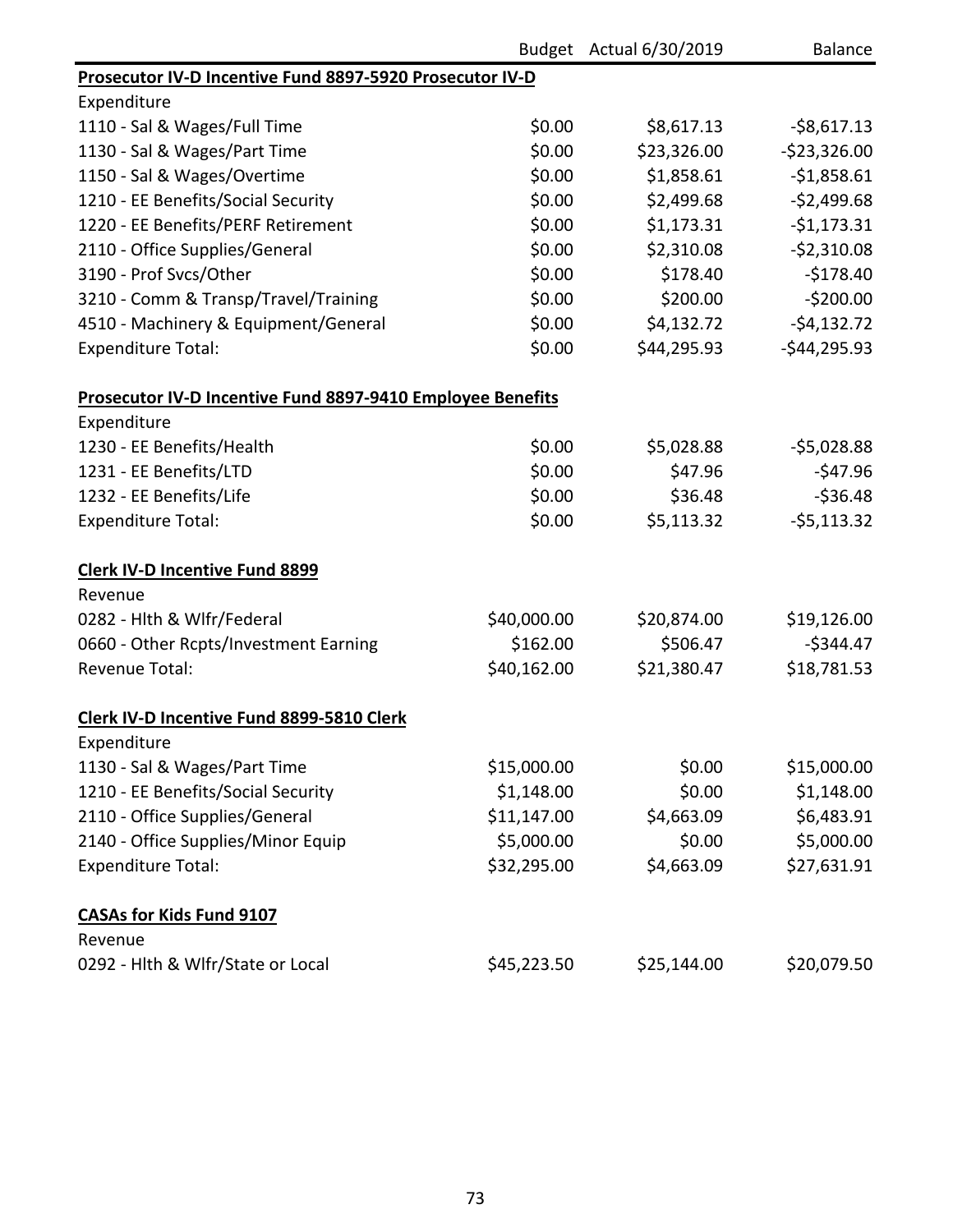|                                                        |             | Budget Actual 6/30/2019 | <b>Balance</b>   |
|--------------------------------------------------------|-------------|-------------------------|------------------|
| CASAs for Kids Fund 9107-7310 CASA                     |             |                         |                  |
| Expenditure                                            |             |                         |                  |
| 1113 - Sal & Wages/Benefit Elig PT                     | \$25,478.00 | \$2,830.84              | \$22,647.16      |
| 1130 - Sal & Wages/Part Time                           | \$13,581.67 | \$11,689.75             | \$1,891.92       |
| 1210 - EE Benefits/Social Security                     | \$2,989.07  | \$1,106.24              | \$1,882.83       |
| 2140 - Office Supplies/Minor Equip                     | \$2,250.00  | \$0.00                  | \$2,250.00       |
| 3150 - Prof Svcs/Training                              | \$1,461.00  | \$0.00                  | \$1,461.00       |
| 3210 - Comm & Transp/Travel/Training                   | \$2,549.24  | \$0.00                  | \$2,549.24       |
| 3240 - Comm & Transp/Software                          | \$1,500.00  | \$0.00                  | \$1,500.00       |
| 3620 - Rep & Maint/Vehicle & Equip                     | \$500.00    | \$0.00                  | \$500.00         |
| <b>Expenditure Total:</b>                              | \$50,308.98 | \$15,626.83             | \$34,682.15      |
| <b>CASAs for Kids Fund 9107-9410 Employee Benefits</b> |             |                         |                  |
| Expenditure                                            |             |                         |                  |
| 1230 - EE Benefits/Health                              | \$9,727.00  | \$0.00                  | \$9,727.00       |
| 1231 - EE Benefits/LTD                                 | \$64.00     | \$5.75                  | \$58.25          |
| 1232 - EE Benefits/Life                                | \$99.00     | \$4.56                  | \$94.44          |
| 1910 - Other Personal Services/WC                      | \$254.00    | \$0.00                  | \$254.00         |
| <b>Expenditure Total:</b>                              | \$10,144.00 | \$10.31                 | \$10,133.69      |
| <b>Community Crossing Fund 9108</b>                    |             |                         |                  |
| Revenue                                                |             |                         |                  |
| 0293 - Hwys & Strts/State or Local                     | \$0.00      | \$1,000,000.00          | $-$1,000,000.00$ |
| J-CAT Fund 9114                                        |             |                         |                  |
| Revenue                                                |             |                         |                  |
| 0292 - Hith & Wifr/State or Local                      | \$0.00      | \$45,000.00             | $-$45,000.00$    |
| <b>J-CAT Fund 9114-7310 CASA</b>                       |             |                         |                  |
| Expenditure                                            |             |                         |                  |
| 1130 - Sal & Wages/Part Time                           | \$15,875.00 | \$10,944.00             | \$4,931.00       |
| 1210 - EE Benefits/Social Security                     | \$1,236.20  | \$833.39                | \$402.81         |
| 2110 - Office Supplies/General                         | \$500.00    | \$439.62                | \$60.38          |
| 2140 - Office Supplies/Minor Equip                     | \$308.98    | \$0.00                  | \$308.98         |
| 3150 - Prof Svcs/Training                              | \$500.00    | \$0.00                  | \$500.00         |
| 3210 - Comm & Transp/Travel/Training                   | \$2,845.13  | \$122.51                | \$2,722.62       |
| <b>Expenditure Total:</b>                              | \$21,265.31 | \$12,339.52             | \$8,925.79       |
| <b>CLAF Byrne Local Grant Fund 9144</b>                |             |                         |                  |
| Revenue                                                |             |                         |                  |
| 0291 - Publ Safety/State or Local                      | \$0.00      | \$7,620.00              | $-57,620.00$     |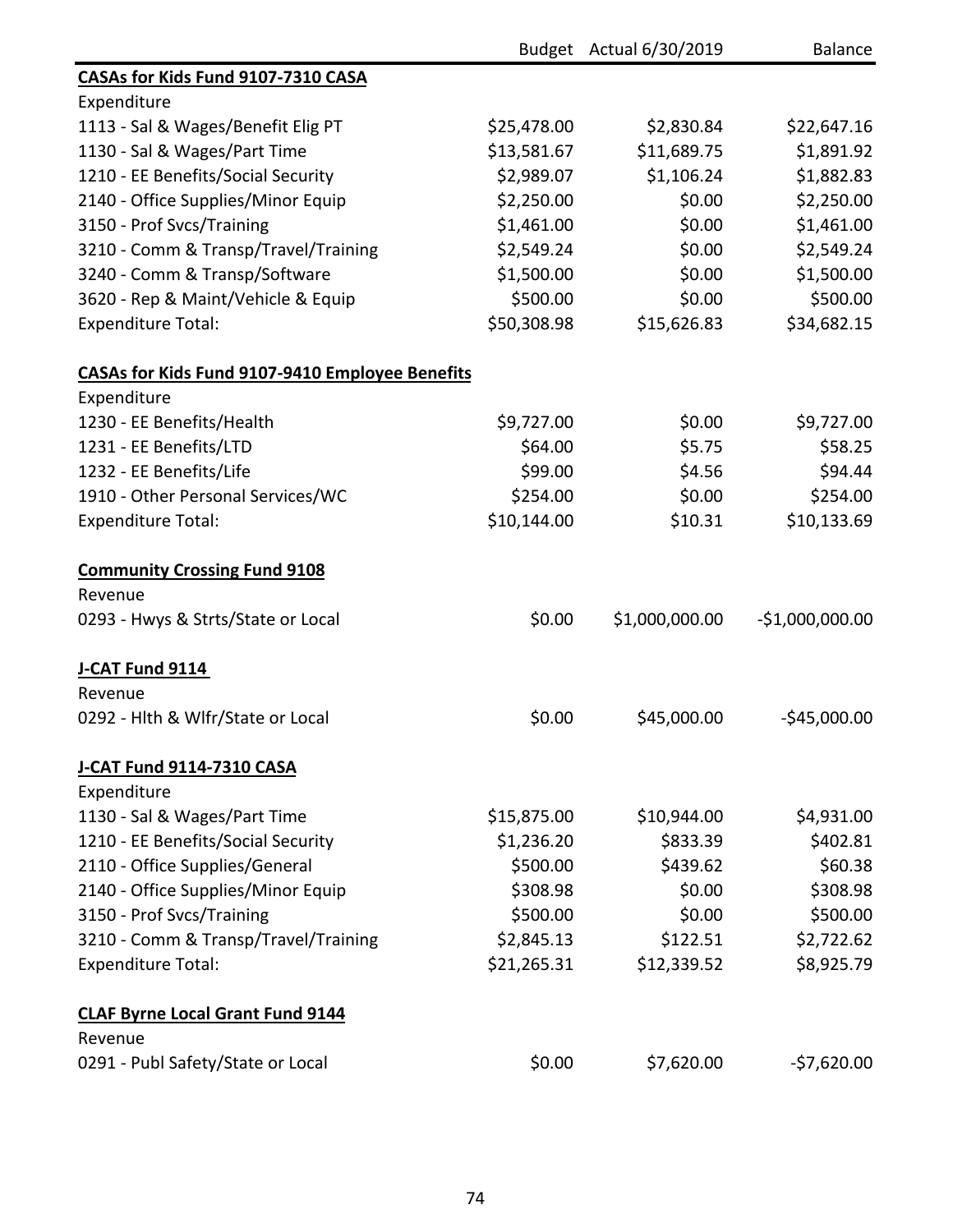|                                                                       |                 | Budget Actual 6/30/2019 | <b>Balance</b> |
|-----------------------------------------------------------------------|-----------------|-------------------------|----------------|
| <b>CLAF Byrne Local Grant Fund 9144-5410 Sheriff</b>                  |                 |                         |                |
| Expenditure                                                           |                 |                         |                |
| 4530 - Machinery & Equipment/Safety                                   | \$7,620.00      | \$0.00                  | \$7,620.00     |
| <b>IN American Water Grant Fund 9146</b><br>Revenue                   |                 |                         |                |
| 0671 - Other Rcpts/Grants from NonGov                                 | \$1,000.00      | \$0.00                  | \$1,000.00     |
| <b>IN American Water Grant Fund 9146-0410 Surveyor</b><br>Expenditure |                 |                         |                |
| 4590 - Machinery & Equipment/Other                                    | \$1,000.00      | \$0.00                  | \$1,000.00     |
| <b>CHeP Boilerworx Fund 9165-9010 Health Department</b>               |                 |                         |                |
| Expenditure                                                           |                 |                         |                |
| 2110 - Office Supplies/General                                        | \$1,024.80      | \$1,023.98              | \$0.82         |
| 2220 - Oper Supplies/Inst'l or Med                                    | \$2,370.00      | \$2,344.84              | \$25.16        |
| 3210 - Comm & Transp/Travel/Training                                  | \$61.00         | \$0.00                  | \$61.00        |
| <b>Expenditure Total:</b>                                             | \$3,455.80      | \$3,368.82              | \$86.98        |
| <b>Syringe THFGI Grant Fund 9171</b>                                  |                 |                         |                |
| Revenue                                                               |                 |                         |                |
| 0671 - Other Rcpts/Grants from NonGov                                 | \$10,000.00     | \$10,000.00             | \$0.00         |
| <b>Syringe THFGI Grant Fund 9171-9010 Health</b>                      |                 |                         |                |
| Expenditure                                                           |                 |                         |                |
| 2220 - Oper Supplies/Inst'l or Med                                    | \$12,094.93     | \$3,043.55              | \$9,051.38     |
| GTH Counseling Fund 9178-9010 Health                                  |                 |                         |                |
| Expenditure                                                           |                 |                         |                |
| 3145 - Prof Svcs/Hlth & Med Prof                                      | \$5,000.00      | \$0.00                  | \$5,000.00     |
| <b>Bullet Proof Vest Fund 9181</b>                                    |                 |                         |                |
| Revenue                                                               |                 |                         |                |
| 0291 - Publ Safety/State or Local                                     | \$2,535.00      | \$0.00                  | \$2,535.00     |
| <b>Bullet Proof Vest Fund 9181-5510 Community Corrections</b>         |                 |                         |                |
| Expenditure                                                           |                 |                         |                |
| 2220 - Oper Supplies/Inst'l or Med                                    | \$2,535.00      | \$0.00                  | \$2,535.00     |
| Project Lifesaver Fund 9185-5410 Sheriff                              | \$91,855,410.00 |                         |                |
| Expenditure                                                           |                 |                         |                |
| 3730 - Rentals & Leases/Minor Equip                                   | \$810.00        | \$0.00                  | \$810.00       |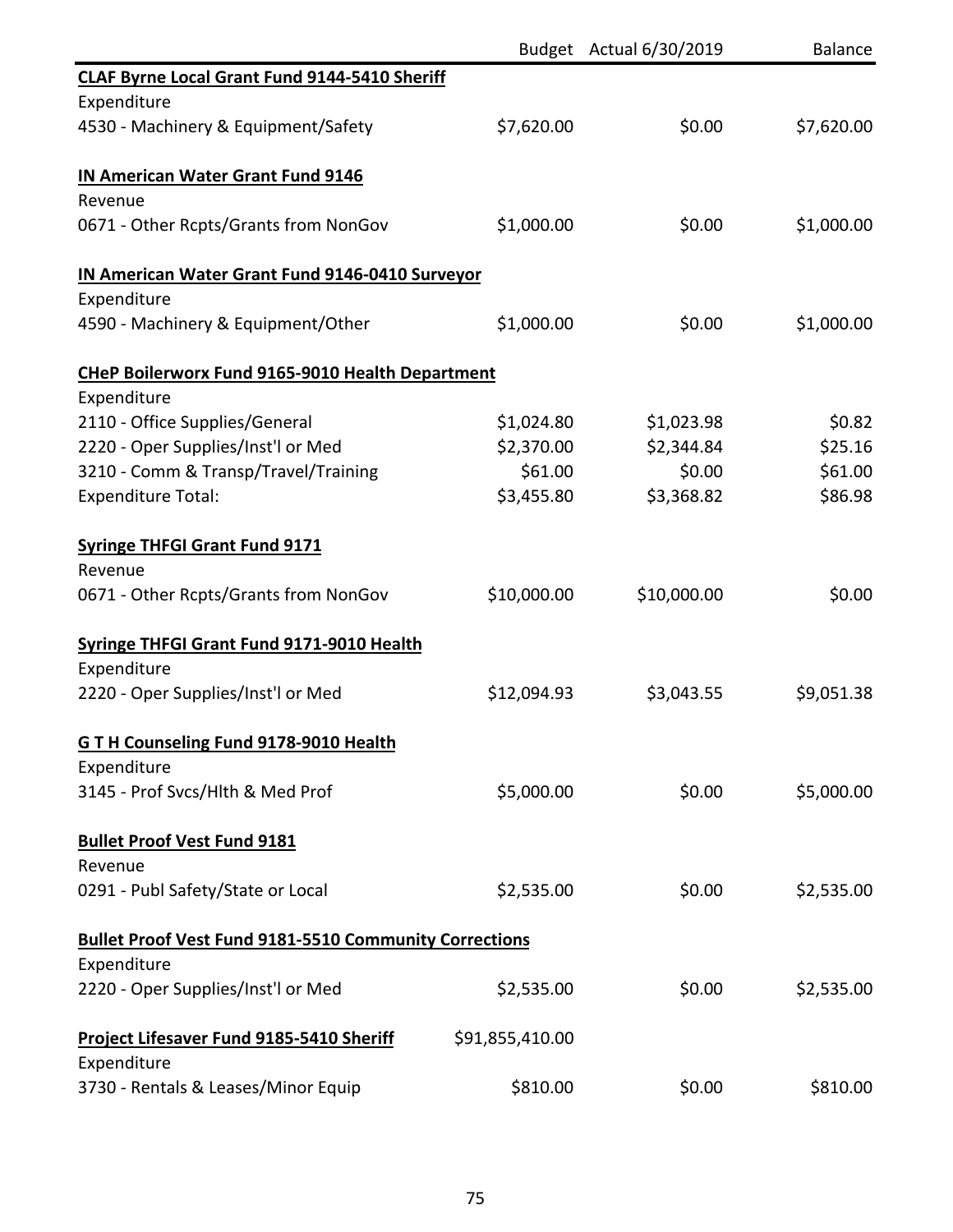|                                                        |                 | Budget Actual 6/30/2019 | <b>Balance</b> |
|--------------------------------------------------------|-----------------|-------------------------|----------------|
| JA Truancy Mediation Fund 9203-5610 Juv Alt            |                 |                         |                |
| Expenditure                                            |                 |                         |                |
| 1110 - Sal & Wages/Full Time                           | \$6,177.92      | \$6,177.08              | \$0.84         |
| 1130 - Sal & Wages/Part Time                           | \$1,042.00      | \$0.00                  | \$1,042.00     |
| 1210 - EE Benefits/Social Security                     | \$611.06        | \$419.48                | \$191.58       |
| 1220 - EE Benefits/PERF Retirement                     | \$853.14        | \$691.86                | \$161.28       |
| <b>Expenditure Total:</b>                              | \$8,684.12      | \$7,288.42              | \$1,395.70     |
| JA Truancy Mediation Fund 9203-9410 Employee Benefits  |                 |                         |                |
| Expenditure                                            |                 |                         |                |
| 1230 - EE Benefits/Health                              | \$3,414.04      | \$2,844.96              | \$569.08       |
| 1231 - EE Benefits/LTD                                 | \$23.84         | \$23.16                 | \$0.68         |
| 1232 - EE Benefits/Life                                | \$14.32         | \$13.68                 | \$0.64         |
| 1910 - Other Personal Services/WC                      | \$137.00        | \$0.00                  | \$137.00       |
| <b>Expenditure Total:</b>                              | \$3,589.20      | \$2,881.80              | \$707.40       |
| Juvenile Alternative Safe Place Fund 9211              |                 |                         |                |
| Revenue                                                |                 |                         |                |
| 0292 - Hith & Wifr/State or Local                      | \$5,028.34      | \$3,771.24              | \$1,257.10     |
| Juvenile Alernative Safe Place Fund 9211-561           | \$92,115,610.00 |                         |                |
| Expenditure                                            |                 |                         |                |
| 3190 - Prof Svcs/Other                                 | \$5,560.00      | \$3,080.00              | \$2,480.00     |
| 3510 - Utility Service/Utilities                       | \$203.80        | \$106.45                | \$97.35        |
| <b>Expenditure Total:</b>                              | \$5,763.80      | \$3,186.45              | \$2,577.35     |
| IDHS Fund 9212                                         |                 |                         |                |
| Revenue                                                |                 |                         |                |
| 0671 - Other Rcpts/Grants from NonGov                  | \$3,922.50      | \$3,922.50              | \$0.00         |
| <b>Juvenile Alternatives DOC JDAI Fund 9213</b>        |                 |                         |                |
| Revenue                                                |                 |                         |                |
| 0291 - Publ Safety/State or Local                      | \$21,464.70     | \$21,464.70             | \$0.00         |
| Juvenile Alternatives DOC JDAI Fund 9213-5610- Juv Alt |                 |                         |                |
| Expenditure                                            |                 |                         |                |
| 2110 - Office Supplies/General                         | \$2,235.00      | \$1,235.00              | \$1,000.00     |
| 2250 - Oper Supplies/Food                              | \$1,576.86      | \$1,576.86              | \$0.00         |
| 2270 - Oper Supplies/Educational Mtls                  | \$611.25        | \$611.25                | \$0.00         |
| 2990 - Other Supplies/Non-specified                    | \$2,065.00      | \$1,950.00              | \$115.00       |
| 3190 - Prof Svcs/Other                                 | \$31,338.64     | \$24,631.12             | \$6,707.52     |
| 3210 - Comm & Transp/Travel/Training                   | \$232.12        | \$232.12                | \$0.00         |
| 4590 - Machinery & Equipment/Other                     | \$1,849.00      | \$1,849.00              | \$0.00         |
| <b>Expenditure Total:</b>                              | \$39,907.87     | \$32,085.35             | \$7,822.52     |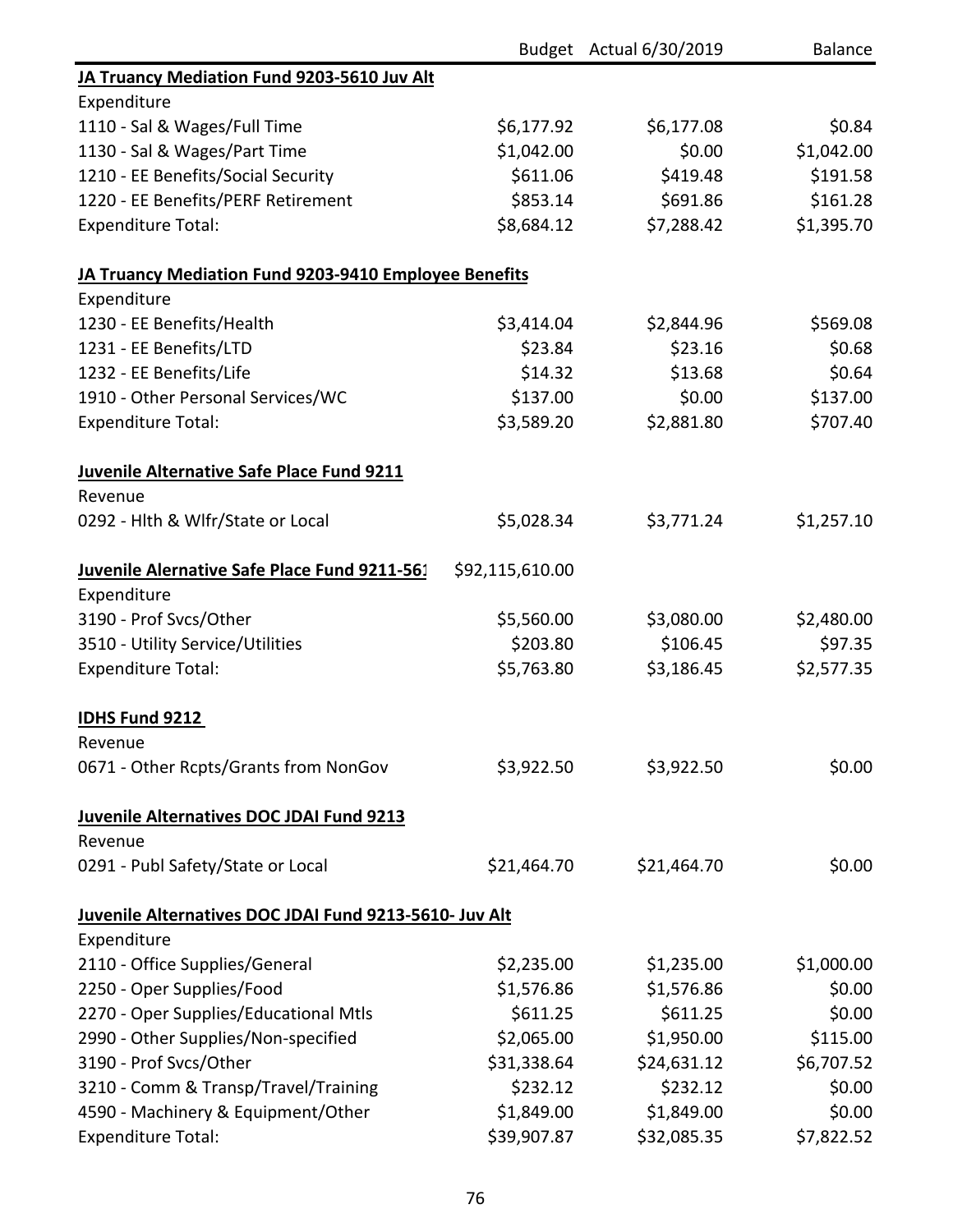|                                                                  |              | Budget Actual 6/30/2019 | <b>Balance</b> |
|------------------------------------------------------------------|--------------|-------------------------|----------------|
| <b>JDAI Peformance Fund 9214</b>                                 |              |                         |                |
| Revenue                                                          |              |                         |                |
| 0291 - Publ Safety/State or Local                                | \$49,500.00  | \$49,500.00             | \$0.00         |
| JDAI Performance Fund 9214-5610 Juv Alt                          |              |                         |                |
| Expenditure                                                      |              |                         |                |
| 2220 - Oper Supplies/Inst'l or Med                               | \$6,900.00   | \$0.00                  | \$6,900.00     |
| 2250 - Oper Supplies/Food                                        | \$1,961.17   | \$792.90                | \$1,168.27     |
| 2340 - Rep & Maint/Minor Equipment                               | \$6,000.00   | \$0.00                  | \$6,000.00     |
| 2990 - Other Supplies/Non-specified                              | \$8,252.11   | \$3,251.63              | \$5,000.48     |
| 3190 - Prof Svcs/Other                                           | \$37,383.00  | \$9,750.00              | \$27,633.00    |
| 3210 - Comm & Transp/Travel/Training                             | \$6,965.91   | \$0.00                  | \$6,965.91     |
| <b>Expenditure Total:</b>                                        | \$67,462.19  | \$13,794.53             | \$53,667.66    |
| <b>CC DOC Adult Grant 9218</b>                                   |              |                         |                |
| Revenue                                                          |              |                         |                |
| 0291 - Publ Safety/State or Local                                | \$350,086.50 | \$350,086.50            | \$0.00         |
| CC DOC Adult Grant 9218-5510 Community Corrections               |              |                         |                |
| Expenditure                                                      |              |                         |                |
| 1110 - Sal & Wages/Full Time                                     | \$114,780.83 | \$87,916.34             | \$26,864.49    |
| 1112 - Sal & Wages/Chief Dep & Appt                              | $-5284.32$   | $-5432.06$              | \$147.74       |
| 1130 - Sal & Wages/Part Time                                     | \$24,602.01  | \$4,646.93              | \$19,955.08    |
| 1210 - EE Benefits/Social Security                               | \$12,372.15  | \$6,790.99              | \$5,581.16     |
| 1220 - EE Benefits/PERF Retirement                               | \$12,823.30  | \$9,797.89              | \$3,025.41     |
| 2990 - Other Supplies/Non-specified                              | \$10,900.00  | \$83.76                 | \$10,816.24    |
| 3190 - Prof Svcs/Other                                           | \$97.35      | \$70.00                 | \$27.35        |
| <b>Expenditure Total:</b>                                        | \$175,291.32 | \$108,873.85            | \$66,417.47    |
| CC DOC Adult Grant 9218-9410 Employee Benefits                   |              |                         |                |
| Expenditure                                                      |              |                         |                |
| 1230 - EE Benefits/Health                                        | \$58,731.62  | \$24,480.59             | \$34,251.03    |
| 1231 - EE Benefits/LTD                                           | \$597.00     | \$313.86                | \$283.14       |
| 1232 - EE Benefits/Life                                          | \$308.64     | \$212.24                | \$96.40        |
| 1910 - Other Personal Services/WC                                | \$0.94       | \$0.00                  | \$0.94         |
| <b>Expenditure Total:</b>                                        | \$59,638.20  | \$25,006.69             | \$34,631.51    |
| CC DOC Community Transition Fund 9220-5510 Community Corrections |              |                         |                |
| Expenditure                                                      |              |                         |                |
| 2990 - Other Supplies/Non-specified                              | \$5,706.00   | \$5,556.20              | \$149.80       |
| <b>SIA Grant Fund 9242</b>                                       |              |                         |                |
| Revenue                                                          |              |                         |                |
| 0671 - Other Rcpts/Grants from NonGov                            | \$14,960.00  | \$14,960.00             | \$0.00         |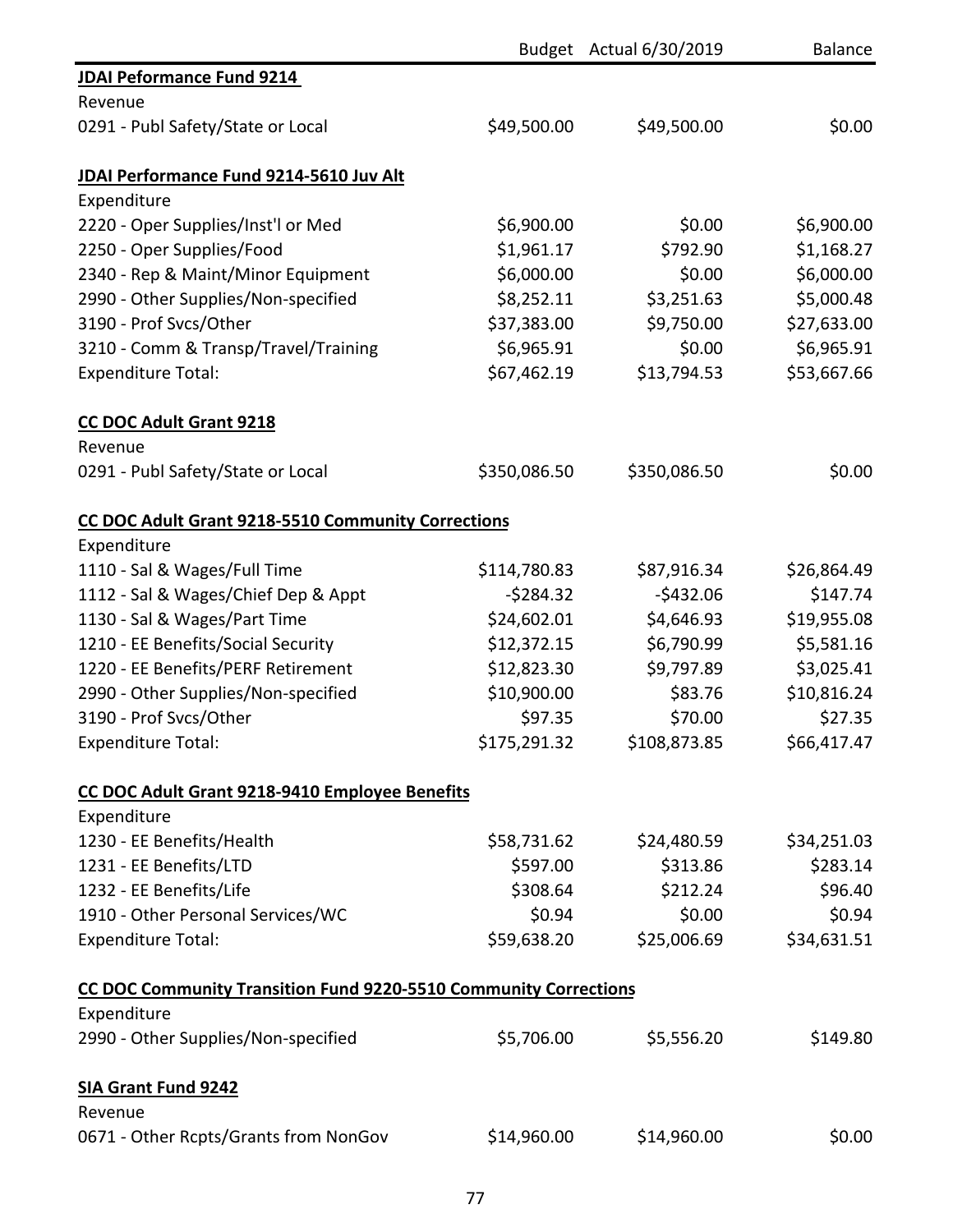|                                                  |              | Budget Actual 6/30/2019 | <b>Balance</b> |
|--------------------------------------------------|--------------|-------------------------|----------------|
| SIA Grant Fund 9242-0410 Surveyor                |              |                         |                |
| Expenditure                                      |              |                         |                |
| 2140 - Office Supplies/Minor Equip               | \$5,800.00   | \$0.00                  | \$5,800.00     |
| 2990 - Other Supplies/Non-specified              | \$5,865.00   | \$0.00                  | \$5,865.00     |
| 3190 - Prof Svcs/Other                           | \$3,295.00   | \$0.00                  | \$3,295.00     |
| <b>Expenditure Total:</b>                        | \$14,960.00  | \$0.00                  | \$14,960.00    |
| <b>DFC Drug Task Force Fund 9251</b>             |              |                         |                |
| Revenue                                          |              |                         |                |
| 0671 - Other Rcpts/Grants from NonGov            | \$24,097.00  | \$0.00                  | \$24,097.00    |
| 0730 - Refunds Reimb or Redeposits               | \$0.00       | \$2,400.00              | $-52,400.00$   |
| <b>Revenue Total:</b>                            | \$24,097.00  | \$2,400.00              | \$21,697.00    |
| DFC Drug Task Force Fund 9251-5910               |              |                         |                |
| Expenditure                                      |              |                         |                |
| 4530 - Machinery & Equipment/Safety              | \$19,297.00  | \$0.00                  | \$19,297.00    |
| <b>IFSSA Adult Protection Fund 9252</b>          |              |                         |                |
| Revenue                                          |              |                         |                |
| 0292 - Hlth & Wlfr/State or Local                | \$276,635.68 | \$134,331.13            | \$142,304.55   |
| 0299 - Unrestricted Grants & Cntr/S/L            | \$0.00       | \$33.47                 | $-533.47$      |
| Revenue Total:                                   | \$276,635.68 | \$134,364.60            | \$142,271.08   |
| IFSSA Adult Protection Fund 9252-5910 Prosecutor |              |                         |                |
| Expenditure                                      |              |                         |                |
| 1110 - Sal & Wages/Full Time                     | \$77,519.16  | \$77,510.13             | \$9.03         |
| 1130 - Sal & Wages/Part Time                     | \$5,700.50   | \$4,736.25              | \$964.25       |
| 1210 - EE Benefits/Social Security               | \$5,879.73   | \$5,879.02              | \$0.71         |
| 1220 - EE Benefits/PERF Retirement               | \$8,795.02   | \$8,681.17              | \$113.85       |
| 2110 - Office Supplies/General                   | \$4,003.96   | \$3,089.14              | \$914.82       |
| 2140 - Office Supplies/Minor Equip               | \$1,020.00   | \$978.07                | \$41.93        |
| 2210 - Oper Supplies/Gasoline & Oil              | \$3,266.26   | \$56.05                 | \$3,210.21     |
| 3180 - Prof Svcs/Institutional Care              | \$25,506.57  | \$5,412.50              | \$20,094.07    |
| 3190 - Prof Svcs/Other                           | \$1,729.00   | \$1,728.37              | \$0.63         |
| 3210 - Comm & Transp/Travel/Training             | \$980.76     | \$220.00                | \$760.76       |
| 3510 - Utility Service/Utilities                 | \$348.39     | \$240.06                | \$108.33       |
| 3620 - Rep & Maint/Vehicle & Equip               | \$217.00     | \$216.76                | \$0.24         |
| 3710 - Rentals & Leases/Bldgs & Prop             | \$6,652.00   | \$6,652.00              | \$0.00         |
| 4520 - Machinery & Equipment/Vehicle             | \$19,451.00  | \$19,287.25             | \$163.75       |
| <b>Expenditure Total:</b>                        | \$161,069.35 | \$134,686.77            | \$26,382.58    |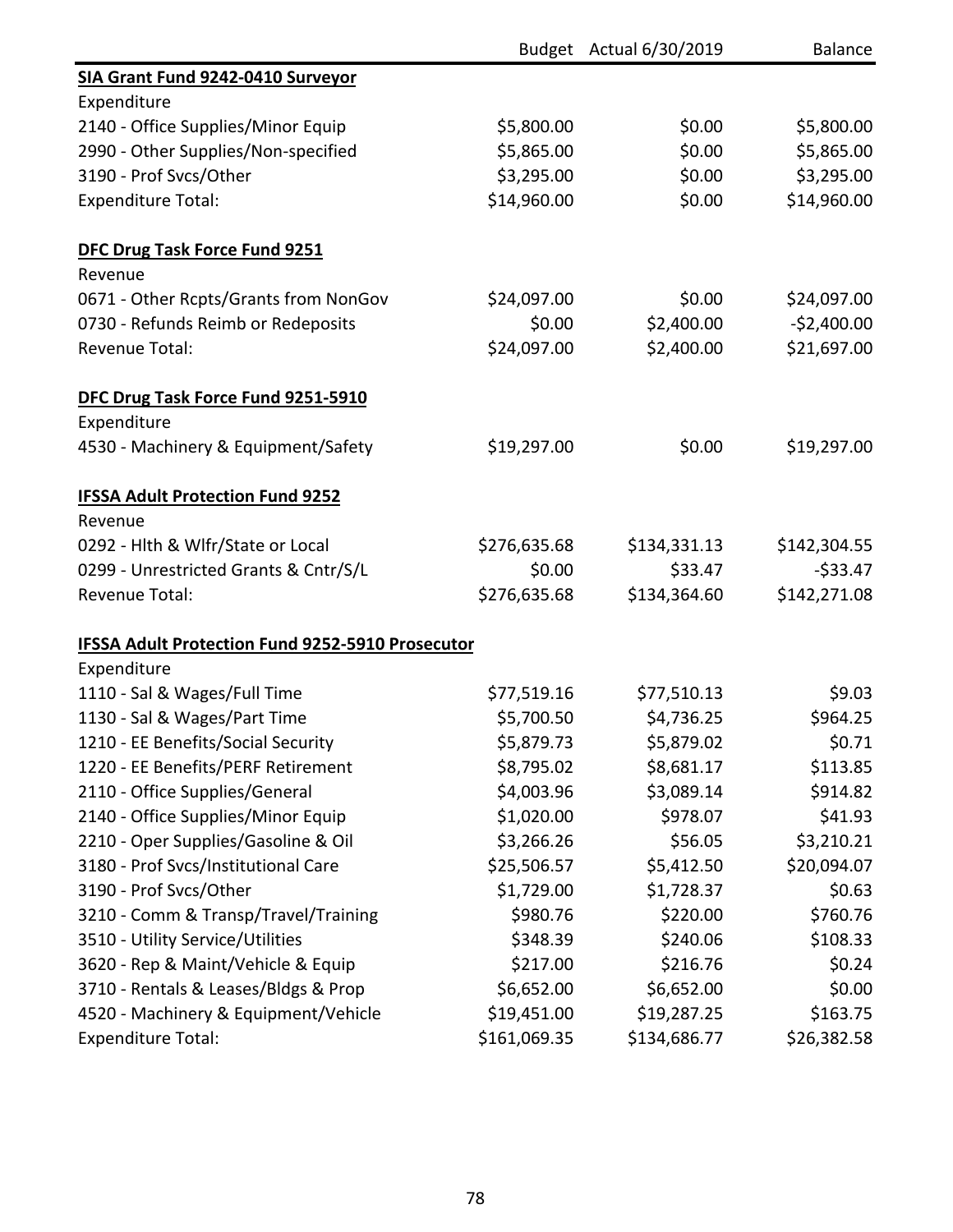|                                                                |             | Budget Actual 6/30/2019 | <b>Balance</b> |
|----------------------------------------------------------------|-------------|-------------------------|----------------|
| <b>IFSSA Adult Protection Fund 9252-9410 Employee Benefits</b> |             |                         |                |
| Expenditure                                                    |             |                         |                |
| 1230 - EE Benefits/Health                                      | \$21,957.40 | \$21,866.80             | \$90.60        |
| 1231 - EE Benefits/LTD                                         | \$308.18    | \$290.68                | \$17.50        |
| 1232 - EE Benefits/Life                                        | \$177.84    | \$164.16                | \$13.68        |
| <b>Expenditure Total:</b>                                      | \$22,443.42 | \$22,321.64             | \$121.78       |
| <b>ICJI Eedma Project Fund 9254</b>                            |             |                         |                |
| Revenue                                                        |             |                         |                |
| 0291 - Publ Safety/State or Local                              | \$85,879.55 | \$42,635.07             | \$43,244.48    |
| ICJI Eedma Project Fund 9254-5910 Prosecutor                   |             |                         |                |
| Expenditure                                                    |             |                         |                |
| 3190 - Prof Svcs/Other                                         | \$44,807.82 | \$33,482.33             | \$11,325.49    |
| 4520 - Machinery & Equipment/Vehicle                           | \$15,073.04 | \$0.00                  | \$15,073.04    |
| <b>Expenditure Total:</b>                                      | \$59,880.86 | \$33,482.33             | \$26,398.53    |
| Drug Prosecution Fund 9259-5910 Prosecutor                     |             |                         |                |
| Expenditure                                                    |             |                         |                |
| 2140 - Office Supplies/Minor Equip                             | \$8,932.04  | \$8,931.50              | \$0.54         |
| 3190 - Prof Svcs/Other                                         | \$554.00    | \$0.00                  | \$554.00       |
| <b>Expenditure Total:</b>                                      | \$9,486.04  | \$8,931.50              | \$554.54       |
| <b>DOC Probation Fund 9512</b>                                 |             |                         |                |
| Revenue                                                        |             |                         |                |
| 0291 - Publ Safety/State or Local                              | \$31,762.50 | \$31,762.50             | \$0.00         |
| DOC Probation Fund 9512-6110                                   |             |                         |                |
| Expenditure                                                    |             |                         |                |
| 1110 - Sal & Wages/Full Time                                   | \$16,958.13 | \$13,247.13             | \$3,711.00     |
| 1210 - EE Benefits/Social Security                             | \$1,415.09  | \$1,040.97              | \$374.12       |
| 1220 - EE Benefits/PERF Retirement                             | \$1,991.63  | \$1,592.00              | \$399.63       |
| 3190 - Prof Svcs/Other                                         | \$17,500.00 | \$12,500.00             | \$5,000.00     |
| <b>Expenditure Total:</b>                                      | \$37,864.85 | \$28,380.10             | \$9,484.75     |
| DOC Probation Fund 9512-9410 Employee Benefits                 |             |                         |                |
| Expenditure                                                    |             |                         |                |
| 1230 - EE Benefits/Health                                      | \$4,016.60  | \$4,016.40              | \$0.20         |
| 1231 - EE Benefits/LTD                                         | \$87.54     | \$86.64                 | \$0.90         |
| 1232 - EE Benefits/Life                                        | \$55.46     | \$54.72                 | \$0.74         |
| 1910 - Other Personal Services/WC                              | \$395.00    | \$0.00                  | \$395.00       |
| <b>Expenditure Total:</b>                                      | \$4,554.60  | \$4,157.76              | \$396.84       |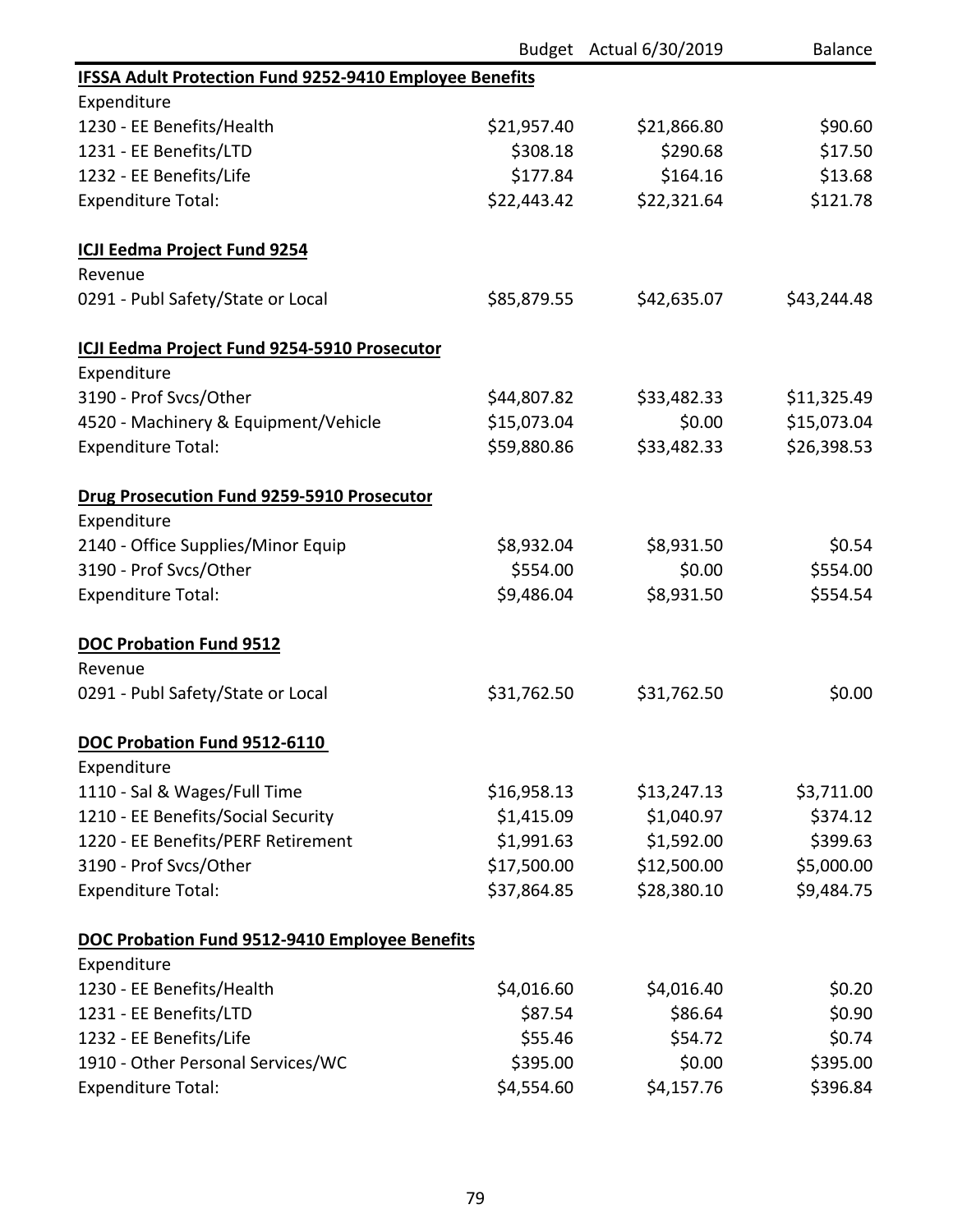|                                                     |             | Budget Actual 6/30/2019 | <b>Balance</b> |
|-----------------------------------------------------|-------------|-------------------------|----------------|
| <b>CASA Capacity Grant Fund 9532</b>                |             |                         |                |
| Revenue                                             |             |                         |                |
| 0292 - Hlth & Wlfr/State or Local                   | \$31,358.00 | \$31,358.00             | \$0.00         |
| <b>CASA Capacity Grant Fund 9532-7310 CASA</b>      |             |                         |                |
| Expenditure                                         |             |                         |                |
| 1110 - Sal & Wages/Full Time                        | \$26,650.56 | \$16,431.57             | \$10,218.99    |
| 1210 - EE Benefits/Social Security                  | \$2,048.89  | \$1,214.17              | \$834.72       |
| 1220 - EE Benefits/PERF Retirement                  | \$2,971.42  | \$1,840.32              | \$1,131.10     |
| <b>Expenditure Total:</b>                           | \$31,670.87 | \$19,486.06             | \$12,184.81    |
| Veterans Court Fund 9535-7010 Circuit Court         |             |                         |                |
| Expenditure                                         |             |                         |                |
| 3140 - Prof Svcs/Counselng Consults                 | \$10,500.00 | \$0.00                  | \$10,500.00    |
| 3190 - Prof Svcs/Other                              | \$5,000.00  | \$892.00                | \$4,108.00     |
| 3210 - Comm & Transp/Travel/Training                | \$2,500.00  | \$0.00                  | \$2,500.00     |
| <b>Expenditure Total:</b>                           | \$18,000.00 | \$892.00                | \$17,108.00    |
| <b>Court Interpretor Fund 9549</b><br>Revenue       |             |                         |                |
| 0292 - Hlth & Wlfr/State or Local                   | \$7,000.00  | \$1,767.50              | \$5,232.50     |
| Court Interpretor Fund 9549-7106 Superior Court 6   |             |                         |                |
| Expenditure                                         |             |                         |                |
| 3170 - Prof Svcs/Translator                         | \$9,889.26  | \$6,733.75              | \$3,155.51     |
| <b>Family Court Fund 9623</b>                       |             |                         |                |
| Revenue                                             |             |                         |                |
| 0292 - Hlth & Wlfr/State or Local                   | \$5,000.00  | \$5,000.00              | \$0.00         |
| <b>Family Court Fund 9623-7203 Superior Court 3</b> |             |                         |                |
| Expenditure                                         |             |                         |                |
| 3140 - Prof Svcs/Counselng Consults                 | \$12,160.00 | \$5,670.00              | \$6,490.00     |
| <b>TAGS VASIA Fund 9631</b>                         |             |                         |                |
| Revenue                                             |             |                         |                |
| 0292 - Hlth & Wlfr/State or Local                   | \$75,000.00 | \$75,000.00             | \$0.00         |
| <b>TAGS VASIA Fund 9631-7010 Circuit Court</b>      |             |                         |                |
| Expenditure                                         |             |                         |                |
| 3190 - Prof Svcs/Other                              | \$75,000.00 | \$37,500.00             | \$37,500.00    |